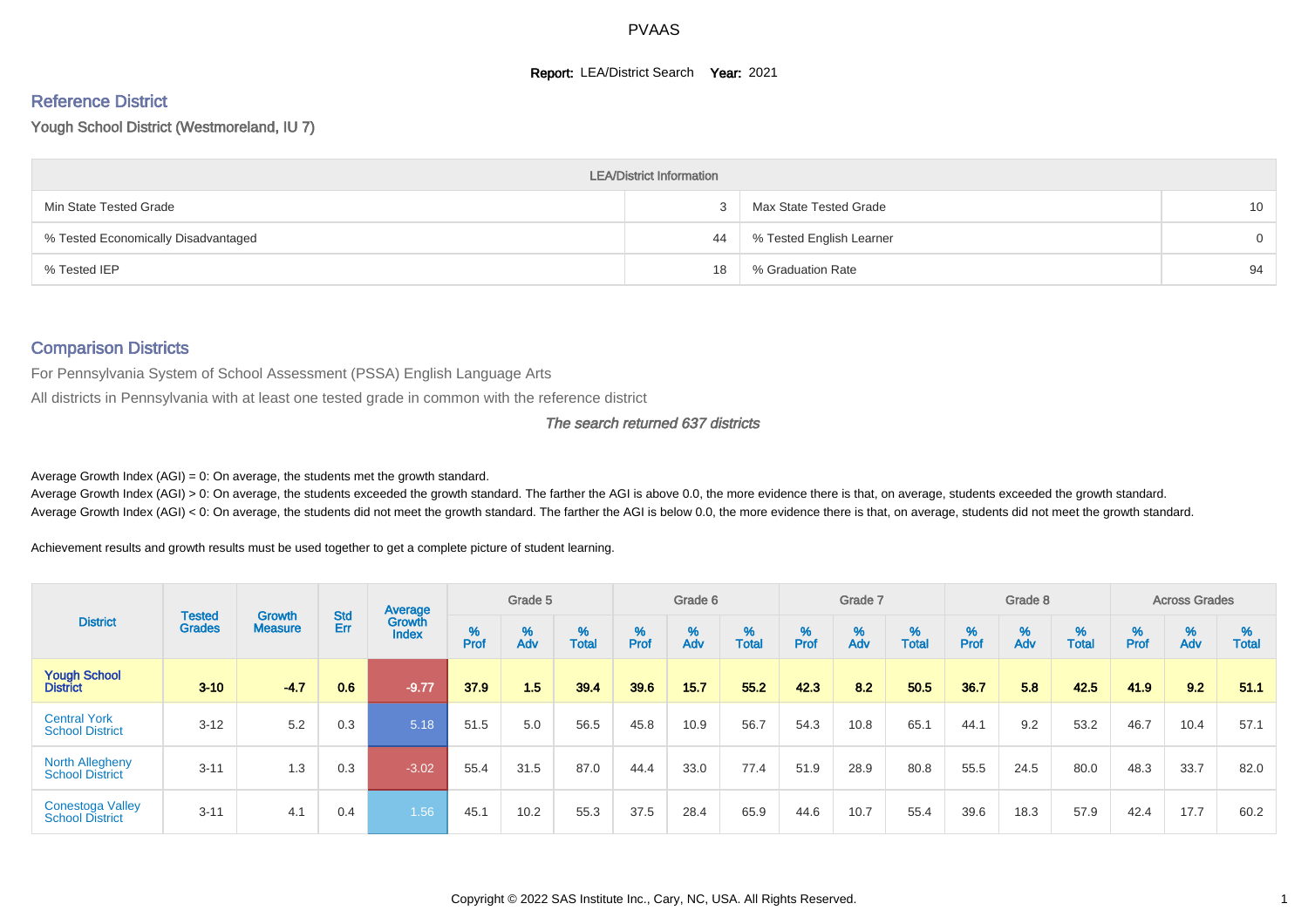|                                                                         |                                |                                 | <b>Std</b> | <b>Average</b>         |           | Grade 5  |                   |           | Grade 6  |                   |           | Grade 7  |                   |           | Grade 8  |            |           | <b>Across Grades</b> |                   |
|-------------------------------------------------------------------------|--------------------------------|---------------------------------|------------|------------------------|-----------|----------|-------------------|-----------|----------|-------------------|-----------|----------|-------------------|-----------|----------|------------|-----------|----------------------|-------------------|
| <b>District</b>                                                         | <b>Tested</b><br><b>Grades</b> | <b>Growth</b><br><b>Measure</b> | Err        | Growth<br><b>Index</b> | %<br>Prof | %<br>Adv | %<br><b>Total</b> | %<br>Prof | %<br>Adv | %<br><b>Total</b> | %<br>Prof | %<br>Adv | %<br><b>Total</b> | %<br>Prof | %<br>Adv | %<br>Total | %<br>Prof | %<br>Adv             | %<br><b>Total</b> |
| <b>Yough School</b><br><b>District</b>                                  | $3 - 10$                       | $-4.7$                          | 0.6        | $-9.77$                | 37.9      | 1.5      | 39.4              | 39.6      | 15.7     | 55.2              | 42.3      | 8.2      | 50.5              | 36.7      | 5.8      | 42.5       | 41.9      | 9.2                  | 51.1              |
| Spring-Ford Area<br><b>School District</b>                              | $3 - 11$                       | 2.9                             | 0.3        | 4.35                   | 62.0      | 13.4     | 75.4              | 51.9      | 27.2     | 79.1              | 52.7      | 21.3     | 74.0              | 52.4      | 21.8     | 74.2       | 51.9      | 24.7                 | 76.6              |
| <b>South Western</b><br><b>School District</b>                          | $3 - 12$                       | 0.9                             | 0.4        | $-4.30$                | 49.8      | 9.7      | 59.5              | 38.7      | 21.6     | 60.3              | 37.1      | 5.7      | 42.8              | 46.5      | 7.4      | 53.9       | 43.5      | 12.7                 | 56.2              |
| <b>Souderton Area</b><br><b>School District</b>                         | $3 - 11$                       | $-0.1$                          | 0.3        | $-5.82$                | 56.4      | 17.7     | 74.1              | 48.0      | 16.2     | 64.2              | 56.6      | 10.1     | 66.8              | 47.3      | 11.1     | 58.4       | 50.2      | 17.4                 | 67.7              |
| North Penn School<br><b>District</b>                                    | $3 - 11$                       | 1.5                             | 0.2        | $-4.25$                | 53.0      | 12.7     | 65.7              | 41.4      | 33.0     | 74.4              | 53.7      | 13.2     | 66.9              | 48.2      | 18.4     | 66.7       | 47.4      | 19.9                 | 67.3              |
| <b>Lower Merion</b><br><b>School District</b>                           | $3 - 11$                       | 1.5                             | 0.3        | $-0.93$                | 56.1      | 29.4     | 85.5              | 43.9      | 40.6     | 84.5              | 54.5      | 29.1     | 83.6              | 49.4      | 29.4     | 78.8       | 47.8      | 36.9                 | 84.6              |
| <b>Armstrong School</b><br><b>District</b>                              | $3 - 11$                       | 3.2                             | 0.3        | 2.49                   | 46.0      | 6.3      | 52.3              | 44.4      | 17.4     | 61.8              | 48.7      | 8.8      | 57.5              | 45.3      | 11.5     | 56.8       | 45.4      | 12.6                 | 58.0              |
| <b>Upper Saint Clair</b><br><b>School District</b>                      | $3 - 11$                       | 2.6                             | 0.4        | $-1.04$                | 49.8      | 35.9     | 85.7              | 47.4      | 39.0     | 86.5              | 58.5      | 31.1     | 89.6              | 48.7      | 42.2     | 90.9       | 46.0      | 42.0                 | 88.0              |
| <b>Mifflin County</b><br><b>School District</b>                         | $3 - 11$                       | 2.7                             | 0.4        | 1.34                   | 49.5      | 8.0      | 57.4              | 35.1      | 15.2     | 50.3              | 45.2      | 7.3      | 52.5              | 40.4      | 4.9      | 45.3       | 40.4      | 9.0                  | 49.4              |
| <b>Circle Of Seasons</b><br><b>Charter School</b>                       | $3 - 8$                        | 11.4                            | 1.3        | 3.16                   | 65.7      | 11.4     | 77.1              | 50.0      | 20.0     | 70.0              | 44.4      | 19.4     | 63.9              |           |          |            | 50.8      | 18.6                 | 69.5              |
| <b>Millcreek Township</b><br><b>School District</b>                     | $3 - 11$                       | 2.0                             | 0.3        | $-0.09$                | 49.1      | 17.2     | 66.3              | 43.6      | 22.3     | 66.0              | 46.9      | 17.3     | 64.2              | 44.9      | 17.2     | 62.1       | 45.8      | 19.9                 | 65.8              |
| <b>Saucon Valley</b><br><b>School District</b>                          | $3 - 11$                       | 3.7                             | 0.6        | $-0.12$                | 50.8      | 21.0     | 71.8              | 43.6      | 21.5     | 65.1              | 42.4      | 18.0     | 60.4              | 50.0      | 20.2     | 70.2       | 42.6      | 23.9                 | 66.5              |
| <b>Bedford Area</b><br><b>School District</b>                           | $3 - 11$                       | 5.0                             | 0.6        | 3.94                   | 54.2      | 3.4      | 57.6              | 37.1      | 16.4     | 53.4              | 44.8      | 13.8     | 58.6              | 42.8      | 12.2     | 55.0       | 46.2      | 12.2                 | 58.4              |
| Wissahickon<br><b>School District</b>                                   | $3 - 10$                       | 2.9                             | 0.3        | 1.29                   | 58.6      | 18.8     | 77.4              | 42.2      | 37.2     | 79.4              | 56.8      | 19.3     | 76.1              | 49.3      | 28.5     | 77.8       | 49.2      | 28.7                 | 77.9              |
| <b>Memphis Street</b><br><b>Academy Charter</b><br>School @ JP<br>Jones | $5 - 8$                        | 4.3                             | 0.8        | $-0.02$                | 13.3      | 0.0      | 13.3              | 12.9      | 0.0      | 12.9              | 21.3      | 1.6      | 23.0              | 18.0      | 0.0      | 18.0       | 16.6      | 0.6                  | 17.2              |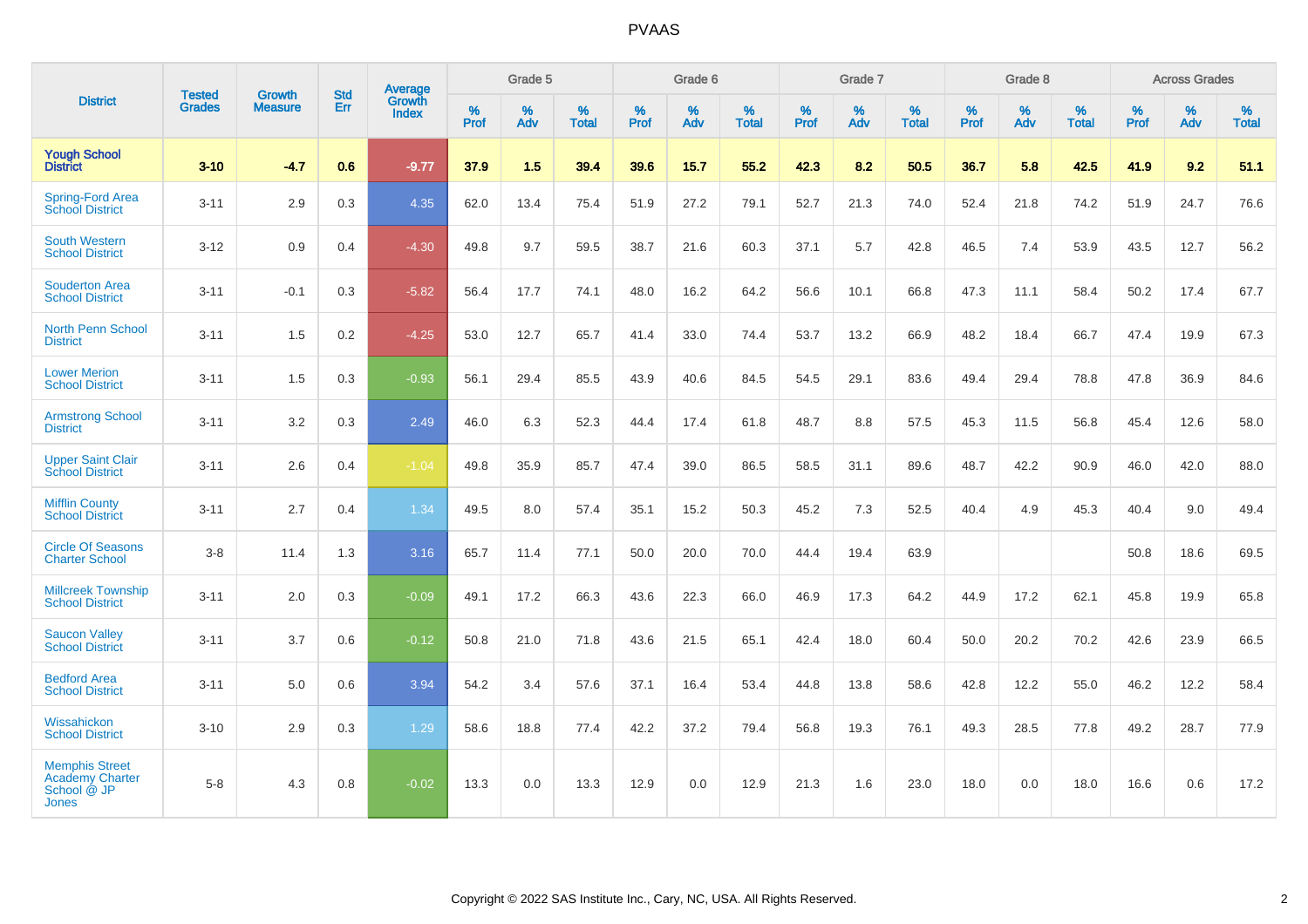|                                                                        | <b>Tested</b> | <b>Growth</b>  | <b>Std</b> | Average                       |           | Grade 5  |                   |           | Grade 6  |                   |           | Grade 7  |                   |           | Grade 8  |                   |           | <b>Across Grades</b> |                   |
|------------------------------------------------------------------------|---------------|----------------|------------|-------------------------------|-----------|----------|-------------------|-----------|----------|-------------------|-----------|----------|-------------------|-----------|----------|-------------------|-----------|----------------------|-------------------|
| <b>District</b>                                                        | <b>Grades</b> | <b>Measure</b> | Err        | <b>Growth</b><br><b>Index</b> | %<br>Prof | %<br>Adv | %<br><b>Total</b> | %<br>Prof | %<br>Adv | %<br><b>Total</b> | %<br>Prof | %<br>Adv | %<br><b>Total</b> | %<br>Prof | %<br>Adv | %<br><b>Total</b> | %<br>Prof | %<br>Adv             | %<br><b>Total</b> |
| <b>Yough School</b><br><b>District</b>                                 | $3 - 10$      | $-4.7$         | 0.6        | $-9.77$                       | 37.9      | 1.5      | 39.4              | 39.6      | 15.7     | 55.2              | 42.3      | 8.2      | 50.5              | 36.7      | 5.8      | 42.5              | 41.9      | 9.2                  | 51.1              |
| <b>South Fayette</b><br><b>Township School</b><br><b>District</b>      | $3 - 11$      | 1.9            | 0.4        | $-1.71$                       | 60.2      | 23.2     | 83.4              | 44.7      | 39.0     | 83.7              | 56.4      | 27.0     | 83.4              | 46.8      | 40.6     | 87.4              | 49.6      | 35.9                 | 85.4              |
| Canon-Mcmillan<br><b>School District</b>                               | $3 - 11$      | 2.0            | 0.3        | $-0.84$                       | 60.2      | 11.0     | 71.3              | 41.6      | 31.2     | 72.8              | 51.6      | 18.2     | 69.7              | 56.9      | 17.7     | 74.6              | 50.9      | 21.6                 | 72.5              |
| <b>Line Mountain</b><br><b>School District</b>                         | $3 - 11$      | 5.9            | 0.7        | 1.90                          | 43.9      | 13.6     | 57.6              | 43.1      | 23.6     | 66.7              | 48.0      | 21.4     | 69.4              | 43.7      | 11.3     | 54.9              | 43.0      | 17.5                 | 60.5              |
| <b>Littlestown Area</b><br><b>School District</b>                      | $3 - 11$      | 4.6            | 0.6        | 1.56                          | 49.6      | 3.5      | 53.1              | 50.8      | 15.6     | 66.4              | 37.0      | 7.4      | 44.4              | 55.6      | 6.4      | 61.9              | 45.7      | 9.8                  | 55.5              |
| <b>Bradford Area</b><br><b>School District</b>                         | $3 - 12$      | 3.9            | 0.5        | 2.51                          | 53.6      | 11.3     | 64.9              | 40.7      | 19.2     | 59.9              | 47.0      | 11.6     | 58.6              | 46.2      | 16.0     | 62.2              | 45.7      | 15.1                 | 60.8              |
| <b>Eastern York</b><br><b>School District</b>                          | $3 - 11$      | 3.8            | 0.5        | 0.25                          | 50.9      | 9.2      | 60.1              | 49.3      | 23.0     | 72.3              | 49.4      | 23.9     | 73.3              | 50.0      | 16.1     | 66.1              | 48.6      | 16.2                 | 64.8              |
| <b>South Eastern</b><br><b>School District</b>                         | $3 - 11$      | 2.3            | 0.5        | $-2.60$                       | 55.2      | 6.3      | 61.5              | 42.2      | 16.2     | 58.4              | 48.3      | 12.9     | 61.2              | 43.6      | 10.5     | 54.1              | 46.7      | 14.1                 | 60.8              |
| <b>Crawford Central</b><br><b>School District</b>                      | $3 - 11$      | 3.3            | 0.4        | 1.65                          | 48.1      | 4.2      | 52.3              | 37.2      | 13.2     | 50.4              | 40.0      | 13.1     | 53.1              | 42.5      | 12.0     | 54.5              | 40.4      | 10.5                 | 50.9              |
| <b>Folk Arts-Cultural</b><br><b>Treasures Charter</b><br><b>School</b> | $3 - 7$       | 7.1            | 1.0        | $-1.67$                       | 50.0      | 6.8      | 56.8              | 42.2      | 37.8     | 80.0              | 52.3      | 11.4     | 63.6              |           |          |                   | 46.5      | 14.6                 | 61.1              |
| <b>Upper Merion Area</b><br><b>School District</b>                     | $3 - 11$      | 3.6            | 0.5        | 0.70                          | 55.7      | 7.0      | 62.7              | 45.2      | 26.4     | 71.6              | 53.5      | 10.8     | 64.3              | 43.3      | 14.0     | 57.3              | 47.7      | 19.3                 | 67.0              |
| <b>Homer-Center</b><br><b>School District</b>                          | $3 - 11$      | 6.3            | 0.8        | 0.67                          | 57.1      | 1.6      | 58.7              | 47.7      | 13.6     | 61.4              | 48.0      | 8.2      | 56.2              | 50.8      | 14.9     | 65.7              | 45.3      | 11.7                 | 56.9              |
| <b>Exeter Township</b><br><b>School District</b>                       | $3 - 11$      | 3.1            | 0.4        | $-0.09$                       | 49.8      | 11.2     | 61.0              | 44.2      | 26.3     | 70.5              | 49.4      | 9.5      | 58.9              | 44.3      | 14.6     | 59.0              | 46.4      | 15.0                 | 61.4              |
| <b>Northern York</b><br><b>County School</b><br><b>District</b>        | $3 - 11$      | 0.6            | 0.4        | $-4.14$                       | 53.3      | 9.4      | 62.7              | 39.4      | 14.4     | 53.8              | 44.9      | 8.2      | 53.1              | 39.9      | 7.2      | 47.1              | 44.2      | 12.9                 | 57.1              |
| <b>Curwensville Area</b><br><b>School District</b>                     | $3 - 11$      | 4.2            | 0.8        | $-2.07$                       | 46.3      | 19.5     | 65.8              | 40.0      | 30.0     | 70.0              | 43.7      | 18.3     | 62.0              | 62.0      | 8.4      | 70.4              | 48.5      | 17.9                 | 66.4              |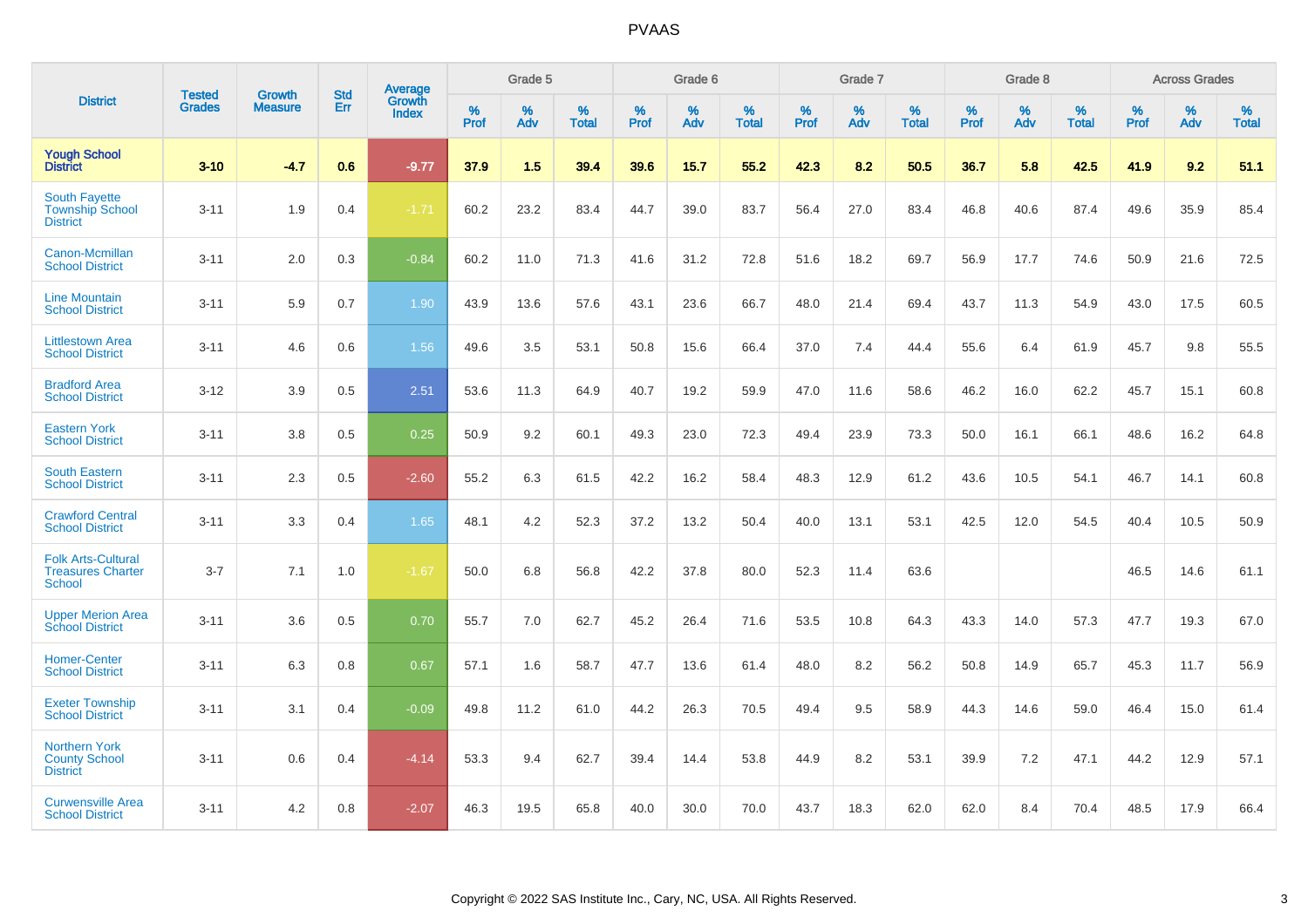| <b>District</b>                                              | <b>Tested</b> | <b>Growth</b>  | <b>Std</b> | <b>Average</b>         |           | Grade 5  |                   |           | Grade 6  |                   |           | Grade 7  |                   |           | Grade 8  |                   |           | <b>Across Grades</b> |                   |
|--------------------------------------------------------------|---------------|----------------|------------|------------------------|-----------|----------|-------------------|-----------|----------|-------------------|-----------|----------|-------------------|-----------|----------|-------------------|-----------|----------------------|-------------------|
|                                                              | <b>Grades</b> | <b>Measure</b> | Err        | Growth<br><b>Index</b> | %<br>Prof | %<br>Adv | %<br><b>Total</b> | %<br>Prof | %<br>Adv | %<br><b>Total</b> | %<br>Prof | %<br>Adv | %<br><b>Total</b> | %<br>Prof | %<br>Adv | %<br><b>Total</b> | %<br>Prof | %<br>Adv             | %<br><b>Total</b> |
| <b>Yough School</b><br><b>District</b>                       | $3 - 10$      | $-4.7$         | 0.6        | $-9.77$                | 37.9      | 1.5      | 39.4              | 39.6      | 15.7     | 55.2              | 42.3      | 8.2      | 50.5              | 36.7      | 5.8      | 42.5              | 41.9      | 9.2                  | 51.1              |
| <b>Glendale School</b><br><b>District</b>                    | $3 - 10$      | 3.8            | 0.9        | $-1.43$                | 50.0      | 12.5     | 62.5              | 40.7      | 24.1     | 64.8              | 44.6      | 20.0     | 64.6              | 44.9      | 14.3     | 59.2              | 47.2      | 15.2                 | 62.4              |
| <b>West Perry School</b><br><b>District</b>                  | $3 - 11$      | 3.7            | 0.5        | 1.36                   | 45.0      | 8.7      | 53.7              | 41.7      | 21.8     | 63.5              | 44.2      | 7.9      | 52.1              | 53.3      | 13.3     | 66.7              | 44.0      | 14.2                 | 58.2              |
| <b>Smethport Area</b><br><b>School District</b>              | $3 - 12$      | 6.2            | 0.8        | 2.05                   | 54.0      | 8.0      | 62.0              | 43.3      | 21.7     | 65.0              | 33.8      | 9.2      | 43.1              | 46.9      | 12.5     | 59.4              | 41.6      | 15.0                 | 56.6              |
| Downingtown Area<br><b>School District</b>                   | $3 - 11$      | $-0.3$         | 0.4        | $-6.66$                | 56.2      | 27.7     | 83.8              | 42.9      | 39.9     | 82.8              | 53.8      | 24.3     | 78.0              | 49.8      | 32.5     | 82.3              | 49.4      | 33.5                 | 82.9              |
| <b>State College Area</b><br><b>School District</b>          | $3 - 11$      | 1.7            | 0.4        | $-0.30$                | 58.6      | 18.2     | 76.8              | 47.1      | 26.1     | 73.2              | 62.2      | 15.2     | 77.4              | 47.5      | 16.5     | 64.0              | 50.8      | 22.8                 | 73.6              |
| New Hope-<br>Solebury School<br><b>District</b>              | $3 - 11$      | 2.7            | 0.6        | $-0.64$                | 63.4      | 11.8     | 75.3              | 46.1      | 25.5     | 71.6              | 50.0      | 22.9     | 72.9              | 60.2      | 25.9     | 86.1              | 51.8      | 23.2                 | 75.0              |
| <b>Montour School</b><br><b>District</b>                     | $3 - 11$      | 2.4            | 0.5        | $-2.17$                | 61.9      | 17.1     | 79.0              | 49.0      | 25.0     | 74.0              | 46.2      | 29.7     | 75.9              | 51.0      | 22.5     | 73.5              | 49.5      | 25.4                 | 74.9              |
| <b>Harrisburg City</b><br><b>School District</b>             | $3 - 11$      | 1.6            | 0.4        | $-3.71$                | 6.5       | 0.3      | 6.7               | 14.5      | 1.7      | 16.2              | 15.4      | 1.9      | 17.3              | 20.3      | 2.1      | 22.4              | 12.6      | 1.0                  | 13.6              |
| <b>Penncrest School</b><br><b>District</b>                   | $3 - 11$      | 2.8            | 0.5        | $-2.07$                | 37.4      | 10.6     | 48.0              | 39.5      | 19.2     | 58.7              | 38.5      | 6.5      | 45.0              | 35.0      | 10.2     | 45.2              | 39.6      | 11.2                 | 50.7              |
| <b>Central Dauphin</b><br><b>School District</b>             | $3 - 11$      | 1.6            | 0.2        | 0.79                   | 46.1      | 7.7      | 53.8              | 40.5      | 15.0     | 55.5              | 41.1      | 7.5      | 48.6              | 39.4      | 10.3     | 49.7              | 41.3      | 11.4                 | 52.8              |
| <b>Lewisburg Area</b><br><b>School District</b>              | $3 - 11$      | 4.0            | 0.6        | 2.23                   | 53.1      | 21.2     | 74.3              | 38.8      | 38.8     | 77.7              | 42.6      | 30.9     | 73.5              | 43.0      | 31.1     | 74.1              | 44.8      | 30.1                 | 74.9              |
| <b>Hempfield School</b><br><b>District</b>                   | $3 - 11$      | 2.2            | 0.3        | 1.72                   | 52.4      | 9.3      | 61.6              | 44.6      | 23.5     | 68.1              | 43.1      | 21.1     | 64.2              | 46.0      | 20.1     | 66.1              | 45.8      | 20.4                 | 66.2              |
| <b>Richard Allen</b><br>Preparatory<br><b>Charter School</b> | $5 - 8$       | 4.8            | 0.7        | 0.43                   | 9.3       | 0.0      | 9.3               | 16.1      | 0.0      | 16.1              | 16.7      | 1.8      | 18.5              | 19.1      | 1.8      | 20.9              | 16.4      | 1.1                  | 17.5              |
| <b>Radnor Township</b><br><b>School District</b>             | $3 - 12$      | 1.9            | 0.4        | 0.63                   | 54.7      | 29.0     | 83.7              | 53.9      | 37.8     | 91.7              | 48.0      | 32.3     | 80.3              | 51.4      | 36.7     | 88.1              | 49.6      | 36.7                 | 86.4              |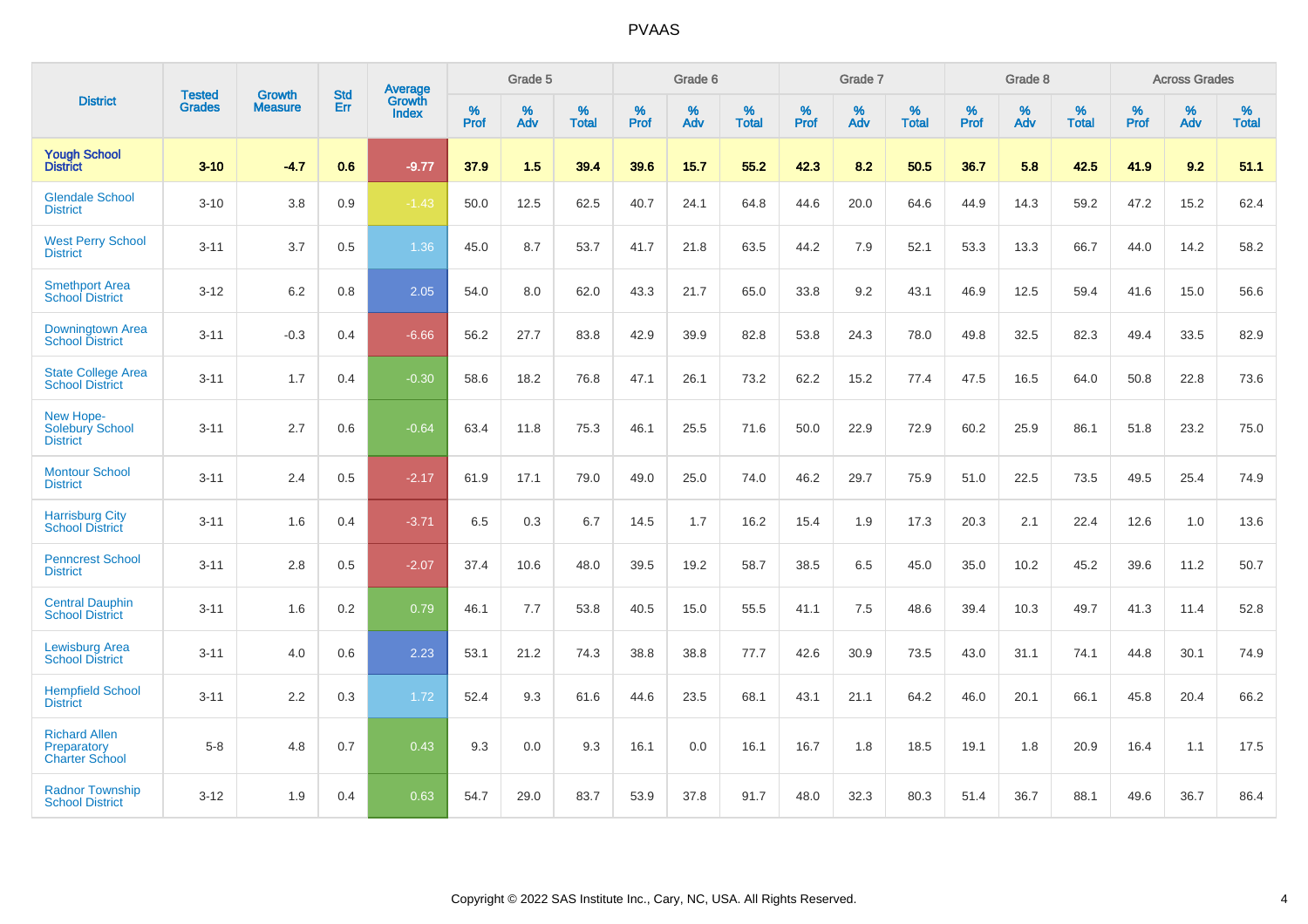|                                                                   |                                | <b>Growth</b>  | <b>Std</b> | Average                |                  | Grade 5  |                   |           | Grade 6  |                   |           | Grade 7  |                   |           | Grade 8  |                   |           | <b>Across Grades</b> |                   |
|-------------------------------------------------------------------|--------------------------------|----------------|------------|------------------------|------------------|----------|-------------------|-----------|----------|-------------------|-----------|----------|-------------------|-----------|----------|-------------------|-----------|----------------------|-------------------|
| <b>District</b>                                                   | <b>Tested</b><br><b>Grades</b> | <b>Measure</b> | Err        | Growth<br><b>Index</b> | %<br><b>Prof</b> | %<br>Adv | %<br><b>Total</b> | %<br>Prof | %<br>Adv | %<br><b>Total</b> | %<br>Prof | %<br>Adv | %<br><b>Total</b> | %<br>Prof | %<br>Adv | %<br><b>Total</b> | %<br>Prof | %<br>Adv             | %<br><b>Total</b> |
| <b>Yough School</b><br><b>District</b>                            | $3 - 10$                       | $-4.7$         | 0.6        | $-9.77$                | 37.9             | 1.5      | 39.4              | 39.6      | 15.7     | 55.2              | 42.3      | 8.2      | 50.5              | 36.7      | 5.8      | 42.5              | 41.9      | 9.2                  | 51.1              |
| <b>Unionville-Chadds</b><br><b>Ford School</b><br><b>District</b> | $3 - 11$                       | 0.8            | 0.4        | $-2.11$                | 61.2             | 24.6     | 85.8              | 48.8      | 36.0     | 84.8              | 54.4      | 26.8     | 81.2              | 45.3      | 38.9     | 84.2              | 48.0      | 37.1                 | 85.2              |
| <b>Universal Alcorn</b><br><b>Charter School</b>                  | $3-8$                          | 6.0            | 0.9        | 1.47                   | 32.1             | 9.4      | 41.5              | 34.0      | 6.0      | 40.0              | 37.5      | 3.6      | 41.1              | 28.2      | 0.0      | 28.2              | 29.2      | 4.4                  | 33.6              |
| <b>Penns Valley Area</b><br><b>School District</b>                | $3 - 12$                       | 2.5            | 0.6        | $-1.18$                | 56.1             | 8.2      | 64.3              | 41.8      | 33.0     | 74.8              | 45.7      | 1.9      | 47.6              | 35.8      | 8.5      | 44.3              | 44.5      | 13.0                 | 57.5              |
| Southern Columbia<br><b>Area School</b><br><b>District</b>        | $3 - 11$                       | 1.6            | 0.7        | $-4.85$                | 56.2             | 5.5      | 61.6              | 46.9      | 25.0     | 71.9              | 51.5      | 14.8     | 66.3              | 39.4      | 11.7     | 51.1              | 47.9      | 16.1                 | 64.0              |
| <b>Southern Lehigh</b><br><b>School District</b>                  | $3 - 11$                       | 0.9            | 0.5        | $-4.48$                | 57.9             | 13.1     | 71.0              | 37.4      | 44.8     | 82.2              | 55.9      | 17.4     | 73.2              | 56.4      | 16.7     | 73.1              | 51.9      | 24.2                 | 76.1              |
| <b>Ephrata Area</b><br><b>School District</b>                     | $3 - 11$                       | $-0.2$         | 0.4        | $-2.91$                | 50.5             | 10.3     | 60.8              | 47.6      | 12.7     | 60.4              | 40.8      | 5.2      | 46.0              | 39.2      | 7.3      | 46.5              | 45.1      | 12.6                 | 57.6              |
| <b>Moshannon Valley</b><br><b>School District</b>                 | $3 - 10$                       | 5.6            | 0.8        | 2.17                   | 51.1             | 2.1      | 53.2              | 24.1      | 22.2     | 46.3              | 45.2      | 1.6      | 46.8              | 41.8      | 6.0      | 47.8              | 39.6      | 7.8                  | 47.4              |
| Philadelphia<br><b>Academy Charter</b><br><b>School</b>           | $3 - 11$                       | 1.9            | 0.8        | $-1.74$                | 42.3             | 9.0      | 51.3              | 48.0      | 28.6     | 76.6              | 51.5      | 19.1     | 70.6              | 42.6      | 16.7     | 59.3              | 45.5      | 14.9                 | 60.4              |
| <b>Bangor Area</b><br><b>School District</b>                      | $3 - 12$                       | 3.3            | 0.5        | 1.42                   | 38.6             | 14.4     | 52.9              | 45.3      | 16.7     | 62.0              | 47.3      | 9.5      | 56.8              | 43.3      | 8.0      | 51.3              | 44.8      | 13.6                 | 58.4              |
| <b>Solanco School</b><br><b>District</b>                          | $3 - 11$                       | 2.8            | 0.4        | 2.25                   | 47.3             | 9.0      | 56.2              | 52.1      | 16.9     | 69.0              | 37.0      | 14.8     | 51.7              | 40.8      | 15.0     | 55.9              | 43.0      | 14.5                 | 57.5              |
| Mifflinburg Area<br><b>School District</b>                        | $3 - 11$                       | 1.9            | 0.6        | $-2.04$                | 60.8             | 8.0      | 68.8              | 47.8      | 20.7     | 68.5              | 47.1      | 5.8      | 52.9              | 53.8      | 8.6      | 62.5              | 49.7      | 13.0                 | 62.7              |
| <b>Bear Creek</b><br><b>Community</b><br><b>Charter School</b>    | $3-8$                          | 5.5            | 0.9        | 2.26                   | 51.9             | 7.7      | 59.6              | 47.1      | 19.6     | 66.7              | 42.3      | 7.7      | 50.0              | 34.7      | 10.2     | 44.9              | 45.2      | 12.1                 | 57.4              |
| <b>Fox Chapel Area</b><br><b>School District</b>                  | $3 - 11$                       | 1.0            | 0.4        | $-5.04$                | 54.0             | 36.5     | 90.5              | 34.8      | 51.8     | 86.6              | 50.0      | 27.0     | 77.0              | 52.9      | 31.4     | 84.3              | 42.6      | 42.9                 | 85.5              |
| Philadelphia<br><b>Performing Arts</b><br><b>Charter School</b>   | $3-9$                          | 4.0            | 0.8        | $-1.81$                | 42.9             | 9.1      | 52.0              | 54.6      | 18.2     | 72.7              | 52.9      | 20.7     | 73.6              | 58.8      | 11.8     | 70.6              | 50.6      | 15.6                 | 66.2              |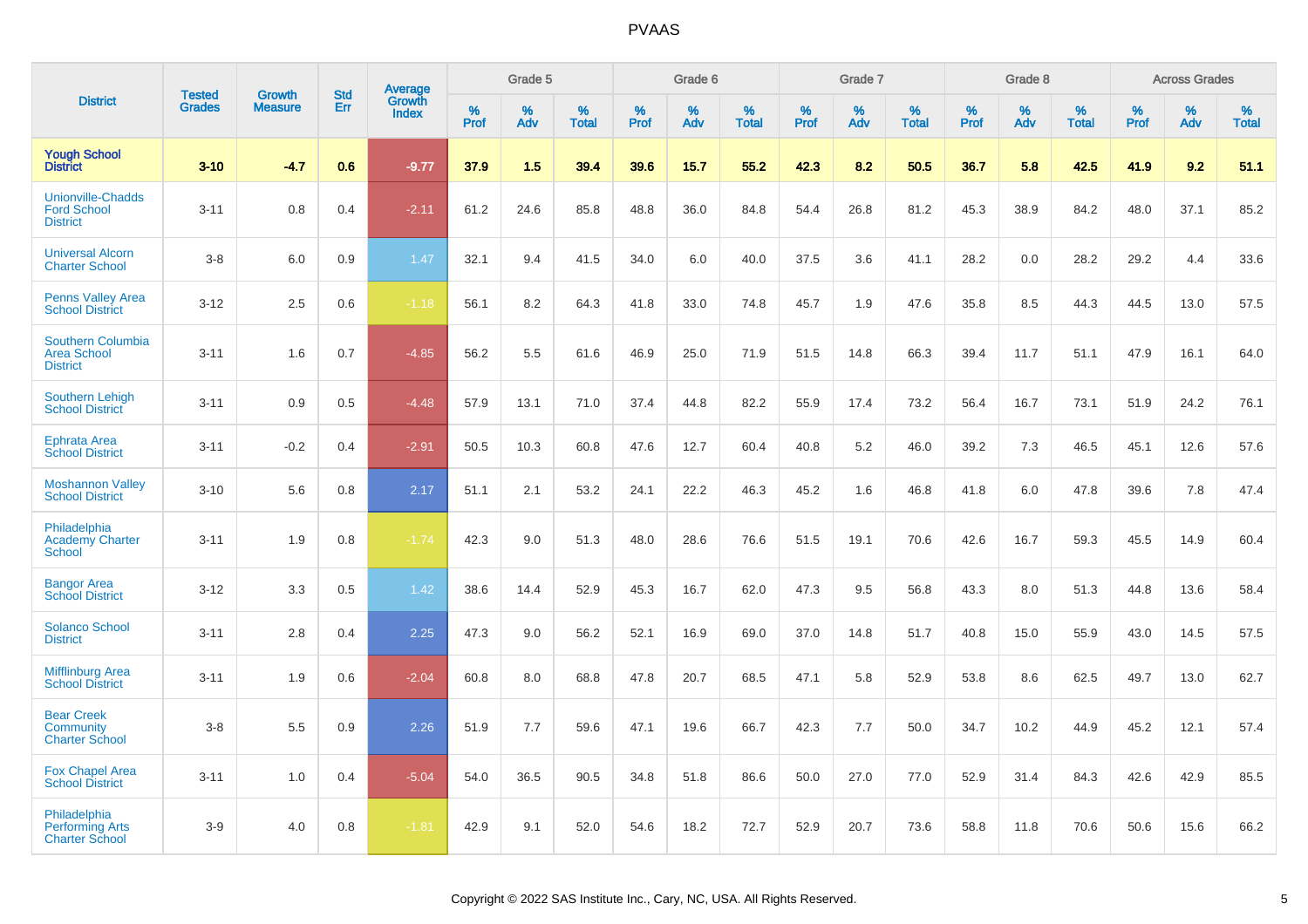| <b>District</b>                                      |                                |                          | <b>Std</b> | Average                |              | Grade 5  |                      |                     | Grade 6     |                      |              | Grade 7     |                   |              | Grade 8     |                   |                     | <b>Across Grades</b> |                   |
|------------------------------------------------------|--------------------------------|--------------------------|------------|------------------------|--------------|----------|----------------------|---------------------|-------------|----------------------|--------------|-------------|-------------------|--------------|-------------|-------------------|---------------------|----------------------|-------------------|
|                                                      | <b>Tested</b><br><b>Grades</b> | Growth<br><b>Measure</b> | Err        | Growth<br><b>Index</b> | $\%$<br>Prof | %<br>Adv | $\%$<br><b>Total</b> | $\%$<br><b>Prof</b> | $\%$<br>Adv | $\%$<br><b>Total</b> | $\%$<br>Prof | $\%$<br>Adv | %<br><b>Total</b> | $\%$<br>Prof | $\%$<br>Adv | %<br><b>Total</b> | $\%$<br><b>Prof</b> | $\%$<br>Adv          | %<br><b>Total</b> |
| <b>Yough School</b><br><b>District</b>               | $3 - 10$                       | $-4.7$                   | 0.6        | $-9.77$                | 37.9         | 1.5      | 39.4                 | 39.6                | 15.7        | 55.2                 | 42.3         | 8.2         | 50.5              | 36.7         | 5.8         | 42.5              | 41.9                | 9.2                  | 51.1              |
| <b>Universal Institute</b><br><b>Charter School</b>  | $3 - 8$                        | 2.4                      | 0.7        | $-1.60$                | 20.3         | 0.0      | 20.3                 | 21.9                | 1.4         | 23.3                 | 28.6         | 0.0         | 28.6              | 35.2         | 3.4         | 38.6              | 26.8                | 1.5                  | 28.3              |
| <b>Warwick School</b><br><b>District</b>             | $3 - 11$                       | 0.0                      | 0.4        | $-4.21$                | 49.6         | 5.9      | 55.6                 | 39.4                | 26.3        | 65.7                 | 46.2         | 8.0         | 54.2              | 50.3         | 9.6         | 59.9              | 45.6                | 12.6                 | 58.2              |
| <b>Central Columbia</b><br><b>School District</b>    | $3 - 12$                       | 3.0                      | 0.5        | 0.57                   | 58.7         | 17.3     | 76.0                 | 32.1                | 33.6        | 65.7                 | 56.3         | 16.9        | 73.2              | 53.8         | 24.1        | 77.9              | 48.9                | 24.7                 | 73.6              |
| <b>Dubois Area</b><br><b>School District</b>         | $3 - 11$                       | $-0.6$                   | 0.4        | $-4.44$                | 47.0         | 5.7      | 52.6                 | 39.4                | 17.4        | 56.8                 | 43.4         | 8.5         | 51.8              | 36.6         | 8.8         | 45.4              | 42.2                | 13.1                 | 55.3              |
| <b>Hermitage School</b><br><b>District</b>           | $3 - 12$                       | 2.9                      | 0.5        | 0.15                   | 52.9         | 7.9      | 60.7                 | 33.3                | 40.3        | 73.6                 | 50.4         | 24.5        | 74.8              | 51.0         | 19.3        | 70.3              | 47.0                | 22.0                 | 69.0              |
| <b>Chester</b><br>Community<br><b>Charter School</b> | $3 - 8$                        | 3.8                      | 0.6        | 1.83                   | 15.7         | 0.8      | 16.4                 | 11.9                | 1.8         | 13.8                 | 15.2         | 1.0         | 16.2              | 14.8         | 0.0         | 14.8              | 13.2                | 0.7                  | 13.9              |
| <b>Ad Prima Charter</b><br><b>School</b>             | $3 - 8$                        | 2.7                      | 0.8        | $-2.46$                | 25.9         | 1.8      | 27.8                 | 34.7                | 16.3        | 51.0                 | 36.1         | 3.3         | 39.3              | 27.4         | 4.8         | 32.3              | 33.2                | 4.8                  | 38.1              |
| <b>Juniata County</b><br><b>School District</b>      | $3 - 12$                       | 2.7                      | 0.5        | 1.00                   | 42.6         | 3.0      | 45.6                 | 31.9                | 6.2         | 38.1                 | 36.6         | 5.5         | 42.1              | 36.5         | 8.4         | 44.9              | 36.0                | 7.7                  | 43.7              |
| Greencastle-Antrim<br><b>School District</b>         | $3 - 11$                       | 2.7                      | 0.4        | 1.86                   | 46.3         | 16.4     | 62.7                 | 41.0                | 28.2        | 69.2                 | 45.4         | 20.7        | 66.1              | 51.7         | 14.7        | 66.4              | 44.6                | 20.8                 | 65.4              |
| <b>Athens Area</b><br><b>School District</b>         | $3 - 11$                       | 3.5                      | 0.6        | 0.71                   | 57.1         | 10.7     | 67.9                 | 39.6                | 18.7        | 58.2                 | 56.9         | 5.1         | 62.0              | 45.3         | 7.2         | 52.5              | 45.8                | 12.8                 | 58.6              |
| <b>Jersey Shore Area</b><br><b>School District</b>   | $3 - 11$                       | 1.7                      | 0.5        | $-5.21$                | 47.6         | 8.3      | 56.0                 | 45.6                | 24.8        | 70.4                 | 46.3         | 8.0         | 54.3              | 39.6         | 7.7         | 47.2              | 45.3                | 13.4                 | 58.7              |
| <b>Penn Manor</b><br><b>School District</b>          | $3 - 11$                       | 2.1                      | 0.3        | 0.82                   | 53.4         | 10.5     | 63.8                 | 46.5                | 23.0        | 69.5                 | 48.2         | 16.2        | 64.4              | 43.7         | 15.4        | 59.1              | 46.8                | 18.7                 | 65.6              |
| <b>Brockway Area</b><br><b>School District</b>       | $3 - 11$                       | 4.2                      | 0.7        | 1.96                   | 61.5         | 14.1     | 75.6                 | 40.6                | 34.8        | 75.4                 | 44.4         | 9.9         | 54.3              | 50.0         | 9.7         | 59.7              | 46.6                | 17.4                 | 64.0              |
| <b>Warrior Run</b><br><b>School District</b>         | $3 - 11$                       | 2.6                      | 0.6        | $-2.96$                | 48.0         | 6.5      | 54.6                 | 42.2                | 19.3        | 61.5                 | 46.3         | 15.7        | 62.0              | 42.2         | 10.0        | 52.2              | 43.0                | 12.6                 | 55.6              |
| <b>Richland School</b><br><b>District</b>            | $3 - 11$                       | 3.6                      | 0.6        | $-0.07$                | 51.5         | 18.4     | 69.9                 | 54.7                | 20.0        | 74.7                 | 51.6         | 14.1        | 65.6              | 53.8         | 15.1        | 68.9              | 51.0                | 18.8                 | 69.8              |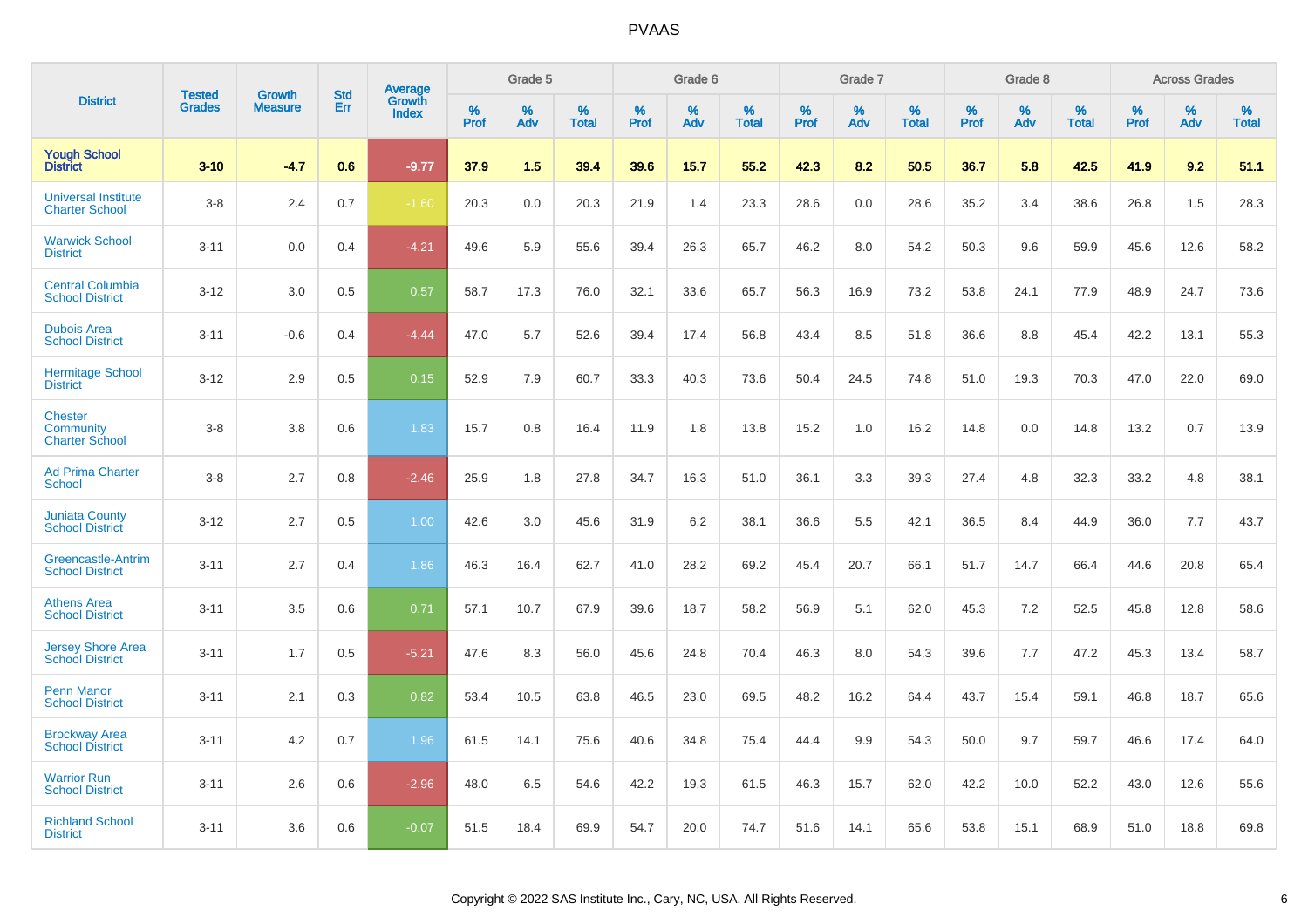|                                                  |                                |                                 | <b>Std</b> | <b>Average</b>         |           | Grade 5  |                   |           | Grade 6  |                   |           | Grade 7  |                   |           | Grade 8  |                   |           | <b>Across Grades</b> |                   |
|--------------------------------------------------|--------------------------------|---------------------------------|------------|------------------------|-----------|----------|-------------------|-----------|----------|-------------------|-----------|----------|-------------------|-----------|----------|-------------------|-----------|----------------------|-------------------|
| <b>District</b>                                  | <b>Tested</b><br><b>Grades</b> | <b>Growth</b><br><b>Measure</b> | Err        | Growth<br><b>Index</b> | %<br>Prof | %<br>Adv | %<br><b>Total</b> | %<br>Prof | %<br>Adv | %<br><b>Total</b> | %<br>Prof | %<br>Adv | %<br><b>Total</b> | %<br>Prof | %<br>Adv | %<br><b>Total</b> | %<br>Prof | %<br>Adv             | %<br><b>Total</b> |
| <b>Yough School</b><br><b>District</b>           | $3 - 10$                       | $-4.7$                          | 0.6        | $-9.77$                | 37.9      | 1.5      | 39.4              | 39.6      | 15.7     | 55.2              | 42.3      | 8.2      | 50.5              | 36.7      | 5.8      | 42.5              | 41.9      | 9.2                  | 51.1              |
| <b>Sayre Area School</b><br><b>District</b>      | $3 - 11$                       | 4.2                             | 0.8        | $-2.23$                | 32.8      | 4.9      | 37.7              | 51.8      | 19.8     | 71.6              | 47.6      | 8.3      | 56.0              | 39.0      | 4.9      | 43.9              | 44.6      | 10.7                 | 55.4              |
| <b>Derry Township</b><br><b>School District</b>  | $3 - 10$                       | $-1.3$                          | 1.3        | $-4.40$                | 57.1      | 20.9     | 78.0              | 38.2      | 44.1     | 82.4              | 66.7      | 20.8     | 87.5              | 46.7      | 53.3     | 100.0             | 49.1      | 29.0                 | 78.2              |
| Huntingdon Area<br>School District               | $3 - 11$                       | 1.8                             | 0.6        | $-3.99$                | 41.6      | 3.5      | 45.1              | 33.0      | 11.9     | 44.9              | 34.5      | 7.9      | 42.4              | 34.9      | 7.1      | 42.1              | 37.2      | 10.0                 | 47.2              |
| <b>Gettysburg Area</b><br><b>School District</b> | $3 - 11$                       | 2.5                             | 0.4        | 1.99                   | 52.6      | 9.8      | 62.3              | 42.6      | 22.5     | 65.1              | 48.1      | 11.6     | 59.7              | 44.9      | 10.3     | 55.1              | 45.0      | 16.0                 | 61.0              |
| <b>Carlisle Area</b><br><b>School District</b>   | $3 - 11$                       | 1.8                             | 0.4        | $-1.81$                | 40.6      | 13.9     | 54.4              | 38.1      | 20.2     | 58.2              | 42.0      | 13.0     | 55.0              | 42.1      | 10.7     | 52.8              | 40.4      | 15.3                 | 55.7              |
| <b>Wayne Highlands</b><br><b>School District</b> | $3 - 11$                       | 2.9                             | 0.5        | 1.22                   | 54.3      | 11.4     | 65.7              | 49.3      | 20.3     | 69.6              | 46.4      | 19.6     | 66.1              | 49.7      | 14.1     | 63.8              | 47.2      | 17.9                 | 65.1              |
| <b>Milton Area School</b><br><b>District</b>     | $3 - 11$                       | 3.2                             | 0.6        | 0.69                   | 51.7      | 5.8      | 57.5              | 40.3      | 12.4     | 52.7              | 48.9      | 13.3     | 62.2              | 40.9      | 16.5     | 57.5              | 42.3      | 13.0                 | 55.3              |
| <b>Northern Tioga</b><br><b>School District</b>  | $3 - 12$                       | 3.0                             | 0.5        | 1.88                   | 45.2      | 2.6      | 47.7              | 48.2      | 9.8      | 58.0              | 41.7      | 7.0      | 48.7              | 51.2      | 8.4      | 59.5              | 44.8      | 9.6                  | 54.4              |
| <b>Greenwood School</b><br><b>District</b>       | $3 - 11$                       | 4.5                             | 0.8        | $-0.83$                | 51.5      | 3.0      | 54.6              | 45.3      | 28.3     | 73.6              | 43.6      | 9.1      | 52.7              | 51.8      | 31.5     | 83.3              | 47.9      | 19.4                 | 67.3              |
| John B. Stetson<br><b>Charter School</b>         | $5 - 8$                        | 3.5                             | 0.6        | 1.73                   | 4.5       | 0.0      | 4.5               | 6.4       | 0.0      | 6.4               | 10.2      | 0.0      | 10.2              | 10.5      | 1.6      | 12.1              | 8.5       | 0.5                  | 8.9               |
| <b>Beaver Area</b><br><b>School District</b>     | $3 - 10$                       | $-1.0$                          | 0.6        | $-4.92$                | 56.2      | 21.5     | 77.7              | 40.0      | 48.3     | 88.3              | 65.5      | 12.9     | 78.4              | 53.6      | 16.1     | 69.6              | 50.4      | 29.6                 | 79.9              |
| <b>Upper Dublin</b><br><b>School District</b>    | $3 - 12$                       | 2.0                             | 0.4        | $-0.38$                | 62.0      | 16.3     | 78.3              | 45.4      | 34.4     | 79.8              | 59.5      | 20.0     | 79.5              | 55.3      | 21.9     | 77.2              | 51.4      | 27.8                 | 79.3              |
| <b>Red Lion Area</b><br><b>School District</b>   | $3 - 11$                       | 0.6                             | 0.4        | $-3.42$                | 46.1      | 2.7      | 48.8              | 38.1      | 15.8     | 54.0              | 41.4      | 10.4     | 51.9              | 38.8      | 7.5      | 46.3              | 40.6      | 9.4                  | 50.0              |
| <b>Twin Valley School</b><br><b>District</b>     | $3 - 12$                       | 2.3                             | 0.5        | $-1.85$                | 50.9      | 8.9      | 59.8              | 41.4      | 26.0     | 67.3              | 39.6      | 19.3     | 58.9              | 54.2      | 16.1     | 70.2              | 45.6      | 20.6                 | 66.2              |
| <b>Midd-West School</b><br><b>District</b>       | $3 - 11$                       | 1.2                             | 0.6        | $-2.83$                | 52.2      | 3.0      | 55.2              | 42.5      | 9.7      | 52.2              | 51.0      | 5.1      | 56.1              | 48.8      | 8.0      | 56.8              | 46.3      | 8.6                  | 55.0              |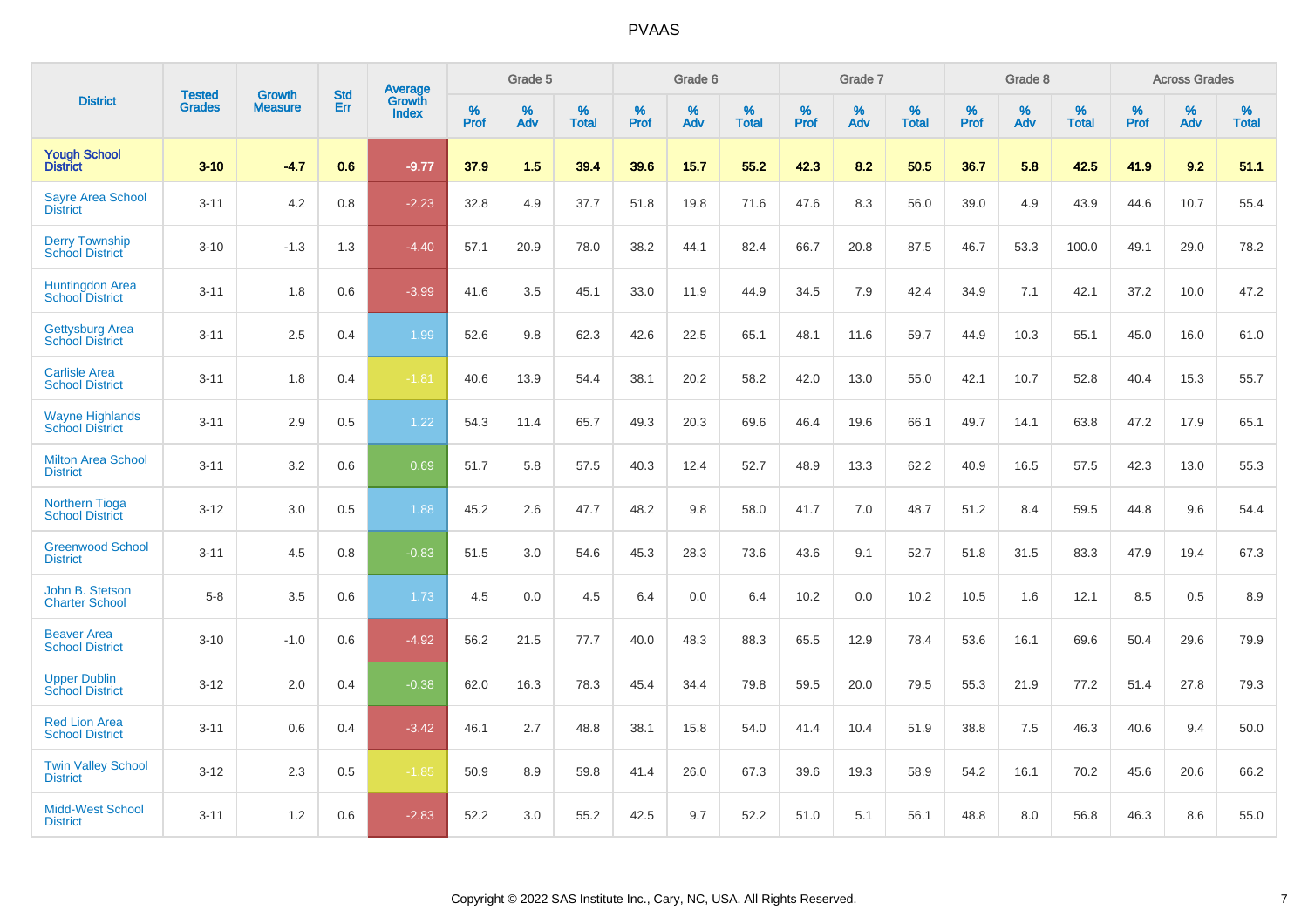|                                                                 | <b>Tested</b> | <b>Growth</b>  | <b>Std</b> | <b>Average</b>         |              | Grade 5  |                   |              | Grade 6  |                   |              | Grade 7  |                   |              | Grade 8  |                   |           | <b>Across Grades</b> |                   |
|-----------------------------------------------------------------|---------------|----------------|------------|------------------------|--------------|----------|-------------------|--------------|----------|-------------------|--------------|----------|-------------------|--------------|----------|-------------------|-----------|----------------------|-------------------|
| <b>District</b>                                                 | <b>Grades</b> | <b>Measure</b> | Err        | Growth<br><b>Index</b> | $\%$<br>Prof | %<br>Adv | %<br><b>Total</b> | $\%$<br>Prof | %<br>Adv | %<br><b>Total</b> | $\%$<br>Prof | %<br>Adv | %<br><b>Total</b> | $\%$<br>Prof | %<br>Adv | %<br><b>Total</b> | %<br>Prof | %<br>Adv             | %<br><b>Total</b> |
| <b>Yough School</b><br><b>District</b>                          | $3 - 10$      | $-4.7$         | 0.6        | $-9.77$                | 37.9         | 1.5      | 39.4              | 39.6         | 15.7     | 55.2              | 42.3         | 8.2      | 50.5              | 36.7         | 5.8      | 42.5              | 41.9      | 9.2                  | 51.1              |
| <b>Upper Perkiomen</b><br><b>School District</b>                | $3 - 11$      | 0.7            | 0.4        | $-1.43$                | 50.2         | 3.0      | 53.2              | 45.7         | 12.0     | 57.7              | 48.7         | 11.5     | 60.2              | 46.0         | 12.4     | 58.4              | 45.9      | 9.5                  | 55.3              |
| <b>Butler Area School</b><br><b>District</b>                    | $3 - 11$      | 0.3            | 0.3        | $-4.92$                | 49.8         | 12.2     | 61.9              | 43.8         | 18.2     | 62.0              | 44.4         | 9.3      | 53.8              | 47.9         | 8.0      | 55.9              | 46.0      | 14.0                 | 60.0              |
| <b>West Allegheny</b><br><b>School District</b>                 | $3 - 12$      | 0.3            | 0.4        | $-4.74$                | 60.9         | 19.8     | 80.6              | 44.4         | 28.3     | 72.6              | 56.6         | 17.0     | 73.6              | 50.7         | 12.1     | 62.8              | 50.7      | 26.1                 | 76.8              |
| <b>Bucks County</b><br><b>Montessori Charter</b><br>School      | $3-6$         | 10.3           | 1.9        | 3.15                   | 64.5         | 19.4     | 83.9              | 35.7         | 57.1     | 92.9              |              |          |                   |              |          |                   | 51.1      | 35.1                 | 86.2              |
| <b>Wyalusing Area</b><br><b>School District</b>                 | $3 - 12$      | 1.0            | 0.7        | $-4.53$                | 36.1         | 2.4      | 38.6              | 43.1         | 13.7     | 56.9              | 43.5         | 12.0     | 55.4              | 36.8         | 3.8      | 40.6              | 39.8      | 9.9                  | 49.6              |
| <b>Millville Area</b><br><b>School District</b>                 | $3 - 12$      | 5.0            | 1.0        | 0.14                   | 63.8         | 2.1      | 66.0              | 43.4         | 22.6     | 66.0              | 44.4         | 13.3     | 57.8              | 52.6         | 10.5     | 63.2              | 50.2      | 13.2                 | 63.4              |
| <b>Delaware Valley</b><br><b>School District</b>                | $3 - 11$      | 1.2            | 0.4        | $-1.72$                | 55.0         | 9.2      | 64.3              | 46.5         | 15.6     | 62.1              | 50.6         | 14.8     | 65.4              | 44.7         | 16.5     | 61.2              | 48.8      | 17.1                 | 65.9              |
| <b>Belmont Charter</b><br><b>School</b>                         | $3 - 10$      | 2.8            | 0.9        | $-2.19$                | 10.2         | 0.0      | 10.2              | 25.5         | 2.0      | 27.4              | 22.9         | 0.0      | 22.9              | 28.0         | 0.0      | 28.0              | 18.0      | 1.9                  | 19.9              |
| <b>Otto-Eldred School</b><br><b>District</b>                    | $3 - 11$      | 5.1            | $1.0\,$    | 1.12                   | 57.1         | 9.5      | 66.7              | 47.5         | 15.0     | 62.5              | 42.2         | 11.1     | 53.3              | 35.4         | 12.5     | 47.9              | 43.8      | 11.1                 | 54.9              |
| <b>Towanda Area</b><br><b>School District</b>                   | $3 - 11$      | 0.7            | 0.6        | $-2.19$                | 40.8         | 6.7      | 47.5              | 36.4         | 19.6     | 56.1              | 37.3         | 5.9      | 43.2              | 40.5         | 7.8      | 48.3              | 36.0      | 10.8                 | 46.7              |
| <b>Pennsbury School</b><br><b>District</b>                      | $3 - 11$      | 0.6            | 0.3        | $-2.67$                | 56.7         | 12.6     | 69.3              | 48.5         | 21.9     | 70.3              | 52.0         | 14.7     | 66.7              | 49.3         | 18.0     | 67.3              | 49.0      | 20.2                 | 69.1              |
| <b>Southern York</b><br><b>County School</b><br><b>District</b> | $3 - 11$      | $-0.7$         | 0.5        | $-5.06$                | 44.0         | 5.1      | 49.0              | 50.6         | 24.4     | 75.0              | 42.2         | 9.2      | 51.5              | 49.2         | 8.5      | 57.7              | 44.9      | 13.5                 | 58.4              |
| <b>Mercer Area</b><br><b>School District</b>                    | $3 - 11$      | 1.5            | 0.8        | $-2.57$                | 56.9         | 1.7      | 58.6              | 31.3         | 35.8     | 67.2              | 46.8         | 14.3     | 61.0              | 61.3         | 8.0      | 69.3              | 46.7      | 16.6                 | 63.3              |
| <b>Hollidaysburg Area</b><br><b>School District</b>             | $3 - 11$      | 1.1            | 0.4        | $-5.69$                | 54.2         | 10.2     | 64.4              | 40.4         | 26.5     | 67.0              | 47.0         | 17.2     | 64.2              | 45.4         | 11.8     | 57.2              | 45.9      | 17.3                 | 63.2              |
| Penn-Delco School<br><b>District</b>                            | $3 - 11$      | 1.3            | 0.4        | $-2.22$                | 51.9         | 12.9     | 64.7              | 40.8         | 17.9     | 58.7              | 48.7         | 16.8     | 65.4              | 45.6         | 6.2      | 51.8              | 46.1      | 12.9                 | 59.0              |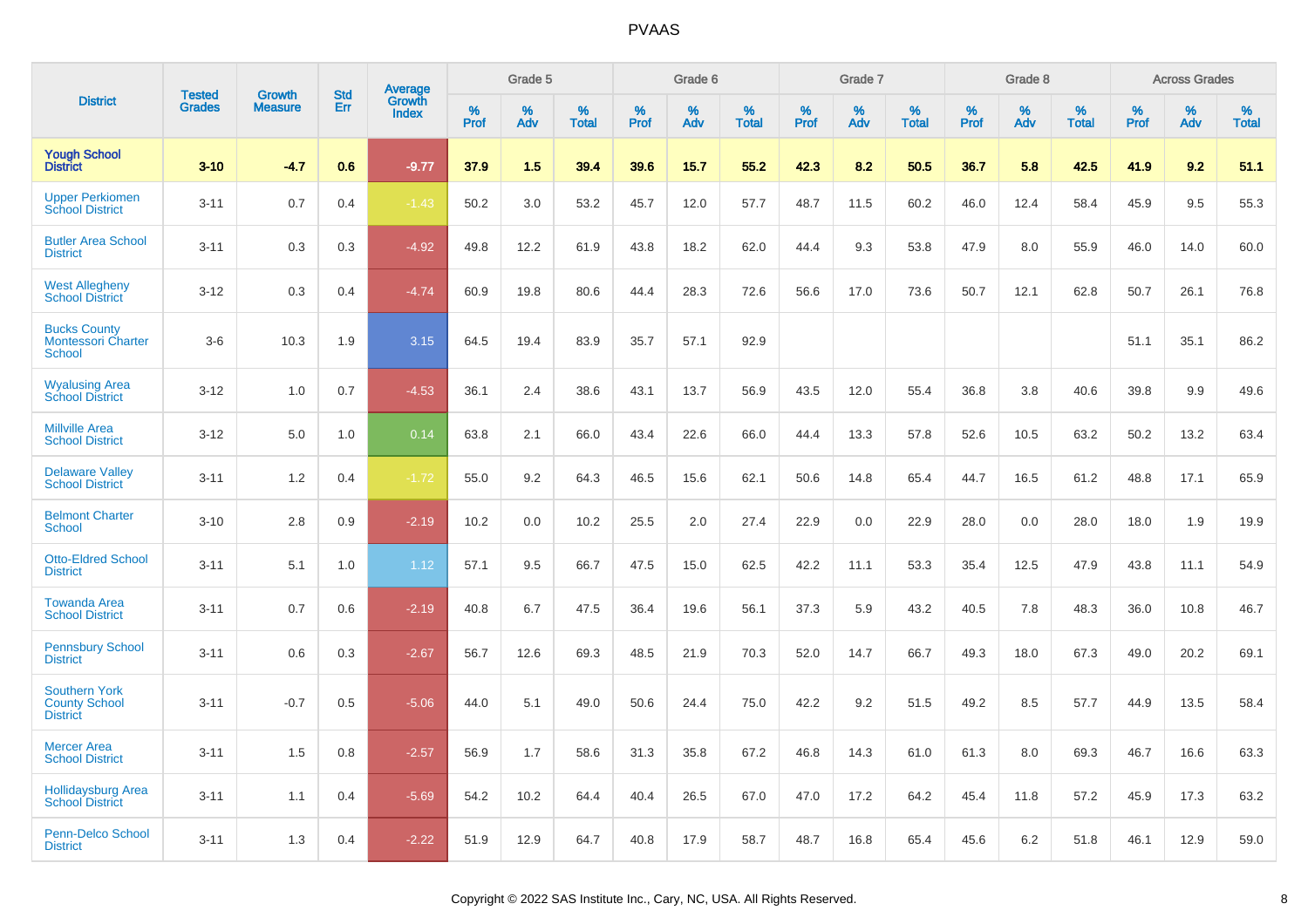|                                                          |                                |                                 | <b>Std</b> | Average                |           | Grade 5  |                   |           | Grade 6  |                   |           | Grade 7  |                   |           | Grade 8  |                   |           | <b>Across Grades</b> |                   |
|----------------------------------------------------------|--------------------------------|---------------------------------|------------|------------------------|-----------|----------|-------------------|-----------|----------|-------------------|-----------|----------|-------------------|-----------|----------|-------------------|-----------|----------------------|-------------------|
| <b>District</b>                                          | <b>Tested</b><br><b>Grades</b> | <b>Growth</b><br><b>Measure</b> | Err        | Growth<br><b>Index</b> | %<br>Prof | %<br>Adv | %<br><b>Total</b> | %<br>Prof | %<br>Adv | %<br><b>Total</b> | %<br>Prof | %<br>Adv | %<br><b>Total</b> | %<br>Prof | %<br>Adv | %<br><b>Total</b> | %<br>Prof | %<br>Adv             | %<br><b>Total</b> |
| <b>Yough School</b><br><b>District</b>                   | $3 - 10$                       | $-4.7$                          | 0.6        | $-9.77$                | 37.9      | 1.5      | 39.4              | 39.6      | 15.7     | 55.2              | 42.3      | 8.2      | 50.5              | 36.7      | 5.8      | 42.5              | 41.9      | 9.2                  | 51.1              |
| <b>Universal Vare</b><br><b>Charter School</b>           | $6 - 8$                        | 6.8                             | 1.3        | 2.67                   |           |          |                   | 11.8      | 17.6     | 29.4              | 16.7      | 0.0      | 16.7              | 28.6      | 1.6      | 30.2              | 22.7      | 3.6                  | 26.4              |
| <b>Universal Daroff</b><br><b>Charter School</b>         | $3-8$                          | 4.3                             | 0.8        | 1.13                   | 14.5      | 0.0      | 14.5              | 20.4      | 1.8      | 22.2              | 12.5      | 2.1      | 14.6              | 21.8      | 0.0      | 21.8              | 15.2      | 1.3                  | 16.5              |
| <b>Kennett</b><br>Consolidated<br><b>School District</b> | $3 - 11$                       | 1.3                             | 0.4        | $-1.36$                | 47.8      | 15.1     | 62.9              | 35.8      | 24.1     | 59.9              | 44.2      | 15.1     | 59.4              | 45.0      | 5.7      | 50.7              | 40.9      | 17.5                 | 58.4              |
| <b>Cambria Heights</b><br><b>School District</b>         | $3 - 10$                       | 1.6                             | 0.6        | $-2.34$                | 62.9      | 5.6      | 68.5              | 42.6      | 24.8     | 67.3              | 51.0      | 5.2      | 56.2              | 48.2      | 13.4     | 61.6              | 49.1      | 11.7                 | 60.8              |
| Elizabethtown<br><b>Area School</b><br><b>District</b>   | $3 - 12$                       | $-0.8$                          | 0.4        | $-6.77$                | 51.7      | 12.8     | 64.5              | 38.8      | 26.9     | 65.8              | 46.4      | 4.7      | 51.2              | 44.1      | 10.0     | 54.2              | 44.6      | 17.9                 | 62.5              |
| <b>Reading School</b><br><b>District</b>                 | $3 - 11$                       | 1.5                             | 0.4        | $-2.28$                | 14.9      | 0.5      | 15.4              | 15.2      | 2.2      | 17.4              | 16.6      | 1.3      | 17.9              | 16.7      | 0.4      | 17.0              | 16.0      | 1.2                  | 17.2              |
| <b>Moon Area School</b><br><b>District</b>               | $3 - 11$                       | $-0.1$                          | 0.4        | $-6.46$                | 57.7      | 16.7     | 74.4              | 49.6      | 19.3     | 68.9              | 51.6      | 10.8     | 62.4              | 52.0      | 17.4     | 69.4              | 51.5      | 19.8                 | 71.3              |
| <b>Discovery Charter</b><br><b>School</b>                | $3 - 8$                        | 4.6                             | 0.9        | 0.34                   | 36.4      | 2.3      | 38.6              | 27.3      | 9.1      | 36.4              | 35.6      | 3.4      | 39.0              | 45.7      | 5.7      | 51.4              | 29.8      | 3.4                  | 33.2              |
| <b>Franklin Regional</b><br><b>School District</b>       | $3 - 11$                       | 1.8                             | 0.4        | $-0.30$                | 51.5      | 28.2     | 79.7              | 36.5      | 42.3     | 78.8              | 55.2      | 18.9     | 74.1              | 46.1      | 16.8     | 62.8              | 47.8      | 29.9                 | 77.6              |
| <b>Quaker Valley</b><br><b>School District</b>           | $3 - 11$                       | 2.7                             | 0.6        | 1.67                   | 56.0      | 24.1     | 80.1              | 33.6      | 45.4     | 79.0              | 53.5      | 25.7     | 79.2              | 57.6      | 23.5     | 81.1              | 47.9      | 33.9                 | 81.8              |
| <b>Keystone Central</b><br><b>School District</b>        | $3 - 11$                       | 1.9                             | 0.4        | 0.62                   | 36.0      | 3.6      | 39.7              | 38.1      | 13.8     | 52.0              | 33.4      | 4.4      | 37.8              | 37.3      | 3.6      | 40.9              | 36.9      | 7.7                  | 44.6              |
| Lake-Lehman<br><b>School District</b>                    | $3 - 11$                       | 2.0                             | 0.6        | $-1.92$                | 46.8      | 4.5      | 51.4              | 42.9      | 10.5     | 53.3              | 53.0      | 9.6      | 62.6              | 52.2      | 8.7      | 60.9              | 48.7      | 10.4                 | 59.1              |
| <b>Danville Area</b><br><b>School District</b>           | $3 - 11$                       | 2.1                             | 0.5        | $-1.17$                | 56.7      | 16.6     | 73.2              | 41.0      | 27.1     | 68.1              | 52.9      | 20.3     | 73.2              | 43.3      | 21.7     | 65.0              | 46.6      | 21.7                 | 68.3              |
| Esperanza<br><b>Academy Charter</b><br><b>School</b>     | $4 - 11$                       | 1.2                             | 0.5        | $-2.91$                |           |          |                   | 17.4      | 0.5      | 17.9              | 22.3      | 1.4      | 23.6              | 18.9      | 0.5      | 19.4              | 19.0      | 0.9                  | 19.9              |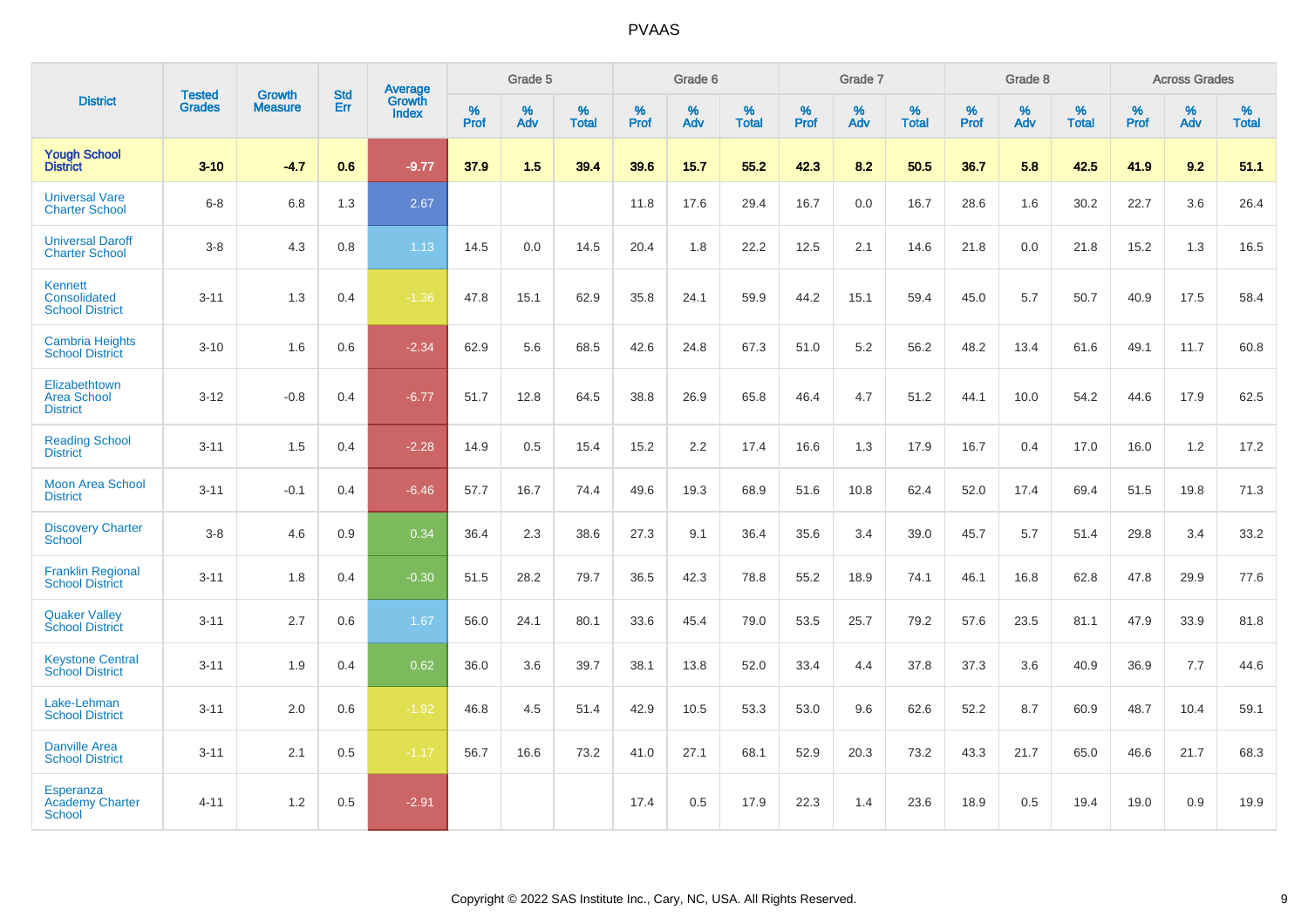|                                                                   | <b>Tested</b> |                                 | <b>Std</b> |                                          |                     | Grade 5  |                   |              | Grade 6  |                   |              | Grade 7  |                   |              | Grade 8  |                   |           | <b>Across Grades</b> |                   |
|-------------------------------------------------------------------|---------------|---------------------------------|------------|------------------------------------------|---------------------|----------|-------------------|--------------|----------|-------------------|--------------|----------|-------------------|--------------|----------|-------------------|-----------|----------------------|-------------------|
| <b>District</b>                                                   | <b>Grades</b> | <b>Growth</b><br><b>Measure</b> | Err        | <b>Average</b><br>Growth<br><b>Index</b> | $\%$<br><b>Prof</b> | %<br>Adv | %<br><b>Total</b> | $\%$<br>Prof | %<br>Adv | %<br><b>Total</b> | $\%$<br>Prof | %<br>Adv | %<br><b>Total</b> | $\%$<br>Prof | %<br>Adv | %<br><b>Total</b> | %<br>Prof | %<br>Adv             | %<br><b>Total</b> |
| <b>Yough School</b><br><b>District</b>                            | $3 - 10$      | $-4.7$                          | 0.6        | $-9.77$                                  | 37.9                | 1.5      | 39.4              | 39.6         | 15.7     | 55.2              | 42.3         | 8.2      | 50.5              | 36.7         | 5.8      | 42.5              | 41.9      | 9.2                  | 51.1              |
| <b>Oxford Area</b><br><b>School District</b>                      | $3 - 11$      | $-1.2$                          | 0.4        | $-9.53$                                  | 43.9                | 6.1      | 50.0              | 41.5         | 17.6     | 59.0              | 44.6         | 7.0      | 51.6              | 30.2         | 3.9      | 34.2              | 39.6      | 10.3                 | 49.9              |
| <b>Wattsburg Area</b><br><b>School District</b>                   | $3 - 11$      | 3.0                             | 0.6        | 0.15                                     | 48.9                | 9.1      | 58.0              | 52.1         | 18.1     | 70.2              | 46.2         | 13.2     | 59.3              | 60.8         | 5.9      | 66.7              | 48.4      | 12.4                 | 60.8              |
| <b>Williamsport Area</b><br><b>School District</b>                | $3 - 11$      | $-1.3$                          | 0.4        | $-6.70$                                  | 46.8                | 4.8      | 51.6              | 43.8         | 8.8      | 52.5              | 34.6         | 4.8      | 39.4              | 26.0         | 5.8      | 31.8              | 37.7      | 8.5                  | 46.2              |
| Mt Lebanon<br><b>School District</b>                              | $3 - 11$      | 0.4                             | 0.4        | $-1.43$                                  | 60.1                | 27.2     | 87.2              | 39.7         | 50.2     | 89.8              | 46.8         | 35.3     | 82.2              | 52.4         | 35.7     | 88.1              | 48.2      | 38.9                 | 87.0              |
| <b>Somerset Area</b><br><b>School District</b>                    | $3 - 11$      | 0.7                             | 0.6        | $-3.09$                                  | 48.3                | 5.8      | 54.2              | 42.4         | 28.8     | 71.2              | 46.7         | 17.5     | 64.2              | 52.5         | 12.8     | 65.2              | 45.3      | 16.7                 | 62.0              |
| <b>Hanover Public</b><br><b>School District</b>                   | $3 - 11$      | 1.6                             | 0.6        | $-3.85$                                  | 40.6                | 3.0      | 43.6              | 42.4         | 9.4      | 51.8              | 45.4         | 6.2      | 51.5              | 38.7         | 7.3      | 46.0              | 42.0      | 12.7                 | 54.7              |
| <b>Keystone School</b><br><b>District</b>                         | $3 - 11$      | 0.8                             | 0.8        | $-2.41$                                  | 49.2                | 26.9     | 76.1              | 50.0         | 17.3     | 67.3              | 50.0         | 16.2     | 66.2              | 46.8         | 9.7      | 56.4              | 46.5      | 21.0                 | 67.5              |
| <b>Oil City Area</b><br><b>School District</b>                    | $3 - 11$      | 2.6                             | 0.6        | 0.83                                     | 47.2                | 2.8      | 50.0              | 41.1         | 9.7      | 50.8              | 32.8         | 4.7      | 37.5              | 42.0         | 7.6      | 49.6              | 39.2      | 7.8                  | 47.0              |
| <b>Avella Area School</b><br><b>District</b>                      | $3 - 12$      | 2.7                             | 1.1        | $-3.10$                                  | 42.5                | 2.5      | 45.0              | 42.4         | 18.2     | 60.6              | 60.0         | 5.7      | 65.7              | 63.0         | 18.5     | 81.5              | 46.7      | 12.6                 | 59.3              |
| <b>Colonial School</b><br><b>District</b>                         | $3 - 11$      | 0.7                             | 0.4        | $-2.40$                                  | 55.2                | 20.3     | 75.4              | 43.0         | 38.9     | 81.8              | 49.7         | 19.2     | 68.9              | 52.2         | 17.0     | 69.2              | 47.2      | 26.2                 | 73.5              |
| Pennsylvania<br><b>Distance Learning</b><br><b>Charter School</b> | $3 - 12$      | 0.0                             | 0.7        | $-3.71$                                  | 30.3                | 0.0      | 30.3              | 16.2         | 4.0      | 20.3              | 25.6         | 1.2      | 26.7              | 33.3         | 2.3      | 35.6              | 25.8      | 3.0                  | 28.8              |
| <b>Universal</b><br><b>Creighton Charter</b><br>School            | $3-8$         | $-0.0$                          | 0.7        | $-3.71$                                  | 31.0                | 2.4      | 33.3              | 25.6         | 2.3      | 27.9              | 15.4         | 4.6      | 20.0              | 34.9         | 5.8      | 40.7              | 28.8      | 4.7                  | 33.5              |
| <b>Freire Charter</b><br><b>School</b>                            | $5 - 11$      | 1.6                             | 0.7        | $-0.46$                                  | 17.5                | 0.0      | 17.5              | 31.4         | 1.4      | 32.9              | 28.3         | 2.0      | 30.3              | 33.6         | 3.7      | 37.4              | 27.6      | 1.9                  | 29.5              |
| <b>Tussey Mountain</b><br><b>School District</b>                  | $3 - 12$      | 1.8                             | 0.8        | $-0.68$                                  | 44.8                | 3.4      | 48.3              | 46.3         | 8.5      | 54.9              | 45.2         | 0.0      | 45.2              | 47.2         | 2.8      | 50.0              | 40.7      | 6.3                  | 47.0              |
| <b>Kane Area School</b><br><b>District</b>                        | $3 - 10$      | 3.4                             | 0.7        | 0.64                                     | 40.8                | 19.7     | 60.6              | 40.6         | 15.6     | 56.2              | 50.8         | 6.0      | 56.7              | 50.0         | 9.8      | 59.8              | 44.4      | 10.2                 | 54.6              |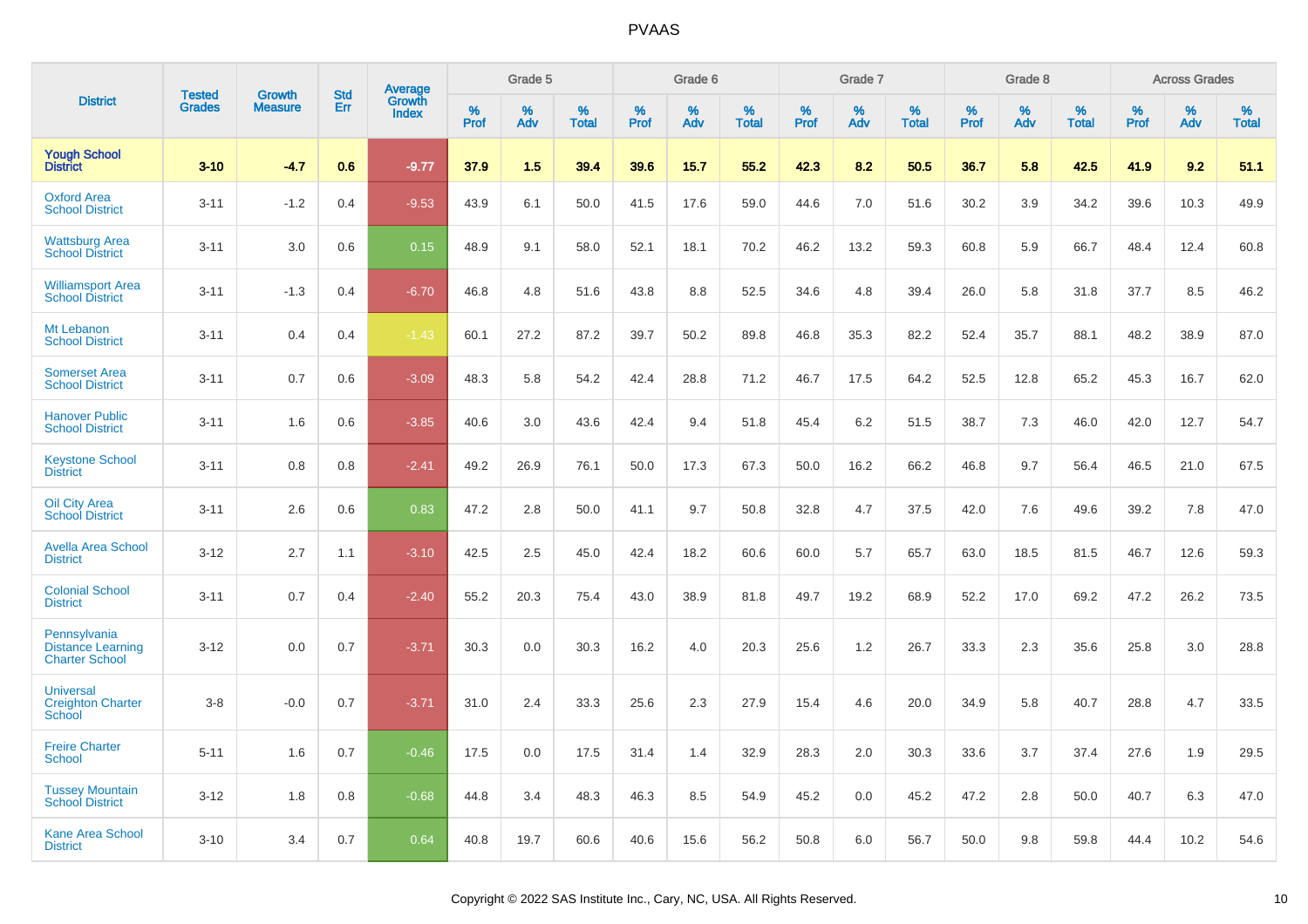|                                                            | <b>Tested</b> | <b>Growth</b>  | <b>Std</b> | Average                |              | Grade 5  |                   |              | Grade 6  |                   |              | Grade 7  |                   |              | Grade 8  |                   |              | <b>Across Grades</b> |                   |
|------------------------------------------------------------|---------------|----------------|------------|------------------------|--------------|----------|-------------------|--------------|----------|-------------------|--------------|----------|-------------------|--------------|----------|-------------------|--------------|----------------------|-------------------|
| <b>District</b>                                            | <b>Grades</b> | <b>Measure</b> | Err        | Growth<br><b>Index</b> | $\%$<br>Prof | %<br>Adv | %<br><b>Total</b> | $\%$<br>Prof | %<br>Adv | %<br><b>Total</b> | $\%$<br>Prof | %<br>Adv | %<br><b>Total</b> | $\%$<br>Prof | %<br>Adv | %<br><b>Total</b> | $\%$<br>Prof | %<br>Adv             | %<br><b>Total</b> |
| <b>Yough School</b><br><b>District</b>                     | $3 - 10$      | $-4.7$         | 0.6        | $-9.77$                | 37.9         | 1.5      | 39.4              | 39.6         | 15.7     | 55.2              | 42.3         | 8.2      | 50.5              | 36.7         | 5.8      | 42.5              | 41.9         | 9.2                  | 51.1              |
| <b>Riverside School</b><br><b>District</b>                 | $3 - 11$      | 2.8            | 0.6        | 0.20                   | 44.6         | 4.0      | 48.5              | 45.4         | 13.1     | 58.6              | 43.7         | 11.6     | 55.3              | 45.0         | 8.3      | 53.2              | 44.3         | 10.7                 | 55.0              |
| <b>Tacony Academy</b><br><b>Charter School</b>             | $3 - 11$      | $-3.1$         | 0.8        | $-5.48$                | 26.5         | 1.5      | 27.9              | 21.7         | 4.4      | 26.1              | 48.0         | 1.4      | 49.3              | 17.1         | 5.7      | 22.9              | 25.6         | 2.4                  | 28.0              |
| Williamsburg<br><b>Community School</b><br><b>District</b> | $3 - 11$      | 3.1            | 1.1        | $-3.37$                | 53.1         | 3.1      | 56.2              | 51.4         | 17.1     | 68.6              | 47.6         | 9.5      | 57.1              | 43.8         | 12.5     | 56.2              | 43.4         | 15.8                 | 59.1              |
| <b>Spring Cove</b><br>School District                      | $3 - 11$      | 0.1            | 0.6        | $-1.56$                | 41.7         | 5.0      | 46.7              | 42.1         | 13.5     | 55.6              | 48.8         | 6.3      | 55.1              | 34.6         | 11.8     | 46.5              | 40.5         | 10.8                 | 51.3              |
| <b>Bellefonte Area</b><br><b>School District</b>           | $3 - 11$      | $-0.0$         | 0.5        | $-4.22$                | 56.6         | 10.2     | 66.9              | 40.3         | 19.3     | 59.7              | 50.6         | 6.0      | 56.6              | 32.2         | 8.8      | 41.0              | 44.8         | 12.3                 | 57.1              |
| <b>East Penn School</b><br><b>District</b>                 | $3 - 11$      | 1.0            | 0.3        | $-0.16$                | 59.9         | 7.4      | 67.3              | 45.2         | 18.0     | 63.2              | 52.5         | 15.0     | 67.5              | 53.3         | 14.4     | 67.7              | 49.9         | 15.8                 | 65.7              |
| <b>Annville-Cleona</b><br><b>School District</b>           | $3 - 12$      | $-0.3$         | 0.6        | $-3.96$                | 47.5         | 11.2     | 58.8              | 39.6         | 21.9     | 61.5              | 54.0         | 12.6     | 66.7              | 32.4         | 17.6     | 50.0              | 44.0         | 15.5                 | 59.5              |
| <b>Old Forge School</b><br><b>District</b>                 | $3 - 12$      | 0.5            | 0.8        | $-3.24$                | 39.1         | 0.0      | 39.1              | 41.1         | 17.9     | 58.9              | 33.3         | 24.2     | 57.6              | 44.1         | 6.8      | 50.8              | 40.1         | 9.2                  | 49.3              |
| <b>Daniel Boone Area</b><br><b>School District</b>         | $3 - 12$      | 0.9            | 0.5        | $-2.03$                | 54.5         | 3.9      | 58.4              | 31.7         | 16.1     | 47.8              | 46.1         | 7.4      | 53.4              | 42.8         | 9.2      | 52.0              | 42.6         | 10.0                 | 52.6              |
| Jefferson-Morgan<br><b>School District</b>                 | $3 - 10$      | 2.7            | 0.9        | $-0.58$                | 45.1         | 2.8      | 47.9              | 40.0         | 7.3      | 47.3              | 41.8         | 5.4      | 47.3              | 44.4         | 6.7      | 51.1              | 41.7         | 6.6                  | 48.2              |
| <b>Jeannette City</b><br><b>School District</b>            | $3 - 11$      | 3.5            | 0.8        | $-0.39$                | 41.7         | 1.4      | 43.1              | 33.3         | 18.5     | 51.8              | 44.6         | 9.2      | 53.8              | 48.1         | 7.7      | 55.8              | 40.4         | 8.2                  | 48.6              |
| <b>Provident Charter</b><br><b>School</b>                  | $3 - 8$       | 4.1            | 1.1        | $-1.11$                | 19.6         | 0.0      | 19.6              | 15.8         | 5.3      | 21.0              | 13.6         | 0.0      | 13.6              | 17.2         | 3.4      | 20.7              | 16.4         | 2.9                  | 19.3              |
| Pennsylvania<br><b>Cyber Charter</b><br><b>School</b>      | $3 - 11$      | 2.1            | 0.5        | $-0.33$                | 41.0         | 4.9      | 45.8              | 39.5         | 11.2     | 50.7              | 42.9         | 3.4      | 46.4              | 39.5         | 2.6      | 42.0              | 40.1         | 7.4                  | 47.5              |
| <b>Corry Area School</b><br><b>District</b>                | $3 - 11$      | 2.4            | 0.6        | 0.99                   | 50.0         | 4.7      | 54.7              | 40.5         | 16.2     | 56.8              | 42.0         | 6.5      | 48.6              | 33.8         | 9.5      | 43.2              | 40.3         | 11.8                 | 52.1              |
| <b>Elk Lake School</b><br><b>District</b>                  | $3 - 11$      | 2.6            | 0.7        | $-0.65$                | 43.8         | 3.8      | 47.5              | 35.8         | 21.0     | 56.8              | 39.8         | 11.4     | 51.1              | 35.8         | 6.2      | 42.0              | 38.3         | 11.7                 | 50.0              |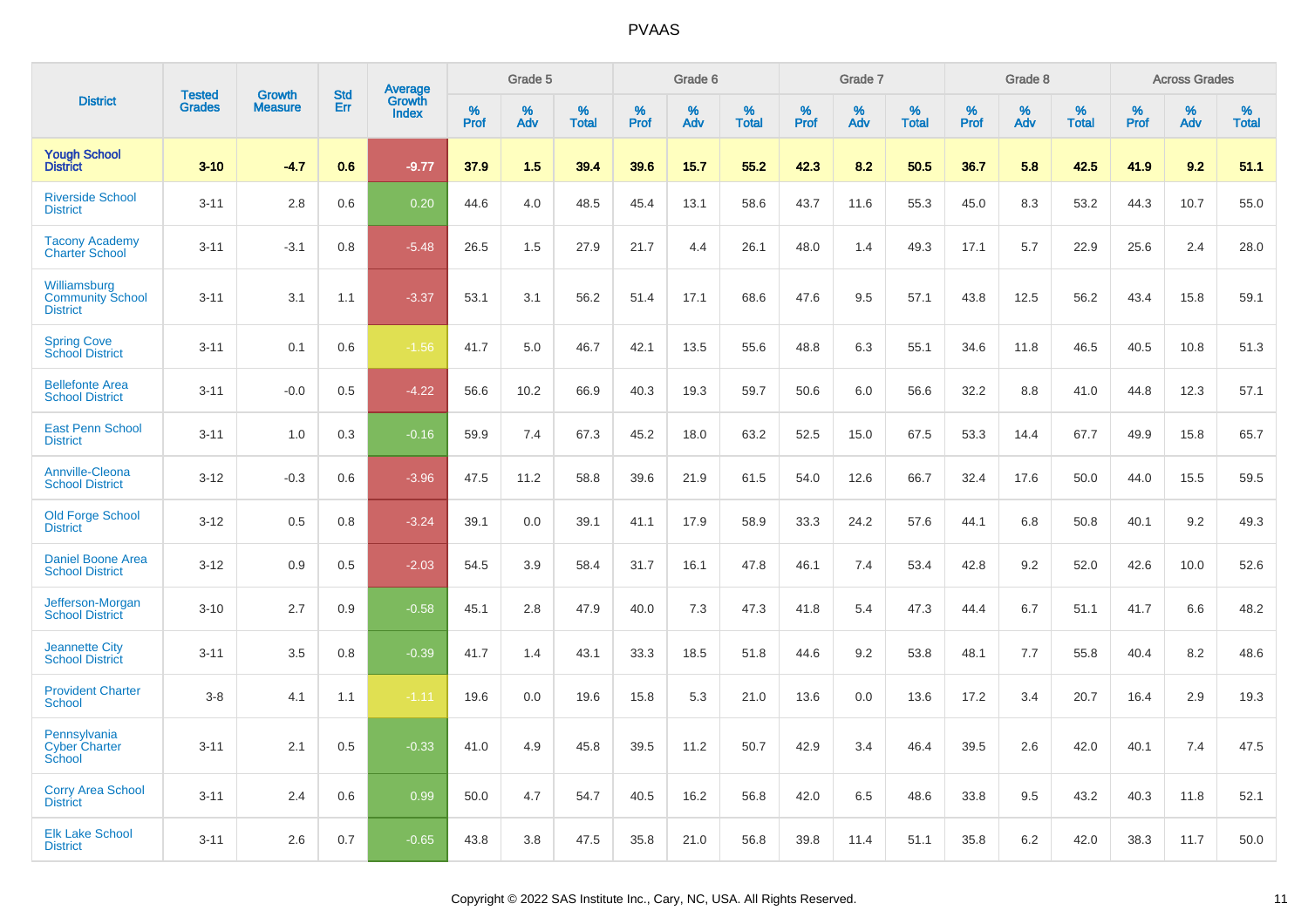|                                                                           |                                |                                 | <b>Std</b> | Average                |                     | Grade 5  |                      |              | Grade 6  |                   |              | Grade 7  |                   |              | Grade 8  |                      |              | <b>Across Grades</b> |                      |
|---------------------------------------------------------------------------|--------------------------------|---------------------------------|------------|------------------------|---------------------|----------|----------------------|--------------|----------|-------------------|--------------|----------|-------------------|--------------|----------|----------------------|--------------|----------------------|----------------------|
| <b>District</b>                                                           | <b>Tested</b><br><b>Grades</b> | <b>Growth</b><br><b>Measure</b> | Err        | Growth<br><b>Index</b> | $\%$<br><b>Prof</b> | %<br>Adv | $\%$<br><b>Total</b> | $\%$<br>Prof | %<br>Adv | %<br><b>Total</b> | $\%$<br>Prof | %<br>Adv | %<br><b>Total</b> | $\%$<br>Prof | %<br>Adv | $\%$<br><b>Total</b> | $\%$<br>Prof | %<br>Adv             | $\%$<br><b>Total</b> |
| <b>Yough School</b><br><b>District</b>                                    | $3 - 10$                       | $-4.7$                          | 0.6        | $-9.77$                | 37.9                | 1.5      | 39.4                 | 39.6         | 15.7     | 55.2              | 42.3         | 8.2      | 50.5              | 36.7         | 5.8      | 42.5                 | 41.9         | 9.2                  | 51.1                 |
| <b>Pine Grove Area</b><br><b>School District</b>                          | $3 - 11$                       | 0.9                             | 0.6        | $-3.29$                | 55.8                | 1.0      | 56.8                 | 41.0         | 14.5     | 55.6              | 44.7         | 0.8      | 45.5              | 45.5         | 6.2      | 51.8                 | 46.5         | 10.4                 | 56.9                 |
| <b>East Lycoming</b><br><b>School District</b>                            | $3 - 11$                       | $-0.6$                          | 0.6        | $-4.76$                | 63.9                | 6.7      | 70.6                 | 45.3         | 24.5     | 69.8              | 57.8         | 10.7     | 68.6              | 43.0         | 12.4     | 55.4                 | 47.7         | 14.9                 | 62.6                 |
| <b>Muncy School</b><br><b>District</b>                                    | $3 - 11$                       | 0.3                             | 0.7        | $-3.30$                | 49.2                | 11.5     | 60.7                 | 48.7         | 30.8     | 79.5              | 58.0         | 8.7      | 66.7              | 44.4         | 12.2     | 56.7                 | 49.3         | 16.0                 | 65.3                 |
| Shenandoah<br><b>Valley School</b><br><b>District</b>                     | $3 - 11$                       | 1.7                             | 0.9        | $-3.50$                | 37.3                | 3.0      | 40.3                 | 31.4         | 9.8      | 41.2              | 36.2         | 1.7      | 37.9              | 26.3         | 0.0      | 26.3                 | 34.3         | 5.0                  | 39.4                 |
| <b>Palmerton Area</b><br><b>School District</b>                           | $3 - 11$                       | 1.6                             | 0.6        | $-0.73$                | 54.9                | 3.7      | 58.5                 | 47.3         | 14.6     | 61.8              | 42.6         | 11.6     | 54.3              | 38.3         | 11.2     | 49.5                 | 45.2         | 11.6                 | 56.8                 |
| <b>Pottsgrove School</b><br><b>District</b>                               | $3 - 11$                       | $-0.4$                          | 0.5        | $-2.94$                | 39.7                | 5.4      | 45.1                 | 42.3         | 6.4      | 48.7              | 53.1         | 9.1      | 62.3              | 40.4         | 3.7      | 44.2                 | 43.1         | 7.6                  | 50.7                 |
| <b>Pleasant Valley</b><br><b>School District</b>                          | $3 - 11$                       | 1.4                             | 0.5        | $-2.68$                | 52.2                | 0.9      | 53.1                 | 50.0         | 8.3      | 58.3              | 47.0         | 10.5     | 57.5              | 51.9         | 7.6      | 59.5                 | 48.1         | 6.4                  | 54.6                 |
| <b>Rose Tree Media</b><br><b>School District</b>                          | $3 - 10$                       | 0.1                             | 0.4        | $-2.51$                | 62.5                | 14.0     | 76.5                 | 41.0         | 44.4     | 85.4              | 51.8         | 27.0     | 78.8              | 56.2         | 22.8     | 79.0                 | 51.9         | 27.9                 | 79.8                 |
| <b>Abington School</b><br><b>District</b>                                 | $3 - 10$                       | $-2.8$                          | 0.3        | $-9.26$                | 49.8                | 10.0     | 59.7                 | 44.9         | 27.5     | 72.5              | 49.5         | 11.6     | 61.1              | 41.4         | 10.4     | 51.8                 | 44.9         | 18.8                 | 63.8                 |
| <b>Wellsboro Area</b><br><b>School District</b>                           | $3 - 11$                       | $-0.6$                          | 0.6        | $-4.07$                | 62.1                | 6.9      | 69.0                 | 41.8         | 15.3     | 57.1              | 46.6         | 15.2     | 61.9              | 44.3         | 15.5     | 59.8                 | 45.8         | 12.9                 | 58.7                 |
| <b>Hampton Township</b><br><b>School District</b>                         | $3 - 11$                       | 1.7                             | 0.5        | $-3.34$                | 50.3                | 30.7     | 81.0                 | 35.6         | 44.2     | 79.8              | 54.6         | 26.3     | 81.0              | 46.9         | 34.3     | 81.1                 | 44.1         | 38.5                 | 82.7                 |
| <b>Mohawk Area</b><br><b>School District</b>                              | $3 - 11$                       | 0.9                             | 0.6        | $-2.08$                | 43.7                | 6.8      | 50.5                 | 44.7         | 21.3     | 66.0              | 56.9         | 7.8      | 64.7              | 55.9         | 8.6      | 64.5                 | 46.4         | 17.1                 | 63.5                 |
| <b>Robert Benjamin</b><br><b>Wiley Community</b><br><b>Charter School</b> | $3-8$                          | 3.6                             | 0.9        | $-1.43$                | 20.9                | 0.0      | 20.9                 | 23.4         | 4.3      | 27.7              | 28.1         | 1.8      | 29.8              | 31.1         | 0.0      | 31.1                 | 24.2         | 2.4                  | 26.5                 |
| <b>Rockwood Area</b><br><b>School District</b>                            | $3 - 11$                       | 1.8                             | 0.9        | $-0.76$                | 65.8                | 2.4      | 68.3                 | 38.1         | 31.0     | 69.0              | 63.0         | 6.5      | 69.6              | 50.8         | 19.0     | 69.8                 | 52.2         | 13.4                 | 65.7                 |
| <b>Laboratory Charter</b><br>School                                       | $3-8$                          | 3.4                             | 1.2        | $-4.40$                | 17.2                | 0.0      | 17.2                 | 26.2         | 7.1      | 33.3              | 52.0         | 0.0      | 52.0              | 33.3         | 4.8      | 38.1                 | 27.2         | 2.4                  | 29.6                 |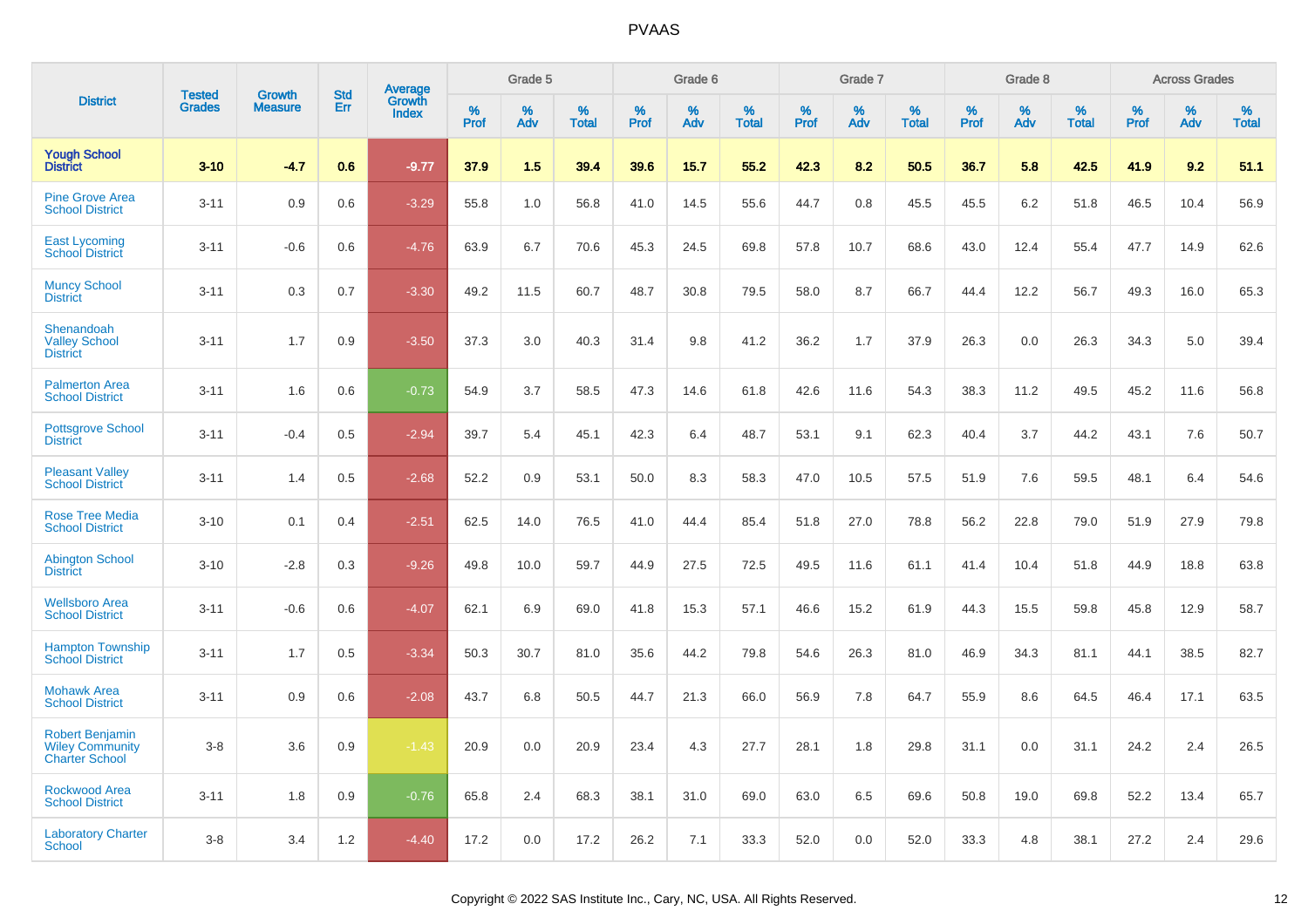|                                                                     |                                |                                 | <b>Std</b> | Average         |           | Grade 5  |                   |           | Grade 6  |                   |           | Grade 7  |                   |           | Grade 8  |                   |           | <b>Across Grades</b> |                   |
|---------------------------------------------------------------------|--------------------------------|---------------------------------|------------|-----------------|-----------|----------|-------------------|-----------|----------|-------------------|-----------|----------|-------------------|-----------|----------|-------------------|-----------|----------------------|-------------------|
| <b>District</b>                                                     | <b>Tested</b><br><b>Grades</b> | <b>Growth</b><br><b>Measure</b> | Err        | Growth<br>Index | %<br>Prof | %<br>Adv | %<br><b>Total</b> | %<br>Prof | %<br>Adv | %<br><b>Total</b> | %<br>Prof | %<br>Adv | %<br><b>Total</b> | %<br>Prof | %<br>Adv | %<br><b>Total</b> | %<br>Prof | $\%$<br>Adv          | %<br><b>Total</b> |
| <b>Yough School</b><br><b>District</b>                              | $3 - 10$                       | $-4.7$                          | 0.6        | $-9.77$         | 37.9      | 1.5      | 39.4              | 39.6      | 15.7     | 55.2              | 42.3      | 8.2      | 50.5              | 36.7      | 5.8      | 42.5              | 41.9      | 9.2                  | 51.1              |
| <b>California Area</b><br><b>School District</b>                    | $3 - 10$                       | 1.5                             | 0.8        | $-1.20$         | 51.8      | 3.7      | 55.6              | 39.4      | 9.1      | 48.5              | 46.4      | 17.9     | 64.3              | 50.0      | 18.5     | 68.5              | 45.7      | 14.1                 | 59.8              |
| <b>Mid Valley School</b><br><b>District</b>                         | $3 - 10$                       | $-0.4$                          | 0.6        | $-5.84$         | 41.6      | 5.0      | 46.5              | 48.8      | 10.4     | 59.2              | 38.6      | 2.4      | 40.9              | 26.2      | 2.7      | 28.9              | 38.8      | 7.4                  | 46.2              |
| <b>Union School</b><br><b>District</b>                              | $3 - 12$                       | 2.7                             | 1.0        | $-0.02$         | 21.2      | 6.1      | 27.3              | 40.9      | 20.4     | 61.4              | 40.5      | 0.0      | 40.5              | 40.0      | 6.7      | 46.7              | 37.0      | 8.4                  | 45.4              |
| <b>Bethel Park School</b><br><b>District</b>                        | $3 - 11$                       | 0.5                             | 0.4        | $-3.33$         | 59.3      | 14.8     | 74.2              | 44.6      | 30.2     | 74.9              | 57.6      | 17.0     | 74.5              | 54.5      | 19.6     | 74.1              | 52.1      | 24.5                 | 76.6              |
| Loyalsock<br><b>Township School</b><br><b>District</b>              | $3 - 12$                       | 1.2                             | 0.6        | $-1.86$         | 48.3      | 12.9     | 61.2              | 43.9      | 17.4     | 61.2              | 50.8      | 7.0      | 57.8              | 51.0      | 5.0      | 56.0              | 45.5      | 13.2                 | 58.7              |
| <b>Eastern Lancaster</b><br><b>County School</b><br><b>District</b> | $3 - 12$                       | 1.1                             | 0.5        | $-1.40$         | 48.1      | 3.9      | 51.9              | 38.7      | 12.0     | 50.8              | 35.4      | 4.6      | 39.9              | 38.0      | 15.5     | 53.5              | 39.2      | 9.3                  | 48.5              |
| <b>Chestnut Ridge</b><br><b>School District</b>                     | $3 - 12$                       | 1.2                             | 0.7        | $-2.28$         | 53.8      | 4.4      | 58.2              | 42.0      | 19.8     | 61.7              | 57.9      | 3.2      | 61.0              | 50.5      | 6.2      | 56.7              | 47.9      | 11.6                 | 59.5              |
| Conemaugh<br><b>Township Area</b><br><b>School District</b>         | $3 - 12$                       | 2.5                             | 0.8        | $-1.19$         | 53.2      | 22.6     | 75.8              | 36.1      | 36.1     | 72.1              | 62.5      | 18.1     | 80.6              | 50.7      | 16.4     | 67.1              | 50.9      | 24.8                 | 75.7              |
| <b>East Pennsboro</b><br><b>Area School</b><br><b>District</b>      | $3 - 11$                       | 1.2                             | 0.5        | $-1.85$         | 47.0      | 4.8      | 51.8              | 35.0      | 18.1     | 53.1              | 50.6      | 10.0     | 60.6              | 47.1      | 8.2      | 55.3              | 44.2      | 11.4                 | 55.5              |
| <b>Riverside Beaver</b><br><b>County School</b><br><b>District</b>  | $3 - 11$                       | 2.3                             | 0.6        | $-2.61$         | 53.1      | 9.4      | 62.5              | 37.0      | 36.0     | 73.0              | 48.8      | 12.5     | 61.2              | 51.6      | 15.8     | 67.4              | 45.6      | 22.4                 | 68.1              |
| <b>Big Spring School</b><br><b>District</b>                         | $3 - 11$                       | $-0.3$                          | 0.5        | $-3.93$         | 50.0      | 14.6     | 64.6              | 45.6      | 12.0     | 57.6              | 52.2      | 8.8      | 61.0              | 49.7      | 9.2      | 58.9              | 47.8      | 15.2                 | 63.0              |
| <b>KIPP Philadelphia</b><br><b>Charter School</b>                   | $3 - 8$                        | 2.8                             | 0.9        | 0.52            | 13.5      | 0.0      | 13.5              | 28.0      | 0.0      | 28.0              | 29.0      | 0.0      | 29.0              | 25.6      | 0.0      | 25.6              | 21.5      | 0.4                  | 21.9              |
| <b>People For People</b><br><b>Charter School</b>                   | $3 - 12$                       | 3.5                             | 1.0        | $-0.65$         | 12.9      | 3.2      | 16.1              | 19.4      | 0.0      | 19.4              | 23.1      | 0.0      | 23.1              | 6.8       | 0.0      | 6.8               | 13.2      | 0.4                  | 13.6              |
| <b>Grove City Area</b><br><b>School District</b>                    | $3 - 12$                       | 1.6                             | 0.6        | $-1.18$         | 45.0      | 21.0     | 66.0              | 36.9      | 23.8     | 60.7              | 58.9      | 16.1     | 75.0              | 47.1      | 12.6     | 59.7              | 45.7      | 20.1                 | 65.8              |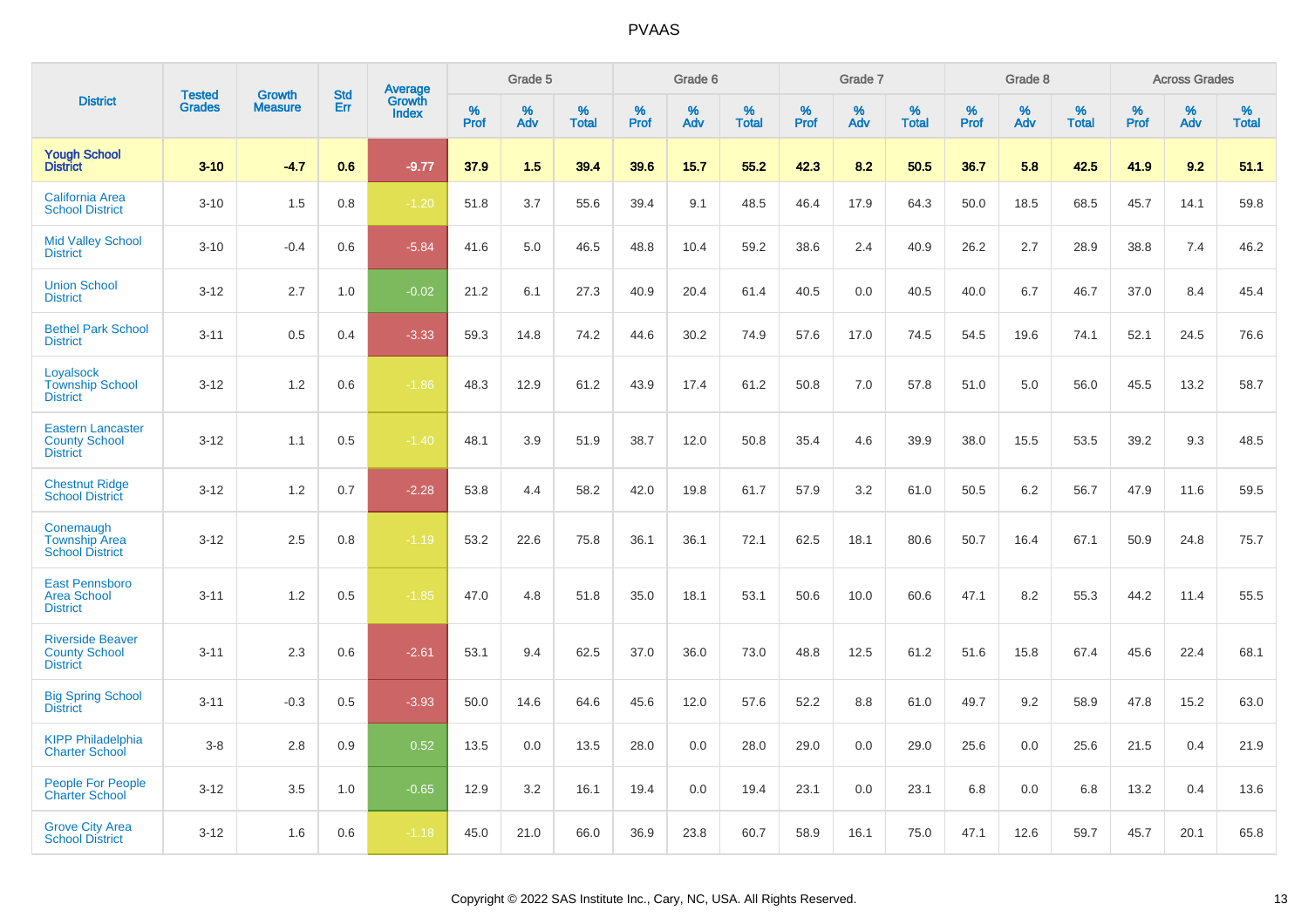|                                                                |                                |                                 | <b>Std</b> | Average                |                     | Grade 5  |                   |                     | Grade 6  |                   |              | Grade 7  |                   |              | Grade 8  |                   |                     | <b>Across Grades</b> |                   |
|----------------------------------------------------------------|--------------------------------|---------------------------------|------------|------------------------|---------------------|----------|-------------------|---------------------|----------|-------------------|--------------|----------|-------------------|--------------|----------|-------------------|---------------------|----------------------|-------------------|
| <b>District</b>                                                | <b>Tested</b><br><b>Grades</b> | <b>Growth</b><br><b>Measure</b> | Err        | Growth<br><b>Index</b> | $\%$<br><b>Prof</b> | %<br>Adv | %<br><b>Total</b> | $\%$<br><b>Prof</b> | %<br>Adv | %<br><b>Total</b> | $\%$<br>Prof | %<br>Adv | %<br><b>Total</b> | $\%$<br>Prof | %<br>Adv | %<br><b>Total</b> | $\%$<br><b>Prof</b> | %<br>Adv             | %<br><b>Total</b> |
| <b>Yough School</b><br><b>District</b>                         | $3 - 10$                       | $-4.7$                          | 0.6        | $-9.77$                | 37.9                | 1.5      | 39.4              | 39.6                | 15.7     | 55.2              | 42.3         | 8.2      | 50.5              | 36.7         | 5.8      | 42.5              | 41.9                | 9.2                  | 51.1              |
| <b>West Jefferson</b><br><b>Hills School District</b>          | $3 - 11$                       | 0.0                             | 0.4        | $-3.98$                | 58.9                | 14.8     | 73.8              | 50.5                | 19.9     | 70.4              | 60.2         | 13.1     | 73.3              | 57.6         | 17.7     | 75.4              | 53.0                | 20.4                 | 73.4              |
| <b>Russell Byers</b><br><b>Charter School</b>                  | $3 - 8$                        | 1.4                             | 0.9        | $-1.06$                | 18.2                | 1.8      | 20.0              | 36.8                | 0.0      | 36.8              | 28.1         | 0.0      | 28.1              | 14.3         | 2.0      | 16.3              | 22.4                | 3.0                  | 25.3              |
| <b>Wyoming Valley</b><br><b>West School</b><br><b>District</b> | $3 - 11$                       | 0.9                             | 0.5        | $-1.24$                | 41.0                | 4.2      | 45.2              | 32.6                | 7.6      | 40.3              | 40.5         | 4.2      | 44.6              | 30.1         | 12.1     | 42.2              | 35.8                | 6.9                  | 42.7              |
| Wilkinsburg<br><b>Borough School</b><br><b>District</b>        | $3-6$                          | 4.8                             | 1.4        | 0.90                   | 41.5                | 0.0      | 41.5              | 25.6                | 2.3      | 27.9              |              |          |                   |              |          |                   | 23.5                | 1.0                  | 24.5              |
| Altoona Area<br><b>School District</b>                         | $3 - 12$                       | 1.1                             | 0.3        | $-1.92$                | 43.5                | 4.0      | 47.5              | 30.6                | 11.2     | 41.8              | 38.3         | 4.3      | 42.6              | 43.8         | 7.2      | 51.0              | 37.4                | 6.8                  | 44.1              |
| <b>Southern Fulton</b><br><b>School District</b>               | $3 - 11$                       | 0.0                             | 0.9        | $-1.64$                | 53.2                | 6.4      | 59.6              | 41.4                | 15.5     | 56.9              | 40.4         | 0.0      | 40.4              | 32.0         | 8.0      | 40.0              | 43.4                | 7.9                  | 51.3              |
| Pen Argyl Area<br><b>School District</b>                       | $3 - 12$                       | 2.2                             | 0.6        | $-0.55$                | 50.0                | 10.0     | 60.0              | 43.9                | 13.4     | 57.3              | 44.6         | 9.1      | 53.6              | 44.7         | 4.8      | 49.5              | 46.0                | 11.3                 | 57.2              |
| <b>Derry Area School</b><br><b>District</b>                    | $3 - 11$                       | 2.2                             | 0.6        | $-0.34$                | 44.6                | 8.3      | 52.9              | 44.4                | 29.1     | 73.5              | 49.6         | 17.1     | 66.7              | 43.1         | 12.9     | 56.0              | 44.1                | 17.4                 | 61.5              |
| <b>Mastery Charter</b><br>School - Gratz<br>Campus             | $7 - 10$                       | 5.0                             | 1.4        | 1.26                   |                     |          |                   |                     |          |                   | 19.4         | 0.0      | 19.4              | 7.3          | $0.0\,$  | 7.3               | 13.0                | 0.0                  | 13.0              |
| Wallenpaupack<br>Area School<br><b>District</b>                | $3 - 11$                       | 1.8                             | 0.5        | $-0.06$                | 54.8                | 4.2      | 59.0              | 52.1                | 8.5      | 60.6              | 49.3         | 12.8     | 62.2              | 40.4         | 6.8      | 47.3              | 47.2                | 10.0                 | 57.2              |
| <b>Bald Eagle Area</b><br><b>School District</b>               | $3 - 11$                       | 0.1                             | 0.6        | $-2.50$                | 54.7                | 4.7      | 59.4              | 41.6                | 7.9      | 49.5              | 32.2         | 2.5      | 34.8              | 34.2         | 14.0     | 48.2              | 39.5                | 10.5                 | 50.0              |
| <b>Cumberland Valley</b><br><b>School District</b>             | $3 - 12$                       | $0.2\,$                         | 0.2        | $-3.90$                | 59.3                | 12.9     | 72.1              | 45.0                | 24.7     | 69.7              | 53.8         | 17.0     | 70.9              | 51.0         | 16.9     | 67.8              | 49.2                | 22.4                 | 71.6              |
| <b>Souderton Charter</b><br><b>School</b><br>Collaborative     | $3 - 8$                        | 4.3                             | 1.3        | $-0.07$                | 74.1                | 25.9     | 100.0             | 48.0                | 48.0     | 96.0              | 33.3         | 61.9     | 95.2              | 47.1         | 41.2     | 88.2              | 50.7                | 40.8                 | 91.6              |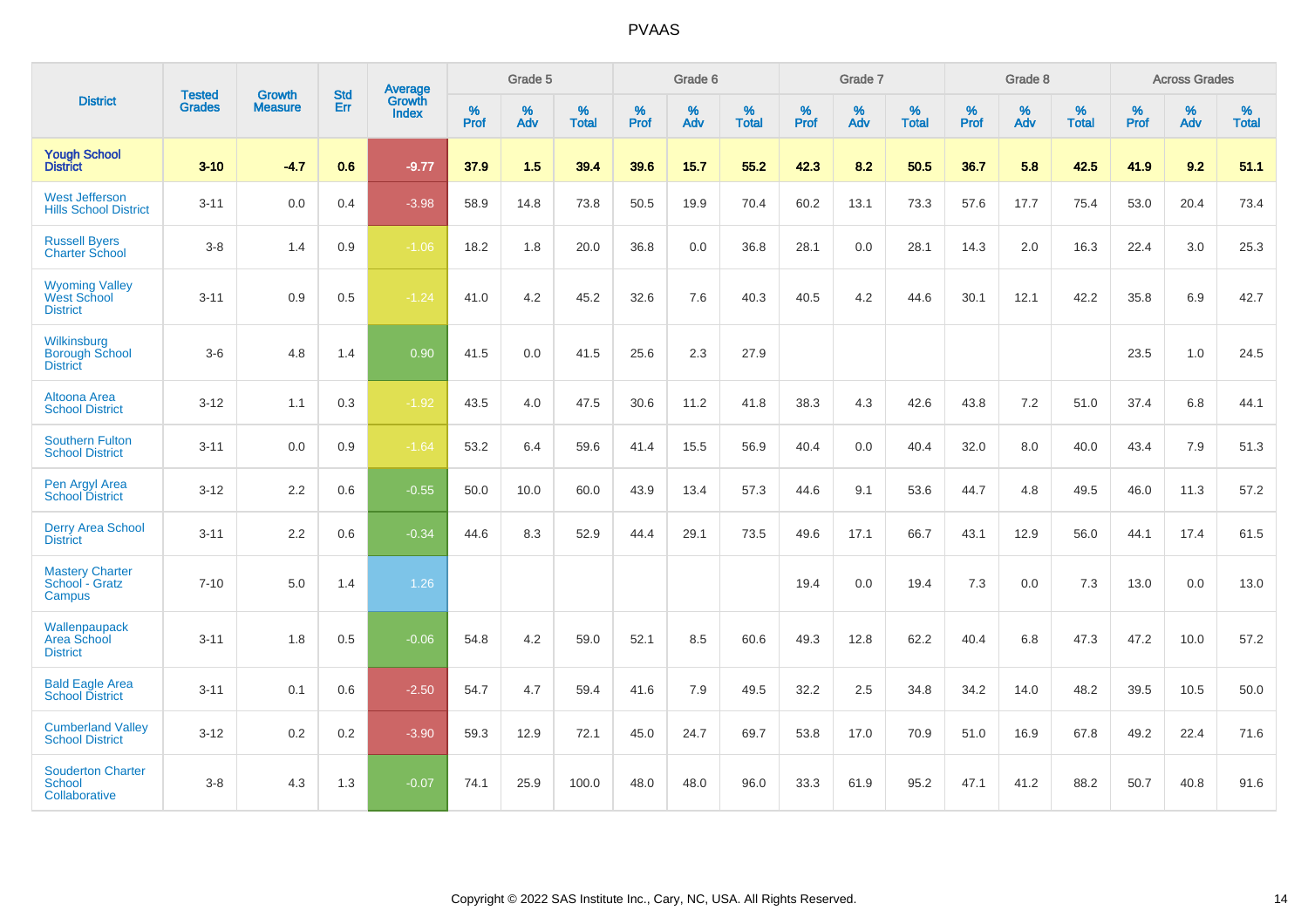|                                                                   | <b>Tested</b> | <b>Growth</b>  | <b>Std</b> | Average                |              | Grade 5  |                   |              | Grade 6  |                   |              | Grade 7  |                   |              | Grade 8  |                   |              | <b>Across Grades</b> |                   |
|-------------------------------------------------------------------|---------------|----------------|------------|------------------------|--------------|----------|-------------------|--------------|----------|-------------------|--------------|----------|-------------------|--------------|----------|-------------------|--------------|----------------------|-------------------|
| <b>District</b>                                                   | <b>Grades</b> | <b>Measure</b> | Err        | Growth<br><b>Index</b> | $\%$<br>Prof | %<br>Adv | %<br><b>Total</b> | $\%$<br>Prof | %<br>Adv | %<br><b>Total</b> | $\%$<br>Prof | %<br>Adv | %<br><b>Total</b> | $\%$<br>Prof | %<br>Adv | %<br><b>Total</b> | $\%$<br>Prof | %<br>Adv             | %<br><b>Total</b> |
| <b>Yough School</b><br>District                                   | $3 - 10$      | $-4.7$         | 0.6        | $-9.77$                | 37.9         | 1.5      | 39.4              | 39.6         | 15.7     | 55.2              | 42.3         | 8.2      | 50.5              | 36.7         | 5.8      | 42.5              | 41.9         | 9.2                  | 51.1              |
| <b>Clarion-Limestone</b><br><b>Area School</b><br><b>District</b> | $3 - 12$      | 1.8            | 0.9        | $-0.57$                | 54.6         | 29.1     | 83.6              | 57.7         | 26.9     | 84.6              | 41.7         | 16.7     | 58.3              | 44.7         | 12.8     | 57.4              | 47.0         | 20.8                 | 67.7              |
| <b>Ridgway Area</b><br><b>School District</b>                     | $3 - 11$      | 2.8            | 0.8        | $-0.56$                | 57.4         | 6.6      | 63.9              | 45.9         | 32.8     | 78.7              | 48.3         | 8.3      | 56.7              | 57.4         | 8.2      | 65.6              | 51.0         | 16.6                 | 67.6              |
| Hatboro-Horsham<br><b>School District</b>                         | $3 - 11$      | 1.3            | 0.4        | $-0.67$                | 55.0         | 7.8      | 62.7              | 49.0         | 19.5     | 68.5              | 52.9         | 10.9     | 63.8              | 51.3         | 9.1      | 60.5              | 49.9         | 13.8                 | 63.7              |
| <b>Sharon City School</b><br><b>District</b>                      | $3 - 11$      | 1.0            | 0.6        | $-2.38$                | 36.8         | 3.5      | 40.3              | 30.8         | 15.0     | 45.8              | 33.3         | 1.8      | 35.2              | 42.1         | 6.4      | 48.4              | 34.2         | 6.1                  | 40.2              |
| <b>Riverview School</b><br><b>District</b>                        | $3 - 11$      | $-2.8$         | 0.8        | $-4.29$                | 71.2         | 9.6      | 80.8              | 39.7         | 29.5     | 69.2              | 54.8         | 1.6      | 56.4              | 38.0         | 10.1     | 48.1              | 48.9         | 19.2                 | 68.1              |
| <b>Portage Area</b><br><b>School District</b>                     | $3 - 10$      | 1.0            | 0.9        | $-2.55$                | 50.0         | 9.5      | 59.5              | 52.0         | 28.0     | 80.0              | 54.0         | 3.2      | 57.1              | 49.1         | 7.6      | 56.6              | 51.5         | 15.6                 | 67.2              |
| Susquehanna<br><b>Township School</b><br><b>District</b>          | $3 - 12$      | $-0.5$         | 0.5        | $-2.27$                | 42.6         | 1.2      | 43.8              | 30.8         | 2.0      | 32.8              | 27.1         | 2.8      | 29.9              | 33.8         | 6.1      | 39.9              | 34.8         | 4.8                  | 39.6              |
| <b>Clairton City</b><br><b>School District</b>                    | $3 - 11$      | 0.7            | 0.8        | $-1.61$                | 12.5         | 2.1      | 14.6              | 22.1         | 5.9      | 27.9              | 17.7         | 0.0      | 17.7              | 25.5         | 0.0      | 25.5              | 19.3         | 1.5                  | 20.8              |
| <b>Wyomissing Area</b><br><b>School District</b>                  | $3 - 12$      | $-1.6$         | 0.6        | $-4.87$                | 47.3         | 14.7     | 62.0              | 50.5         | 21.8     | 72.3              | 47.3         | 11.6     | 58.9              | 46.4         | 13.6     | 60.0              | 46.4         | 19.4                 | 65.8              |
| <b>Sto-Rox School</b><br><b>District</b>                          | $3 - 10$      | $-0.0$         | 0.9        | $-1.18$                | 16.1         | 2.2      | 18.3              | 27.9         | 1.2      | 29.1              | 0.0          | 0.0      | 0.0               | 2.9          | 0.0      | 2.9               | 16.8         | 1.0                  | 17.9              |
| <b>Centennial School</b><br><b>District</b>                       | $3 - 10$      | 1.2            | 0.3        | 0.36                   | 49.0         | 5.4      | 54.4              | 41.7         | 11.3     | 53.0              | 46.4         | 7.1      | 53.6              | 43.6         | 5.1      | 48.7              | 44.3         | 10.2                 | 54.4              |
| <b>Vida Charter</b><br><b>School</b>                              | $3-6$         | 3.8            | 1.9        | $-0.39$                | 56.0         | 16.0     | 72.0              | 27.8         | 27.8     | 55.6              |              |          |                   |              |          |                   | 33.7         | 19.8                 | 53.5              |
| <b>Avon Grove</b><br><b>School District</b>                       | $3 - 10$      | $-1.5$         | 0.4        | $-5.53$                | 48.2         | 14.6     | 62.9              | 44.6         | 18.7     | 63.3              | 59.8         | 14.8     | 74.6              | 46.8         | 16.7     | 63.5              | 46.7         | 15.4                 | 62.1              |
| <b>Owen J Roberts</b><br><b>School District</b>                   | $3 - 11$      | $-2.3$         | 0.3        | $-11.48$               | 59.8         | 15.0     | 74.8              | 41.4         | 38.7     | 80.1              | 56.3         | 10.6     | 67.0              | 51.6         | 11.0     | 62.6              | 50.6         | 21.3                 | 71.8              |
| <b>West Chester Area</b><br><b>School District</b>                | $3 - 11$      | $-1.6$         | 0.3        | $-7.85$                | 58.7         | 13.5     | 72.2              | 51.5         | 23.7     | 75.1              | 53.1         | 14.1     | 67.2              | 57.3         | 13.9     | 71.2              | 52.6         | 21.5                 | 74.0              |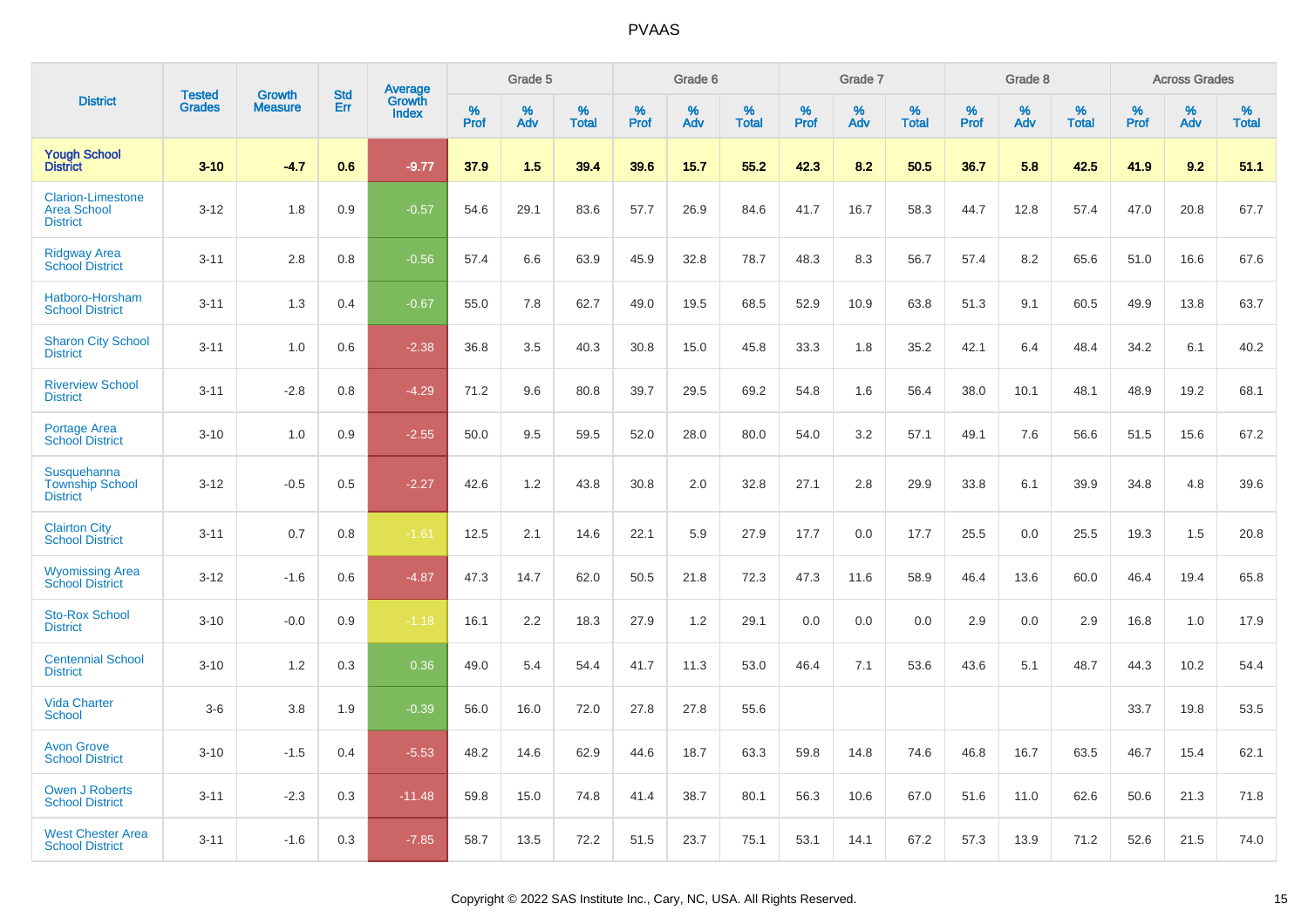|                                                           |                                |                                 | <b>Std</b> | <b>Average</b>                |           | Grade 5  |                   |           | Grade 6  |                   |           | Grade 7  |                   |           | Grade 8  |                   |           | <b>Across Grades</b> |                   |
|-----------------------------------------------------------|--------------------------------|---------------------------------|------------|-------------------------------|-----------|----------|-------------------|-----------|----------|-------------------|-----------|----------|-------------------|-----------|----------|-------------------|-----------|----------------------|-------------------|
| <b>District</b>                                           | <b>Tested</b><br><b>Grades</b> | <b>Growth</b><br><b>Measure</b> | Err        | <b>Growth</b><br><b>Index</b> | %<br>Prof | %<br>Adv | %<br><b>Total</b> | %<br>Prof | %<br>Adv | %<br><b>Total</b> | %<br>Prof | %<br>Adv | %<br><b>Total</b> | %<br>Prof | %<br>Adv | %<br><b>Total</b> | %<br>Prof | %<br>Adv             | %<br><b>Total</b> |
| <b>Yough School</b><br><b>District</b>                    | $3 - 10$                       | $-4.7$                          | 0.6        | $-9.77$                       | 37.9      | 1.5      | 39.4              | 39.6      | 15.7     | 55.2              | 42.3      | 8.2      | 50.5              | 36.7      | 5.8      | 42.5              | 41.9      | 9.2                  | 51.1              |
| <b>Pottsville Area</b><br><b>School District</b>          | $3 - 12$                       | $-1.5$                          | 0.5        | $-5.24$                       | 43.0      | 3.7      | 46.7              | 39.2      | 7.7      | 46.8              | 34.4      | 4.9      | 39.3              | 40.4      | 4.1      | 44.4              | 39.7      | 6.1                  | 45.8              |
| <b>Easton Area</b><br><b>School District</b>              | $3 - 12$                       | 0.1                             | 0.4        | $-1.51$                       | 43.5      | 2.4      | 45.9              | 33.8      | 7.9      | 41.8              | 40.1      | 7.2      | 47.2              | 35.4      | 6.0      | 41.4              | 36.9      | 7.9                  | 44.8              |
| <b>Jamestown Area</b><br><b>School District</b>           | $3 - 11$                       | 2.7                             | 1.2        | $-1.24$                       | 47.4      | 0.0      | 47.4              | 30.6      | 19.4     | 50.0              | 41.4      | 6.9      | 48.3              | 54.6      | 0.0      | 54.6              | 41.2      | 7.9                  | 49.1              |
| <b>Girard School</b><br><b>District</b>                   | $3 - 11$                       | 1.9                             | 0.6        | $-2.29$                       | 54.5      | 12.5     | 67.0              | 38.1      | 22.9     | 61.0              | 47.8      | 16.2     | 64.0              | 54.1      | 7.3      | 61.5              | 45.5      | 17.8                 | 63.3              |
| <b>Mastery Charter</b><br>School -<br>Shoemaker<br>Campus | $7 - 10$                       | 5.8                             | 1.6        | 1.55                          |           |          |                   |           |          |                   | 26.7      | 6.7      | 33.3              | 25.9      | 0.0      | 25.9              | 26.3      | 3.5                  | 29.8              |
| <b>Northeastern York</b><br><b>School District</b>        | $3 - 11$                       | 1.5                             | 0.4        | $-0.02$                       | 51.8      | 13.3     | 65.0              | 45.0      | 21.5     | 66.5              | 48.5      | 11.0     | 59.5              | 43.2      | 18.2     | 61.5              | 46.8      | 17.3                 | 64.1              |
| <b>Troy Area School</b><br><b>District</b>                | $3 - 10$                       | 0.2                             | 0.6        | $-2.82$                       | 45.0      | 1.0      | 46.0              | 25.5      | 5.9      | 31.4              | 45.6      | 6.5      | 52.2              | 42.4      | 10.2     | 52.5              | 39.4      | 6.6                  | 46.0              |
| Claysburg-Kimmel<br><b>School District</b>                | $3 - 11$                       | 2.9                             | 0.8        | $-0.45$                       | 52.3      | 3.1      | 55.4              | 34.6      | 15.4     | 50.0              | 35.1      | 8.8      | 43.9              | 43.9      | 7.0      | 50.9              | 43.5      | 8.7                  | 52.2              |
| <b>Stroudsburg Area</b><br><b>School District</b>         | $3 - 11$                       | 1.1                             | 0.4        | $-2.29$                       | 39.1      | 4.0      | 43.1              | 39.0      | 11.2     | 50.2              | 46.4      | 8.5      | 54.9              | 48.9      | 7.8      | 56.7              | 40.7      | 9.2                  | 49.9              |
| Tredyffrin-<br><b>Easttown School</b><br><b>District</b>  | $3 - 10$                       | 0.5                             | 0.4        | $-3.06$                       | 65.0      | 22.0     | 87.0              | 47.7      | 39.5     | 87.2              | 56.5      | 29.3     | 85.8              | 48.6      | 39.7     | 88.4              | 52.0      | 36.6                 | 88.6              |
| <b>Avon Grove</b><br><b>Charter School</b>                | $3 - 11$                       | 1.7                             | 0.6        | 0.18                          | 53.3      | 4.9      | 58.2              | 47.4      | 18.2     | 65.7              | 51.1      | 16.3     | 67.4              | 38.6      | 9.9      | 48.5              | 42.6      | 14.8                 | 57.4              |
| <b>Peters Township</b><br><b>School District</b>          | $3 - 11$                       | $-0.2$                          | 0.4        | $-4.46$                       | 62.9      | 24.3     | 87.3              | 48.1      | 33.6     | 81.7              | 57.8      | 25.7     | 83.5              | 63.8      | 20.1     | 83.9              | 52.4      | 33.7                 | 86.1              |
| <b>Millersburg Area</b><br><b>School District</b>         | $3 - 11$                       | $-0.2$                          | 0.8        | $-2.79$                       | 47.1      | 3.9      | 51.0              | 41.5      | 0.0      | 41.5              | 51.6      | 3.1      | 54.7              | 40.3      | 3.2      | 43.6              | 44.2      | 7.4                  | 51.5              |
| <b>Central Fulton</b><br><b>School District</b>           | $3 - 11$                       | 0.7                             | 0.8        | $-1.60$                       | 43.4      | 7.9      | 51.3              | 36.2      | 8.7      | 44.9              | 42.7      | 2.7      | 45.3              | 53.6      | 16.1     | 69.6              | 45.7      | 8.1                  | 53.8              |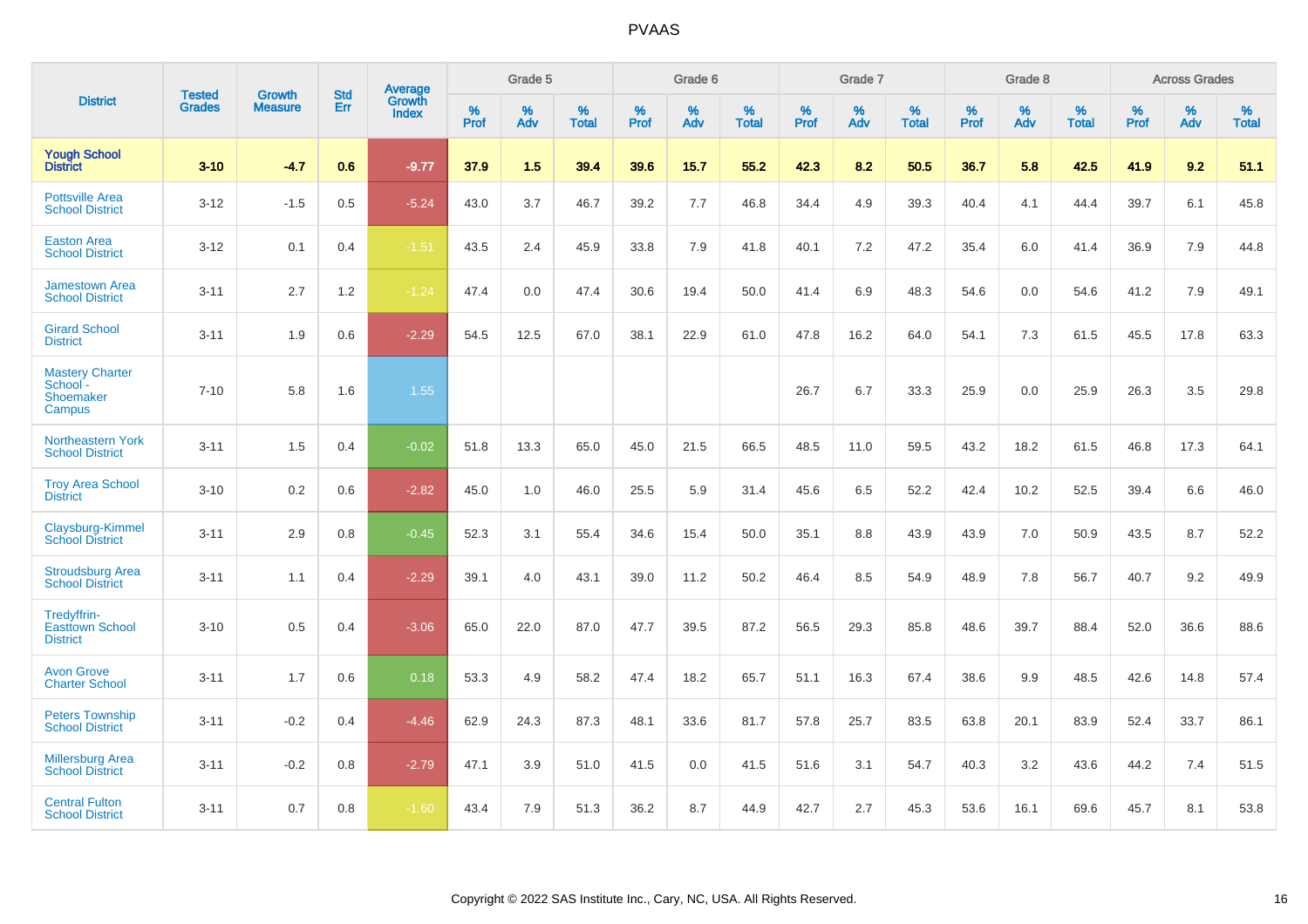|                                                                    |                                |                                 | <b>Std</b> | <b>Average</b>         |           | Grade 5  |                   |           | Grade 6  |                   |           | Grade 7  |                   |           | Grade 8  |                   |           | <b>Across Grades</b> |                   |
|--------------------------------------------------------------------|--------------------------------|---------------------------------|------------|------------------------|-----------|----------|-------------------|-----------|----------|-------------------|-----------|----------|-------------------|-----------|----------|-------------------|-----------|----------------------|-------------------|
| <b>District</b>                                                    | <b>Tested</b><br><b>Grades</b> | <b>Growth</b><br><b>Measure</b> | Err        | Growth<br><b>Index</b> | %<br>Prof | %<br>Adv | %<br><b>Total</b> | %<br>Prof | %<br>Adv | %<br><b>Total</b> | %<br>Prof | %<br>Adv | %<br><b>Total</b> | %<br>Prof | %<br>Adv | %<br><b>Total</b> | %<br>Prof | %<br>Adv             | %<br><b>Total</b> |
| <b>Yough School</b><br><b>District</b>                             | $3 - 10$                       | $-4.7$                          | 0.6        | $-9.77$                | 37.9      | 1.5      | 39.4              | 39.6      | 15.7     | 55.2              | 42.3      | 8.2      | 50.5              | 36.7      | 5.8      | 42.5              | 41.9      | 9.2                  | 51.1              |
| <b>Susquenita School</b><br><b>District</b>                        | $3 - 11$                       | 0.7                             | 0.6        | $-1.50$                | 46.7      | 9.2      | 55.8              | 45.3      | 8.5      | 53.8              | 38.0      | 7.4      | 45.4              | 42.1      | 6.5      | 48.6              | 43.0      | 11.2                 | 54.2              |
| <b>Ellwood City Area</b><br><b>School District</b>                 | $3 - 11$                       | 0.6                             | 0.6        | $-2.25$                | 53.8      | 11.5     | 65.4              | 47.0      | 14.8     | 61.7              | 43.0      | 10.7     | 53.7              | 41.3      | 8.3      | 49.5              | 45.3      | 10.3                 | 55.6              |
| <b>Greater Johnstown</b><br><b>School District</b>                 | $3 - 11$                       | $-0.2$                          | 0.5        | $-3.14$                | 21.9      | 0.0      | 21.9              | 21.0      | 2.7      | 23.6              | 26.7      | 0.6      | 27.3              | 23.4      | 0.6      | 24.0              | 21.6      | 1.8                  | 23.4              |
| Punxsutawney<br><b>Area School</b><br><b>District</b>              | $3 - 11$                       | 1.1                             | 0.6        | $-0.16$                | 52.2      | 9.4      | 61.6              | 54.9      | 13.3     | 68.1              | 36.8      | 5.6      | 42.4              | 40.0      | 5.4      | 45.4              | 41.5      | 12.4                 | 53.8              |
| <b>Northern Bedford</b><br><b>County School</b><br><b>District</b> | $3 - 11$                       | $-0.1$                          | 0.8        | $-2.76$                | 46.9      | 14.3     | 61.2              | 57.6      | 28.8     | 86.4              | 43.1      | 17.2     | 60.3              | 50.0      | 15.6     | 65.6              | 46.8      | 20.5                 | 67.3              |
| <b>Karns City Area</b><br><b>School District</b>                   | $3 - 11$                       | $-0.9$                          | 0.6        | $-3.82$                | 56.2      | 9.0      | 65.2              | 46.6      | 14.8     | 61.4              | 47.4      | 1.7      | 49.1              | 40.7      | 1.8      | 42.6              | 44.7      | 6.8                  | 51.5              |
| Palmyra Area<br><b>School District</b>                             | $3 - 11$                       | $-0.7$                          | 0.4        | $-2.98$                | 54.6      | 19.4     | 74.0              | 44.9      | 24.2     | 69.1              | 58.9      | 12.6     | 71.5              | 53.4      | 10.9     | 64.3              | 49.8      | 21.3                 | 71.1              |
| <b>Boys Latin Of</b><br>Philadelphia<br><b>Charter School</b>      | $6 - 12$                       | 2.7                             | 0.8        | 1.58                   |           |          |                   | 9.0       | 1.5      | 10.4              | 18.1      | 1.2      | 19.3              | 22.6      | 1.1      | 23.7              | 17.3      | 1.2                  | 18.5              |
| <b>York City School</b><br><b>District</b>                         | $3 - 12$                       | 1.0                             | 0.3        | 0.06                   | 13.6      | 0.5      | 14.1              | 17.2      | 1.8      | 19.1              | 14.9      | 0.0      | 14.9              | 16.0      | 0.2      | 16.2              | 15.3      | 0.7                  | 15.9              |
| Pennsylvania<br>Virtual Charter<br><b>School</b>                   | $3 - 11$                       | 2.2                             | 0.7        | $-0.98$                | 51.9      | 4.7      | 56.6              | 41.9      | 14.0     | 55.9              | 38.4      | 13.1     | 51.5              | 43.8      | 9.0      | 52.8              | 42.3      | 11.6                 | 53.9              |
| <b>Northeast Bradford</b><br><b>School District</b>                | $3 - 10$                       | 3.0                             | 0.9        | 0.26                   | 57.5      | 2.5      | 60.0              | 37.8      | 11.1     | 48.9              | 39.6      | 11.3     | 50.9              | 40.4      | 7.0      | 47.4              | 45.2      | 9.9                  | 55.1              |
| <b>Western Beaver</b><br><b>County School</b><br><b>District</b>   | $3 - 11$                       | $-1.5$                          | 1.2        | $-3.15$                | 37.5      | 12.5     | 50.0              | 57.1      | 31.0     | 88.1              | 52.1      | 8.3      | 60.4              | 52.8      | 5.6      | 58.3              | 50.0      | 17.8                 | 67.8              |
| <b>Young Scholars Of</b><br><b>Central PA Charter</b><br>School    | $3 - 8$                        | 3.9                             | 1.2        | $-0.71$                | 35.6      | 13.3     | 48.9              | 28.0      | 12.0     | 40.0              | 50.0      | 14.3     | 64.3              | 43.8      | 0.0      | 43.8              | 42.6      | 11.6                 | 54.2              |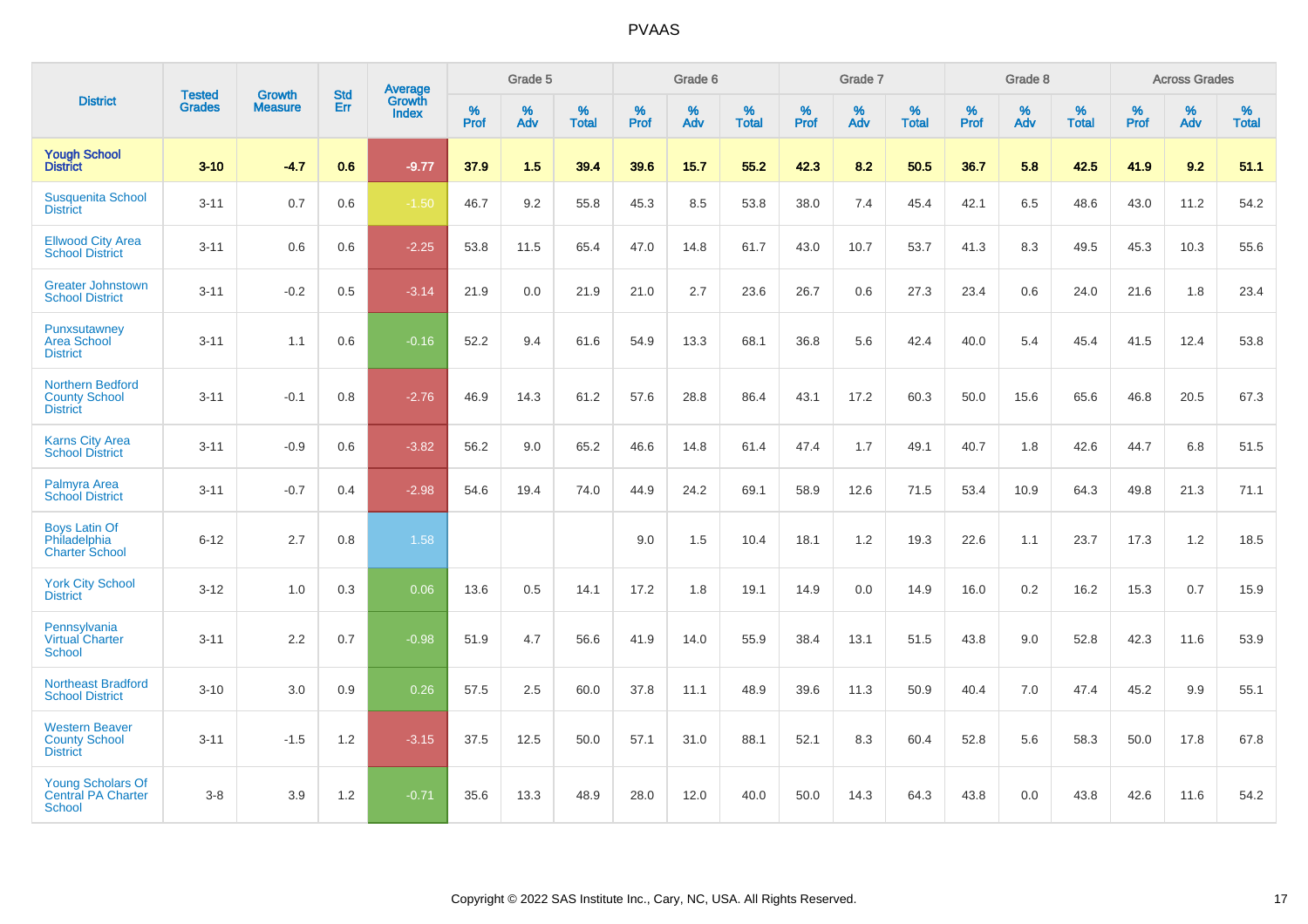|                                                                      |                                |                                 | <b>Std</b> | Average                |           | Grade 5  |                   |           | Grade 6  |                   |           | Grade 7  |                   |           | Grade 8  |                   |              | <b>Across Grades</b> |                   |
|----------------------------------------------------------------------|--------------------------------|---------------------------------|------------|------------------------|-----------|----------|-------------------|-----------|----------|-------------------|-----------|----------|-------------------|-----------|----------|-------------------|--------------|----------------------|-------------------|
| <b>District</b>                                                      | <b>Tested</b><br><b>Grades</b> | <b>Growth</b><br><b>Measure</b> | Err        | Growth<br><b>Index</b> | %<br>Prof | %<br>Adv | %<br><b>Total</b> | %<br>Prof | %<br>Adv | %<br><b>Total</b> | %<br>Prof | %<br>Adv | %<br><b>Total</b> | %<br>Prof | %<br>Adv | %<br><b>Total</b> | $\%$<br>Prof | %<br>Adv             | %<br><b>Total</b> |
| <b>Yough School</b><br><b>District</b>                               | $3 - 10$                       | $-4.7$                          | 0.6        | $-9.77$                | 37.9      | 1.5      | 39.4              | 39.6      | 15.7     | 55.2              | 42.3      | 8.2      | 50.5              | 36.7      | 5.8      | 42.5              | 41.9         | 9.2                  | 51.1              |
| <b>Weatherly Area</b><br><b>School District</b>                      | $3 - 11$                       | 0.6                             | 1.1        | $-1.95$                | 53.8      | 0.0      | 53.8              | 48.5      | 15.2     | 63.6              | 53.3      | 3.3      | 56.7              | 29.7      | 13.5     | 43.2              | 41.9         | 6.9                  | 48.8              |
| <b>Redbank Valley</b><br><b>School District</b>                      | $3 - 11$                       | 2.3                             | 0.7        | $-0.29$                | 64.3      | 4.3      | 68.6              | 38.8      | 13.8     | 52.5              | 54.6      | 12.5     | 67.0              | 55.4      | 15.4     | 70.8              | 50.6         | 13.7                 | 64.4              |
| <b>West Middlesex</b><br><b>Area School</b><br><b>District</b>       | $3 - 10$                       | $-1.3$                          | 0.9        | $-5.66$                | 52.2      | 17.4     | 69.6              | 41.0      | 26.2     | 67.2              | 44.4      | 5.6      | 50.0              | 35.7      | 4.8      | 40.5              | 42.5         | 12.1                 | 54.6              |
| <b>Pan American</b><br><b>Academy Charter</b><br><b>School</b>       | $3-8$                          | 0.9                             | 0.8        | $-2.78$                | 19.3      | 1.8      | 21.0              | 17.1      | 0.0      | 17.1              | 28.1      | 1.8      | 29.8              | 21.3      | 1.6      | 23.0              | 19.6         | 2.0                  | 21.5              |
| <b>Pequea Valley</b><br><b>School District</b>                       | $3 - 11$                       | 1.3                             | 0.6        | $-1.96$                | 46.4      | 1.8      | 48.2              | 36.6      | 7.5      | 44.1              | 43.0      | 4.7      | 47.7              | 37.9      | 6.8      | 44.7              | 37.7         | 6.5                  | 44.2              |
| <b>United School</b><br><b>District</b>                              | $3 - 11$                       | 0.7                             | 0.8        | $-2.04$                | 52.4      | 0.0      | 52.4              | 54.0      | 14.3     | 68.2              | 52.3      | 7.7      | 60.0              | 35.8      | 16.4     | 52.2              | 47.1         | 12.4                 | 59.5              |
| <b>Donegal School</b><br><b>District</b>                             | $3 - 12$                       | 1.3                             | 0.5        | 0.56                   | 42.0      | 11.6     | 53.6              | 40.9      | 18.8     | 59.7              | 44.4      | 12.4     | 56.8              | 32.4      | 16.2     | 48.6              | 39.5         | 16.0                 | 55.5              |
| <b>Slippery Rock Area</b><br><b>School District</b>                  | $3 - 11$                       | 0.3                             | 0.6        | $-2.10$                | 61.1      | 15.1     | 76.2              | 42.1      | 32.3     | 74.4              | 51.6      | 6.6      | 58.2              | 47.2      | 18.1     | 65.4              | 47.2         | 24.9                 | 72.1              |
| <b>Bellwood-Antis</b><br><b>School District</b>                      | $3 - 10$                       | 1.5                             | 0.7        | $-1.63$                | 46.1      | 3.4      | 49.4              | 34.4      | 16.7     | 51.1              | 44.0      | 10.7     | 54.8              | 41.3      | 26.1     | 67.4              | 41.8         | 16.7                 | 58.6              |
| <b>Lincoln Leadership</b><br><b>Academy Charter</b><br><b>School</b> | $3 - 12$                       | 1.6                             | 0.9        | $-0.39$                | 29.6      | 0.0      | 29.6              | 25.0      | 12.5     | 37.5              | 24.5      | 5.7      | 30.2              | 22.0      | 2.4      | 24.4              | 28.4         | 5.4                  | 33.8              |
| <b>Hopewell Area</b><br><b>School District</b>                       | $3 - 11$                       | $-0.3$                          | 0.6        | $-3.20$                | 53.8      | 3.0      | 56.8              | 50.4      | 19.0     | 69.4              | 48.3      | 10.7     | 59.1              | 42.6      | 6.6      | 49.2              | 48.2         | 11.9                 | 60.1              |
| <b>Spring Grove Area</b><br><b>School District</b>                   | $3 - 11$                       | $-0.1$                          | 0.4        | $-4.54$                | 49.1      | 16.7     | 65.7              | 40.9      | 25.0     | 65.9              | 47.4      | 15.5     | 63.0              | 50.4      | 6.8      | 57.2              | 46.5         | 19.3                 | 65.8              |
| <b>Upper Darby</b><br><b>School District</b>                         | $3 - 12$                       | 0.7                             | 0.3        | $-1.00$                | 30.9      | 2.9      | 33.8              | 29.8      | 6.5      | 36.3              | 26.4      | 1.4      | 27.7              | 29.9      | 3.6      | 33.4              | 30.4         | 5.0                  | 35.4              |
| <b>Big Beaver Falls</b><br>Area School<br><b>District</b>            | $3 - 11$                       | $-0.7$                          | 0.6        | $-3.07$                | 44.1      | 2.9      | 47.1              | 30.8      | 1.9      | 32.7              | 29.7      | 5.0      | 34.6              | 27.8      | 2.1      | 29.9              | 33.1         | 3.7                  | 36.8              |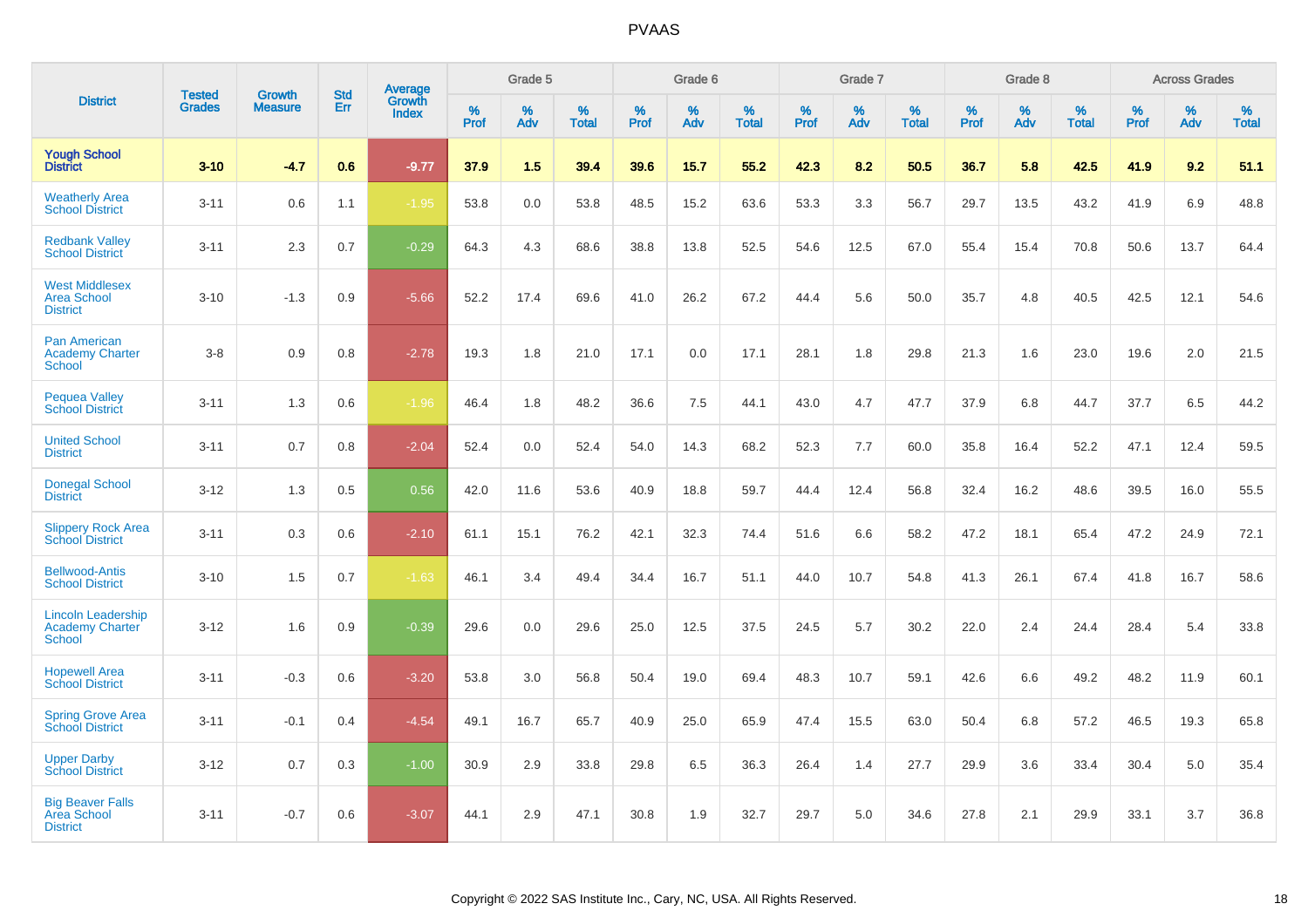|                                                               | <b>Tested</b> | <b>Growth</b>  | <b>Std</b> |                                          |                     | Grade 5  |                   |                  | Grade 6  |                   |           | Grade 7  |                   |           | Grade 8  |                   |                  | <b>Across Grades</b> |                   |
|---------------------------------------------------------------|---------------|----------------|------------|------------------------------------------|---------------------|----------|-------------------|------------------|----------|-------------------|-----------|----------|-------------------|-----------|----------|-------------------|------------------|----------------------|-------------------|
| <b>District</b>                                               | <b>Grades</b> | <b>Measure</b> | Err        | <b>Average</b><br>Growth<br><b>Index</b> | $\%$<br><b>Prof</b> | %<br>Adv | %<br><b>Total</b> | %<br><b>Prof</b> | %<br>Adv | %<br><b>Total</b> | %<br>Prof | %<br>Adv | %<br><b>Total</b> | %<br>Prof | %<br>Adv | %<br><b>Total</b> | %<br><b>Prof</b> | %<br>Adv             | %<br><b>Total</b> |
| <b>Yough School</b><br><b>District</b>                        | $3 - 10$      | $-4.7$         | 0.6        | $-9.77$                                  | 37.9                | 1.5      | 39.4              | 39.6             | 15.7     | 55.2              | 42.3      | 8.2      | 50.5              | 36.7      | 5.8      | 42.5              | 41.9             | 9.2                  | 51.1              |
| Mechanicsburg<br><b>Area School</b><br><b>District</b>        | $3 - 11$      | 0.3            | 0.4        | $-2.81$                                  | 48.1                | 12.0     | 60.1              | 45.6             | 16.3     | 61.9              | 46.2      | 12.4     | 58.6              | 52.3      | 8.7      | 61.0              | 46.4             | 13.9                 | 60.2              |
| <b>William Penn</b><br><b>School District</b>                 | $3 - 12$      | 1.4            | 0.5        | 0.26                                     | 24.0                | 0.5      | 24.5              | 31.6             | 2.8      | 34.5              | 30.8      | 0.6      | 31.4              | 21.8      | 2.4      | 24.2              | 26.1             | 2.5                  | 28.6              |
| <b>North Pocono</b><br><b>School District</b>                 | $3 - 11$      | 0.3            | 0.6        | $-2.05$                                  | 55.8                | 8.5      | 64.3              | 57.8             | 12.1     | 69.8              | 61.3      | 16.0     | 77.3              | 48.7      | 12.4     | 61.1              | 54.2             | 17.4                 | 71.6              |
| <b>Bentworth School</b><br><b>District</b>                    | $3 - 11$      | 2.1            | 0.7        | 1.13                                     | 60.3                | 15.4     | 75.6              | 46.1             | 6.7      | 52.8              | 52.5      | 20.0     | 72.5              | 43.3      | 11.9     | 55.2              | 52.1             | 16.1                 | 68.2              |
| <b>Marion Center</b><br><b>Area School</b><br><b>District</b> | $3 - 10$      | 2.0            | 0.7        | 0.03                                     | 52.6                | 10.3     | 62.8              | 45.6             | 22.3     | 68.0              | 52.9      | 5.9      | 58.8              | 49.5      | 7.4      | 56.8              | 49.1             | 13.2                 | 62.3              |
| <b>Selinsgrove Area</b><br><b>School District</b>             | $3 - 12$      | $-1.5$         | 0.5        | $-3.62$                                  | 51.9                | 4.4      | 56.4              | 46.4             | 19.0     | 65.4              | 39.7      | 16.7     | 56.4              | 47.6      | 12.6     | 60.2              | 44.8             | 15.2                 | 60.0              |
| <b>Montrose Area</b><br><b>School District</b>                | $3 - 10$      | 1.0            | 0.7        | $-0.88$                                  | 50.0                | 16.2     | 66.2              | 40.2             | 28.3     | 68.5              | 38.2      | 13.2     | 51.5              | 45.0      | 10.0     | 55.0              | 43.8             | 18.3                 | 62.0              |
| <b>Manchester</b><br><b>Academic Charter</b><br><b>School</b> | $3-8$         | 2.1            | 1.1        | $-2.61$                                  | 12.0                | 0.0      | 12.0              | 35.7             | 3.6      | 39.3              | 46.2      | 0.0      | 46.2              | 31.4      | 0.0      | 31.4              | 30.7             | 1.7                  | 32.4              |
| <b>Blue Ridge School</b><br><b>District</b>                   | $3 - 11$      | 2.2            | 0.8        | $-0.09$                                  | 42.5                | 8.2      | 50.7              | 46.0             | 8.1      | 54.0              | 50.0      | 16.1     | 66.1              | 47.1      | 8.6      | 55.7              | 45.4             | 10.7                 | 56.1              |
| <b>Northern Cambria</b><br><b>School District</b>             | $3 - 11$      | 1.6            | 0.8        | $-0.85$                                  | 40.0                | 5.4      | 45.4              | 33.3             | 7.4      | 40.7              | 53.7      | 5.6      | 59.3              | 47.7      | 4.6      | 52.3              | 42.9             | 6.6                  | 49.4              |
| <b>Scranton School</b><br><b>District</b>                     | $3 - 12$      | $-0.8$         | 0.5        | $-3.18$                                  | 35.9                | 1.7      | 37.6              | 29.4             | 4.2      | 33.6              | 24.9      | 2.8      | 27.7              | 26.3      | 5.8      | 32.2              | 29.5             | 4.0                  | 33.5              |
| <b>Mastery Charter</b><br>School - Hardy<br><b>Williams</b>   | $3 - 11$      | 0.9            | 1.2        | $-1.53$                                  | 10.3                | 0.0      | 10.3              | 37.8             | 13.5     | 51.4              | 29.2      | 0.0      | 29.2              |           |          |                   | 21.1             | 3.6                  | 24.7              |
| <b>Meyersdale Area</b><br><b>School District</b>              | $3 - 11$      | 2.0            | 0.8        | $-1.63$                                  | 51.8                | 13.0     | 64.8              | 55.4             | 12.3     | 67.7              | 62.3      | 1.9      | 64.2              | 54.2      | 5.1      | 59.3              | 52.4             | 10.9                 | 63.3              |
| <b>Cornell School</b><br><b>District</b>                      | $3 - 11$      | $-0.8$         | 1.1        | $-2.17$                                  | 36.7                | 0.0      | 36.7              | 34.9             | 7.0      | 41.9              | 35.9      | 0.0      | 35.9              | 24.3      | 2.7      | 27.0              | 32.9             | 6.1                  | 39.0              |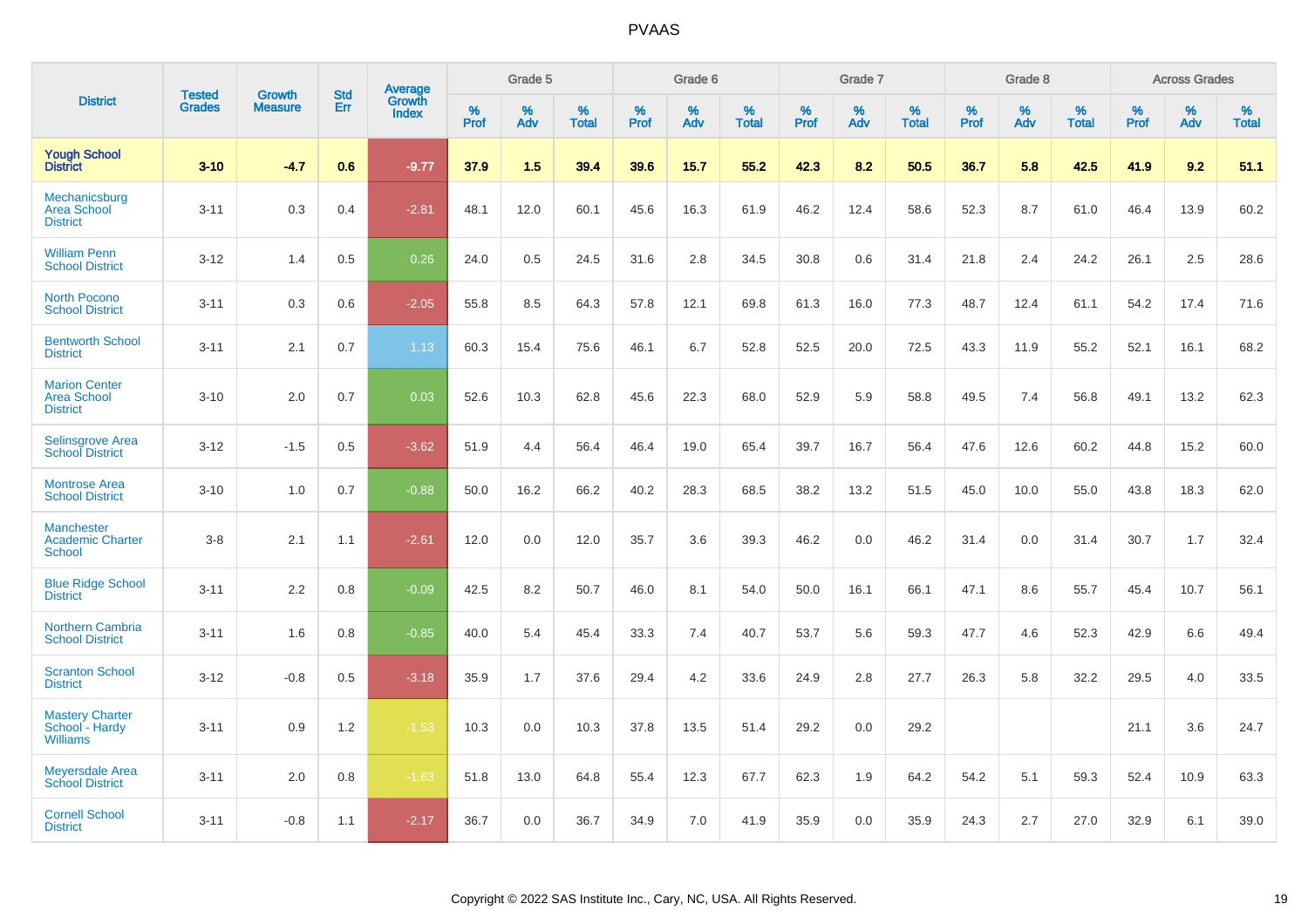|                                                                       |                                |                                 | <b>Std</b> | Average                |              | Grade 5  |                   |           | Grade 6  |                   |           | Grade 7  |                   |           | Grade 8  |                   |              | <b>Across Grades</b> |                   |
|-----------------------------------------------------------------------|--------------------------------|---------------------------------|------------|------------------------|--------------|----------|-------------------|-----------|----------|-------------------|-----------|----------|-------------------|-----------|----------|-------------------|--------------|----------------------|-------------------|
| <b>District</b>                                                       | <b>Tested</b><br><b>Grades</b> | <b>Growth</b><br><b>Measure</b> | Err        | Growth<br><b>Index</b> | $\%$<br>Prof | %<br>Adv | %<br><b>Total</b> | %<br>Prof | %<br>Adv | %<br><b>Total</b> | %<br>Prof | %<br>Adv | %<br><b>Total</b> | %<br>Prof | %<br>Adv | %<br><b>Total</b> | $\%$<br>Prof | %<br>Adv             | %<br><b>Total</b> |
| <b>Yough School</b><br><b>District</b>                                | $3 - 10$                       | $-4.7$                          | 0.6        | $-9.77$                | 37.9         | 1.5      | 39.4              | 39.6      | 15.7     | 55.2              | 42.3      | 8.2      | 50.5              | 36.7      | 5.8      | 42.5              | 41.9         | 9.2                  | 51.1              |
| <b>Tidioute</b><br>Community<br><b>Charter School</b>                 | $3 - 11$                       | 2.0                             | 1.5        | $-0.21$                | 69.2         | 0.0      | 69.2              | 61.1      | 5.6      | 66.7              | 26.3      | 0.0      | 26.3              | 37.0      | 0.0      | 37.0              | 43.2         | 4.0                  | 47.2              |
| <b>Minersville Area</b><br><b>School District</b>                     | $3 - 11$                       | $-1.1$                          | 0.7        | $-2.58$                | 42.5         | 2.7      | 45.2              | 38.7      | 24.0     | 62.7              | 40.0      | 4.0      | 44.0              | 46.6      | 1.4      | 48.0              | 42.2         | 10.0                 | 52.2              |
| <b>York Academy</b><br><b>Regional Charter</b><br>School              | $3 - 11$                       | 0.3                             | 0.8        | $-2.68$                | 33.3         | 5.0      | 38.3              | 55.9      | 11.9     | 67.8              | 47.3      | 7.3      | 54.6              | 35.1      | 12.3     | 47.4              | 40.8         | 14.1                 | 54.9              |
| <b>MaST Community</b><br><b>Charter School</b>                        | $3 - 10$                       | $-4.3$                          | 0.6        | $-7.34$                | 56.4         | 9.9      | 66.3              | 45.3      | 21.7     | 67.0              | 59.8      | 12.8     | 72.6              | 54.4      | 12.6     | 67.0              | 51.0         | 14.1                 | 65.2              |
| Apollo-Ridge<br><b>School District</b>                                | $3 - 12$                       | $-2.9$                          | 0.7        | $-4.42$                | 45.6         | 1.5      | 47.1              | 25.3      | 9.6      | 34.9              | 34.6      | 0.0      | 34.6              | 42.1      | 5.3      | 47.4              | 38.1         | 6.5                  | 44.6              |
| <b>North Clarion</b><br><b>County School</b><br><b>District</b>       | $3 - 12$                       | 2.6                             | 1.0        | $-0.17$                | 51.1         | 8.9      | 60.0              | 46.3      | 19.5     | 65.8              | 45.2      | 4.8      | 50.0              | 54.6      | 11.4     | 65.9              | 45.1         | 12.2                 | 57.3              |
| <b>Jenkintown School</b><br><b>District</b>                           | $3 - 11$                       | 1.5                             | 1.0        | $-1.16$                | 68.0         | 8.0      | 76.0              | 54.0      | 18.9     | 73.0              | 42.9      | 35.7     | 78.6              | 60.6      | 21.2     | 81.8              | 53.1         | 25.8                 | 78.9              |
| <b>South Middleton</b><br><b>School District</b>                      | $3 - 11$                       | 0.8                             | 0.5        | $-3.53$                | 48.5         | 12.1     | 60.6              | 45.2      | 21.0     | 66.1              | 44.4      | 12.9     | 57.3              | 42.1      | 12.0     | 54.1              | 45.4         | 16.9                 | 62.3              |
| <b>North East School</b><br><b>District</b>                           | $3 - 11$                       | 0.8                             | 0.6        | $-0.63$                | 61.2         | 9.5      | 70.7              | 44.8      | 21.6     | 66.4              | 50.0      | 9.3      | 59.3              | 56.9      | 16.8     | 73.7              | 52.6         | 15.4                 | 68.0              |
| <b>Shenango Area</b><br><b>School District</b>                        | $3 - 11$                       | 1.9                             | 0.7        | $-0.12$                | 46.4         | 19.0     | 65.5              | 37.5      | 25.0     | 62.5              | 45.7      | 9.6      | 55.3              | 41.1      | 18.9     | 60.0              | 42.3         | 18.7                 | 61.1              |
| <b>Indiana Area</b><br><b>School District</b>                         | $3 - 11$                       | 1.1                             | 0.5        | $-0.73$                | 57.2         | 12.8     | 70.0              | 37.5      | 22.5     | 60.0              | 53.6      | 16.6     | 70.2              | 52.0      | 16.3     | 68.4              | 49.3         | 18.5                 | 67.7              |
| <b>Southern Tioga</b><br><b>School District</b>                       | $3 - 11$                       | 1.4                             | 0.6        | $-0.62$                | 38.5         | 4.2      | 42.7              | 39.6      | 14.2     | 53.8              | 44.9      | 3.6      | 48.6              | 37.2      | 8.3      | 45.4              | 38.5         | 7.0                  | 45.6              |
| <b>New Foundations</b><br><b>Charter School</b>                       | $3 - 11$                       | $-0.9$                          | 0.8        | $-1.98$                | 37.0         | 9.3      | 46.3              | 38.1      | 9.5      | 47.6              | 50.8      | 3.3      | 54.1              | 36.1      | 6.0      | 42.2              | 41.1         | 6.7                  | 47.8              |
| <b>Southern</b><br><b>Huntingdon County</b><br><b>School District</b> | $3 - 11$                       | 1.1                             | 0.7        | $-0.83$                | 47.1         | 2.9      | 50.0              | 26.6      | 7.6      | 34.2              | 43.2      | 4.6      | 47.7              | 41.5      | 3.7      | 45.1              | 39.6         | 5.6                  | 45.2              |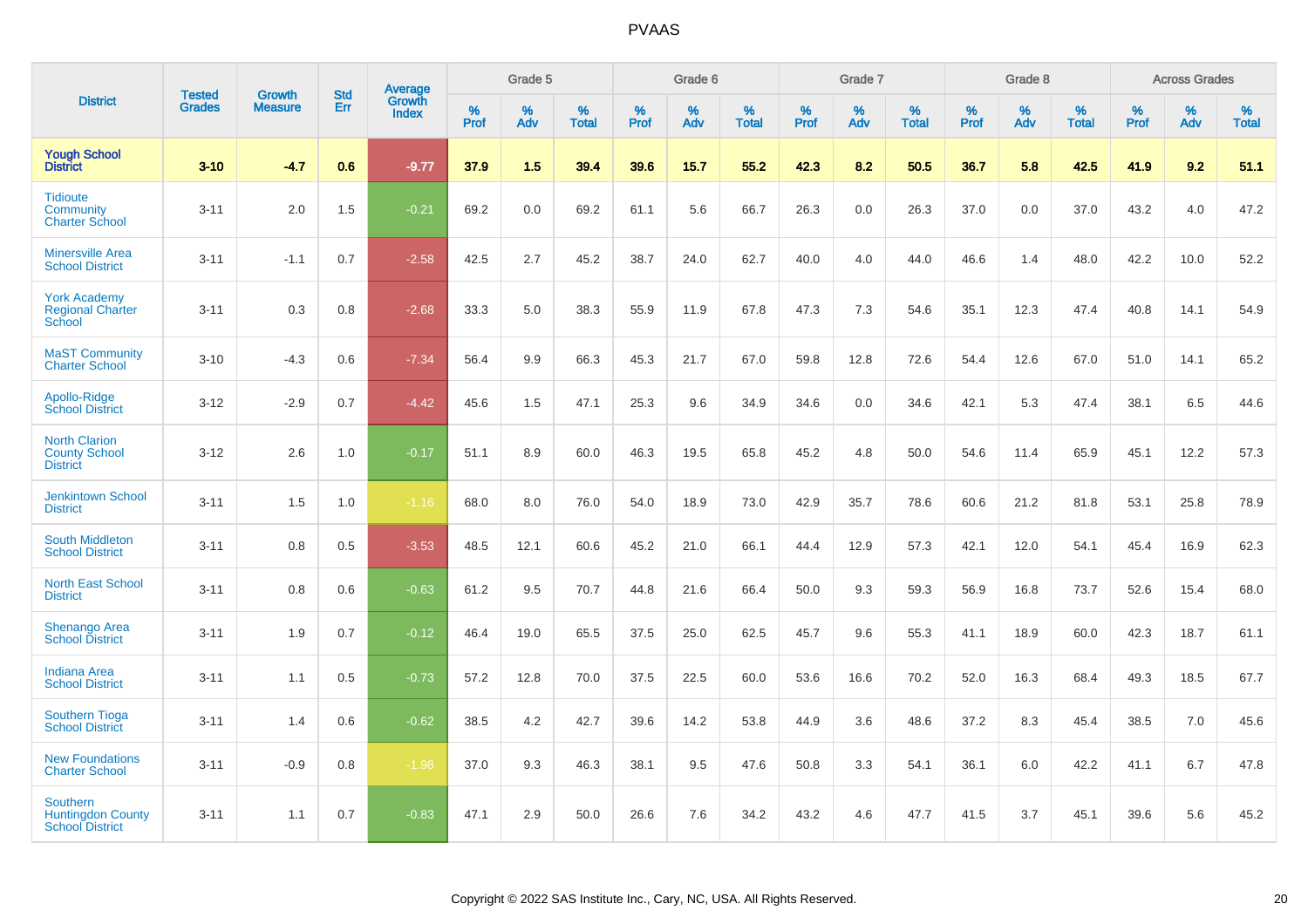|                                                                              |                                |                                 | <b>Std</b> | Average                |           | Grade 5  |                   |           | Grade 6  |                   |           | Grade 7  |                   |           | Grade 8  |                   |           | <b>Across Grades</b> |                   |
|------------------------------------------------------------------------------|--------------------------------|---------------------------------|------------|------------------------|-----------|----------|-------------------|-----------|----------|-------------------|-----------|----------|-------------------|-----------|----------|-------------------|-----------|----------------------|-------------------|
| <b>District</b>                                                              | <b>Tested</b><br><b>Grades</b> | <b>Growth</b><br><b>Measure</b> | Err        | Growth<br><b>Index</b> | %<br>Prof | %<br>Adv | %<br><b>Total</b> | %<br>Prof | %<br>Adv | %<br><b>Total</b> | %<br>Prof | %<br>Adv | %<br><b>Total</b> | %<br>Prof | %<br>Adv | %<br><b>Total</b> | %<br>Prof | %<br>Adv             | %<br><b>Total</b> |
| <b>Yough School</b><br><b>District</b>                                       | $3 - 10$                       | $-4.7$                          | 0.6        | $-9.77$                | 37.9      | 1.5      | 39.4              | 39.6      | 15.7     | 55.2              | 42.3      | 8.2      | 50.5              | 36.7      | 5.8      | 42.5              | 41.9      | 9.2                  | 51.1              |
| <b>Mckeesport Area</b><br><b>School District</b>                             | $3 - 12$                       | 0.3                             | 0.5        | $-3.77$                | 30.5      | 0.6      | 31.1              | 29.1      | 1.3      | 30.4              | 24.1      | 0.0      | 24.1              | 22.6      | 1.0      | 23.7              | 25.9      | 2.4                  | 28.3              |
| <b>Everett Area</b><br><b>School District</b>                                | $3 - 11$                       | $-0.2$                          | 0.7        | $-3.44$                | 41.4      | 9.2      | 50.6              | 34.9      | 11.6     | 46.5              | 47.5      | 5.9      | 53.5              | 37.3      | 9.3      | 46.7              | 40.8      | 11.4                 | 52.2              |
| <b>Young Scholars Of</b><br>Western<br>Pennsylvania<br><b>Charter School</b> | $3-8$                          | 2.0                             | 1.1        | 0.04                   | 27.3      | 9.1      | 36.4              | 40.6      | 6.2      | 46.9              | 32.1      | 3.6      | 35.7              | 43.5      | 8.7      | 52.2              | 31.2      | 9.1                  | 40.3              |
| <b>Propel Charter</b><br>School - East                                       | $3-8$                          | 1.1                             | 1.0        | $-2.14$                | 32.5      | 0.0      | 32.5              | 34.3      | 11.4     | 45.7              | 33.3      | 9.1      | 42.4              | 29.4      | 0.0      | 29.4              | 31.6      | 4.7                  | 36.3              |
| <b>Blue Mountain</b><br><b>School District</b>                               | $3 - 10$                       | 0.0                             | 0.5        | $-2.39$                | 60.1      | 12.0     | 72.2              | 50.9      | 12.4     | 63.3              | 52.0      | 10.1     | 62.0              | 47.3      | 11.5     | 58.8              | 52.0      | 15.0                 | 67.0              |
| <b>Port Allegany</b><br><b>School District</b>                               | $3 - 11$                       | $-1.8$                          | 0.8        | $-3.92$                | 34.3      | 2.9      | 37.1              | 31.9      | 2.9      | 34.8              | 32.9      | 5.7      | 38.6              | 40.3      | 3.2      | 43.6              | 35.0      | 5.9                  | 40.8              |
| <b>Valley View School</b><br><b>District</b>                                 | $3 - 11$                       | 1.0                             | 0.8        | $-2.65$                | 62.4      | 1.8      | 64.2              | 41.4      | 10.3     | 51.7              | 53.7      | 4.9      | 58.5              | 42.6      | 4.9      | 47.5              | 49.9      | 7.2                  | 57.1              |
| <b>Aspira Bilingual</b><br><b>Cyber Charter</b><br>School                    | $3 - 11$                       | 2.8                             | 1.6        | $-0.41$                |           |          |                   | 12.9      | 0.0      | 12.9              | 0.0       | 0.0      | 0.0               | 0.0       | 0.0      | 0.0               | 5.9       | 0.0                  | 5.9               |
| <b>Duquesne City</b><br><b>School District</b>                               | $3-8$                          | 3.1                             | 1.4        | 0.73                   | 11.3      | 0.0      | 11.3              | 10.8      | 2.7      | 13.5              |           |          |                   |           |          |                   | 14.8      | 0.6                  | 15.3              |
| North Star School<br><b>District</b>                                         | $3 - 11$                       | $-0.3$                          | 0.7        | $-4.18$                | 44.3      | 3.8      | 48.1              | 35.9      | 17.2     | 53.1              | 44.4      | 8.3      | 52.8              | 49.5      | 17.2     | 66.7              | 44.5      | 15.3                 | 59.8              |
| <b>South Butler</b><br><b>County School</b><br><b>District</b>               | $3 - 10$                       | 1.0                             | 0.5        | $-0.14$                | 59.9      | 14.3     | 74.2              | 50.7      | 14.5     | 65.2              | 44.7      | 11.4     | 56.1              | 53.7      | 13.0     | 66.7              | 50.5      | 17.8                 | 68.3              |
| <b>Albert Gallatin</b><br><b>Area School</b><br><b>District</b>              | $3 - 11$                       | 0.4                             | 0.5        | $-1.30$                | 45.8      | 5.4      | 51.2              | 34.0      | 8.4      | 42.4              | 39.7      | 2.2      | 41.8              | 37.8      | 5.3      | 43.0              | 38.7      | 7.6                  | 46.2              |
| <b>Upper Moreland</b><br><b>Township School</b><br><b>District</b>           | $3 - 11$                       | $-0.3$                          | 0.4        | $-3.84$                | 54.1      | 10.5     | 64.6              | 42.4      | 21.0     | 63.4              | 53.7      | 8.4      | 62.1              | 41.0      | 14.2     | 55.1              | 46.0      | 16.1                 | 62.1              |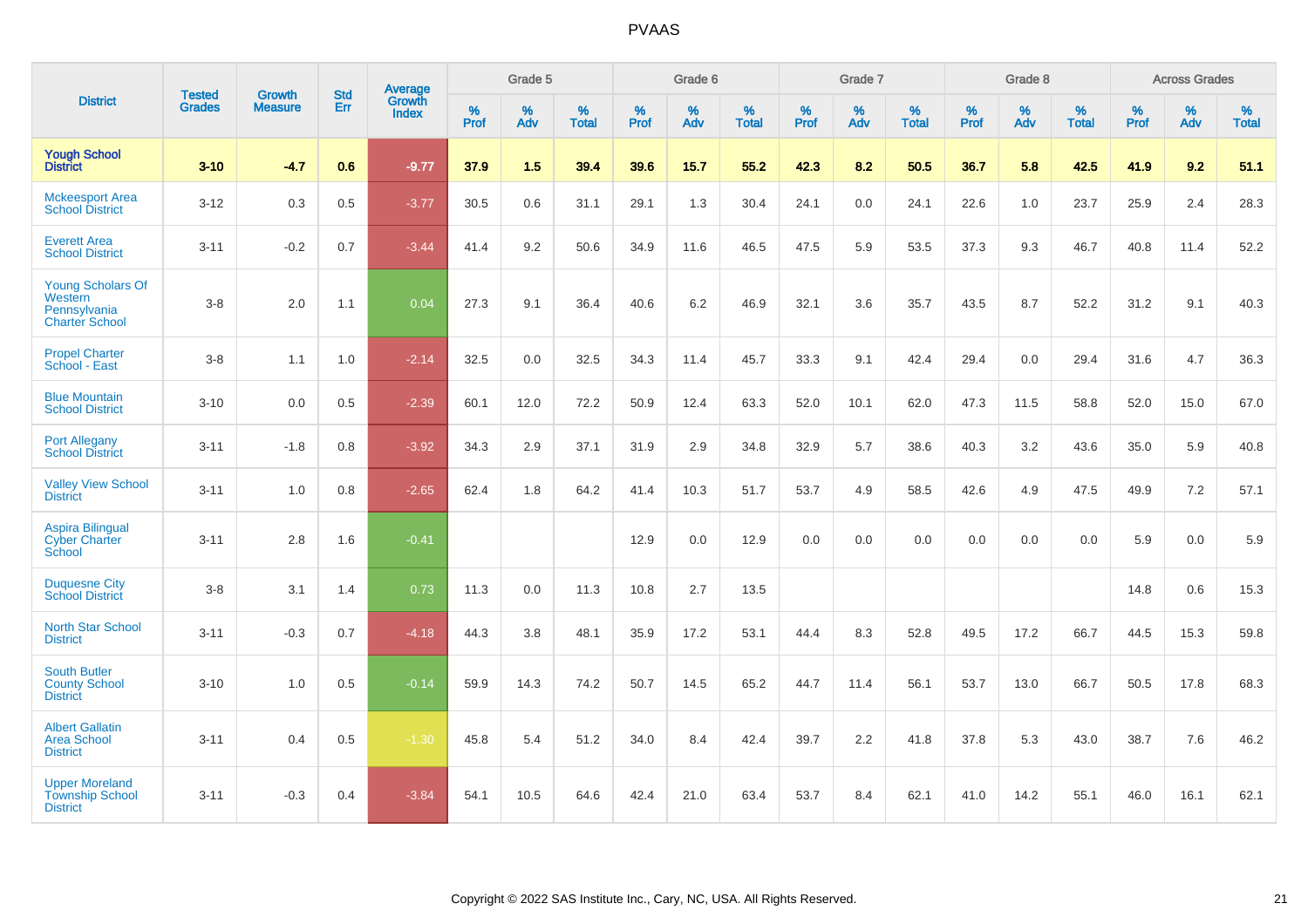|                                                                    |                                |                                 | <b>Std</b> | Average                       |           | Grade 5  |                   |           | Grade 6  |                   |           | Grade 7  |                   |           | Grade 8  |                   |           | <b>Across Grades</b> |                   |
|--------------------------------------------------------------------|--------------------------------|---------------------------------|------------|-------------------------------|-----------|----------|-------------------|-----------|----------|-------------------|-----------|----------|-------------------|-----------|----------|-------------------|-----------|----------------------|-------------------|
| <b>District</b>                                                    | <b>Tested</b><br><b>Grades</b> | <b>Growth</b><br><b>Measure</b> | Err        | <b>Growth</b><br><b>Index</b> | %<br>Prof | %<br>Adv | %<br><b>Total</b> | %<br>Prof | %<br>Adv | %<br><b>Total</b> | %<br>Prof | %<br>Adv | %<br><b>Total</b> | %<br>Prof | %<br>Adv | %<br><b>Total</b> | %<br>Prof | %<br>Adv             | %<br><b>Total</b> |
| <b>Yough School</b><br><b>District</b>                             | $3 - 10$                       | $-4.7$                          | 0.6        | $-9.77$                       | 37.9      | 1.5      | 39.4              | 39.6      | 15.7     | 55.2              | 42.3      | 8.2      | 50.5              | 36.7      | 5.8      | 42.5              | 41.9      | 9.2                  | 51.1              |
| <b>Clarion Area</b><br><b>School District</b>                      | $3 - 11$                       | 1.1                             | 0.9        | $-1.14$                       | 58.3      | 2.1      | 60.4              | 46.4      | 7.1      | 53.6              | 44.8      | 4.5      | 49.2              | 39.0      | 11.9     | 50.8              | 45.1      | 10.1                 | 55.2              |
| <b>Warren County</b><br><b>School District</b>                     | $3 - 11$                       | $0.2\,$                         | 0.4        | $-1.64$                       | 38.6      | 4.0      | 42.5              | 41.0      | 8.0      | 49.0              | 33.4      | 4.1      | 37.5              | 43.1      | 4.7      | 47.8              | 38.0      | 6.9                  | 44.8              |
| <b>Palisades School</b><br><b>District</b>                         | $3 - 11$                       | 0.4                             | 0.6        | $-3.48$                       | 53.1      | 13.5     | 66.7              | 48.5      | 19.2     | 67.7              | 60.2      | 10.7     | 70.9              | 43.2      | 9.1      | 52.3              | 48.5      | 17.4                 | 65.9              |
| <b>Premier Arts And</b><br><b>Science Charter</b><br><b>School</b> | $3-5$                          | 5.2                             | 2.1        | 2.52                          | 16.7      | 0.0      | 16.7              |           |          |                   |           |          |                   |           |          |                   | 14.2      | 1.9                  | 16.0              |
| <b>Interboro School</b><br><b>District</b>                         | $3 - 12$                       | 0.3                             | 0.4        | $-2.03$                       | 42.9      | 4.5      | 47.3              | 40.0      | 11.7     | 51.7              | 44.0      | 8.7      | 52.7              | 44.2      | 7.4      | 51.6              | 41.8      | 8.7                  | 50.4              |
| <b>Gateway School</b><br><b>District</b>                           | $3 - 11$                       | $-1.0$                          | 0.4        | $-5.60$                       | 48.9      | 5.6      | 54.5              | 42.7      | 10.8     | 53.5              | 49.3      | 10.8     | 60.1              | 43.7      | 14.0     | 57.7              | 45.5      | 12.1                 | 57.7              |
| <b>Dallastown Area</b><br><b>School District</b>                   | $3 - 11$                       | $-2.2$                          | 0.3        | $-6.90$                       | 53.1      | 7.2      | 60.3              | 44.3      | 30.9     | 75.1              | 45.3      | 9.3      | 54.7              | 43.8      | 11.1     | 54.9              | 44.8      | 19.1                 | 63.9              |
| <b>Saint Marys Area</b><br><b>School District</b>                  | $3 - 11$                       | $-1.5$                          | 0.6        | $-3.55$                       | 48.7      | 2.6      | 51.3              | 42.7      | 13.7     | 56.4              | 40.8      | 7.7      | 48.5              | 46.4      | 8.0      | 54.3              | 44.6      | 11.0                 | 55.6              |
| <b>Lebanon School</b><br><b>District</b>                           | $3 - 11$                       | $-0.4$                          | 0.4        | $-2.17$                       | 29.4      | 2.5      | 31.9              | 21.7      | 5.5      | 27.2              | 20.0      | 2.5      | 22.5              | 21.9      | 1.2      | 23.0              | 25.5      | 3.4                  | 28.8              |
| Southwest<br>Leadership<br><b>Academy Charter</b><br>School        | $3 - 8$                        | 0.2                             | 1.1        | $-5.76$                       | 9.1       | 0.0      | 9.1               | 16.1      | 6.4      | 22.6              | 15.8      | 2.6      | 18.4              | 20.8      | 0.0      | 20.8              | 19.0      | 3.3                  | 22.3              |
| <b>Chester-Upland</b><br><b>School District</b>                    | $3 - 11$                       | 0.8                             | 0.8        | $-1.40$                       | 15.4      | 0.0      | 15.4              | 18.2      | 2.6      | 20.8              | 12.4      | 0.0      | 12.4              | 9.8       | 0.0      | 9.8               | 15.6      | 1.0                  | 16.6              |
| Penn Cambria<br><b>School District</b>                             | $3 - 11$                       | $-0.4$                          | 0.6        | $-3.40$                       | 56.8      | 0.9      | 57.7              | 46.5      | 7.1      | 53.5              | 58.1      | 7.7      | 65.8              | 52.3      | 7.8      | 60.2              | 48.8      | 9.2                  | 58.0              |
| <b>Farrell Area School</b><br><b>District</b>                      | $3 - 11$                       | 1.3                             | 1.0        | $-0.92$                       | 26.7      | 0.0      | 26.7              | 31.7      | 2.4      | 34.2              | 20.4      | 0.0      | 20.4              | 28.2      | 0.0      | 28.2              | 25.9      | 2.3                  | 28.2              |
| <b>Greater Latrobe</b><br><b>School District</b>                   | $3 - 11$                       | $-3.1$                          | 0.4        | $-8.08$                       | 55.6      | 5.8      | 61.4              | 42.2      | 21.1     | 63.2              | 49.0      | 10.1     | 59.1              | 46.2      | 20.0     | 66.2              | 46.9      | 15.6                 | 62.5              |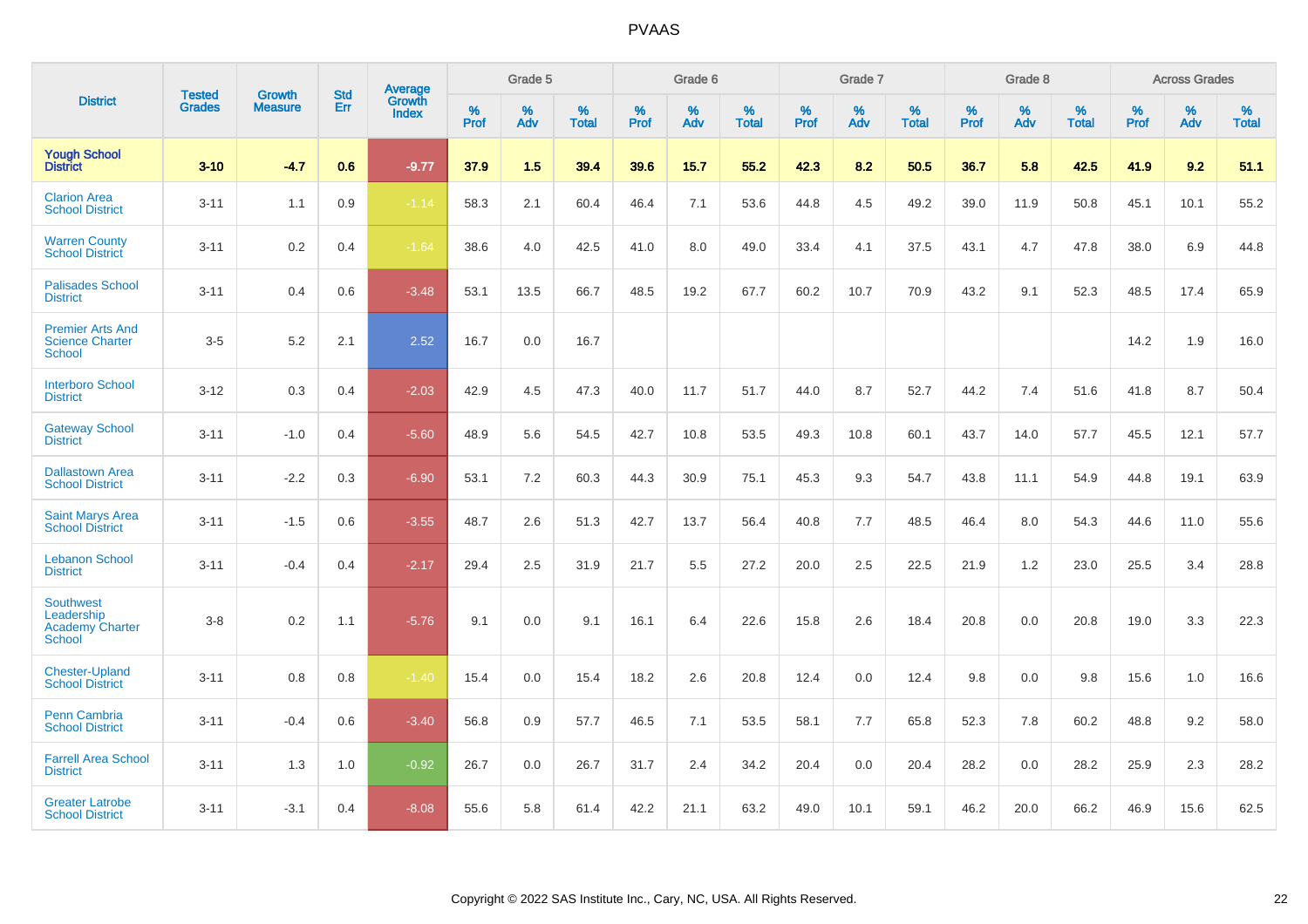|                                                                         |                                |                                 | <b>Std</b> | Average                |              | Grade 5     |                      |              | Grade 6  |                      |              | Grade 7  |                   |              | Grade 8  |                   |              | <b>Across Grades</b> |            |
|-------------------------------------------------------------------------|--------------------------------|---------------------------------|------------|------------------------|--------------|-------------|----------------------|--------------|----------|----------------------|--------------|----------|-------------------|--------------|----------|-------------------|--------------|----------------------|------------|
| <b>District</b>                                                         | <b>Tested</b><br><b>Grades</b> | <b>Growth</b><br><b>Measure</b> | Err        | Growth<br><b>Index</b> | $\%$<br>Prof | $\%$<br>Adv | $\%$<br><b>Total</b> | $\%$<br>Prof | %<br>Adv | $\%$<br><b>Total</b> | $\%$<br>Prof | %<br>Adv | %<br><b>Total</b> | $\%$<br>Prof | %<br>Adv | %<br><b>Total</b> | $\%$<br>Prof | %<br>Adv             | %<br>Total |
| <b>Yough School</b><br><b>District</b>                                  | $3 - 10$                       | $-4.7$                          | 0.6        | $-9.77$                | 37.9         | 1.5         | 39.4                 | 39.6         | 15.7     | 55.2                 | 42.3         | 8.2      | 50.5              | 36.7         | 5.8      | 42.5              | 41.9         | 9.2                  | 51.1       |
| <b>Seven Generations</b><br><b>Charter School</b>                       | $3-5$                          | 5.1                             | 2.1        | 2.46                   | 62.2         | 2.7         | 64.9                 |              |          |                      |              |          |                   |              |          |                   | 48.0         | $8.8\,$              | 56.8       |
| Northwood<br><b>Academy Charter</b><br>School                           | $3-8$                          | $-0.1$                          | 0.7        | $-3.80$                | 23.4         | 1.3         | 24.7                 | 44.2         | 6.5      | 50.6                 | 37.5         | 5.6      | 43.1              | 29.6         | 13.0     | 42.6              | 31.0         | 5.4                  | 36.4       |
| Philadelphia City<br><b>School District</b>                             | $3 - 12$                       | $-0.0$                          | 0.2        | $-2.50$                | 24.2         | 3.5         | 27.7                 | 22.9         | 8.1      | 31.0                 | 26.8         | 6.5      | 33.4              | 22.4         | 4.6      | 27.1              | 23.1         | 6.3                  | 29.4       |
| <b>Mastery Charter</b><br>School - Harrity<br>Campus                    | $3-8$                          | 0.5                             | 1.2        | $-2.57$                | 13.6         | 0.0         | 13.6                 | 12.8         | 2.1      | 14.9                 | 26.5         | 0.0      | 26.5              | 11.1         | 7.4      | 18.5              | 18.2         | 2.0                  | 20.2       |
| <b>Middletown Area</b><br><b>School District</b>                        | $3 - 11$                       | $-0.3$                          | 0.6        | $-2.50$                | 40.9         | 6.3         | 47.2                 | 28.7         | 7.0      | 35.7                 | 43.8         | 5.6      | 49.3              | 38.5         | 3.8      | 42.3              | 37.8         | 8.2                  | 46.0       |
| Allegheny-Clarion<br><b>Valley School</b><br><b>District</b>            | $3 - 10$                       | 2.1                             | 1.0        | 0.11                   | 42.5         | 5.0         | 47.5                 | 42.1         | 15.8     | 57.9                 | 43.9         | 2.4      | 46.3              | 40.0         | 0.0      | 40.0              | 40.9         | 9.1                  | 50.0       |
| <b>Eastern Lebanon</b><br><b>County School</b><br><b>District</b>       | $3 - 11$                       | $-0.3$                          | 0.5        | $-4.72$                | 48.9         | 2.8         | 51.7                 | 42.0         | 9.1      | 51.1                 | 45.1         | 8.0      | 53.1              | 29.8         | 7.0      | 36.8              | 42.0         | 9.1                  | 51.0       |
| West Philadelphia<br>Achievement<br>Charter<br><b>Elementary School</b> | $3-5$                          | 3.8                             | 1.6        | 2.40                   | 21.0         | 0.0         | 21.0                 |              |          |                      |              |          |                   |              |          |                   | 18.1         | 1.5                  | 19.6       |
| <b>Southeast Delco</b><br><b>School District</b>                        | $3 - 10$                       | $-0.6$                          | 0.6        | $-3.13$                | 28.6         | 0.0         | 28.6                 | 30.4         | 1.8      | 32.1                 | 29.2         | 1.5      | 30.8              | 34.4         | 3.8      | 38.2              | 28.9         | 2.4                  | 31.3       |
| <b>Union City Area</b><br><b>School District</b>                        | $3 - 12$                       | 0.2                             | 0.7        | $-1.85$                | 34.8         | 1.4         | 36.2                 | 35.5         | 16.1     | 51.6                 | 44.7         | 10.5     | 55.3              | 42.2         | 8.9      | 51.1              | 39.0         | 12.5                 | 51.5       |
| <b>Conewago Valley</b><br><b>School District</b>                        | $3-12$                         | 0.7                             | 0.4        | $-2.40$                | 52.1         | 3.4         | 55.5                 | 44.7         | 14.0     | 58.7                 | 46.4         | 8.8      | 55.2              | 46.8         | 5.7      | 52.5              | 46.9         | 10.0                 | 56.9       |
| <b>Haverford</b><br><b>Township School</b><br><b>District</b>           | $3 - 11$                       | 0.2                             | 0.3        | $-2.60$                | 55.4         | 23.8        | 79.2                 | 51.1         | 27.6     | 78.7                 | 55.0         | 18.3     | 73.3              | 44.5         | 32.3     | 76.7              | 49.2         | 29.5                 | 78.6       |
| <b>Mastery Charter</b><br>School - Pickett<br>Campus                    | $6 - 10$                       | 1.6                             | 1.1        | $-0.80$                |              |             |                      | 4.9          | 0.0      | 4.9                  | 15.4         | 0.0      | 15.4              | 8.8          | 2.9      | 11.8              | 9.6          | 0.9                  | 10.5       |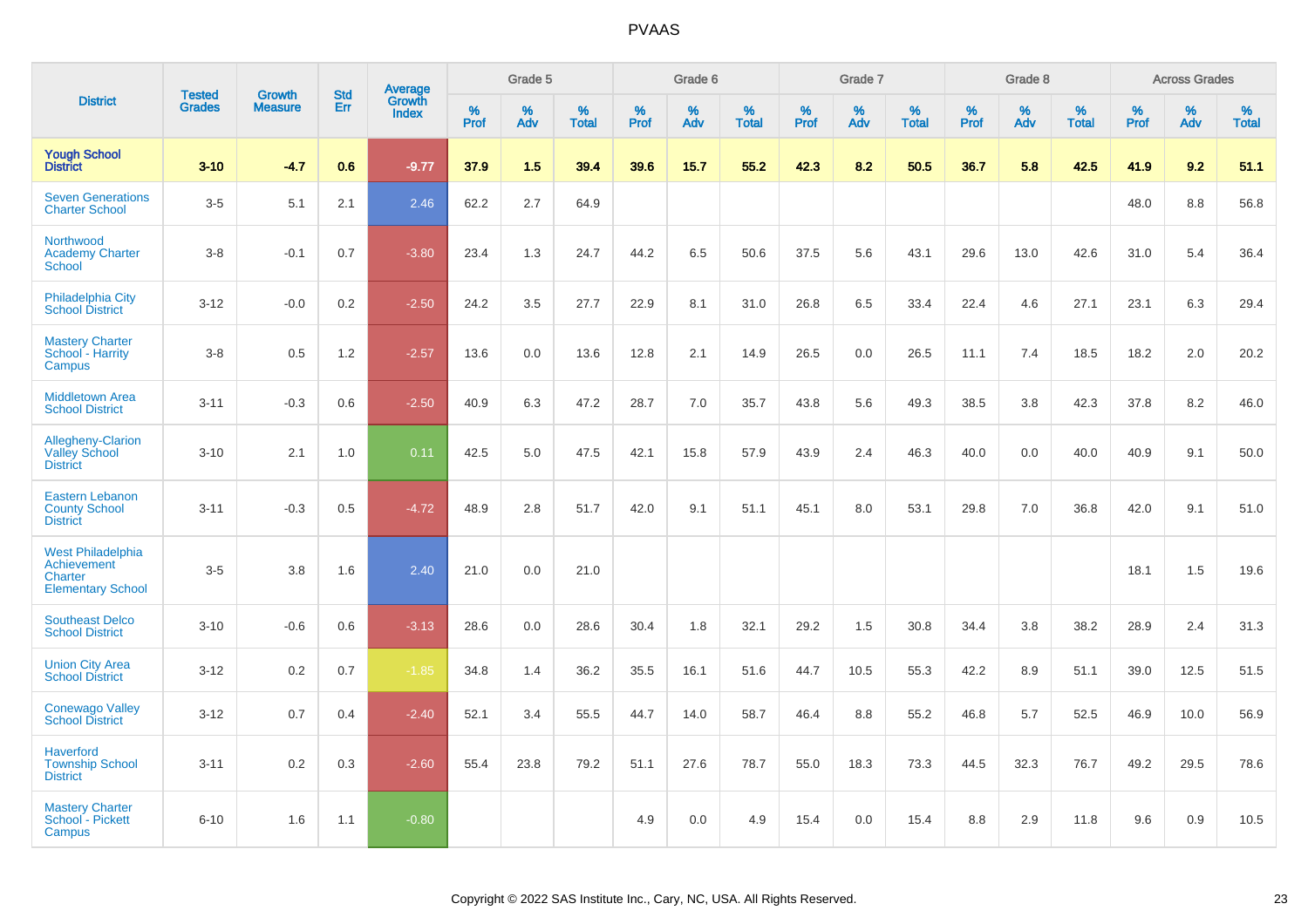|                                                                     | <b>Tested</b> | <b>Growth</b>  | <b>Std</b> | Average                |           | Grade 5  |                   |           | Grade 6  |                   |           | Grade 7  |                   |           | Grade 8  |                   |           | <b>Across Grades</b> |                   |
|---------------------------------------------------------------------|---------------|----------------|------------|------------------------|-----------|----------|-------------------|-----------|----------|-------------------|-----------|----------|-------------------|-----------|----------|-------------------|-----------|----------------------|-------------------|
| <b>District</b>                                                     | <b>Grades</b> | <b>Measure</b> | Err        | Growth<br><b>Index</b> | %<br>Prof | %<br>Adv | %<br><b>Total</b> | %<br>Prof | %<br>Adv | %<br><b>Total</b> | %<br>Prof | %<br>Adv | %<br><b>Total</b> | %<br>Prof | %<br>Adv | %<br><b>Total</b> | %<br>Prof | %<br>Adv             | %<br><b>Total</b> |
| <b>Yough School</b><br><b>District</b>                              | $3 - 10$      | $-4.7$         | 0.6        | $-9.77$                | 37.9      | 1.5      | 39.4              | 39.6      | 15.7     | 55.2              | 42.3      | 8.2      | 50.5              | 36.7      | 5.8      | 42.5              | 41.9      | 9.2                  | 51.1              |
| <b>Fort Leboeuf</b><br><b>School District</b>                       | $3 - 11$      | 0.0            | 0.5        | $-2.79$                | 47.7      | 21.9     | 69.7              | 39.4      | 26.8     | 66.2              | 49.2      | 15.1     | 64.2              | 42.1      | 16.6     | 58.6              | 45.4      | 23.3                 | 68.7              |
| <b>Methacton School</b><br><b>District</b>                          | $3 - 11$      | 0.4            | 0.4        | $-4.06$                | 64.7      | 8.3      | 73.0              | 54.9      | 21.0     | 75.9              | 56.6      | 11.2     | 67.8              | 49.7      | 21.0     | 70.7              | 55.3      | 17.3                 | 72.6              |
| <b>Conemaugh Valley</b><br><b>School District</b>                   | $3 - 12$      | 0.5            | 0.9        | $-1.99$                | 52.9      | 3.9      | 56.9              | 30.0      | 30.0     | 60.0              | 44.2      | 5.8      | 50.0              | 49.1      | 9.4      | 58.5              | 43.3      | 12.5                 | 55.8              |
| <b>Shamokin Area</b><br><b>School District</b>                      | $3 - 11$      | 1.2            | 0.5        | $-1.27$                | 42.9      | 2.1      | 45.0              | 32.6      | 9.4      | 42.0              | 44.0      | 1.5      | 45.5              | 31.3      | 5.5      | 36.8              | 34.3      | 5.8                  | 40.1              |
| Penn-Trafford<br><b>School District</b>                             | $3 - 11$      | 0.1            | 0.4        | $-2.24$                | 59.8      | 20.9     | 80.7              | 45.7      | 34.7     | 80.4              | 56.2      | 23.2     | 79.4              | 54.3      | 14.9     | 69.1              | 51.0      | 27.6                 | 78.6              |
| Aliquippa School<br><b>District</b>                                 | $3 - 11$      | $-0.6$         | 0.8        | $-1.85$                | 14.7      | 0.0      | 14.7              | 12.5      | 3.1      | 15.6              | 27.4      | 2.7      | 30.1              | 14.1      | 0.0      | 14.1              | 16.7      | 1.0                  | 17.7              |
| <b>Mastery Charter</b><br>School-Cleveland<br>Elementary            | $3-8$         | 2.7            | 1.3        | 0.20                   | 25.0      | 7.1      | 32.1              | 23.5      | 0.0      | 23.5              | 24.1      | 3.4      | 27.6              | 21.7      | 0.0      | 21.7              | 18.8      | 1.9                  | 20.6              |
| <b>Newport School</b><br><b>District</b>                            | $3 - 12$      | $-0.1$         | 0.8        | $-1.60$                | 42.2      | 11.1     | 53.3              | 44.4      | 11.1     | 55.6              | 41.3      | 1.6      | 42.9              | 43.8      | 7.8      | 51.6              | 40.2      | 8.8                  | 48.9              |
| <b>Central Bucks</b><br><b>School District</b>                      | $3 - 11$      | $-1.3$         | 0.2        | $-11.77$               | 57.2      | 12.0     | 69.2              | 48.3      | 28.7     | 76.9              | 54.3      | 16.8     | 71.0              | 51.5      | 17.5     | 69.0              | 51.5      | 19.8                 | 71.4              |
| <b>General Mclane</b><br><b>School District</b>                     | $3 - 11$      | 0.2            | 0.5        | $-1.05$                | 57.7      | 8.0      | 65.8              | 45.4      | 23.3     | 68.7              | 50.3      | 15.6     | 66.0              | 44.9      | 12.2     | 57.0              | 49.9      | 16.3                 | 66.2              |
| <b>Deer Lakes School</b><br><b>District</b>                         | $3 - 11$      | $-0.4$         | 0.6        | $-2.21$                | 52.0      | 5.5      | 57.5              | 47.2      | 22.0     | 69.1              | 42.4      | 10.6     | 53.0              | 44.7      | 10.7     | 55.3              | 45.1      | 14.9                 | 60.0              |
| <b>Lindley Academy</b><br><b>Charter School At</b><br><b>Birney</b> | $3-8$         | 1.0            | 0.7        | $-1.02$                | 8.9       | 0.0      | 8.9               | 24.0      | 2.5      | 26.6              | 20.6      | 3.2      | 23.8              | 19.4      | 4.8      | 24.2              | 19.6      | 2.3                  | 21.9              |
| <b>West Oak Lane</b><br><b>Charter School</b>                       | $3-8$         | 0.8            | 0.7        | $-1.30$                | 29.9      | 0.0      | 29.9              | 26.5      | 2.9      | 29.4              | 35.1      | 6.8      | 41.9              | 41.5      | 4.6      | 46.2              | 31.4      | 4.3                  | 35.8              |
| Antonia Pantoja<br>Community<br><b>Charter School</b>               | $3-8$         | 0.5            | 0.9        | $-2.57$                | 20.9      | 1.5      | 22.4              | 32.3      | 6.4      | 38.7              | 37.0      | 2.2      | 39.1              | 35.1      | 8.1      | 43.2              | 25.4      | 3.3                  | 28.7              |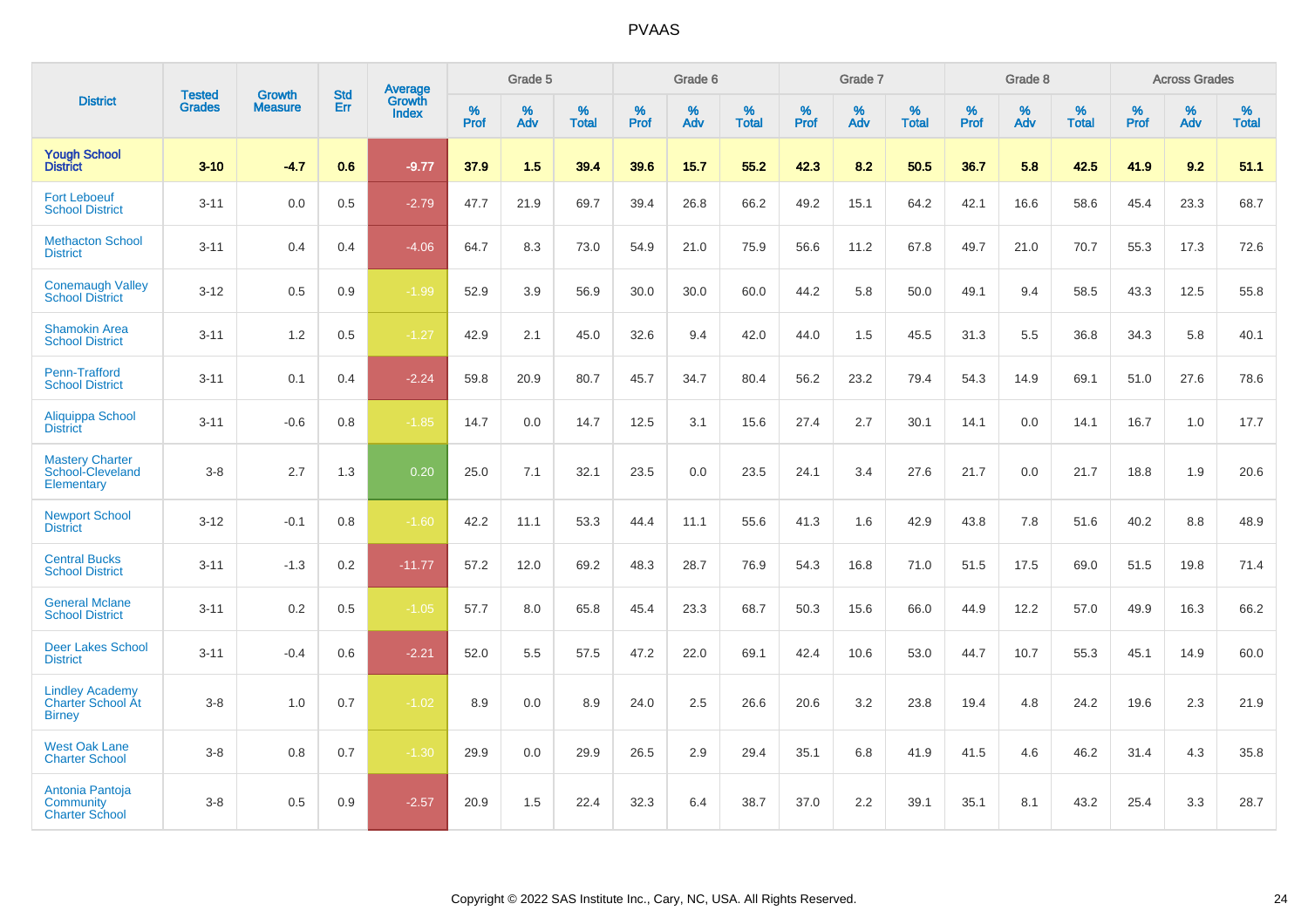|                                                               | <b>Tested</b> | <b>Growth</b>  | <b>Std</b> | Average                |                     | Grade 5     |                   |                     | Grade 6  |                   |                     | Grade 7  |                   |              | Grade 8  |                   |                     | <b>Across Grades</b> |                   |
|---------------------------------------------------------------|---------------|----------------|------------|------------------------|---------------------|-------------|-------------------|---------------------|----------|-------------------|---------------------|----------|-------------------|--------------|----------|-------------------|---------------------|----------------------|-------------------|
| <b>District</b>                                               | <b>Grades</b> | <b>Measure</b> | Err        | Growth<br><b>Index</b> | $\%$<br><b>Prof</b> | $\%$<br>Adv | %<br><b>Total</b> | $\%$<br><b>Prof</b> | %<br>Adv | %<br><b>Total</b> | $\%$<br><b>Prof</b> | %<br>Adv | %<br><b>Total</b> | $\%$<br>Prof | %<br>Adv | %<br><b>Total</b> | $\%$<br><b>Prof</b> | %<br>Adv             | %<br><b>Total</b> |
| <b>Yough School</b><br><b>District</b>                        | $3 - 10$      | $-4.7$         | 0.6        | $-9.77$                | 37.9                | 1.5         | 39.4              | 39.6                | 15.7     | 55.2              | 42.3                | 8.2      | 50.5              | 36.7         | 5.8      | 42.5              | 41.9                | 9.2                  | 51.1              |
| <b>Franklin Area</b><br><b>School District</b>                | $3 - 11$      | 0.3            | 0.6        | $-3.37$                | 47.7                | 1.5         | 49.2              | 41.7                | 12.6     | 54.3              | 36.6                | 4.9      | 41.5              | 43.0         | 5.9      | 48.9              | 40.2                | 6.2                  | 46.4              |
| <b>Conrad Weiser</b><br>Area School<br><b>District</b>        | $3 - 11$      | $-2.3$         | 0.5        | $-7.32$                | 44.8                | 0.6         | 45.4              | 40.0                | 8.7      | 48.7              | 26.2                | 2.7      | 28.9              | 30.0         | 3.4      | 33.5              | 36.9                | 6.7                  | 43.7              |
| <b>Hope For</b><br><b>Hyndman Charter</b><br>School           | $3 - 11$      | 4.1            | 1.9        | 0.17                   |                     |             |                   | 12.5                | 6.2      | 18.8              | 41.7                | 8.3      | 50.0              | 37.5         | 0.0      | 37.5              | 27.4                | 6.0                  | 33.3              |
| Leechburg Area<br><b>School District</b>                      | $3 - 11$      | $-2.3$         | 0.9        | $-3.53$                | 46.7                | 2.2         | 48.9              | 29.7                | 2.7      | 32.4              | 42.9                | 0.0      | 42.9              | 51.2         | 11.6     | 62.8              | 45.8                | 7.9                  | 53.8              |
| <b>Carlynton School</b><br><b>District</b>                    | $3 - 11$      | 0.0            | 0.7        | $-1.38$                | 50.5                | 6.4         | 57.0              | 47.1                | 18.8     | 65.9              | 30.8                | 7.5      | 38.3              | 40.8         | 7.9      | 48.7              | 41.6                | 11.0                 | 52.7              |
| Gettysburg<br><b>Montessori Charter</b><br>School             | $3-6$         | 2.6            | 2.0        | $-0.30$                | 50.0                | 10.0        | 60.0              | 44.4                | 22.2     | 66.7              |                     |          |                   |              |          |                   | 43.0                | 14.0                 | 57.0              |
| <b>Mastery Charter</b><br>School - Thomas<br>Campus           | $3 - 10$      | 0.4            | 1.0        | $-1.24$                | 29.0                | 0.0         | 29.0              | 17.1                | 0.0      | 17.1              | 20.9                | 2.3      | 23.3              | 28.9         | 0.0      | 28.9              | 24.9                | 2.3                  | 27.2              |
| Wissahickon<br><b>Charter School</b>                          | $3-8$         | $-1.5$         | 0.7        | $-4.94$                | 22.2                | 0.0         | 22.2              | 20.5                | 6.0      | 26.5              | 24.1                | 1.2      | 25.3              | 22.1         | 0.0      | 22.1              | 22.4                | 2.8                  | 25.2              |
| <b>Propel Charter</b><br>School-Northside                     | $3-8$         | $-1.3$         | 1.0        | $-2.83$                | 7.0                 | 0.0         | 7.0               | 14.6                | 0.0      | 14.6              | 5.0                 | 0.0      | 5.0               | 10.0         | 0.0      | 10.0              | 9.0                 | 0.0                  | 9.0               |
| Pocono Mountain<br><b>School District</b>                     | $3 - 12$      | 0.1            | 0.6        | $-1.58$                | 48.0                | 5.4         | 53.5              | 41.8                | 7.9      | 49.7              | 42.1                | 1.8      | 43.9              | 35.6         | 1.9      | 37.5              | 43.4                | 7.1                  | 50.5              |
| <b>Mount Union Area</b><br><b>School District</b>             | $3 - 10$      | 1.4            | 0.7        | 0.55                   | 28.7                | 3.2         | 31.9              | 28.4                | 0.0      | 28.4              | 28.9                | 4.8      | 33.7              | 36.9         | 1.2      | 38.1              | 31.6                | 2.9                  | 34.4              |
| <b>Schuylkill Valley</b><br><b>School District</b>            | $3 - 11$      | 0.6            | 0.6        | $-1.32$                | 53.1                | 3.1         | 56.2              | 44.4                | 16.9     | 61.3              | 42.9                | 7.5      | 50.4              | 45.0         | 6.3      | 51.4              | 45.2                | 10.3                 | 55.6              |
| <b>Salisbury</b><br><b>Township School</b><br><b>District</b> | $3 - 11$      | $-1.7$         | 0.7        | $-5.01$                | 38.3                | 7.4         | 45.7              | 33.0                | 22.0     | 55.0              | 34.8                | 4.4      | 39.1              | 47.1         | 12.6     | 59.8              | 40.0                | 11.6                 | 51.7              |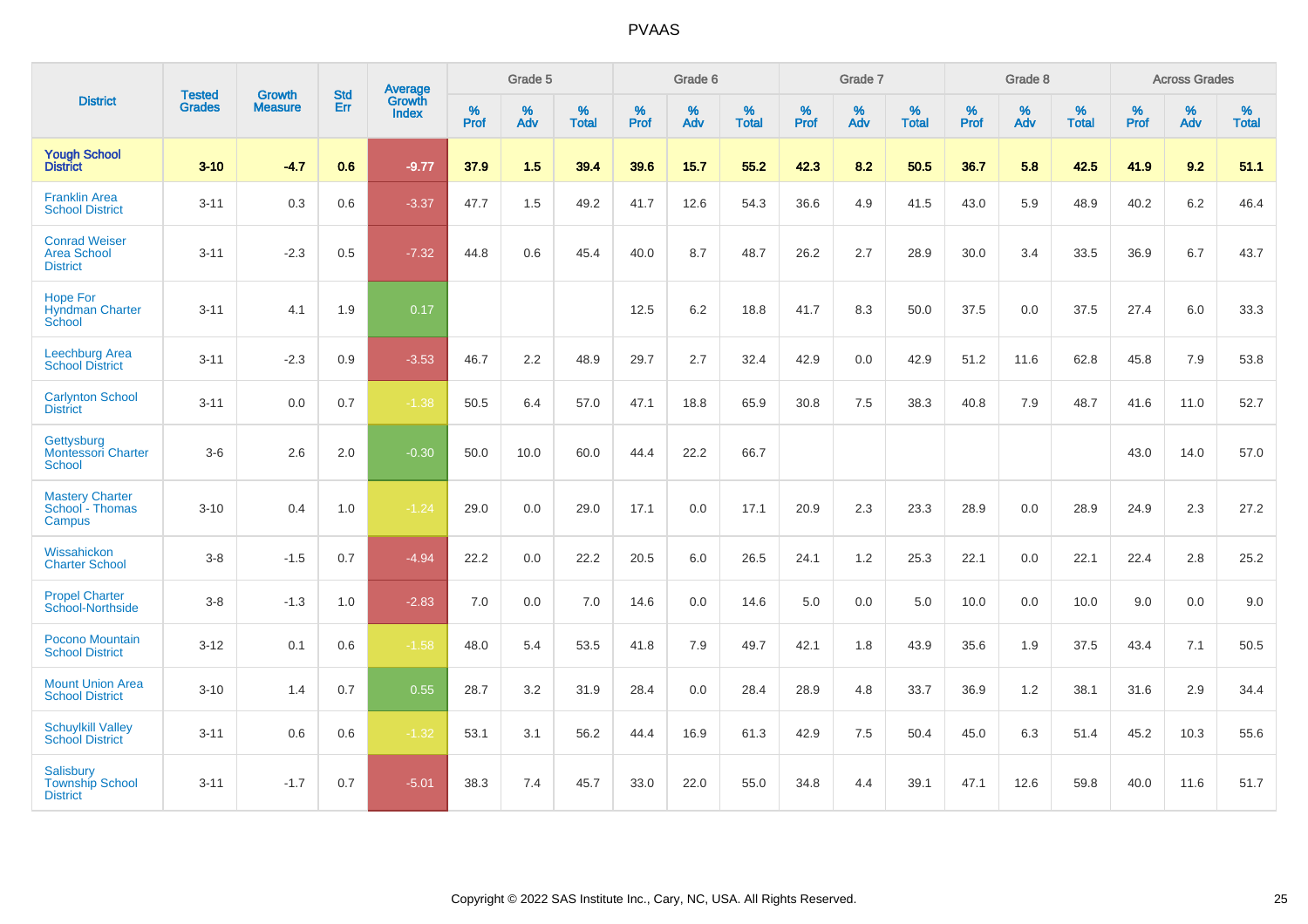|                                                                                            |                                |                                 | <b>Std</b> | Average                       |              | Grade 5  |                   |           | Grade 6  |                   |           | Grade 7  |                   |           | Grade 8  |                   |           | <b>Across Grades</b> |                   |
|--------------------------------------------------------------------------------------------|--------------------------------|---------------------------------|------------|-------------------------------|--------------|----------|-------------------|-----------|----------|-------------------|-----------|----------|-------------------|-----------|----------|-------------------|-----------|----------------------|-------------------|
| <b>District</b>                                                                            | <b>Tested</b><br><b>Grades</b> | <b>Growth</b><br><b>Measure</b> | Err        | <b>Growth</b><br><b>Index</b> | $\%$<br>Prof | %<br>Adv | %<br><b>Total</b> | %<br>Prof | %<br>Adv | %<br><b>Total</b> | %<br>Prof | %<br>Adv | %<br><b>Total</b> | %<br>Prof | %<br>Adv | %<br><b>Total</b> | %<br>Prof | %<br>Adv             | %<br><b>Total</b> |
| <b>Yough School</b><br><b>District</b>                                                     | $3 - 10$                       | $-4.7$                          | 0.6        | $-9.77$                       | 37.9         | 1.5      | 39.4              | 39.6      | 15.7     | 55.2              | 42.3      | 8.2      | 50.5              | 36.7      | 5.8      | 42.5              | 41.9      | 9.2                  | 51.1              |
| <b>Chester Charter</b><br><b>Scholars Academy</b><br><b>Charter School</b>                 | $3 - 12$                       | 0.0                             | 0.9        | $-3.27$                       | 17.8         | 0.0      | 17.8              | 31.9      | 4.3      | 36.2              | 37.5      | 4.2      | 41.7              | 16.0      | 0.0      | 16.0              | 23.8      | 1.8                  | 25.6              |
| <b>Green Woods</b><br><b>Charter School</b>                                                | $3-8$                          | 1.6                             | 0.8        | $-0.37$                       | 44.8         | 6.9      | 51.7              | 39.3      | 19.7     | 59.0              | 43.9      | 12.3     | 56.1              | 39.2      | 17.6     | 56.9              | 40.6      | 17.4                 | 58.0              |
| <b>Reynolds School</b><br><b>District</b>                                                  | $3 - 10$                       | $-4.3$                          | 0.8        | $-5.71$                       | 46.3         | 0.0      | 46.3              | 44.2      | 1.3      | 45.4              | 35.3      | 7.8      | 43.1              | 47.1      | 8.8      | 55.9              | 41.5      | 4.9                  | 46.4              |
| <b>Mountain View</b><br><b>School District</b>                                             | $3 - 11$                       | 1.6                             | 0.9        | 0.20                          | 45.0         | 3.3      | 48.3              | 49.0      | 6.1      | 55.1              | 47.2      | 5.7      | 52.8              | 55.0      | 10.0     | 65.0              | 45.1      | 5.6                  | 50.7              |
| <b>Penns Manor Area</b><br><b>School District</b>                                          | $3 - 12$                       | 1.6                             | 0.8        | $-1.15$                       | 49.2         | 1.6      | 50.8              | 30.9      | 3.6      | 34.6              | 38.5      | 3.8      | 42.3              | 30.5      | 11.9     | 42.4              | 40.8      | 6.9                  | 47.8              |
| <b>Schuylkill Haven</b><br>Area School<br><b>District</b>                                  | $3 - 11$                       | $-1.4$                          | 0.7        | $-4.47$                       | 44.6         | 1.2      | 45.8              | 46.9      | 6.2      | 53.1              | 49.5      | 8.6      | 58.1              | 46.0      | 3.4      | 49.4              | 46.4      | 10.0                 | 56.4              |
| <b>Ferndale Area</b><br><b>School District</b>                                             | $3 - 10$                       | 1.9                             | 1.0        | 0.06                          | 43.2         | 4.6      | 47.7              | 46.3      | 14.6     | 61.0              | 61.5      | 5.1      | 66.7              | 54.4      | 4.4      | 58.7              | 46.1      | 10.6                 | 56.6              |
| <b>Innovative Arts</b><br><b>Academy Charter</b><br>School                                 | $6 - 11$                       | $-2.2$                          | 0.9        | $-3.49$                       |              |          |                   | 15.4      | 1.9      | 17.3              | 19.1      | 0.0      | 19.1              | 15.4      | 1.1      | 16.5              | 16.6      | 1.0                  | 17.5              |
| <b>Greenville Area</b><br><b>School District</b>                                           | $3 - 11$                       | 1.0                             | 0.7        | $-0.17$                       | 46.7         | 5.6      | 52.2              | 52.5      | 11.2     | 63.8              | 43.8      | 5.7      | 49.5              | 31.2      | 12.5     | 43.8              | 42.0      | 10.1                 | 52.1              |
| <b>Tyrone Area</b><br><b>School District</b>                                               | $3 - 12$                       | $-2.0$                          | 0.6        | $-6.75$                       | 50.4         | 3.0      | 53.3              | 43.4      | 10.1     | 53.5              | 43.8      | 5.0      | 48.8              | 44.7      | 6.1      | 50.9              | 45.2      | 12.0                 | 57.2              |
| The Philadelphia<br><b>Charter School for</b><br><b>Arts and Sciences</b><br>at HR Edmunds | $3-8$                          | $-1.2$                          | 0.7        | $-2.66$                       | 11.9         | 2.4      | 14.3              | 18.6      | 0.0      | 18.6              | 17.2      | 0.0      | 17.2              | 24.4      | 0.0      | 24.4              | 16.1      | 0.6                  | 16.7              |
| <b>Oley Valley School</b><br><b>District</b>                                               | $3 - 11$                       | $-0.0$                          | 0.6        | $-2.17$                       | 53.5         | 5.0      | 58.4              | 40.0      | 19.0     | 59.0              | 50.0      | 7.8      | 57.8              | 54.8      | 5.4      | 60.2              | 49.6      | 9.0                  | 58.6              |
| Chambersburg<br><b>Area School</b><br><b>District</b>                                      | $3 - 11$                       | $-0.2$                          | 0.3        | $-2.21$                       | 44.0         | 7.0      | 51.0              | 34.1      | 16.0     | 50.1              | 38.2      | 8.2      | 46.5              | 38.7      | 11.2     | 49.9              | 37.5      | 11.0                 | 48.5              |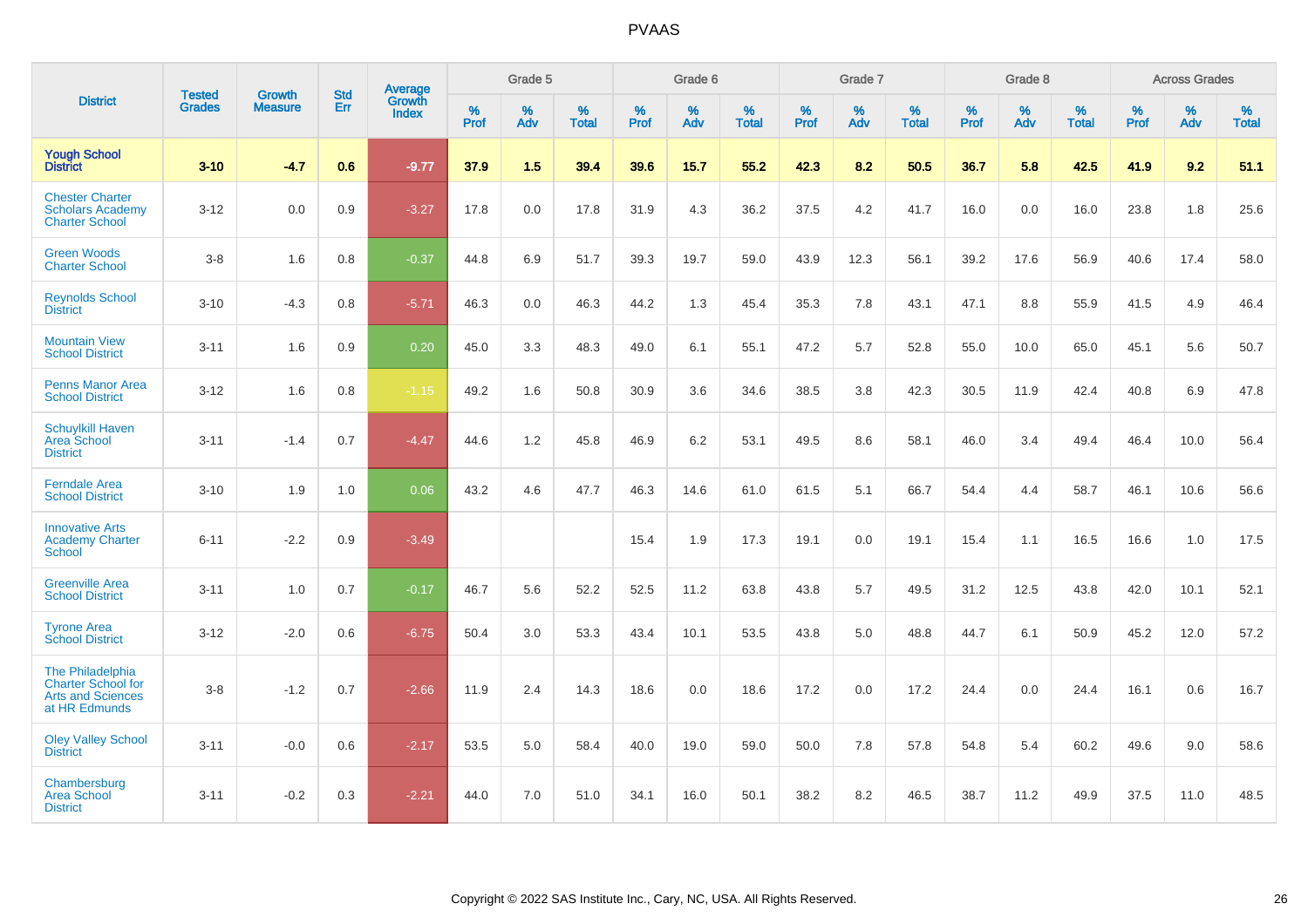|                                                            | <b>Tested</b> | <b>Growth</b>  | <b>Std</b> | Average<br>Growth |                     | Grade 5  |                      |              | Grade 6  |                      |              | Grade 7  |                      |              | Grade 8     |                      |                     | <b>Across Grades</b> |                      |
|------------------------------------------------------------|---------------|----------------|------------|-------------------|---------------------|----------|----------------------|--------------|----------|----------------------|--------------|----------|----------------------|--------------|-------------|----------------------|---------------------|----------------------|----------------------|
| <b>District</b>                                            | <b>Grades</b> | <b>Measure</b> | Err        | <b>Index</b>      | $\%$<br><b>Prof</b> | %<br>Adv | $\%$<br><b>Total</b> | $\%$<br>Prof | %<br>Adv | $\%$<br><b>Total</b> | $\%$<br>Prof | %<br>Adv | $\%$<br><b>Total</b> | $\%$<br>Prof | $\%$<br>Adv | $\%$<br><b>Total</b> | $\%$<br><b>Prof</b> | $\%$<br>Adv          | $\%$<br><b>Total</b> |
| <b>Yough School</b><br><b>District</b>                     | $3 - 10$      | $-4.7$         | 0.6        | $-9.77$           | 37.9                | 1.5      | 39.4                 | 39.6         | 15.7     | 55.2                 | 42.3         | 8.2      | 50.5                 | 36.7         | 5.8         | 42.5                 | 41.9                | 9.2                  | 51.1                 |
| <b>Phoenixville Area</b><br><b>School District</b>         | $3 - 11$      | $-1.1$         | 0.4        | $-4.78$           | 54.8                | 10.0     | 64.7                 | 45.9         | 27.3     | 73.2                 | 45.6         | 19.4     | 65.0                 | 52.8         | 12.7        | 65.5                 | 46.9                | 19.2                 | 66.1                 |
| <b>Mahanoy Area</b><br><b>School District</b>              | $3 - 10$      | $-3.0$         | 0.8        | $-3.98$           | 30.4                | 0.0      | 30.4                 | 31.5         | 8.2      | 39.7                 | 19.6         | 2.0      | 21.6                 | 14.9         | 1.5         | 16.4                 | 27.6                | 3.3                  | 30.9                 |
| <b>Antietam School</b><br><b>District</b>                  | $3 - 10$      | 0.9            | 0.8        | $-0.34$           | 29.7                | 1.6      | 31.2                 | 35.0         | 5.0      | 40.0                 | 29.1         | 0.0      | 29.1                 | 34.0         | 1.9         | 35.8                 | 31.3                | 3.0                  | 34.2                 |
| Johnsonburg Area<br><b>School District</b>                 | $3 - 11$      | $-1.6$         | 1.0        | $-2.56$           | 42.5                | 7.5      | 50.0                 | 60.6         | 12.1     | 72.7                 | 41.9         | 9.3      | 51.2                 | 44.2         | 2.3         | 46.5                 | 51.3                | 10.3                 | 61.5                 |
| <b>Fort Cherry School</b><br><b>District</b>               | $3 - 10$      | $-2.2$         | 0.8        | $-3.33$           | 61.4                | 8.8      | 70.2                 | 31.6         | 33.3     | 64.9                 | 45.6         | 8.8      | 54.4                 | 39.5         | 26.7        | 66.3                 | 45.7                | 16.8                 | 62.5                 |
| <b>North Schuylkill</b><br><b>School District</b>          | $3 - 11$      | 0.7            | 0.5        | $-1.34$           | 36.8                | 2.2      | 39.0                 | 42.4         | 8.8      | 51.2                 | 41.3         | 3.9      | 45.2                 | 50.0         | 5.2         | 55.2                 | 40.4                | 8.7                  | 49.1                 |
| <b>Turkeyfoot Valley</b><br>Area School<br><b>District</b> | $3 - 12$      | 0.6            | 1.4        | $-2.97$           | 27.3                | 4.6      | 31.8                 | 38.1         | 9.5      | 47.6                 | 30.0         | 5.0      | 35.0                 | 30.4         | 0.0         | 30.4                 | 33.0                | 3.6                  | 36.6                 |
| <b>Norristown Area</b><br><b>School District</b>           | $3 - 12$      | $-1.1$         | 0.4        | $-5.76$           | 24.5                | 1.0      | 25.5                 | 32.9         | 5.0      | 37.8                 | 26.4         | 4.8      | 31.3                 | 26.6         | 3.6         | 30.2                 | 27.8                | 4.0                  | 31.7                 |
| <b>Fairview School</b><br><b>District</b>                  | $3 - 11$      | $-1.8$         | 0.5        | $-5.32$           | 61.9                | 9.5      | 71.4                 | 47.8         | 30.6     | 78.4                 | 46.6         | 26.7     | 73.3                 | 55.9         | 16.9        | 72.8                 | 50.8                | 23.7                 | 74.4                 |
| <b>Gillingham Charter</b><br>School                        | $3 - 11$      | 2.2            | 2.0        | $-0.98$           | 41.7                | 0.0      | 41.7                 | 38.5         | 0.0      | 38.5                 |              |          |                      | 30.8         | 15.4        | 46.2                 | 34.3                | 4.3                  | 38.6                 |
| <b>Western Wayne</b><br><b>School District</b>             | $3 - 11$      | $-0.5$         | 0.6        | $-2.08$           | 56.6                | 7.6      | 64.2                 | 43.0         | 21.5     | 64.5                 | 45.2         | 10.6     | 55.8                 | 45.8         | 15.0        | 60.8                 | 45.8                | 18.1                 | 63.9                 |
| <b>Governor Mifflin</b><br><b>School District</b>          | $3 - 11$      | $-1.0$         | 0.4        | $-4.99$           | 38.2                | 3.2      | 41.5                 | 31.2         | 11.7     | 42.9                 | 44.4         | 8.3      | 52.8                 | 45.8         | 5.5         | 51.3                 | 40.8                | 9.3                  | 50.1                 |
| <b>Hamburg Area</b><br><b>School District</b>              | $3 - 11$      | $-0.4$         | 0.5        | $-3.43$           | 41.1                | 5.0      | 46.1                 | 43.3         | 6.3      | 49.6                 | 33.1         | 1.9      | 35.0                 | 32.4         | 3.5         | 35.9                 | 38.6                | 5.3                  | 43.9                 |
| <b>Chartiers-Houston</b><br><b>School District</b>         | $3 - 10$      | $-1.5$         | 0.7        | $-3.54$           | 58.4                | 10.1     | 68.5                 | 55.8         | 18.2     | 74.0                 | 52.0         | 5.5      | 57.5                 | 54.9         | 7.0         | 62.0                 | 53.8                | 14.2                 | 68.0                 |
| <b>Fannett-Metal</b><br><b>School District</b>             | $3 - 11$      | 0.5            | 1.1        | $-1.72$           | 34.5                | 10.3     | 44.8                 | 44.8         | 6.9      | 51.7                 | 37.5         | 3.1      | 40.6                 | 33.3         | 2.2         | 35.6                 | 40.2                | 9.2                  | 49.4                 |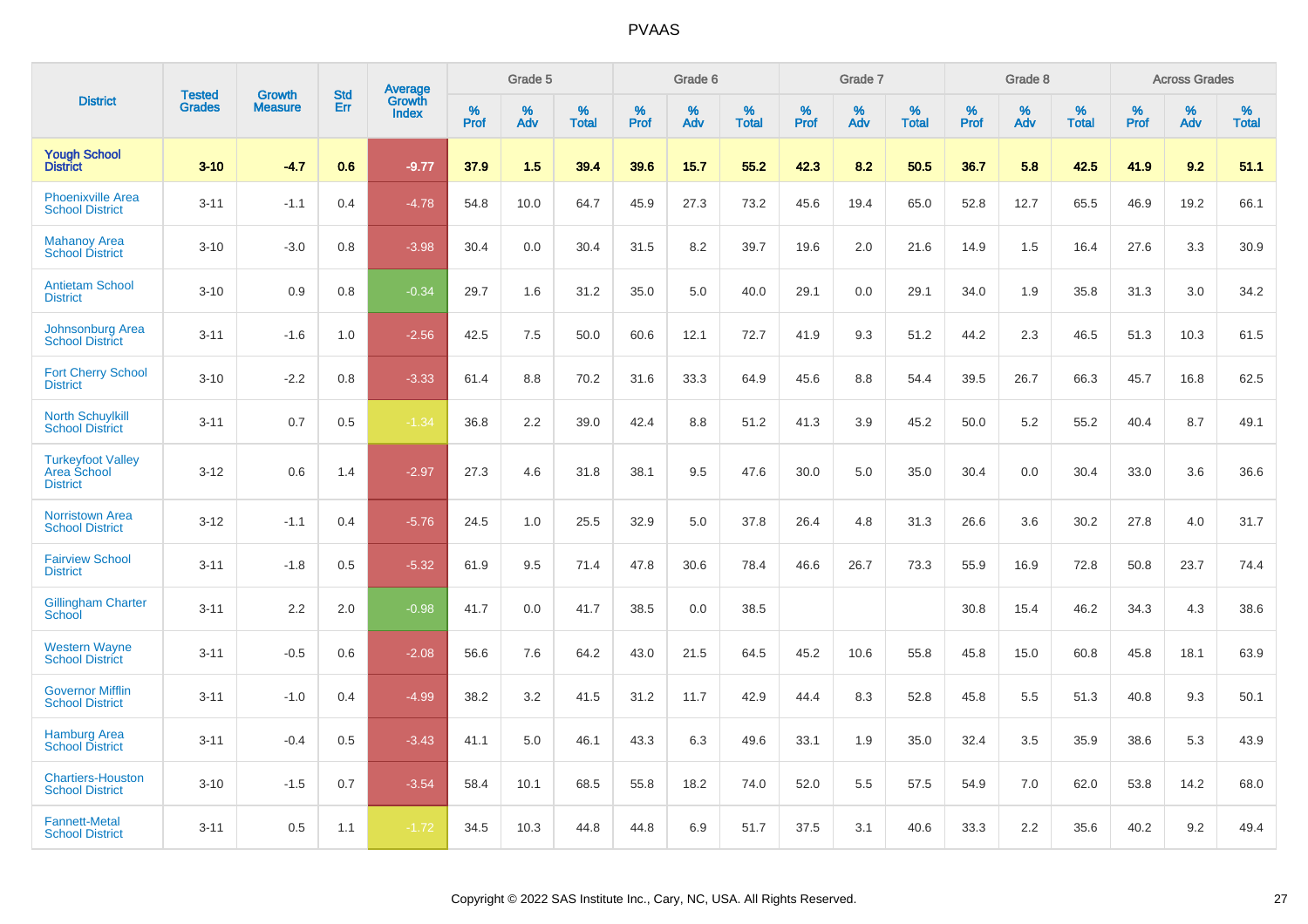|                                                        | <b>Tested</b> | <b>Growth</b>  | <b>Std</b> | Average                |              | Grade 5  |                      |                  | Grade 6  |                   |              | Grade 7  |                   |              | Grade 8  |                      |              | <b>Across Grades</b> |                      |
|--------------------------------------------------------|---------------|----------------|------------|------------------------|--------------|----------|----------------------|------------------|----------|-------------------|--------------|----------|-------------------|--------------|----------|----------------------|--------------|----------------------|----------------------|
| <b>District</b>                                        | <b>Grades</b> | <b>Measure</b> | Err        | Growth<br><b>Index</b> | $\%$<br>Prof | %<br>Adv | $\%$<br><b>Total</b> | %<br><b>Prof</b> | %<br>Adv | %<br><b>Total</b> | $\%$<br>Prof | %<br>Adv | %<br><b>Total</b> | $\%$<br>Prof | %<br>Adv | $\%$<br><b>Total</b> | $\%$<br>Prof | %<br>Adv             | $\%$<br><b>Total</b> |
| <b>Yough School</b><br><b>District</b>                 | $3 - 10$      | $-4.7$         | 0.6        | $-9.77$                | 37.9         | 1.5      | 39.4                 | 39.6             | 15.7     | 55.2              | 42.3         | 8.2      | 50.5              | 36.7         | 5.8      | 42.5                 | 41.9         | 9.2                  | 51.1                 |
| <b>Canton Area</b><br><b>School District</b>           | $3 - 11$      | $-2.0$         | 0.8        | $-3.71$                | 57.7         | 5.8      | 63.5                 | 46.0             | 4.8      | 50.8              | 40.0         | 0.0      | 40.0              | 36.9         | 3.1      | 40.0                 | 43.6         | 6.7                  | 50.3                 |
| <b>School Lane</b><br><b>Charter School</b>            | $3 - 11$      | 0.1            | 0.7        | $-1.87$                | 57.4         | 5.9      | 63.2                 | 40.0             | 18.3     | 58.3              | 43.8         | 6.8      | 50.7              | 40.9         | 21.2     | 62.1                 | 43.3         | 14.5                 | 57.9                 |
| <b>Northern Potter</b><br><b>School District</b>       | $3 - 12$      | 0.3            | 1.1        | $-1.34$                | 33.3         | 3.3      | 36.7                 | 32.6             | 14.0     | 46.5              | 51.6         | 9.7      | 61.3              | 40.7         | 3.7      | 44.4                 | 36.4         | 8.9                  | 45.3                 |
| <b>Midland Borough</b><br><b>School District</b>       | $3-8$         | 0.1            | 1.3        | $-2.19$                | 58.6         | 0.0      | 58.6                 | 52.4             | 9.5      | 61.9              | 42.9         | 7.1      | 50.0              | 47.6         | 0.0      | 47.6                 | 49.3         | 5.7                  | 55.0                 |
| <b>Brownsville Area</b><br><b>School District</b>      | $3 - 12$      | 1.2            | 0.7        | $-0.17$                | 40.5         | 0.0      | 40.5                 | 24.7             | 1.2      | 25.9              | 30.0         | 3.8      | 33.8              | 37.0         | 1.4      | 38.4                 | 32.0         | 2.6                  | 34.6                 |
| South Side Area<br><b>School District</b>              | $3 - 11$      | $-1.4$         | 0.8        | $-3.13$                | 50.0         | 6.7      | 56.7                 | 33.9             | 8.1      | 41.9              | 57.6         | 6.1      | 63.6              | 49.3         | 8.4      | 57.8                 | 43.1         | 10.2                 | 53.3                 |
| <b>Allegheny Valley</b><br><b>School District</b>      | $3 - 11$      | $-2.6$         | 0.8        | $-3.45$                | 56.1         | 7.0      | 63.2                 | 44.4             | 9.3      | 53.7              | 38.8         | 6.0      | 44.8              | 44.3         | 13.1     | 57.4                 | 45.7         | 8.9                  | 54.6                 |
| <b>Rochester Area</b><br><b>School District</b>        | $3 - 11$      | $-3.0$         | 0.9        | $-4.33$                | 50.0         | 0.0      | 50.0                 | 40.4             | 13.5     | 53.8              | 24.0         | 2.0      | 26.0              | 47.2         | 1.9      | 49.1                 | 43.3         | 7.5                  | 50.8                 |
| <b>Berwick Area</b><br><b>School District</b>          | $3 - 11$      | $-0.6$         | 0.5        | $-3.35$                | 45.3         | 5.8      | 51.0                 | 43.2             | 18.3     | 61.5              | 44.9         | 12.8     | 57.8              | 41.4         | 9.8      | 51.2                 | 42.6         | 14.7                 | 57.3                 |
| <b>Lakeland School</b><br><b>District</b>              | $3 - 11$      | $-0.9$         | 0.7        | $-1.85$                | 41.3         | 1.3      | 42.7                 | 38.7             | 11.8     | 50.5              | 49.1         | 9.4      | 58.5              | 39.3         | 5.6      | 44.9                 | 41.3         | 9.6                  | 50.8                 |
| <b>Forbes Road</b><br><b>School District</b>           | $3 - 11$      | 1.3            | 1.4        | $-1.84$                | 61.3         | 3.2      | 64.5                 | 40.0             | 6.7      | 46.7              | 57.9         | 0.0      | 57.9              | 27.8         | 0.0      | 27.8                 | 47.4         | 7.3                  | 54.7                 |
| <b>Baldwin-Whitehall</b><br><b>School District</b>     | $3 - 11$      | $-0.1$         | 0.4        | $-4.77$                | 49.1         | 6.3      | 55.4                 | 48.8             | 11.8     | 60.6              | 48.6         | 8.3      | 56.8              | 45.1         | 7.0      | 52.0                 | 46.4         | 12.2                 | 58.7                 |
| <b>Propel Charter</b><br>School-Homestead              | $3 - 11$      | $-1.0$         | 1.0        | $-1.95$                | 21.6         | 0.0      | 21.6                 | 16.7             | 5.6      | 22.2              | 11.8         | 0.0      | 11.8              | 9.5          | 2.4      | 11.9                 | 15.3         | 2.2                  | 17.6                 |
| Renaissance<br><b>Academy Charter</b><br><b>School</b> | $3 - 11$      | $-1.3$         | 0.7        | $-2.40$                | 36.6         | 5.6      | 42.2                 | 39.7             | 16.4     | 56.2              | 50.7         | 5.3      | 56.0              | 40.6         | 18.8     | 59.4                 | 41.0         | 10.8                 | 51.8                 |
| <b>Coudersport Area</b><br><b>School District</b>      | $3 - 11$      | $-0.5$         | 0.9        | $-2.20$                | 58.2         | 1.8      | 60.0                 | 40.5             | 4.8      | 45.2              | 35.8         | 3.8      | 39.6              | 30.2         | 0.0      | 30.2                 | 40.1         | 3.2                  | 43.3                 |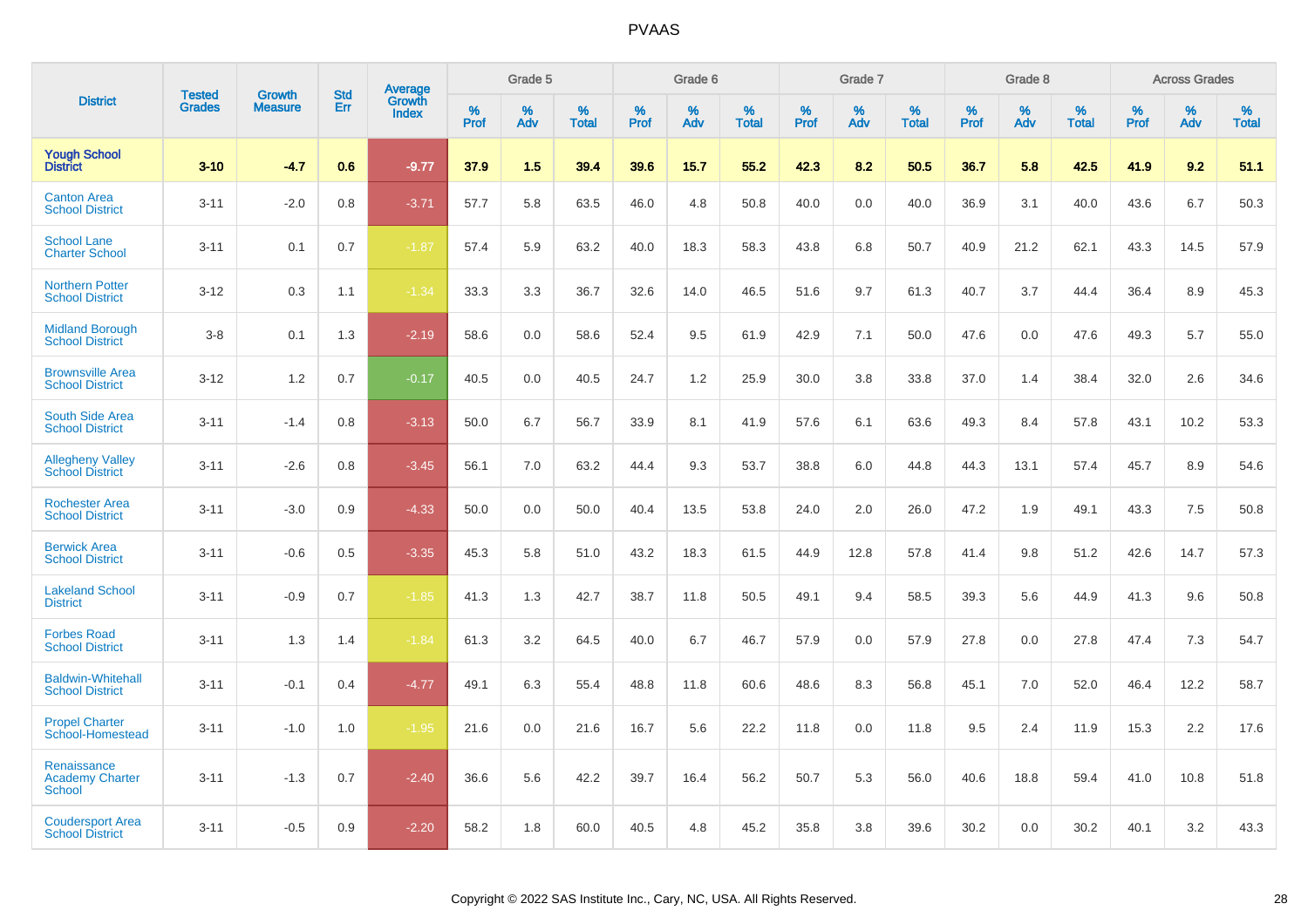|                                                                   |                         | <b>Growth</b>  | <b>Std</b> | Average                |              | Grade 5     |                      |                     | Grade 6     |                      |              | Grade 7     |                      |              | Grade 8     |                   |                     | <b>Across Grades</b> |                      |
|-------------------------------------------------------------------|-------------------------|----------------|------------|------------------------|--------------|-------------|----------------------|---------------------|-------------|----------------------|--------------|-------------|----------------------|--------------|-------------|-------------------|---------------------|----------------------|----------------------|
| <b>District</b>                                                   | Tested<br><b>Grades</b> | <b>Measure</b> | Err        | Growth<br><b>Index</b> | $\%$<br>Prof | $\%$<br>Adv | $\%$<br><b>Total</b> | $\%$<br><b>Prof</b> | $\%$<br>Adv | $\%$<br><b>Total</b> | $\%$<br>Prof | $\%$<br>Adv | $\%$<br><b>Total</b> | $\%$<br>Prof | $\%$<br>Adv | %<br><b>Total</b> | $\%$<br><b>Prof</b> | $\%$<br>Adv          | $\%$<br><b>Total</b> |
| <b>Yough School</b><br><b>District</b>                            | $3 - 10$                | $-4.7$         | 0.6        | $-9.77$                | 37.9         | 1.5         | 39.4                 | 39.6                | 15.7        | 55.2                 | 42.3         | 8.2         | 50.5                 | 36.7         | 5.8         | 42.5              | 41.9                | 9.2                  | 51.1                 |
| <b>Charleroi School</b><br><b>District</b>                        | $3 - 11$                | $-2.5$         | 0.6        | $-5.19$                | 45.1         | 2.0         | 47.1                 | 44.0                | 11.0        | 55.0                 | 37.7         | 11.3        | 49.1                 | 45.3         | 4.2         | 49.5              | 43.2                | 7.7                  | 50.9                 |
| <b>Halifax Area</b><br><b>School District</b>                     | $3 - 11$                | 0.6            | 0.8        | $-1.23$                | 52.9         | 8.6         | 61.4                 | 51.8                | 20.4        | 72.2                 | 41.6         | 6.5         | 48.0                 | 35.5         | 2.6         | 38.2              | 44.9                | 10.1                 | 55.1                 |
| <b>Sugar Valley Rural</b><br><b>Charter School</b>                | $3 - 11$                | 0.5            | 1.0        | $-1.70$                | 36.8         | 0.0         | 36.8                 | 34.2                | 7.9         | 42.1                 | 21.0         | 5.3         | 26.3                 | 8.6          | 2.9         | 11.4              | 25.4                | 4.7                  | 30.0                 |
| <b>Juniata Valley</b><br><b>School District</b>                   | $3 - 11$                | $-0.4$         | 0.9        | $-4.35$                | 53.5         | 2.3         | 55.8                 | 35.7                | 8.9         | 44.6                 | 50.9         | 5.3         | 56.1                 | 33.3         | 4.2         | 37.5              | 41.8                | 7.0                  | 48.8                 |
| <b>York Suburban</b><br><b>School District</b>                    | $3 - 11$                | 0.5            | 0.5        | $-0.60$                | 62.8         | 13.7        | 76.5                 | 45.3                | 23.4        | 68.7                 | 50.0         | 16.8        | 66.8                 | 36.4         | 19.8        | 56.2              | 46.4                | 23.5                 | 70.0                 |
| <b>Galeton Area</b><br><b>School District</b>                     | $3 - 11$                | 2.2            | 1.4        | 0.68                   | 56.0         | 8.0         | 64.0                 | 38.1                | 14.3        | 52.4                 | 28.0         | 0.0         | 28.0                 | 35.0         | 5.0         | 40.0              | 37.7                | 6.9                  | 44.6                 |
| <b>Sharpsville Area</b><br><b>School District</b>                 | $3 - 11$                | $-0.5$         | 0.8        | $-1.83$                | 54.8         | 4.8         | 59.7                 | 52.9                | 19.1        | 72.1                 | 40.0         | 10.8        | 50.8                 | 47.1         | 12.9        | 60.0              | 48.0                | 14.5                 | 62.5                 |
| <b>Frederick Douglass</b><br><b>Mastery Charter</b><br>School     | $3 - 8$                 | 1.8            | 1.4        | $-0.08$                | 20.8         | 0.0         | 20.8                 | 22.2                | 0.0         | 22.2                 | 14.3         | 0.0         | 14.3                 | 34.6         | 3.8         | 38.5              | 19.1                | 0.9                  | 20.0                 |
| <b>Pittston Area</b><br><b>School District</b>                    | $3 - 11$                | $-3.7$         | 0.8        | $-6.99$                | 36.6         | 1.4         | 38.0                 | 36.2                | 4.3         | 40.4                 | 28.8         | 1.5         | 30.3                 | 34.5         | 3.4         | 37.9              | 35.3                | 5.0                  | 40.3                 |
| <b>Lehigh Valley</b><br>Academy Regional<br><b>Charter School</b> | $3 - 11$                | 0.4            | 0.6        | $-1.72$                | 50.0         | 5.8         | 55.8                 | 38.3                | 18.8        | 57.0                 | 50.9         | 3.8         | 54.7                 | 51.8         | 4.6         | 56.4              | 46.4                | 11.0                 | 57.4                 |
| Columbia Borough<br><b>School District</b>                        | $3 - 12$                | $-0.9$         | 0.8        | $-3.70$                | 34.7         | 5.6         | 40.3                 | 31.0                | 8.4         | 39.4                 | 20.0         | 4.3         | 24.3                 | 21.6         | 1.4         | 23.0              | 27.1                | 6.8                  | 33.9                 |
| <b>Conneaut School</b><br><b>District</b>                         | $3 - 12$                | 0.1            | 0.5        | $-2.08$                | 42.4         | 5.3         | 47.7                 | 44.8                | 18.4        | 63.2                 | 51.1         | 6.7         | 57.8                 | 47.6         | 5.4         | 53.1              | 45.1                | 12.8                 | 57.9                 |
| <b>Fell Charter School</b>                                        | $3 - 8$                 | 3.1            | 2.3        | 0.37                   | 62.5         | 0.0         | 62.5                 | 50.0                | 6.2         | 56.2                 |              |             |                      |              |             |                   | 60.5                | 4.0                  | 64.5                 |
| <b>West Greene</b><br><b>School District</b>                      | $3 - 11$                | $-1.2$         | 1.0        | $-2.12$                | 46.2         | 10.3        | 56.4                 | 35.9                | 15.4        | 51.3                 | 28.3         | 11.3        | 39.6                 | 35.3         | 3.9         | 39.2              | 43.2                | 10.7                 | 53.9                 |
| <b>Bethlehem Area</b><br><b>School District</b>                   | $3 - 11$                | 0.3            | 0.4        | $-1.86$                | 50.4         | 5.3         | 55.6                 | 39.9                | 8.4         | 48.3                 | 40.8         | 5.2         | 46.0                 | 33.8         | 6.3         | 40.1              | 42.3                | 9.3                  | 51.6                 |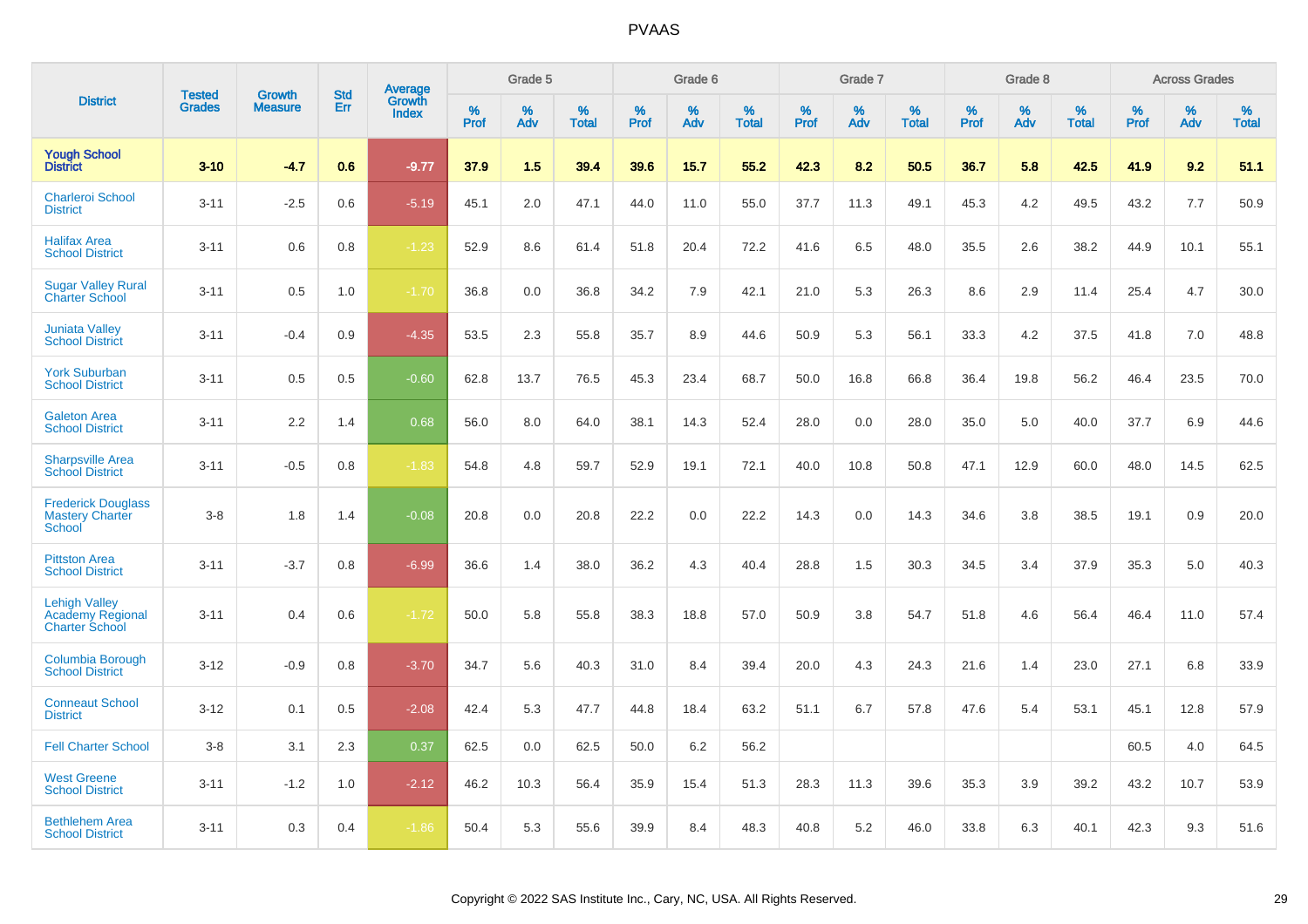|                                                                    |                                | <b>Growth</b>  | <b>Std</b> |                                   |              | Grade 5  |                   |              | Grade 6  |                   |              | Grade 7  |                   |              | Grade 8  |                   |              | <b>Across Grades</b> |                   |
|--------------------------------------------------------------------|--------------------------------|----------------|------------|-----------------------------------|--------------|----------|-------------------|--------------|----------|-------------------|--------------|----------|-------------------|--------------|----------|-------------------|--------------|----------------------|-------------------|
| <b>District</b>                                                    | <b>Tested</b><br><b>Grades</b> | <b>Measure</b> | <b>Err</b> | <b>Average</b><br>Growth<br>Index | $\%$<br>Prof | %<br>Adv | %<br><b>Total</b> | $\%$<br>Prof | %<br>Adv | %<br><b>Total</b> | $\%$<br>Prof | %<br>Adv | %<br><b>Total</b> | $\%$<br>Prof | %<br>Adv | %<br><b>Total</b> | $\%$<br>Prof | %<br>Adv             | %<br><b>Total</b> |
| <b>Yough School</b><br><b>District</b>                             | $3 - 10$                       | $-4.7$         | 0.6        | $-9.77$                           | 37.9         | 1.5      | 39.4              | 39.6         | 15.7     | 55.2              | 42.3         | 8.2      | 50.5              | 36.7         | 5.8      | 42.5              | 41.9         | 9.2                  | 51.1              |
| <b>Tuscarora School</b><br><b>District</b>                         | $3 - 11$                       | $-0.1$         | 0.5        | $-1.87$                           | 41.0         | 5.8      | 46.8              | 43.7         | 11.9     | 55.6              | 45.8         | 5.6      | 51.4              | 45.6         | 6.3      | 51.8              | 43.1         | 9.9                  | 53.0              |
| <b>Berlin</b><br><b>Brothersvalley</b><br><b>School District</b>   | $3 - 11$                       | $-1.0$         | 0.8        | $-3.00$                           | 60.4         | 1.9      | 62.3              | 42.4         | 15.2     | 57.6              | 55.8         | 3.8      | 59.6              | 54.2         | 6.2      | 60.4              | 48.4         | 8.4                  | 56.8              |
| <b>Tulpehocken Area</b><br><b>School District</b>                  | $3 - 12$                       | $-0.2$         | 0.6        | $-1.64$                           | 57.5         | 2.3      | 59.8              | 32.4         | 17.6     | 50.0              | 39.8         | 4.8      | 44.7              | 42.0         | 6.2      | 48.2              | 41.5         | 9.5                  | 51.0              |
| <b>Blairsville-</b><br><b>Saltsburg School</b><br><b>District</b>  | $3 - 11$                       | $-0.1$         | 0.7        | $-3.63$                           | 46.9         | 8.2      | 55.1              | 40.4         | 22.5     | 62.9              | 38.6         | 9.9      | 48.5              | 50.6         | 14.1     | 64.7              | 41.8         | 15.1                 | 56.9              |
| <b>Highlands School</b><br><b>District</b>                         | $3 - 11$                       | $-0.6$         | 0.5        | $-2.71$                           | 47.5         | 0.0      | 47.5              | 37.2         | 9.7      | 46.9              | 42.2         | 5.4      | 47.6              | 39.2         | 9.5      | 48.6              | 40.7         | 7.9                  | 48.6              |
| South Williamsport<br><b>Area School</b><br><b>District</b>        | $3 - 10$                       | 0.5            | 0.7        | $-1.08$                           | 45.7         | 6.4      | 52.1              | 37.4         | 15.4     | 52.8              | 40.5         | 8.3      | 48.8              | 43.2         | 12.5     | 55.7              | 39.9         | 12.1                 | 52.0              |
| <b>Lower Moreland</b><br><b>Township School</b><br><b>District</b> | $3 - 11$                       | $-2.1$         | 0.5        | $-5.66$                           | 53.0         | 10.2     | 63.2              | 50.0         | 25.9     | 75.9              | 55.2         | 14.7     | 69.9              | 48.8         | 18.8     | 67.6              | 51.2         | 19.3                 | 70.5              |
| <b>Tamaqua Area</b><br><b>School District</b>                      | $3 - 12$                       | $-0.4$         | 0.6        | $-2.14$                           | 60.2         | 5.6      | 65.7              | 39.1         | 7.8      | 46.9              | 37.9         | 5.2      | 43.1              | 42.2         | 7.0      | 49.3              | 44.6         | 7.7                  | 52.3              |
| <b>Elizabeth Forward</b><br><b>School District</b>                 | $3 - 11$                       | $-0.3$         | 0.5        | $-1.82$                           | 55.7         | 11.4     | 67.0              | 47.5         | 18.5     | 66.0              | 56.9         | 11.1     | 68.0              | 50.9         | 6.3      | 57.1              | 51.2         | 14.0                 | 65.2              |
| <b>Bermudian Springs</b><br><b>School District</b>                 | $3 - 11$                       | 0.2            | 0.6        | $-0.71$                           | 50.4         | 0.0      | 50.4              | 37.5         | 10.6     | 48.1              | 44.5         | 5.9      | 50.4              | 39.8         | 6.5      | 46.3              | 42.4         | 6.9                  | 49.3              |
| <b>Laurel School</b><br><b>District</b>                            | $3 - 11$                       | $-0.0$         | 0.7        | $-1.57$                           | 54.0         | 6.8      | 60.8              | 35.7         | 21.4     | 57.1              | 60.8         | 10.1     | 70.9              | 50.8         | 10.4     | 61.2              | 50.7         | 14.6                 | 65.3              |
| <b>Mcguffey School</b><br><b>District</b>                          | $3 - 11$                       | $-1.8$         | 0.6        | $-5.01$                           | 43.5         | 1.8      | 45.4              | 42.7         | 12.6     | 55.3              | 34.9         | 0.9      | 35.8              | 38.0         | 4.1      | 42.2              | 41.6         | 8.2                  | 49.8              |
| <b>West Branch Area</b><br><b>School District</b>                  | $3 - 11$                       | 0.4            | 0.8        | $-0.62$                           | 37.1         | 3.2      | 40.3              | 32.8         | 6.6      | 39.3              | 48.6         | 6.8      | 55.4              | 50.0         | 3.0      | 53.0              | 42.6         | 6.8                  | 49.4              |
| <b>Benton Area</b><br><b>School District</b>                       | $3 - 10$                       | $-0.4$         | 0.9        | $-1.69$                           | 47.5         | 1.6      | 49.2              | 43.5         | 8.7      | 52.2              | 37.3         | 5.1      | 42.4              | 46.2         | 2.6      | 48.7              | 42.6         | 8.4                  | 51.0              |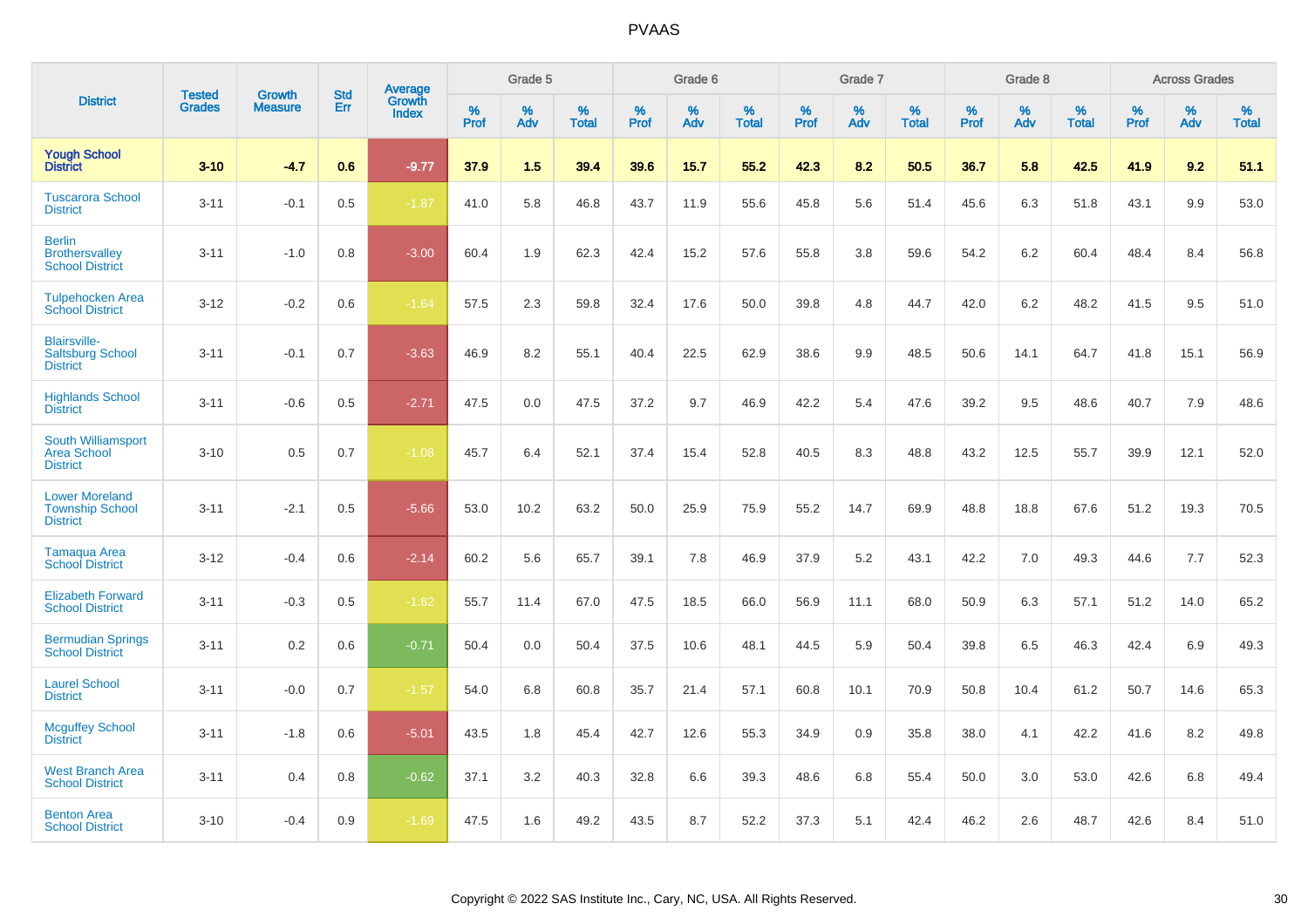|                                                                                          | <b>Tested</b> | <b>Growth</b>  | <b>Std</b> | Average<br>Growth |              | Grade 5  |                   |           | Grade 6  |                   |              | Grade 7  |                   |              | Grade 8  |                   |              | <b>Across Grades</b> |                   |
|------------------------------------------------------------------------------------------|---------------|----------------|------------|-------------------|--------------|----------|-------------------|-----------|----------|-------------------|--------------|----------|-------------------|--------------|----------|-------------------|--------------|----------------------|-------------------|
| <b>District</b>                                                                          | <b>Grades</b> | <b>Measure</b> | Err        | <b>Index</b>      | $\%$<br>Prof | %<br>Adv | %<br><b>Total</b> | %<br>Prof | %<br>Adv | %<br><b>Total</b> | $\%$<br>Prof | %<br>Adv | %<br><b>Total</b> | $\%$<br>Prof | %<br>Adv | %<br><b>Total</b> | $\%$<br>Prof | %<br>Adv             | %<br><b>Total</b> |
| <b>Yough School</b><br><b>District</b>                                                   | $3 - 10$      | $-4.7$         | 0.6        | $-9.77$           | 37.9         | 1.5      | 39.4              | 39.6      | 15.7     | 55.2              | 42.3         | 8.2      | 50.5              | 36.7         | 5.8      | 42.5              | 41.9         | 9.2                  | 51.1              |
| <b>Global Leadership</b><br><b>Academy Charter</b><br><b>School Southwest</b><br>at Huey | $3 - 8$       | $-0.4$         | 1.8        | $-1.72$           | 0.0          | 0.0      | 0.0               | 0.0       | 0.0      | 0.0               |              |          |                   | 21.4         | 0.0      | 21.4              | 11.1         | 0.0                  | 11.1              |
| <b>Freedom Area</b><br><b>School District</b>                                            | $3 - 11$      | $-1.9$         | 0.7        | $-2.80$           | 36.0         | 2.3      | 38.4              | 36.8      | 12.6     | 49.4              | 37.9         | 1.9      | 39.8              | 40.3         | 1.3      | 41.6              | 38.8         | 6.0                  | 44.7              |
| <b>Howard Gardner</b><br><b>Multiple</b><br>Intelligence<br><b>Charter School</b>        | $3 - 8$       | $-1.2$         | 1.2        | $-2.23$           | 41.4         | 10.3     | 51.7              | 39.4      | 3.0      | 42.4              | 63.6         | 0.0      | 63.6              | 55.6         | 11.1     | 66.7              | 48.8         | 7.1                  | 55.9              |
| <b>Bristol Borough</b><br><b>School District</b>                                         | $3 - 12$      | 0.4            | 0.7        | $-0.78$           | 37.3         | 1.3      | 38.7              | 28.4      | 18.2     | 46.6              | 39.5         | 7.4      | 46.9              | 27.7         | 6.0      | 33.7              | 33.3         | 8.0                  | 41.4              |
| <b>KIPP West</b><br>Philadelphia<br><b>Charter School</b>                                | $3 - 8$       | $-0.4$         | 1.2        | $-1.95$           | 28.6         | 0.0      | 28.6              | 19.4      | 0.0      | 19.4              | 25.0         | 0.0      | 25.0              | 16.7         | 0.0      | 16.7              | 17.6         | 0.6                  | 18.1              |
| <b>Belle Vernon Area</b><br><b>School District</b>                                       | $3 - 11$      | $-0.1$         | 0.6        | $-1.14$           | 52.2         | 6.3      | 58.6              | 49.6      | 14.8     | 64.4              | 47.8         | 4.4      | 52.2              | 44.1         | 6.4      | 50.5              | 47.7         | 8.9                  | 56.6              |
| <b>Keystone Oaks</b><br><b>School District</b>                                           | $3 - 11$      | $-1.4$         | 0.6        | $-5.52$           | 54.1         | 17.2     | 71.3              | 35.4      | 25.7     | 61.1              | 45.1         | 13.3     | 58.4              | 41.1         | 12.5     | 53.6              | 44.5         | 21.3                 | 65.8              |
| <b>Bethlehem-Center</b><br><b>School District</b>                                        | $3 - 10$      | $-2.1$         | 0.8        | $-4.03$           | 40.8         | 2.8      | 43.7              | 29.8      | 1.5      | 31.3              | 28.6         | 0.0      | 28.6              | 29.2         | 0.0      | 29.2              | 35.6         | 3.6                  | 39.2              |
| <b>Cranberry Area</b><br><b>School District</b>                                          | $3 - 12$      | $-0.0$         | 0.7        | $-1.98$           | 48.7         | 9.2      | 57.9              | 52.1      | 9.4      | 61.5              | 41.0         | 2.1      | 43.2              | 46.7         | 9.3      | 56.0              | 44.5         | 7.7                  | 52.2              |
| <b>Greater Nanticoke</b><br><b>Area School</b><br><b>District</b>                        | $3 - 12$      | $-0.0$         | 0.6        | $-1.16$           | 43.1         | 2.8      | 45.9              | 26.7      | 6.0      | 32.8              | 23.6         | 1.9      | 25.5              | 35.6         | 3.5      | 39.1              | 29.8         | 5.0                  | 34.8              |
| <b>Mastery Charter</b><br>School - Clymer<br>Elementary                                  | $3-6$         | 1.7            | 1.5        | 0.22              | 13.5         | 0.0      | 13.5              | 24.1      | 3.4      | 27.6              |              |          |                   |              |          |                   | 17.5         | 0.8                  | 18.3              |
| <b>Northwestern</b><br><b>Lehigh School</b><br><b>District</b>                           | $3 - 11$      | $-1.5$         | 0.5        | $-5.90$           | 55.9         | 5.5      | 61.4              | 46.0      | 15.3     | 61.3              | 51.0         | 7.1      | 58.1              | 40.1         | 16.6     | 56.7              | 48.0         | 12.1                 | 60.1              |
| <b>Manheim Central</b><br><b>School District</b>                                         | $3 - 11$      | $-0.3$         | 0.5        | $-2.60$           | 35.4         | 6.2      | 41.5              | 48.3      | 9.2      | 57.5              | 37.6         | 6.2      | 43.8              | 41.9         | 11.7     | 53.6              | 42.2         | 11.1                 | 53.2              |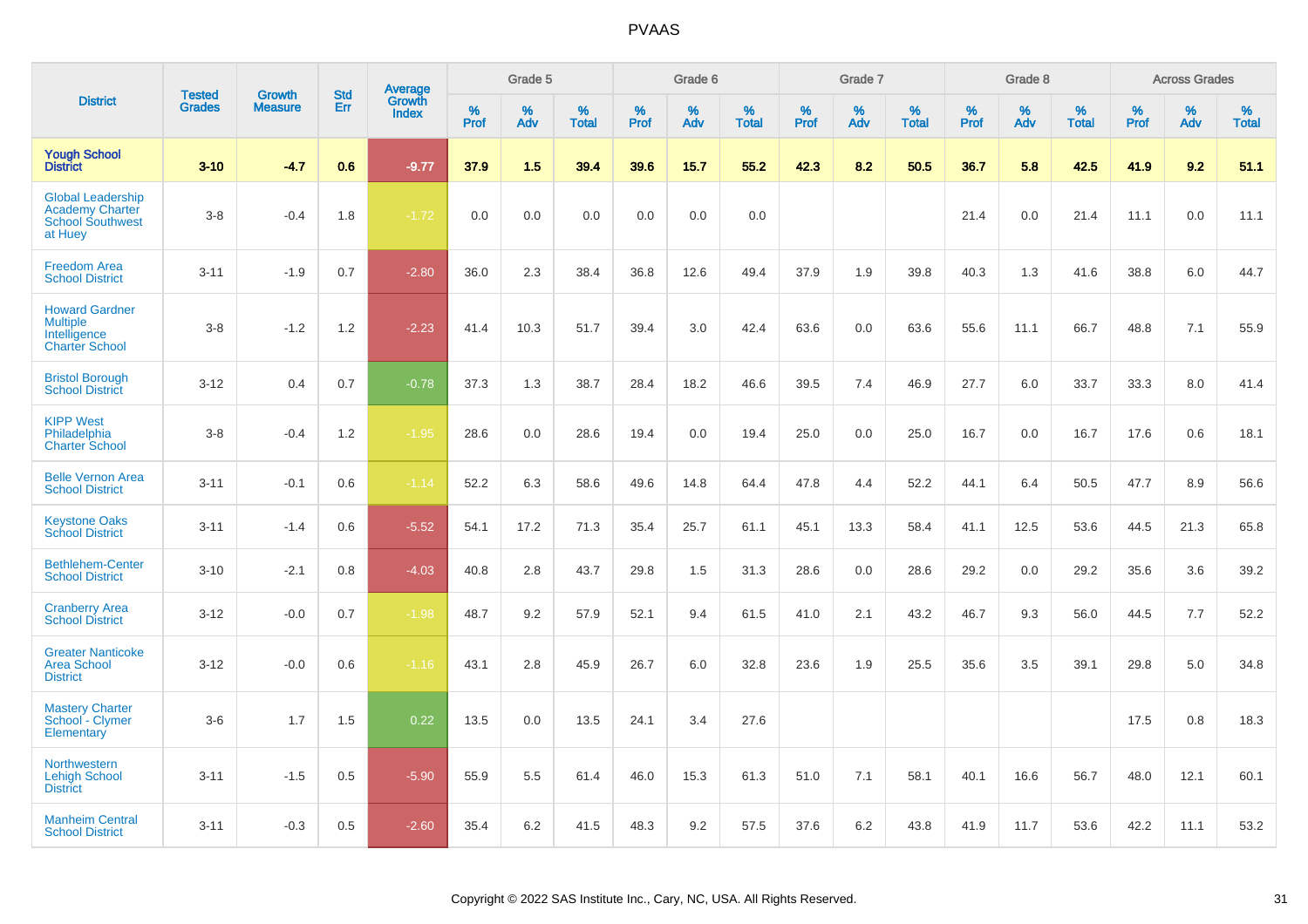|                                                                 | <b>Tested</b> | <b>Growth</b>  | <b>Std</b> |                                          |              | Grade 5  |                   |           | Grade 6  |                   |           | Grade 7  |                   |           | Grade 8  |                   |           | <b>Across Grades</b> |                   |
|-----------------------------------------------------------------|---------------|----------------|------------|------------------------------------------|--------------|----------|-------------------|-----------|----------|-------------------|-----------|----------|-------------------|-----------|----------|-------------------|-----------|----------------------|-------------------|
| <b>District</b>                                                 | <b>Grades</b> | <b>Measure</b> | Err        | <b>Average</b><br>Growth<br><b>Index</b> | $\%$<br>Prof | %<br>Adv | %<br><b>Total</b> | %<br>Prof | %<br>Adv | %<br><b>Total</b> | %<br>Prof | %<br>Adv | %<br><b>Total</b> | %<br>Prof | %<br>Adv | %<br><b>Total</b> | %<br>Prof | %<br>Adv             | %<br><b>Total</b> |
| <b>Yough School</b><br><b>District</b>                          | $3 - 10$      | $-4.7$         | 0.6        | $-9.77$                                  | 37.9         | 1.5      | 39.4              | 39.6      | 15.7     | 55.2              | 42.3      | 8.2      | 50.5              | 36.7      | 5.8      | 42.5              | 41.9      | 9.2                  | 51.1              |
| <b>Bloomsburg Area</b><br><b>School District</b>                | $3 - 10$      | $-0.8$         | 0.7        | $-2.19$                                  | 49.4         | 4.4      | 53.8              | 43.3      | 15.6     | 58.9              | 36.3      | 7.8      | 44.1              | 50.0      | 6.0      | 56.0              | 46.3      | 11.7                 | 57.9              |
| <b>Mars Area School</b><br><b>District</b>                      | $3 - 10$      | $-1.1$         | 0.4        | $-3.43$                                  | 66.5         | 10.4     | 76.9              | 45.1      | 33.8     | 79.0              | 51.6      | 17.4     | 69.0              | 56.1      | 9.4      | 65.6              | 51.3      | 23.7                 | 75.1              |
| Keystone<br><b>Academy Charter</b><br>School                    | $3-8$         | 0.9            | 0.8        | $-0.53$                                  | 42.1         | 3.5      | 45.6              | 38.7      | 19.4     | 58.1              | 47.4      | 3.5      | 50.9              | 40.7      | 8.5      | 49.2              | 40.7      | 7.4                  | 48.1              |
| Shanksville-<br><b>Stonycreek School</b><br><b>District</b>     | $3 - 10$      | 0.6            | 1.4        | $-1.55$                                  | 28.6         | 0.0      | 28.6              | 41.7      | 16.7     | 58.3              | 45.0      | 5.0      | 50.0              | 44.4      | 5.6      | 50.0              | 49.2      | 8.5                  | 57.6              |
| <b>Uniontown Area</b><br><b>School District</b>                 | $3 - 11$      | 0.5            | 0.6        | $-0.49$                                  | 40.6         | 9.4      | 50.0              | 40.7      | 14.8     | 55.6              | 37.3      | 3.6      | 40.9              | 42.4      | 3.3      | 45.6              | 39.1      | 11.0                 | 50.1              |
| <b>Ligonier Valley</b><br><b>School District</b>                | $3 - 11$      | $-0.8$         | 0.7        | $-1.79$                                  | 43.8         | 7.5      | 51.2              | 46.0      | 16.0     | 62.0              | 40.5      | 2.7      | 43.2              | 45.9      | 10.2     | 56.1              | 44.7      | 12.8                 | 57.6              |
| <b>Mount Pleasant</b><br><b>Area School</b><br><b>District</b>  | $3 - 11$      | $-2.9$         | 0.6        | $-5.11$                                  | 45.9         | 0.0      | 45.9              | 41.6      | 12.0     | 53.6              | 42.2      | 2.8      | 45.1              | 38.7      | 6.4      | 45.2              | 42.0      | 8.5                  | 50.5              |
| <b>Forest City</b><br><b>Regional School</b><br><b>District</b> | $3 - 12$      | $-2.2$         | 0.9        | $-3.41$                                  | 55.6         | 4.4      | 60.0              | 36.7      | 6.1      | 42.9              | 39.5      | 5.3      | 44.7              | 52.1      | 8.3      | 60.4              | 44.0      | 8.8                  | 52.8              |
| <b>Hazleton Area</b><br><b>School District</b>                  | $3 - 11$      | 0.5            | 0.4        | 0.09                                     | 30.2         | 2.3      | 32.5              | 24.8      | 4.8      | 29.6              | 24.8      | 2.8      | 27.5              | 26.1      | 6.5      | 32.6              | 28.6      | 4.0                  | 32.6              |
| <b>Wilkes-Barre Area</b><br><b>School District</b>              | $3 - 11$      | $-1.0$         | 0.5        | $-3.12$                                  | 28.0         | 0.8      | 28.8              | 32.4      | 8.7      | 41.1              | 27.6      | 1.8      | 29.4              | 24.7      | 3.7      | 28.4              | 27.8      | 4.6                  | 32.3              |
| <b>Upper Adams</b><br><b>School District</b>                    | $3 - 11$      | 0.7            | 0.6        | $-0.01$                                  | 47.3         | 3.8      | 51.2              | 40.2      | 16.2     | 56.4              | 37.7      | 6.6      | 44.3              | 51.5      | 0.0      | 51.5              | 43.6      | 8.8                  | 52.4              |
| <b>Shippensburg Area</b><br><b>School District</b>              | $3 - 11$      | $-1.6$         | 0.4        | $-5.27$                                  | 40.8         | 9.2      | 50.0              | 30.4      | 12.9     | 43.3              | 40.6      | 5.9      | 46.5              | 47.0      | 10.1     | 57.1              | 41.0      | 11.2                 | 52.2              |
| <b>Wallingford-</b><br>Swarthmore<br><b>School District</b>     | $3 - 10$      | $-1.1$         | 0.4        | $-2.53$                                  | 52.6         | 26.1     | 78.7              | 42.2      | 32.8     | 75.0              | 46.2      | 21.9     | 68.0              | 47.0      | 22.8     | 69.8              | 44.7      | 32.4                 | 77.2              |
| <b>Pittsburgh School</b><br><b>District</b>                     | $3 - 11$      | $-1.6$         | 0.2        | $-13.03$                                 | 29.0         | 3.9      | 32.8              | 27.7      | 11.6     | 39.2              | 33.3      | 6.0      | 39.3              | 30.7      | 7.3      | 38.0              | 29.7      | 7.6                  | 37.3              |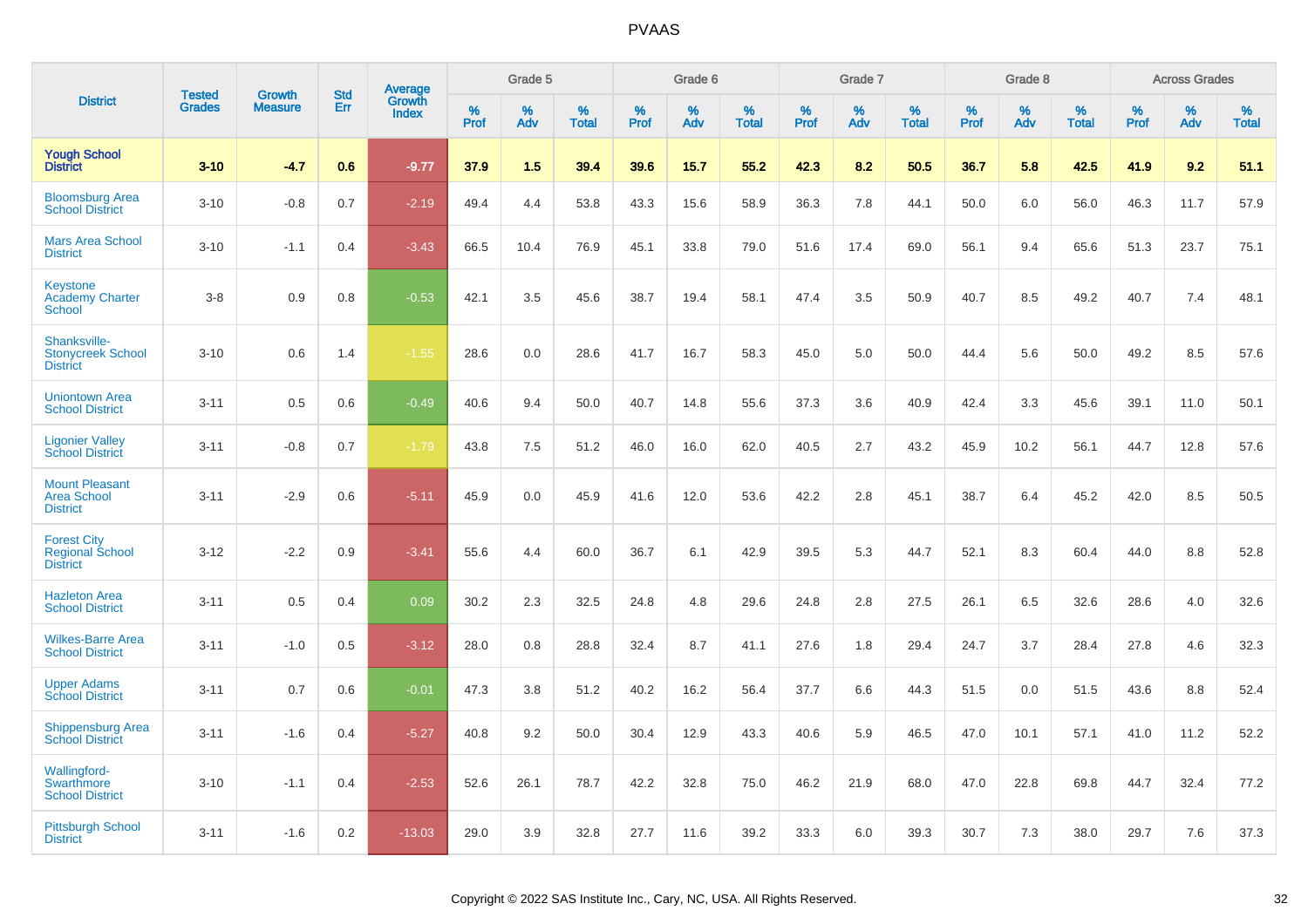|                                                                     | <b>Tested</b> | <b>Growth</b>  | <b>Std</b> | Average                |              | Grade 5  |                   |           | Grade 6  |                   |           | Grade 7  |                   |           | Grade 8  |                   |           | <b>Across Grades</b> |                   |
|---------------------------------------------------------------------|---------------|----------------|------------|------------------------|--------------|----------|-------------------|-----------|----------|-------------------|-----------|----------|-------------------|-----------|----------|-------------------|-----------|----------------------|-------------------|
| <b>District</b>                                                     | <b>Grades</b> | <b>Measure</b> | Err        | Growth<br><b>Index</b> | $\%$<br>Prof | %<br>Adv | %<br><b>Total</b> | %<br>Prof | %<br>Adv | %<br><b>Total</b> | %<br>Prof | %<br>Adv | %<br><b>Total</b> | %<br>Prof | %<br>Adv | %<br><b>Total</b> | %<br>Prof | %<br>Adv             | %<br><b>Total</b> |
| <b>Yough School</b><br><b>District</b>                              | $3 - 10$      | $-4.7$         | 0.6        | $-9.77$                | 37.9         | 1.5      | 39.4              | 39.6      | 15.7     | 55.2              | 42.3      | 8.2      | 50.5              | 36.7      | 5.8      | 42.5              | 41.9      | 9.2                  | 51.1              |
| <b>West Mifflin Area</b><br><b>School District</b>                  | $3 - 12$      | $-3.0$         | 0.5        | $-8.43$                | 35.9         | 4.2      | 40.1              | 37.4      | 5.4      | 42.9              | 38.9      | 1.0      | 39.8              | 35.2      | 4.4      | 39.6              | 37.4      | 4.4                  | 41.8              |
| <b>Abington Heights</b><br><b>School District</b>                   | $3 - 11$      | $-0.6$         | 0.5        | $-3.50$                | 57.0         | 8.7      | 65.6              | 50.7      | 19.1     | 69.8              | 63.6      | 10.7     | 74.3              |           |          |                   | 52.3      | 18.0                 | 70.3              |
| <b>Global Leadership</b><br><b>Academy Charter</b><br><b>School</b> | $3 - 8$       | 0.6            | 1.9        | $-0.38$                | 21.4         | 0.0      | 21.4              |           |          |                   | 14.3      | 0.0      | 14.3              | 25.0      | 0.0      | 25.0              | 13.4      | 0.0                  | 13.4              |
| <b>Infinity Charter</b><br>School                                   | $3 - 8$       | $-0.5$         | 1.3        | $-1.47$                | 72.7         | 22.7     | 95.4              | 50.0      | 38.5     | 88.5              | 62.5      | 25.0     | 87.5              | 68.2      | 18.2     | 86.4              | 56.6      | 31.5                 | 88.1              |
| <b>Frazier School</b><br><b>District</b>                            | $3 - 11$      | $-1.8$         | 0.8        | $-3.66$                | 49.0         | 3.9      | 52.9              | 48.8      | 17.5     | 66.2              | 43.0      | 12.8     | 55.8              | 20.4      | 3.7      | 24.1              | 40.8      | 10.9                 | 51.7              |
| <b>Shade-Central City</b><br><b>School District</b>                 | $3 - 11$      | $-2.8$         | 1.4        | $-2.71$                | 43.8         | 0.0      | 43.8              | 44.4      | 14.8     | 59.3              | 25.0      | 0.0      | 25.0              | 29.2      | 0.0      | 29.2              | 35.1      | 6.0                  | 41.0              |
| <b>Mastery Charter</b><br>School John Wister<br>Elementary          | $3-5$         | 2.7            | 2.5        | 1.08                   | 8.3          | 0.0      | 8.3               |           |          |                   |           |          |                   |           |          |                   | 10.8      | 0.0                  | 10.8              |
| <b>Carbondale Area</b><br><b>School District</b>                    | $3 - 10$      | $-1.3$         | 0.7        | $-2.95$                | 34.5         | 0.0      | 34.5              | 23.1      | 2.2      | 25.3              | 29.4      | 3.5      | 32.9              | 42.4      | 5.7      | 48.1              | 30.0      | 3.2                  | 33.3              |
| <b>Forest Area School</b><br><b>District</b>                        | $3 - 11$      | $-1.6$         | 1.2        | $-2.10$                | 45.8         | 0.0      | 45.8              | 37.5      | 4.2      | 41.7              | 24.2      | 12.1     | 36.4              | 28.1      | 3.1      | 31.2              | 40.8      | 6.6                  | 47.4              |
| <b>Burrell School</b><br><b>District</b>                            | $3 - 11$      | $-3.3$         | 0.7        | $-4.68$                | 50.0         | 0.9      | 50.9              | 46.2      | 7.7      | 53.8              | 46.8      | 6.5      | 53.2              | 41.0      | 4.9      | 45.9              | 45.9      | 7.5                  | 53.4              |
| <b>Shikellamy School</b><br><b>District</b>                         | $3 - 10$      | $-2.8$         | 0.5        | $-7.15$                | 47.9         | 5.7      | 53.6              | 29.1      | 9.8      | 38.9              | 41.5      | 8.5      | 50.0              | 35.8      | 7.4      | 43.2              | 38.2      | 9.0                  | 47.3              |
| <b>Trinity Area School</b><br><b>District</b>                       | $3 - 11$      | $-0.1$         | 0.4        | $-3.05$                | 55.8         | 12.7     | 68.5              | 43.1      | 14.7     | 57.8              | 48.7      | 9.2      | 58.0              | 48.2      | 13.5     | 61.6              | 46.8      | 15.3                 | 62.1              |
| <b>Propel Charter</b><br>School - Braddock<br><b>Hills</b>          | $3 - 11$      | $-3.7$         | 0.8        | $-5.22$                | 19.6         | 1.8      | 21.4              | 15.8      | 3.5      | 19.3              | 19.0      | 0.0      | 19.0              | 14.5      | 2.9      | 17.4              | 15.6      | 1.9                  | 17.5              |
| <b>Vision Academy</b><br><b>Charter School</b>                      | $3 - 8$       | $-0.9$         | 1.2        | $-2.67$                | 35.7         | 0.0      | 35.7              | 36.0      | 0.0      | 36.0              | 37.1      | 2.9      | 40.0              | 28.6      | 0.0      | 28.6              | 32.1      | 1.1                  | 33.2              |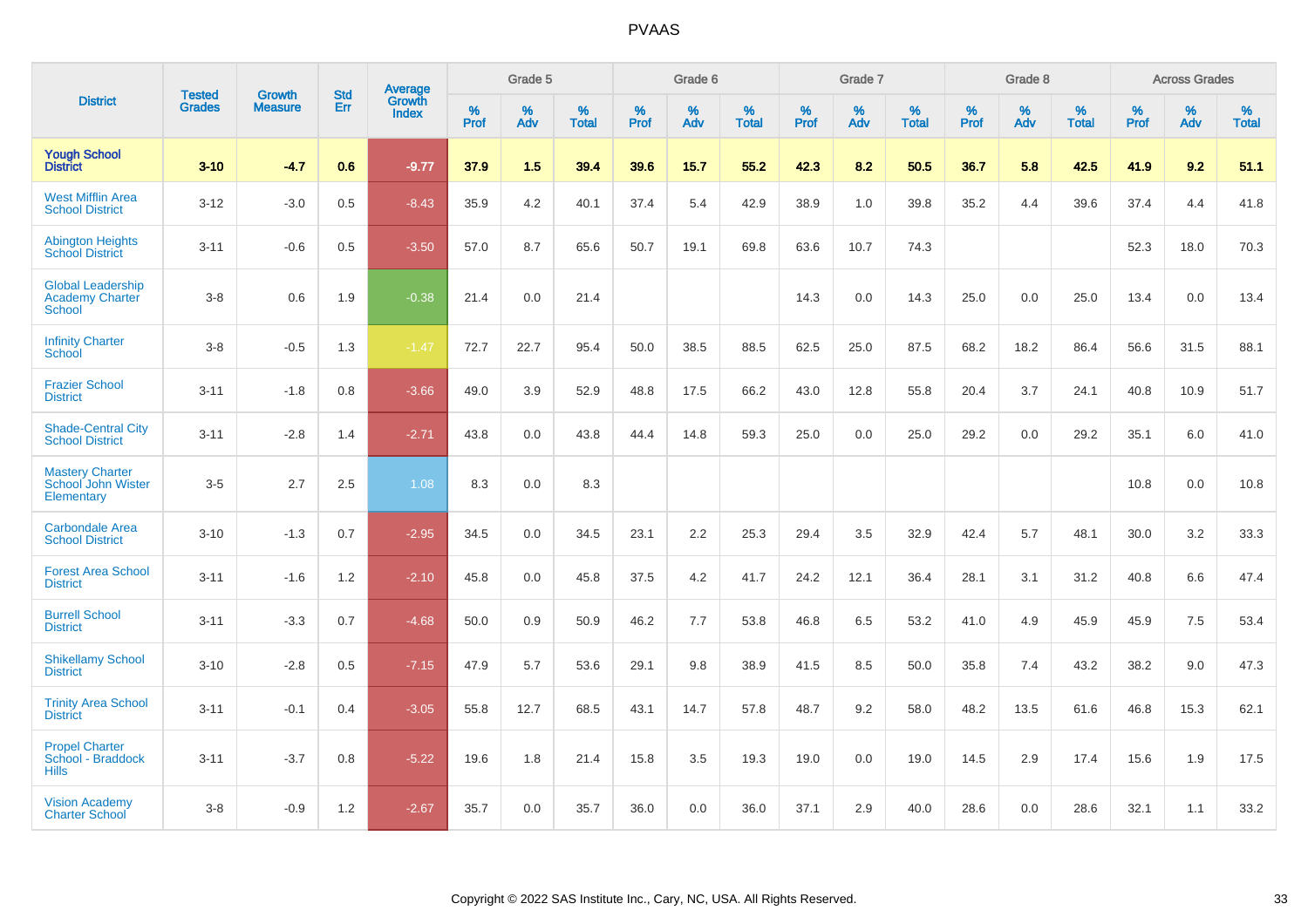|                                                           |                                |                                 | <b>Std</b> | <b>Average</b><br>Growth |                     | Grade 5  |                      |                     | Grade 6     |                      |              | Grade 7     |                   |              | Grade 8     |                   |                     | <b>Across Grades</b> |                   |
|-----------------------------------------------------------|--------------------------------|---------------------------------|------------|--------------------------|---------------------|----------|----------------------|---------------------|-------------|----------------------|--------------|-------------|-------------------|--------------|-------------|-------------------|---------------------|----------------------|-------------------|
| <b>District</b>                                           | <b>Tested</b><br><b>Grades</b> | <b>Growth</b><br><b>Measure</b> | Err        | <b>Index</b>             | $\%$<br><b>Prof</b> | %<br>Adv | $\%$<br><b>Total</b> | $\%$<br><b>Prof</b> | $\%$<br>Adv | $\%$<br><b>Total</b> | $\%$<br>Prof | $\%$<br>Adv | %<br><b>Total</b> | $\%$<br>Prof | $\%$<br>Adv | %<br><b>Total</b> | $\%$<br><b>Prof</b> | $\%$<br>Adv          | %<br><b>Total</b> |
| <b>Yough School</b><br><b>District</b>                    | $3 - 10$                       | $-4.7$                          | 0.6        | $-9.77$                  | 37.9                | 1.5      | 39.4                 | 39.6                | 15.7        | 55.2                 | 42.3         | 8.2         | 50.5              | 36.7         | 5.8         | 42.5              | 41.9                | 9.2                  | 51.1              |
| <b>Insight PA Cyber</b><br><b>Charter School</b>          | $3 - 11$                       | $-1.0$                          | 1.6        | $-1.68$                  | 29.4                | 0.0      | 29.4                 | 31.6                | 5.3         | 36.8                 | 37.0         | 11.1        | 48.2              | 48.2         | 11.1        | 59.3              | 41.5                | 9.2                  | 50.8              |
| <b>Fleetwood Area</b><br><b>School District</b>           | $3 - 10$                       | $-1.3$                          | 0.5        | $-3.53$                  | 44.8                | 6.0      | 50.8                 | 37.4                | 6.4         | 43.9                 | 37.0         | 6.2         | 43.2              | 45.1         | 8.0         | 53.1              | 42.1                | 7.7                  | 49.9              |
| <b>Valley Grove</b><br><b>School District</b>             | $3 - 10$                       | 0.6                             | 0.8        | $-0.07$                  | 56.2                | 8.3      | 64.6                 | 55.9                | 8.5         | 64.4                 | 43.4         | 9.4         | 52.8              | 53.7         | 7.4         | 61.1              | 48.3                | 9.3                  | 57.6              |
| <b>Muhlenberg</b><br><b>School District</b>               | $3 - 10$                       | $-2.8$                          | 0.4        | $-7.00$                  | 35.9                | 1.4      | 37.2                 | 23.8                | 0.9         | 24.7                 | 27.7         | 2.0         | 29.6              | 26.4         | 1.4         | 27.8              | 28.8                | 3.0                  | 31.8              |
| <b>Harmony Area</b><br><b>School District</b>             | $3 - 10$                       | 0.8                             | 1.8        | $-0.67$                  | 43.8                | 0.0      | 43.8                 | 54.2                | 12.5        | 66.7                 | 33.3         | 0.0         | 33.3              |              |             |                   | 43.6                | 6.4                  | 50.0              |
| Northern Lebanon<br><b>School District</b>                | $3 - 11$                       | $-3.3$                          | 0.5        | $-6.34$                  | 51.7                | 3.4      | 55.2                 | 43.1                | 9.2         | 52.3                 | 35.3         | 1.3         | 36.6              | 32.3         | 2.6         | 34.8              | 41.8                | 7.5                  | 49.3              |
| <b>Central Valley</b><br><b>School District</b>           | $3 - 10$                       | $-2.0$                          | 0.5        | $-4.47$                  | 44.1                | 4.2      | 48.2                 | 39.3                | 25.0        | 64.3                 | 50.3         | 9.2         | 59.5              | 41.9         | 8.8         | 50.7              | 46.3                | 13.9                 | 60.2              |
| <b>Freeport Area</b><br><b>School District</b>            | $3 - 10$                       | 0.2                             | 0.6        | $-0.91$                  | 65.4                | 10.0     | 75.4                 | 35.8                | 23.6        | 59.4                 | 57.0         | 14.1        | 71.1              | 53.5         | 20.2        | 73.6              | 52.5                | 17.7                 | 70.1              |
| <b>Oswayo Valley</b><br>School District                   | $3 - 12$                       | $-0.7$                          | 1.2        | $-2.92$                  | 62.1                | 13.8     | 75.9                 | 40.7                | 18.5        | 59.3                 | 48.2         | 0.0         | 48.2              | 51.6         | 6.4         | 58.1              | 54.7                | 11.8                 | 66.5              |
| <b>Hempfield Area</b><br><b>School District</b>           | $3 - 12$                       | $-0.3$                          | 0.3        | $-3.43$                  | 55.2                | 8.7      | 63.9                 | 41.4                | 20.3        | 61.6                 | 52.8         | 14.0        | 66.8              | 50.0         | 12.4        | 62.4              | 48.7                | 16.2                 | 64.9              |
| <b>Northern Lehigh</b><br><b>School District</b>          | $3 - 12$                       | $-0.6$                          | 0.7        | $-1.20$                  | 52.1                | 2.1      | 54.2                 | 44.4                | 6.2         | 50.6                 | 36.7         | 4.2         | 40.8              | 41.7         | 5.6         | 47.2              | 42.1                | 5.6                  | 47.7              |
| <b>Union Area School</b><br><b>District</b>               | $3 - 11$                       | $-1.4$                          | 0.9        | $-1.79$                  | 66.7                | 7.7      | 74.4                 | 41.4                | 15.5        | 56.9                 | 43.9         | 5.3         | 49.1              | 55.6         | 8.9         | 64.4              | 47.6                | 12.4                 | 60.1              |
| <b>Lower Dauphin</b><br><b>School District</b>            | $3 - 11$                       | $-0.9$                          | 0.4        | $-4.32$                  | 52.7                | 13.3     | 66.0                 | 42.7                | 15.9        | 58.6                 | 48.9         | 8.1         | 57.0              | 32.9         | 10.8        | 43.7              | 44.6                | 14.8                 | 59.4              |
| Susquehanna<br><b>Community School</b><br><b>District</b> | $3 - 11$                       | 0.1                             | 0.9        | $-1.03$                  | 47.1                | 7.8      | 54.9                 | 43.1                | 12.1        | 55.2                 | 43.5         | 6.5         | 50.0              | 36.7         | 2.0         | 38.8              | 40.9                | 10.7                 | 51.6              |
| <b>Crestwood School</b><br><b>District</b>                | $3 - 11$                       | $-0.8$                          | 0.5        | $-2.05$                  | 50.0                | 6.1      | 56.1                 | 48.2                | 26.2        | 74.4                 | 51.1         | 5.0         | 56.1              | 47.9         | 13.2        | 61.1              | 48.5                | 14.6                 | 63.2              |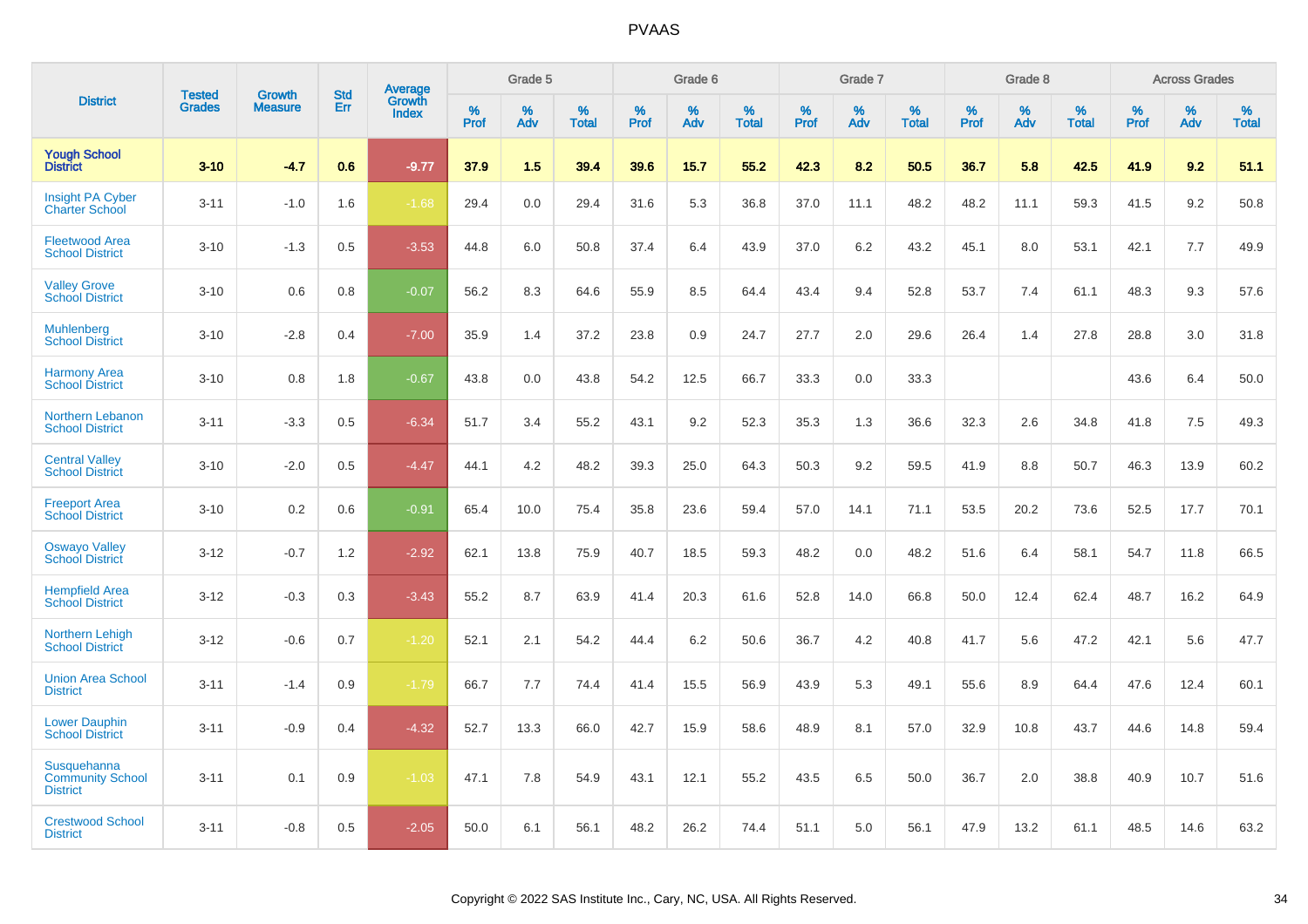|                                                                  | <b>Tested</b> | <b>Growth</b>  | <b>Std</b> | <b>Average</b>         |           | Grade 5  |                   |           | Grade 6  |                   |           | Grade 7  |                   |           | Grade 8  |                   |           | <b>Across Grades</b> |                   |
|------------------------------------------------------------------|---------------|----------------|------------|------------------------|-----------|----------|-------------------|-----------|----------|-------------------|-----------|----------|-------------------|-----------|----------|-------------------|-----------|----------------------|-------------------|
| <b>District</b>                                                  | <b>Grades</b> | <b>Measure</b> | Err        | Growth<br><b>Index</b> | %<br>Prof | %<br>Adv | %<br><b>Total</b> | %<br>Prof | %<br>Adv | %<br><b>Total</b> | %<br>Prof | %<br>Adv | %<br><b>Total</b> | %<br>Prof | %<br>Adv | %<br><b>Total</b> | %<br>Prof | %<br>Adv             | %<br><b>Total</b> |
| <b>Yough School</b><br><b>District</b>                           | $3 - 10$      | $-4.7$         | 0.6        | $-9.77$                | 37.9      | 1.5      | 39.4              | 39.6      | 15.7     | 55.2              | 42.3      | 8.2      | 50.5              | 36.7      | 5.8      | 42.5              | 41.9      | 9.2                  | 51.1              |
| <b>Saint Clair Area</b><br><b>School District</b>                | $3 - 8$       | $-1.8$         | 0.9        | $-2.93$                | 43.4      | 1.9      | 45.3              | 58.0      | 6.0      | 64.0              | 36.5      | 7.7      | 44.2              | 41.5      | 2.4      | 43.9              | 43.9      | 4.7                  | 48.6              |
| Catasauqua Area<br><b>School District</b>                        | $3 - 12$      | $-1.3$         | 0.7        | $-4.82$                | 30.1      | 0.0      | 30.1              | 55.4      | 9.5      | 64.9              | 33.3      | 2.9      | 36.3              | 24.4      | 7.8      | 32.2              | 36.9      | 5.3                  | 42.2              |
| <b>Young Scholars</b><br><b>Charter School</b>                   | $6 - 8$       | 0.5            | 0.9        | $-0.06$                |           |          |                   | 23.2      | 5.4      | 28.6              | 14.3      | 5.7      | 20.0              | 13.0      | 0.0      | 13.0              | 16.3      | 3.4                  | 19.7              |
| <b>Central Greene</b><br><b>School District</b>                  | $3 - 11$      | $-1.8$         | 0.6        | $-3.71$                | 35.0      | 0.0      | 35.0              | 40.0      | 9.5      | 49.5              | 33.3      | 5.0      | 38.3              | 31.5      | 1.8      | 33.3              | 35.2      | 5.2                  | 40.3              |
| <b>Lincoln Charter</b><br><b>School</b>                          | $3-5$         | 1.2            | 1.4        | 0.81                   | 17.7      | 0.0      | 17.7              |           |          |                   |           |          |                   |           |          |                   | 14.5      | 1.2                  | 15.7              |
| Community<br>Academy Of<br>Philadelphia<br><b>Charter School</b> | $3 - 11$      | $-4.1$         | 1.0        | $-4.18$                | 22.5      | 0.0      | 22.5              | 27.3      | 0.0      | 27.3              | 33.3      | 2.8      | 36.1              | 12.2      | 0.0      | 12.2              | 24.9      | 1.4                  | 26.3              |
| <b>Lehigh Valley Dual</b><br>Language Charter<br>School          | $3 - 8$       | $-0.8$         | 2.5        | $-1.32$                | 8.3       | 0.0      | 8.3               | 58.3      | 0.0      | 58.3              |           |          |                   |           |          |                   | 34.3      | 0.0                  | 34.3              |
| <b>Montgomery Area</b><br><b>School District</b>                 | $3 - 11$      | $-2.0$         | 0.8        | $-5.29$                | 56.8      | 6.8      | 63.5              | 43.6      | 19.4     | 62.9              | 34.7      | 4.2      | 38.9              | 50.0      | 6.9      | 56.9              | 42.9      | 11.7                 | 54.6              |
| <b>Sullivan County</b><br><b>School District</b>                 | $3 - 10$      | $-3.1$         | 1.0        | $-3.25$                | 23.8      | 2.4      | 26.2              | 62.0      | 6.0      | 68.0              | 41.2      | 5.9      | 47.1              | 40.0      | 2.9      | 42.9              | 40.0      | 6.0                  | 46.0              |
| <b>Montoursville Area</b><br><b>School District</b>              | $3 - 12$      | $-1.3$         | 0.5        | $-4.72$                | 54.2      | 10.7     | 64.9              | 55.2      | 16.8     | 72.0              | 51.1      | 7.5      | 58.6              | 45.4      | 10.6     | 56.0              | 48.5      | 14.2                 | 62.6              |
| <b>Harbor Creek</b><br><b>School District</b>                    | $3 - 11$      | $-2.4$         | 0.5        | $-6.75$                | 61.7      | 20.8     | 82.5              | 37.4      | 36.3     | 73.7              | 55.9      | 13.3     | 69.2              | 45.4      | 12.3     | 57.8              | 48.7      | 24.9                 | 73.6              |
| <b>Panther Valley</b><br><b>School District</b>                  | $3 - 12$      | 0.1            | 0.6        | $-1.12$                | 26.7      | 1.0      | 27.6              | 33.1      | 1.6      | 34.7              | 34.6      | 2.7      | 37.3              | 32.7      | 4.7      | 37.4              | 31.1      | 4.0                  | 35.1              |
| <b>West Shore School</b><br><b>District</b>                      | $3 - 12$      | $-0.2$         | 0.3        | $-2.49$                | 46.3      | 8.2      | 54.5              | 44.4      | 15.0     | 59.4              | 44.4      | 8.2      | 52.7              | 42.8      | 11.8     | 54.6              | 42.7      | 13.2                 | 55.9              |
| <b>Norwin School</b><br><b>District</b>                          | $3 - 11$      | $-0.6$         | 0.3        | $-3.90$                | 59.5      | 18.6     | 78.1              | 40.9      | 36.6     | 77.4              | 60.2      | 18.0     | 78.3              | 52.5      | 13.8     | 66.4              | 51.8      | 24.9                 | 76.7              |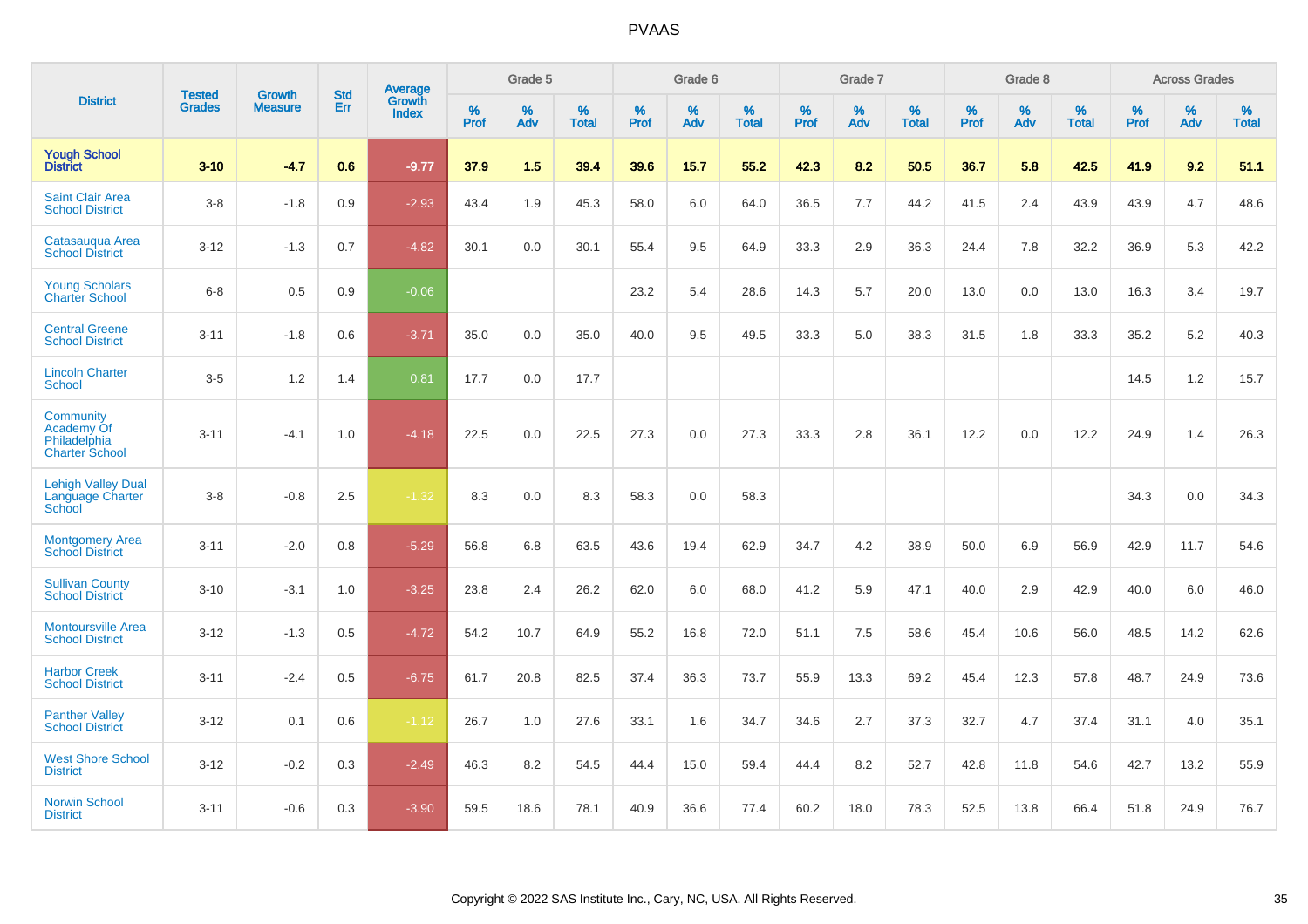|                                                                           | <b>Tested</b> | <b>Growth</b>  | <b>Std</b> | Average                |           | Grade 5  |                   |           | Grade 6  |                   |           | Grade 7  |                   |           | Grade 8  |                   |           | <b>Across Grades</b> |                   |
|---------------------------------------------------------------------------|---------------|----------------|------------|------------------------|-----------|----------|-------------------|-----------|----------|-------------------|-----------|----------|-------------------|-----------|----------|-------------------|-----------|----------------------|-------------------|
| <b>District</b>                                                           | <b>Grades</b> | <b>Measure</b> | Err        | Growth<br><b>Index</b> | %<br>Prof | %<br>Adv | %<br><b>Total</b> | %<br>Prof | %<br>Adv | %<br><b>Total</b> | %<br>Prof | %<br>Adv | %<br><b>Total</b> | %<br>Prof | %<br>Adv | %<br><b>Total</b> | %<br>Prof | %<br>Adv             | %<br><b>Total</b> |
| <b>Yough School</b><br><b>District</b>                                    | $3 - 10$      | $-4.7$         | 0.6        | $-9.77$                | 37.9      | 1.5      | 39.4              | 39.6      | 15.7     | 55.2              | 42.3      | 8.2      | 50.5              | 36.7      | 5.8      | 42.5              | 41.9      | 9.2                  | 51.1              |
| <b>Erie Rise</b><br>Leadership<br><b>Academy Charter</b><br><b>School</b> | $3-8$         | 0.0            | 1.2        | $-0.41$                | 17.9      | 0.0      | 17.9              | 6.9       | 0.0      | 6.9               | 4.8       | 2.4      | 7.1               | 0.0       | 0.0      | 0.0               | 7.8       | 0.5                  | 8.3               |
| <b>Pine-Richland</b><br><b>School District</b>                            | $3 - 11$      | $-3.0$         | 0.3        | $-8.46$                | 58.0      | 19.8     | 77.8              | 55.8      | 26.4     | 82.2              | 57.0      | 18.5     | 75.6              | 56.2      | 27.0     | 83.3              | 52.7      | 28.2                 | 80.9              |
| <b>Monessen City</b><br><b>School District</b>                            | $3 - 10$      | $-3.2$         | 1.2        | $-2.75$                | 20.0      | 0.0      | 20.0              | 18.0      | 2.6      | 20.5              | 13.3      | 0.0      | 13.3              | 4.8       | 0.0      | 4.8               | 15.2      | 0.6                  | 15.8              |
| <b>Kiski Area School</b><br><b>District</b>                               | $3 - 11$      | $-2.3$         | 0.4        | $-5.07$                | 50.9      | 4.2      | 55.2              | 41.3      | 18.4     | 59.6              | 53.8      | 7.5      | 61.3              | 45.8      | 5.0      | 50.8              | 47.0      | 13.3                 | 60.4              |
| Steelton-Highspire<br><b>School District</b>                              | $3 - 11$      | $-1.9$         | 0.7        | $-3.25$                | 21.9      | 0.0      | 21.9              | 11.5      | 0.0      | 11.5              | 3.8       | 0.0      | 3.8               | 5.9       | 0.0      | 5.9               | 9.0       | 0.0                  | 9.0               |
| Quakertown<br><b>Community School</b><br><b>District</b>                  | $3 - 12$      | $-1.6$         | 0.4        | $-7.86$                | 50.0      | 4.9      | 54.9              | 40.2      | 19.3     | 59.5              | 40.4      | 7.5      | 47.8              | 42.6      | 17.3     | 59.9              | 42.5      | 12.6                 | 55.1              |
| <b>Propel Charter</b><br>School-Hazelwood                                 | $3-8$         | $-0.7$         | 1.2        | $-1.40$                | 6.7       | 0.0      | 6.7               | 14.3      | 0.0      | 14.3              | 14.3      | 4.8      | 19.0              | 16.0      | 0.0      | 16.0              | 10.2      | 0.6                  | 10.8              |
| <b>Upper Dauphin</b><br>Area School<br><b>District</b>                    | $3 - 11$      | $-1.6$         | 0.8        | $-4.84$                | 40.3      | 1.6      | 41.9              | 41.7      | 16.7     | 58.3              | 48.6      | 8.1      | 56.8              | 41.4      | 8.6      | 50.0              | 42.4      | 12.8                 | 55.2              |
| <b>Wilmington Area</b><br><b>School District</b>                          | $3 - 11$      | $-0.8$         | 0.8        | $-1.48$                | 60.3      | 13.8     | 74.1              | 43.3      | 11.7     | 55.0              | 33.3      | 11.8     | 45.1              | 32.2      | 10.2     | 42.4              | 43.2      | 13.4                 | 56.6              |
| <b>Alliance For</b><br><b>Progress Charter</b><br>School                  | $3-8$         | $-1.1$         | 1.2        | $-3.25$                | 12.5      | 0.0      | 12.5              | 32.0      | 0.0      | 32.0              | 26.9      | 0.0      | 26.9              | 3.4       | 0.0      | 3.4               | 19.4      | 0.0                  | 19.4              |
| <b>Steel Valley</b><br><b>School District</b>                             | $3 - 11$      | $-2.9$         | 0.7        | $-6.65$                | 38.4      | 1.2      | 39.5              | 37.1      | 14.5     | 51.6              | 26.5      | 3.6      | 30.1              | 26.7      | 6.7      | 33.3              | 35.3      | 10.2                 | 45.5              |
| <b>Austin Area School</b><br><b>District</b>                              | $3 - 11$      | $-0.5$         | 1.7        | $-1.08$                | 38.5      | 7.7      | 46.2              | 61.5      | 0.0      | 61.5              | 26.7      | 0.0      | 26.7              | 56.2      | 6.2      | 62.5              | 40.5      | 4.0                  | 44.6              |
| <b>Clearfield Area</b><br><b>School District</b>                          | $3 - 10$      | $-0.5$         | 0.5        | $-1.87$                | 37.9      | 3.2      | 41.1              | 35.8      | 5.8      | 41.6              | 39.0      | 1.5      | 40.4              | 32.4      | 4.1      | 36.6              | 35.2      | 5.8                  | 41.0              |
| <b>Morrisville Borough</b><br><b>School District</b>                      | $3 - 11$      | $-0.9$         | 0.9        | $-1.54$                | 28.3      | 3.3      | 31.7              | 19.2      | 1.9      | 21.2              | 32.7      | 0.0      | 32.7              | 27.9      | 0.0      | 27.9              | 27.6      | 1.9                  | 29.5              |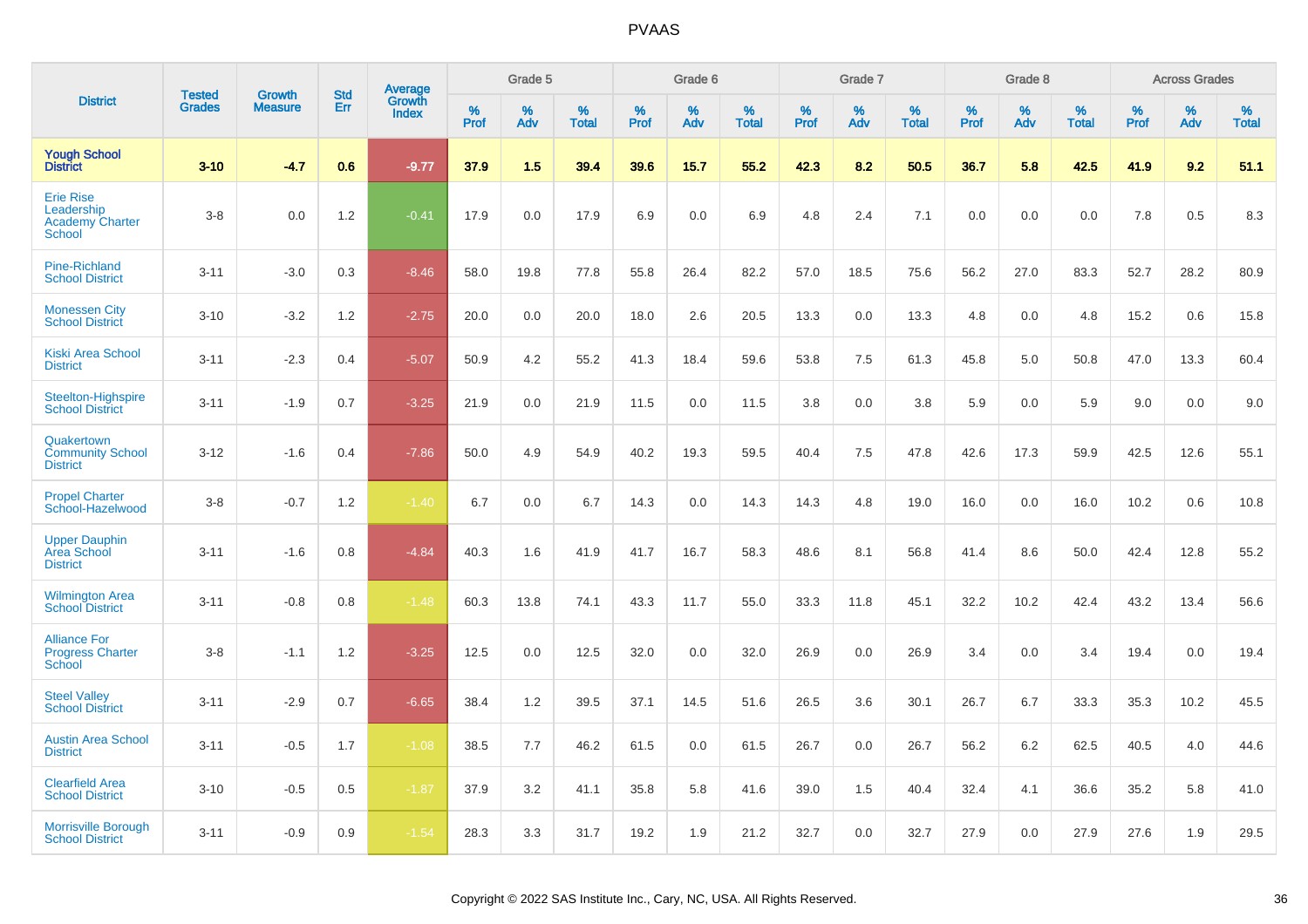|                                                                                |                                | <b>Growth</b>  | <b>Std</b> |                                   |              | Grade 5  |                   |              | Grade 6  |                   |              | Grade 7  |                   |              | Grade 8  |                   |              | <b>Across Grades</b> |                   |
|--------------------------------------------------------------------------------|--------------------------------|----------------|------------|-----------------------------------|--------------|----------|-------------------|--------------|----------|-------------------|--------------|----------|-------------------|--------------|----------|-------------------|--------------|----------------------|-------------------|
| <b>District</b>                                                                | <b>Tested</b><br><b>Grades</b> | <b>Measure</b> | <b>Err</b> | <b>Average</b><br>Growth<br>Index | $\%$<br>Prof | %<br>Adv | %<br><b>Total</b> | $\%$<br>Prof | %<br>Adv | %<br><b>Total</b> | $\%$<br>Prof | %<br>Adv | %<br><b>Total</b> | $\%$<br>Prof | %<br>Adv | %<br><b>Total</b> | $\%$<br>Prof | %<br>Adv             | %<br><b>Total</b> |
| <b>Yough School</b><br><b>District</b>                                         | $3 - 10$                       | $-4.7$         | 0.6        | $-9.77$                           | 37.9         | 1.5      | 39.4              | 39.6         | 15.7     | 55.2              | 42.3         | 8.2      | 50.5              | 36.7         | 5.8      | 42.5              | 41.9         | 9.2                  | 51.1              |
| Cornwall-Lebanon<br><b>School District</b>                                     | $3 - 11$                       | $-0.8$         | 0.3        | $-2.72$                           | 46.8         | 6.1      | 52.9              | 45.0         | 15.9     | 60.9              | 48.6         | 7.2      | 55.8              | 49.4         | 12.2     | 61.6              | 44.4         | 12.6                 | 57.0              |
| <b>Young Scholars of</b><br><b>Greater Allegheny</b><br><b>Charter School</b>  | $3 - 8$                        | $-1.6$         | 1.7        | $-1.89$                           | 26.3         | 0.0      | 26.3              | 40.0         | 0.0      | 40.0              | 35.0         | 0.0      | 35.0              |              |          |                   | 29.9         | 0.8                  | 30.8              |
| <b>Reach Cyber</b><br><b>Charter School</b>                                    | $3 - 11$                       | $-2.6$         | 0.9        | $-2.78$                           | 52.4         | 4.8      | 57.1              | 52.2         | 8.7      | 60.9              | 38.5         | 1.9      | 40.4              | 47.5         | 5.1      | 52.5              | 46.8         | 5.5                  | 52.3              |
| <b>Mariana Bracetti</b><br><b>Academy Charter</b><br>School                    | $3 - 10$                       | 0.4            | 0.9        | $-0.00$                           | 33.9         | 1.7      | 35.6              | 17.8         | 0.0      | 17.8              | 38.2         | 1.8      | 40.0              | 12.1         | 3.0      | 15.2              | 26.5         | 2.0                  | 28.5              |
| <b>North Hills School</b><br><b>District</b>                                   | $3 - 11$                       | $-1.2$         | 0.4        | $-3.31$                           | 59.2         | 11.6     | 70.8              | 45.2         | 26.0     | 71.2              | 51.8         | 20.0     | 71.8              | 48.3         | 18.4     | 66.7              | 50.2         | 22.0                 | 72.3              |
| <b>Kutztown Area</b><br><b>School District</b>                                 | $3 - 12$                       | $-0.3$         | 0.8        | $-0.89$                           | 59.7         | 6.0      | 65.7              | 46.0         | 17.5     | 63.5              | 37.5         | 17.5     | 55.0              | 50.0         | 10.3     | 60.3              | 48.4         | 17.0                 | 65.5              |
| <b>Iroquois School</b><br><b>District</b>                                      | $3 - 11$                       | $-0.1$         | 0.7        | $-0.86$                           | 55.1         | 9.0      | 64.1              | 39.5         | 19.8     | 59.3              | 38.8         | 6.1      | 44.9              | 44.0         | 10.0     | 54.0              | 42.6         | 12.8                 | 55.4              |
| <b>Blackhawk School</b><br><b>District</b>                                     | $3 - 11$                       | $-3.2$         | 0.5        | $-6.30$                           | 58.7         | 1.4      | 60.1              | 43.4         | 16.4     | 59.8              | 52.8         | 4.9      | 57.7              | 39.7         | 6.7      | 46.4              | 48.1         | 10.9                 | 59.0              |
| <b>Lehighton Area</b><br><b>School District</b>                                | $3 - 11$                       | $-1.0$         | 0.5        | $-3.70$                           | 45.3         | 1.3      | 46.7              | 40.8         | 8.3      | 49.2              | 42.3         | 5.7      | 48.0              | 34.2         | 9.8      | 43.9              | 41.8         | 8.6                  | 50.4              |
| <b>Center For Student</b><br><b>Learning Charter</b><br>School At<br>Pennsbury | $6 - 12$                       | 1.9            | 3.5        | 0.54                              |              |          |                   |              |          |                   |              |          |                   | 25.0         | 8.3      | 33.3              | 26.9         | 3.8                  | 30.8              |
| <b>Burgettstown Area</b><br><b>School District</b>                             | $3 - 11$                       | $-3.6$         | 0.7        | $-4.89$                           | 35.1         | 6.5      | 41.6              | 58.5         | 7.7      | 66.2              | 32.9         | 2.4      | 35.4              | 35.6         | 5.5      | 41.1              | 40.5         | 8.8                  | 49.3              |
| <b>Esperanza Cyber</b><br><b>Charter School</b>                                | $3 - 11$                       | $-2.3$         | 1.3        | $-2.35$                           | 11.8         | 0.0      | 11.8              | 8.7          | 0.0      | 8.7               | 12.8         | 0.0      | 12.8              | 9.1          | 0.0      | 9.1               | 9.4          | 0.8                  | 10.2              |
| <b>Williams Valley</b><br><b>School District</b>                               | $3 - 11$                       | 0.3            | 0.8        | $-0.19$                           | 38.6         | 0.0      | 38.6              | 41.4         | 6.9      | 48.3              | 35.1         | 2.6      | 37.7              | 42.2         | 9.4      | 51.6              | 39.1         | 4.9                  | 44.0              |
| <b>Hanover Area</b><br><b>School District</b>                                  | $3 - 11$                       | $-2.1$         | 0.9        | $-2.93$                           | 29.8         | 0.0      | 29.8              | 14.6         | 9.1      | 23.6              | 15.5         | 0.0      | 15.5              | 14.3         | 2.4      | 16.7              | 20.2         | 2.3                  | 22.5              |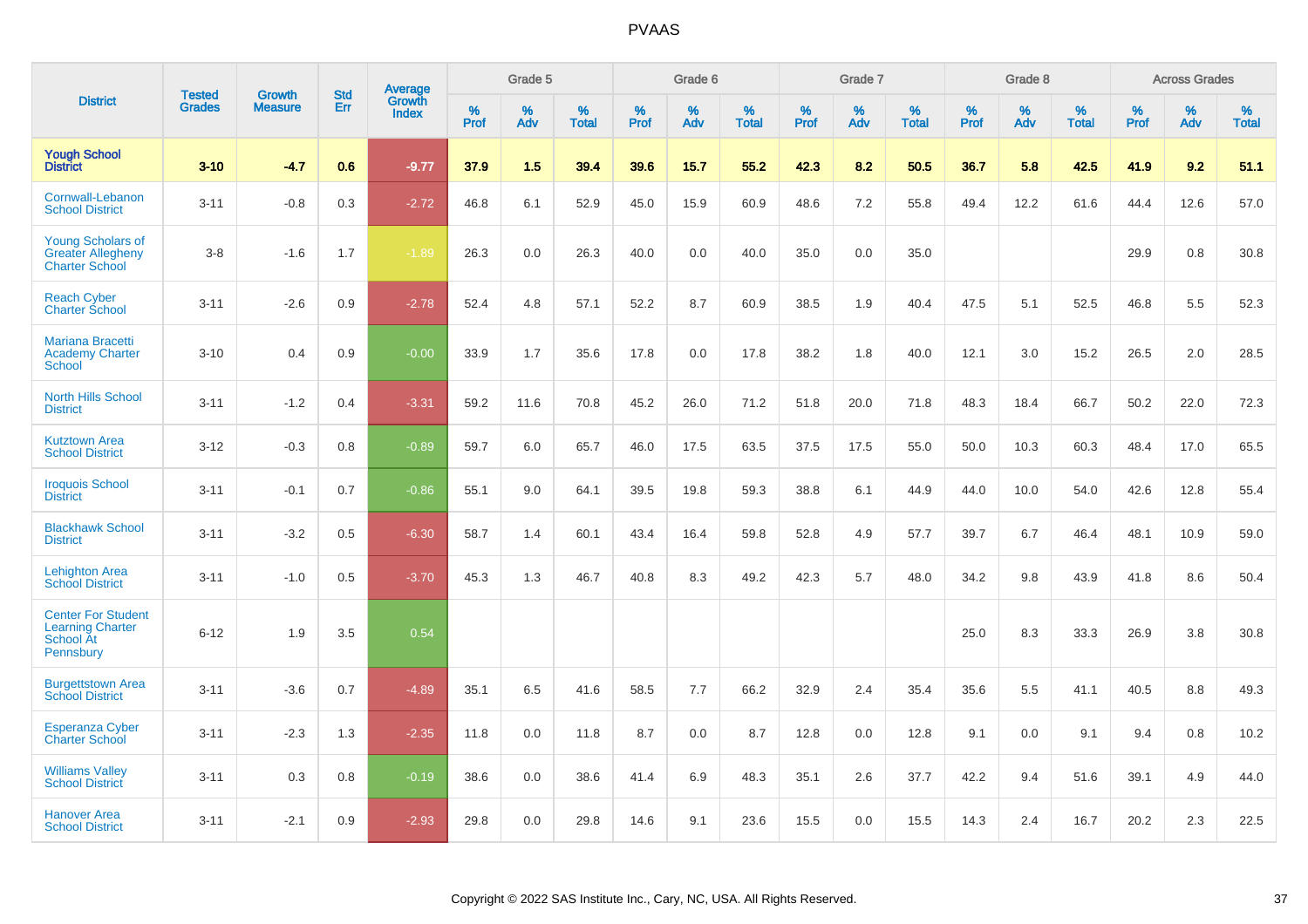|                                                                     | <b>Tested</b> | <b>Growth</b>  | <b>Std</b> | Average                |              | Grade 5  |                   |           | Grade 6  |                   |           | Grade 7  |                   |           | Grade 8  |                   |           | <b>Across Grades</b> |                   |
|---------------------------------------------------------------------|---------------|----------------|------------|------------------------|--------------|----------|-------------------|-----------|----------|-------------------|-----------|----------|-------------------|-----------|----------|-------------------|-----------|----------------------|-------------------|
| <b>District</b>                                                     | <b>Grades</b> | <b>Measure</b> | Err        | Growth<br><b>Index</b> | $\%$<br>Prof | %<br>Adv | %<br><b>Total</b> | %<br>Prof | %<br>Adv | %<br><b>Total</b> | %<br>Prof | %<br>Adv | %<br><b>Total</b> | %<br>Prof | %<br>Adv | %<br><b>Total</b> | %<br>Prof | %<br>Adv             | %<br><b>Total</b> |
| <b>Yough School</b><br><b>District</b>                              | $3 - 10$      | $-4.7$         | 0.6        | $-9.77$                | 37.9         | 1.5      | 39.4              | 39.6      | 15.7     | 55.2              | 42.3      | 8.2      | 50.5              | 36.7      | 5.8      | 42.5              | 41.9      | 9.2                  | 51.1              |
| <b>Tri-Valley School</b><br><b>District</b>                         | $3 - 10$      | $-2.4$         | 0.9        | $-3.85$                | 40.0         | 5.9      | 45.9              | 36.7      | 6.1      | 42.9              | 36.7      | 0.0      | 36.7              | 40.5      | 9.5      | 50.0              | 41.3      | 8.0                  | 49.3              |
| <b>Eugenio Maria De</b><br><b>Hostos Charter</b><br><b>School</b>   | $3 - 8$       | $-0.5$         | 1.4        | $-1.78$                | 45.8         | 0.0      | 45.8              | 16.7      | 16.7     | 33.3              | 18.2      | 9.1      | 27.3              | 46.7      | 0.0      | 46.7              | 35.0      | 6.7                  | 41.7              |
| <b>Connellsville Area</b><br><b>School District</b>                 | $3 - 11$      | $-2.2$         | 0.4        | $-5.74$                | 34.7         | 3.7      | 38.4              | 32.7      | 6.4      | 39.1              | 27.4      | 5.1      | 32.4              | 33.8      | 3.6      | 37.4              | 33.6      | 5.9                  | 39.6              |
| <b>Springfield School</b><br><b>District</b>                        | $3 - 11$      | $-0.9$         | 0.4        | $-2.85$                | 58.3         | 23.8     | 82.1              | 53.6      | 25.6     | 79.2              | 58.6      | 20.9     | 79.5              | 51.5      | 18.2     | 69.7              | 52.1      | 26.9                 | 78.9              |
| <b>Shaler Area</b><br><b>School District</b>                        | $3 - 11$      | $-4.5$         | 0.4        | $-13.13$               | 52.7         | 5.4      | 58.1              | 39.8      | 10.6     | 50.4              | 50.0      | 7.8      | 57.8              | 46.9      | 12.9     | 59.8              | 46.7      | 13.0                 | 59.7              |
| <b>Purchase Line</b><br><b>School District</b>                      | $3 - 12$      | $-1.5$         | 0.8        | $-2.85$                | 37.2         | 5.9      | 43.1              | 40.9      | 6.1      | 47.0              | 39.4      | 3.0      | 42.4              | 30.9      | 3.6      | 34.6              | 39.8      | 6.3                  | 46.1              |
| <b>Franklin Towne</b><br><b>Charter</b><br><b>Elementary School</b> | $3 - 8$       | $-3.1$         | 1.2        | $-3.10$                | 46.4         | 7.1      | 53.6              | 48.2      | 7.4      | 55.6              | 53.6      | 7.1      | 60.7              | 59.1      | 0.0      | 59.1              | 50.6      | 6.8                  | 57.4              |
| <b>MaST Community</b><br><b>Charter School II</b>                   | $3 - 10$      | $-4.6$         | 0.7        | $-6.45$                | 41.0         | 3.0      | 44.0              | 38.7      | 4.3      | 43.0              | 50.0      | 5.9      | 55.9              |           |          |                   | 44.5      | 7.0                  | 51.5              |
| Northgate School<br><b>District</b>                                 | $3 - 11$      | $-1.4$         | 0.8        | $-4.26$                | 60.8         | 3.9      | 64.7              | 59.0      | 11.5     | 70.5              | 36.1      | 9.8      | 45.9              | 37.5      | 17.9     | 55.4              | 45.5      | 12.8                 | 58.3              |
| Washington<br><b>School District</b>                                | $3 - 11$      | $-1.7$         | 0.7        | $-3.97$                | 44.7         | 0.0      | 44.7              | 39.6      | 6.2      | 45.8              | 28.0      | 1.2      | 29.3              | 23.5      | 1.5      | 25.0              | 35.4      | 3.1                  | 38.6              |
| <b>Arts Academy</b><br>Elementary<br><b>Charter School</b>          | $3-5$         | 0.9            | 2.0        | 0.44                   | 31.6         | 0.0      | 31.6              |           |          |                   |           |          |                   |           |          |                   | 31.8      | 2.3                  | 34.1              |
| <b>Laurel Highlands</b><br><b>School District</b>                   | $3 - 11$      | $-1.7$         | 0.5        | $-3.99$                | 43.1         | 4.4      | 47.5              | 39.4      | 11.6     | 51.0              | 35.7      | 2.9      | 38.6              | 37.8      | 5.5      | 43.3              | 39.8      | 9.6                  | 49.4              |
| <b>Coatesville Area</b><br><b>School District</b>                   | $3 - 11$      | $-0.4$         | 0.4        | $-1.48$                | 28.2         | 1.6      | 29.8              | 30.3      | 2.8      | 33.1              | 30.8      | 4.4      | 35.2              | 26.3      | 2.9      | 29.3              | 28.5      | 3.0                  | 31.5              |
| <b>Blacklick Valley</b><br><b>School District</b>                   | $3 - 11$      | $-0.1$         | 1.0        | $-0.87$                | 29.6         | 0.0      | 29.6              | 52.6      | 7.9      | 60.5              | 35.4      | 0.0      | 35.4              | 34.2      | 0.0      | 34.2              | 43.2      | 3.7                  | 46.9              |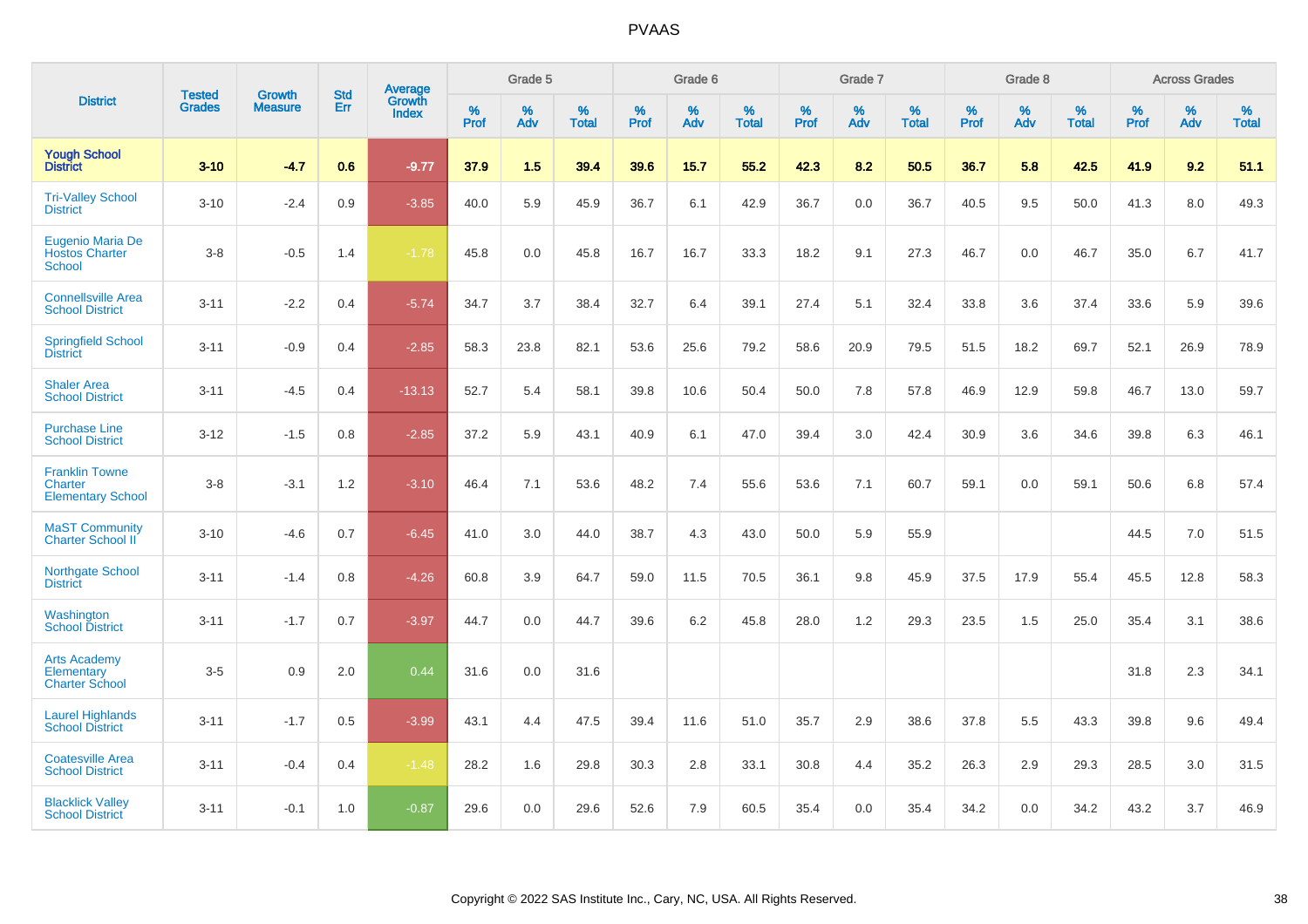|                                                                       |                                |                                 | <b>Std</b> | Average                |           | Grade 5  |                   |           | Grade 6  |                   |           | Grade 7  |                   |           | Grade 8  |                   |           | <b>Across Grades</b> |                   |
|-----------------------------------------------------------------------|--------------------------------|---------------------------------|------------|------------------------|-----------|----------|-------------------|-----------|----------|-------------------|-----------|----------|-------------------|-----------|----------|-------------------|-----------|----------------------|-------------------|
| <b>District</b>                                                       | <b>Tested</b><br><b>Grades</b> | <b>Growth</b><br><b>Measure</b> | Err        | Growth<br><b>Index</b> | %<br>Prof | %<br>Adv | %<br><b>Total</b> | %<br>Prof | %<br>Adv | %<br><b>Total</b> | %<br>Prof | %<br>Adv | %<br><b>Total</b> | %<br>Prof | %<br>Adv | %<br><b>Total</b> | %<br>Prof | %<br>Adv             | %<br><b>Total</b> |
| <b>Yough School</b><br><b>District</b>                                | $3 - 10$                       | $-4.7$                          | 0.6        | $-9.77$                | 37.9      | 1.5      | 39.4              | 39.6      | 15.7     | 55.2              | 42.3      | 8.2      | 50.5              | 36.7      | 5.8      | 42.5              | 41.9      | 9.2                  | 51.1              |
| <b>Waynesboro Area</b><br><b>School District</b>                      | $3 - 12$                       | $-2.8$                          | 0.4        | $-7.51$                | 42.9      | 6.1      | 49.0              | 38.4      | 14.0     | 52.4              | 37.6      | 7.1      | 44.7              | 37.5      | 12.8     | 50.3              | 41.0      | 12.0                 | 52.9              |
| <b>Perseus House</b><br><b>Charter School Of</b><br><b>Excellence</b> | $6 - 11$                       | $-0.9$                          | 1.2        | $-1.85$                |           |          |                   | 4.8       | 0.0      | 4.8               | 20.4      | 0.0      | 20.4              | 22.7      | 1.5      | 24.2              | 19.2      | 0.7                  | 19.9              |
| <b>Penn Hills Charter</b><br>School of<br>Entrepreneurship            | $3-8$                          | $-1.5$                          | 1.0        | $-3.06$                | 27.3      | 0.0      | 27.3              | 37.1      | 8.6      | 45.7              | 34.2      | 0.0      | 34.2              | 45.4      | 0.0      | 45.4              | 40.8      | 6.4                  | 47.2              |
| <b>Titusville Area</b><br><b>School District</b>                      | $3 - 11$                       | $-0.4$                          | 0.5        | $-0.96$                | 57.4      | 8.5      | 65.9              | 35.0      | 12.6     | 47.6              | 46.2      | 8.3      | 54.6              | 40.6      | 11.6     | 52.2              | 44.1      | 12.1                 | 56.2              |
| <b>Cameron County</b><br><b>School District</b>                       | $3 - 12$                       | $-2.6$                          | 1.0        | $-2.51$                | 73.3      | 3.3      | 76.7              | 48.7      | 25.6     | 74.4              | 39.0      | 0.0      | 39.0              | 43.2      | 5.4      | 48.6              | 50.4      | 14.0                 | 64.4              |
| <b>Centre Learning</b><br>Community<br><b>Charter School</b>          | $5-8$                          | $-1.3$                          | 2.1        | $-1.22$                |           |          |                   |           |          |                   | 37.5      | 12.5     | 50.0              | 47.1      | 11.8     | 58.8              | 51.8      | 16.7                 | 68.5              |
| <b>Windber Area</b><br><b>School District</b>                         | $3 - 11$                       | $-1.4$                          | 0.7        | $-3.44$                | 49.4      | 13.9     | 63.3              | 49.2      | 14.9     | 64.2              | 49.3      | 9.3      | 58.7              | 57.1      | 10.7     | 67.9              | 49.9      | 11.8                 | 61.7              |
| <b>Moniteau School</b><br><b>District</b>                             | $3 - 11$                       | $-1.6$                          | 0.7        | $-2.47$                | 43.4      | 7.2      | 50.6              | 33.3      | 19.0     | 52.4              | 32.1      | 6.0      | 38.1              | 44.0      | 1.3      | 45.3              | 40.5      | 10.6                 | 51.1              |
| <b>Carmichaels Area</b><br><b>School District</b>                     | $3 - 10$                       | $-2.5$                          | 0.8        | $-3.95$                | 35.0      | 1.2      | 36.2              | 25.8      | 7.6      | 33.3              | 33.3      | 1.5      | 34.8              | 35.2      | 1.4      | 36.6              | 32.5      | 3.4                  | 35.9              |
| Springfield<br><b>Township School</b><br><b>District</b>              | $3 - 11$                       | $-1.2$                          | 0.5        | $-2.84$                | 52.0      | 13.4     | 65.4              | 51.4      | 15.0     | 66.5              | 56.3      | 10.8     | 67.1              | 47.3      | 14.0     | 61.3              | 52.1      | 16.5                 | 68.6              |
| <b>Easton Arts</b><br>Academy<br>Elementary<br><b>Charter School</b>  | $3-5$                          | 0.7                             | 2.6        | 0.29                   | 45.8      | 4.2      | 50.0              |           |          |                   |           |          |                   |           |          |                   | 37.2      | 4.6                  | 41.9              |
| <b>Camp Hill School</b><br><b>District</b>                            | $3 - 12$                       | $-2.3$                          | 0.7        | $-3.72$                | 65.4      | 17.3     | 82.7              | 53.3      | 8.0      | 61.3              | 63.7      | 5.5      | 69.2              | 49.6      | 15.3     | 64.9              | 52.7      | 18.6                 | 71.3              |
| <b>Avonworth School</b><br><b>District</b>                            | $3 - 10$                       | $-0.8$                          | 0.5        | $-1.38$                | 49.6      | 18.0     | 67.6              | 49.6      | 25.6     | 75.2              | 62.3      | 7.7      | 70.0              | 61.0      | 16.1     | 77.1              | 52.4      | 20.5                 | 72.8              |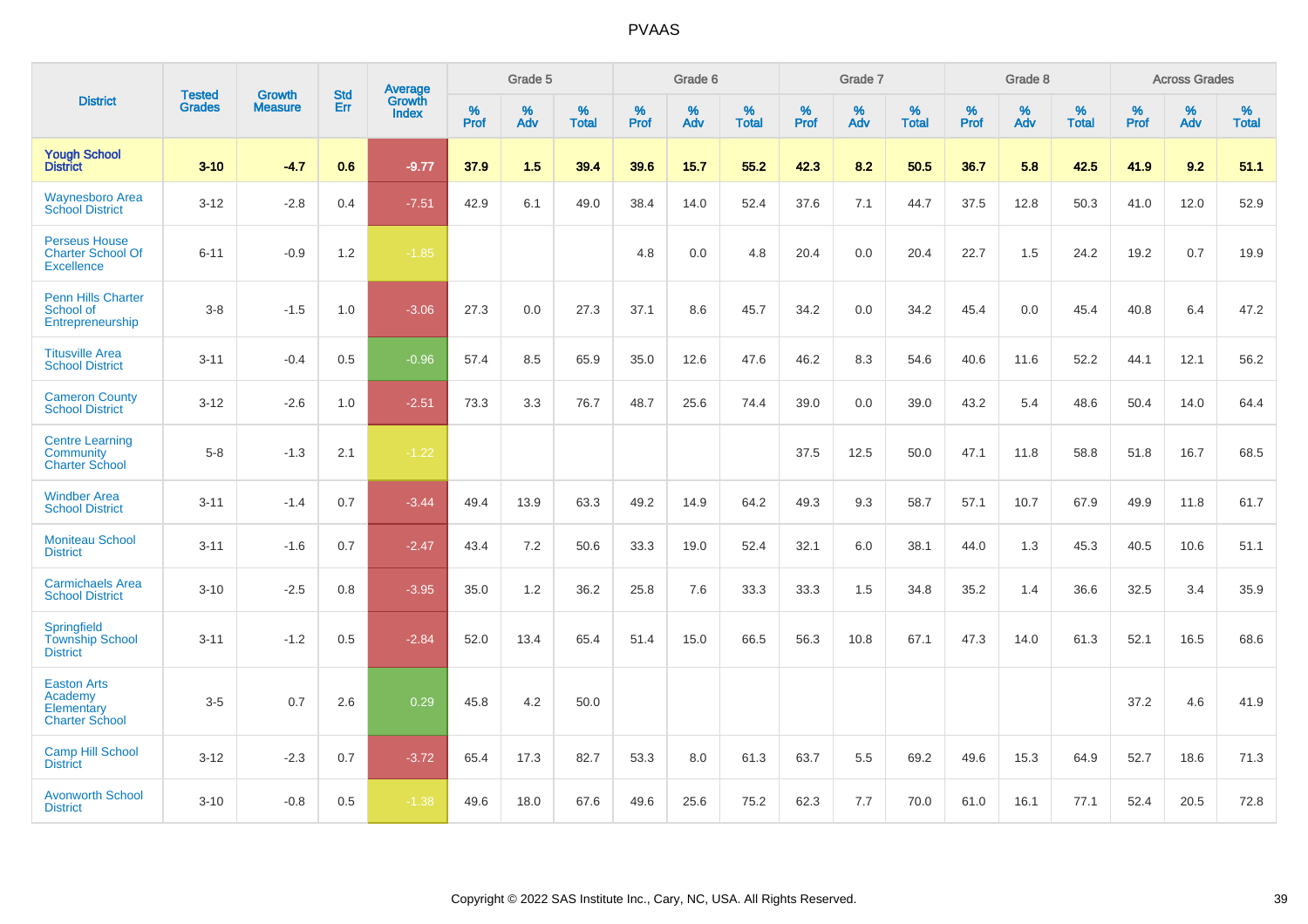|                                                                     | <b>Tested</b> | <b>Growth</b>  | <b>Std</b> | Average                       |           | Grade 5  |                   |           | Grade 6  |                   |           | Grade 7  |                   |           | Grade 8  |                   |           | <b>Across Grades</b> |                   |
|---------------------------------------------------------------------|---------------|----------------|------------|-------------------------------|-----------|----------|-------------------|-----------|----------|-------------------|-----------|----------|-------------------|-----------|----------|-------------------|-----------|----------------------|-------------------|
| <b>District</b>                                                     | <b>Grades</b> | <b>Measure</b> | Err        | <b>Growth</b><br><b>Index</b> | %<br>Prof | %<br>Adv | %<br><b>Total</b> | %<br>Prof | %<br>Adv | %<br><b>Total</b> | %<br>Prof | %<br>Adv | %<br><b>Total</b> | %<br>Prof | %<br>Adv | %<br><b>Total</b> | %<br>Prof | %<br>Adv             | %<br><b>Total</b> |
| <b>Yough School</b><br><b>District</b>                              | $3 - 10$      | $-4.7$         | 0.6        | $-9.77$                       | 37.9      | 1.5      | 39.4              | 39.6      | 15.7     | 55.2              | 42.3      | 8.2      | 50.5              | 36.7      | 5.8      | 42.5              | 41.9      | 9.2                  | 51.1              |
| Independence<br><b>Charter School</b><br>West                       | $3 - 7$       | $-3.2$         | 1.8        | $-2.35$                       | 14.3      | 0.0      | 14.3              | 15.4      | 7.7      | 23.1              | 15.8      | 0.0      | 15.8              |           |          |                   | 15.0      | 2.6                  | 17.7              |
| <b>Keystone</b><br><b>Education Center</b><br><b>Charter School</b> | $3 - 12$      | 0.7            | 3.3        | 0.20                          |           |          |                   |           |          |                   |           |          |                   | 0.0       | 0.0      | 0.0               | 0.0       | 0.0                  | 0.0               |
| <b>Westmont Hilltop</b><br><b>School District</b>                   | $3 - 11$      | $-4.1$         | 0.7        | $-7.50$                       | 40.6      | 3.0      | 43.6              | 36.4      | 12.1     | 48.5              | 47.1      | 1.2      | 48.2              | 56.4      | 4.3      | 60.6              | 41.9      | 9.4                  | 51.2              |
| <b>Greensburg Salem</b><br><b>School District</b>                   | $3 - 11$      | $-1.6$         | 0.5        | $-3.24$                       | 49.7      | 7.2      | 56.9              | 40.1      | 13.8     | 53.9              | 44.0      | 5.5      | 49.4              | 48.3      | 7.2      | 55.6              | 42.8      | 11.4                 | 54.2              |
| Southmoreland<br><b>School District</b>                             | $3 - 11$      | $-3.9$         | 0.6        | $-6.43$                       | 39.6      | 2.1      | 41.7              | 41.4      | 8.1      | 49.6              | 43.1      | 4.6      | 47.7              | 49.5      | 4.8      | 54.4              | 44.6      | 6.8                  | 51.3              |
| <b>Chichester School</b><br><b>District</b>                         | $3 - 11$      | $-4.0$         | 0.7        | $-5.95$                       | 27.3      | 1.1      | 28.4              | 37.2      | 9.0      | 46.2              | 31.2      | 6.2      | 37.5              | 41.1      | 0.0      | 41.1              | 36.7      | 5.7                  | 42.4              |
| Environmental<br><b>Charter School At</b><br><b>Frick Park</b>      | $3-9$         | $-2.5$         | 0.7        | $-4.24$                       | 46.0      | 5.3      | 51.3              | 41.5      | 10.6     | 52.1              | 46.6      | 13.6     | 60.2              | 25.4      | 11.9     | 37.3              | 43.3      | 14.6                 | 57.9              |
| <b>Urban Pathways 6-</b><br>12 Charter School                       | $6 - 11$      | $-0.2$         | 2.1        | $-0.24$                       |           |          |                   |           |          |                   | 22.2      | 0.0      | 22.2              | 0.0       | 0.0      | 0.0               | 15.9      | 0.0                  | 15.9              |
| <b>Commodore Perry</b><br><b>School District</b>                    | $3 - 11$      | $-0.7$         | 1.1        | $-0.81$                       | 64.5      | 12.9     | 77.4              | 41.9      | 6.4      | 48.4              | 48.6      | 8.1      | 56.8              | 37.0      | 25.9     | 63.0              | 48.6      | 13.1                 | 61.8              |
| <b>Fairfield Area</b><br><b>School District</b>                     | $3 - 11$      | $-1.0$         | 0.8        | $-2.16$                       | 50.8      | 3.3      | 54.1              | 44.3      | 6.6      | 50.8              | 45.4      | 1.8      | 47.3              | 37.0      | 5.6      | 42.6              | 45.1      | 9.6                  | 54.6              |
| <b>Ambridge Area</b><br><b>School District</b>                      | $3 - 12$      | $-0.9$         | 0.6        | $-2.18$                       | 40.2      | 8.2      | 48.4              | 36.9      | 12.6     | 49.5              | 36.2      | 8.7      | 44.9              | 37.1      | 6.4      | 43.6              | 37.5      | 12.2                 | 49.7              |
| <b>21st Century Cyber</b><br><b>Charter School</b>                  | $6 - 12$      | $-2.2$         | 0.7        | $-4.36$                       |           |          |                   | 48.2      | 16.7     | 64.9              | 54.9      | 10.5     | 65.4              | 58.0      | 6.7      | 64.7              | 54.2      | 10.8                 | 65.0              |
| <b>Dunmore School</b><br><b>District</b>                            | $3 - 11$      | $-2.2$         | 0.7        | $-4.01$                       | 47.2      | 8.3      | 55.6              | 48.9      | 14.1     | 63.0              | 45.9      | 1.8      | 47.7              | 34.5      | 6.0      | 40.5              | 44.8      | 9.4                  | 54.2              |
| <b>South Park School</b><br><b>District</b>                         | $3 - 11$      | $-0.8$         | 0.6        | $-2.28$                       | 61.4      | 2.4      | 63.9              | 40.6      | 13.2     | 53.8              | 47.5      | 12.5     | 60.0              | 55.8      | 7.7      | 63.5              | 50.5      | 13.2                 | 63.8              |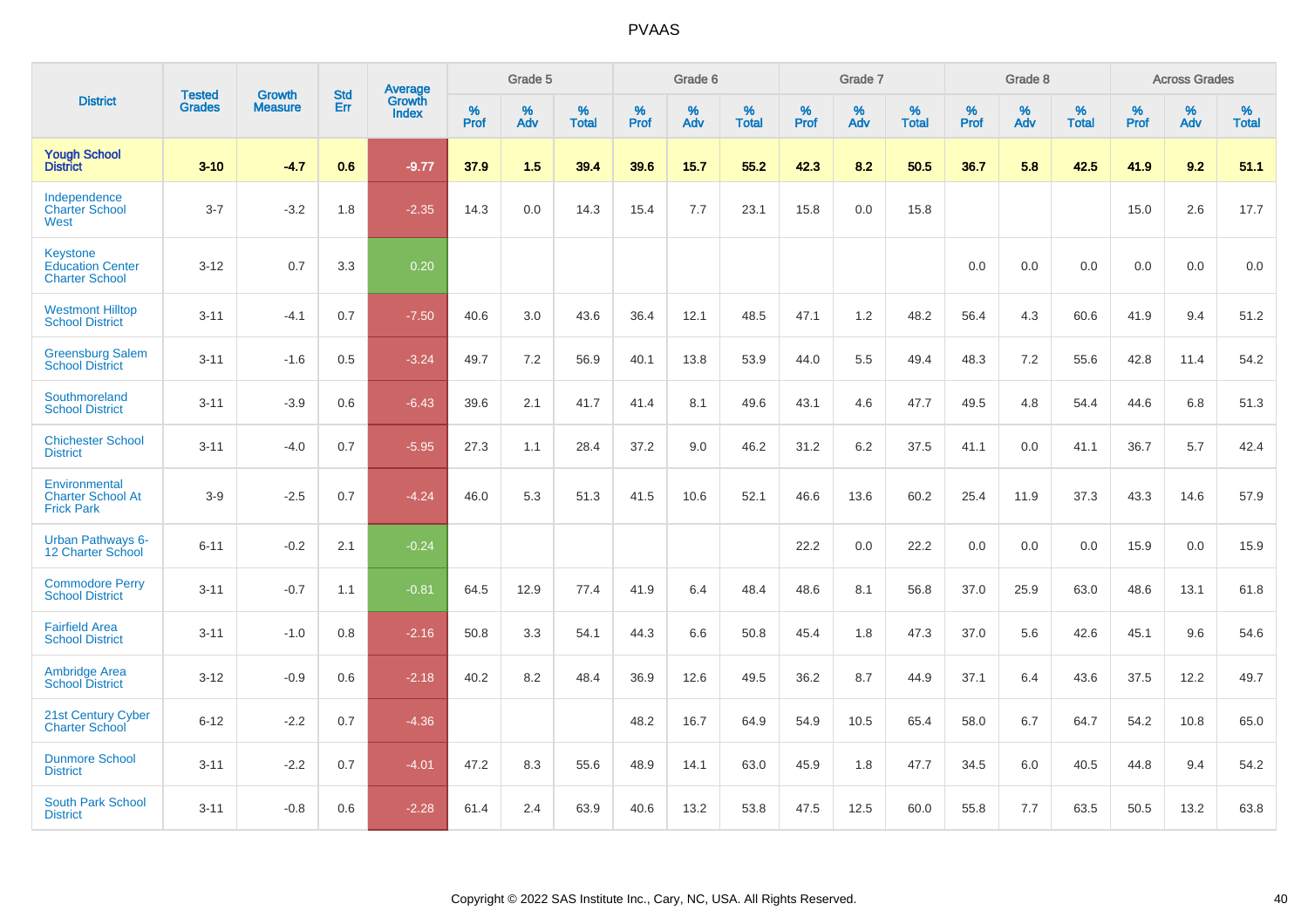|                                                                               | <b>Tested</b> | <b>Growth</b>  | <b>Std</b> | Average                |              | Grade 5  |                   |              | Grade 6  |                   |           | Grade 7  |                   |           | Grade 8  |                   |           | <b>Across Grades</b> |                   |
|-------------------------------------------------------------------------------|---------------|----------------|------------|------------------------|--------------|----------|-------------------|--------------|----------|-------------------|-----------|----------|-------------------|-----------|----------|-------------------|-----------|----------------------|-------------------|
| <b>District</b>                                                               | <b>Grades</b> | <b>Measure</b> | Err        | Growth<br><b>Index</b> | $\%$<br>Prof | %<br>Adv | %<br><b>Total</b> | $\%$<br>Prof | %<br>Adv | %<br><b>Total</b> | %<br>Prof | %<br>Adv | %<br><b>Total</b> | %<br>Prof | %<br>Adv | %<br><b>Total</b> | %<br>Prof | %<br>Adv             | %<br><b>Total</b> |
| <b>Yough School</b><br><b>District</b>                                        | $3 - 10$      | $-4.7$         | 0.6        | $-9.77$                | 37.9         | 1.5      | 39.4              | 39.6         | 15.7     | 55.2              | 42.3      | 8.2      | 50.5              | 36.7      | 5.8      | 42.5              | 41.9      | 9.2                  | 51.1              |
| <b>Ridley School</b><br><b>District</b>                                       | $3 - 12$      | $-0.9$         | 0.4        | $-3.09$                | 49.2         | 5.6      | 54.8              | 38.5         | 12.4     | 50.9              | 39.6      | 5.9      | 45.6              | 41.1      | 7.5      | 48.6              | 42.4      | 10.0                 | 52.4              |
| <b>Nazareth Area</b><br><b>School District</b>                                | $3 - 11$      | $-2.5$         | 0.4        | $-6.40$                | 49.2         | 5.5      | 54.7              | 43.3         | 23.0     | 66.3              | 56.0      | 8.6      | 64.7              | 51.9      | 8.5      | 60.5              | 48.6      | 14.4                 | 63.0              |
| Philipsburg-<br>Osceola Area<br><b>School District</b>                        | $3 - 11$      | $-4.8$         | 0.6        | $-8.12$                | 45.5         | 6.5      | 52.0              | 41.3         | 11.9     | 53.2              | 35.2      | 2.4      | 37.6              | 33.0      | 6.2      | 39.2              | 40.7      | 11.1                 | 51.8              |
| New Kensington-<br><b>Arnold School</b><br><b>District</b>                    | $3 - 11$      | $-1.0$         | 0.7        | $-1.97$                | 22.5         | 0.9      | 23.4              | 20.6         | 10.3     | 30.8              | 27.0      | 0.0      | 27.0              | 26.4      | 3.4      | 29.9              | 27.1      | 4.2                  | 31.3              |
| <b>Roberto Clemente</b><br><b>Charter School</b>                              | $3 - 12$      | $-5.1$         | 1.0        | $-5.25$                | 19.4         | 0.0      | 19.4              | 23.1         | 5.1      | 28.2              | 11.6      | 0.0      | 11.6              | 12.2      | 0.0      | 12.2              | 15.5      | 1.7                  | 17.2              |
| Widener<br>Partnership<br><b>Charter School</b>                               | $3 - 7$       | $-1.6$         | 1.1        | $-2.26$                | 4.6          | 0.0      | 4.6               | 15.8         | 2.6      | 18.4              | 14.0      | 0.0      | 14.0              |           |          |                   | 9.6       | 1.4                  | 11.0              |
| <b>West York Area</b><br><b>School District</b>                               | $3 - 12$      | $-1.4$         | 0.5        | $-2.97$                | 36.0         | 4.4      | 40.4              | 38.5         | 9.3      | 47.8              | 35.9      | 5.3      | 41.2              | 41.2      | 5.2      | 46.4              | 37.8      | 8.4                  | 46.2              |
| <b>Mastery Charter</b><br>School-Francis D.<br><b>Pastorius</b><br>Elementary | $3-8$         | $-1.7$         | 1.5        | $-1.76$                | 3.8          | 0.0      | 3.8               | 28.6         | 3.6      | 32.1              | 22.7      | 0.0      | 22.7              |           |          |                   | 14.3      | 0.8                  | 15.1              |
| <b>Deep Roots</b><br><b>Charter School</b>                                    | $3-6$         | $-2.5$         | 1.4        | $-2.18$                | 18.2         | 0.0      | 18.2              | 19.0         | 2.4      | 21.4              |           |          |                   |           |          |                   | 19.2      | 0.7                  | 19.9              |
| <b>Arts Academy</b><br><b>Charter School</b>                                  | $5-8$         | $-3.5$         | 1.1        | $-3.11$                | 41.2         | 0.0      | 41.2              | 46.7         | 2.2      | 48.9              | 49.1      | 1.9      | 50.9              | 45.2      | 3.2      | 48.4              | 46.6      | 2.0                  | 48.6              |
| <b>Council Rock</b><br><b>School District</b>                                 | $3 - 11$      | $-2.3$         | 0.2        | $-9.78$                | 58.1         | 8.8      | 66.9              | 49.7         | 26.1     | 75.9              | 52.3      | 13.9     | 66.2              | 46.6      | 14.5     | 61.1              | 50.8      | 17.6                 | 68.4              |
| <b>Propel Charter</b><br><b>School-Montour</b>                                | $3 - 10$      | $-1.8$         | 0.8        | $-2.37$                | 18.0         | 0.0      | 18.0              | 22.7         | 3.0      | 25.8              | 21.5      | 0.0      | 21.5              | 23.4      | 3.1      | 26.6              | 21.5      | 3.2                  | 24.7              |
| <b>Mastery Charter</b><br>School-Mann<br>Campus                               | $3-6$         | $-2.7$         | 1.7        | $-1.86$                | 16.7         | 0.0      | 16.7              | 27.8         | 0.0      | 27.8              |           |          |                   |           |          |                   | 18.4      | 0.0                  | 18.4              |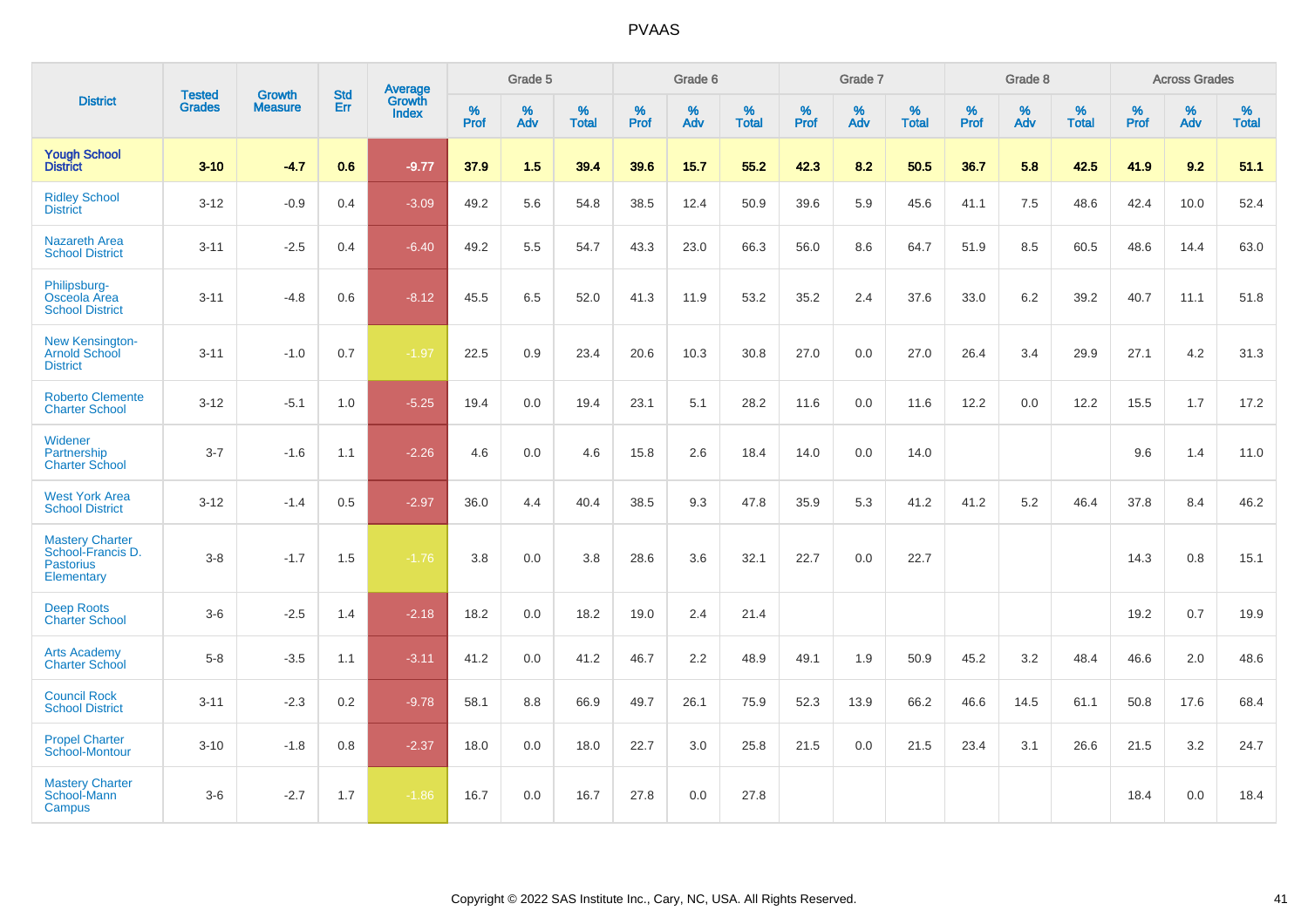|                                                                 |                                |                                 | <b>Std</b> | Average                |              | Grade 5  |                   |              | Grade 6  |                   |              | Grade 7  |                   |              | Grade 8  |                   |                     | <b>Across Grades</b> |                   |
|-----------------------------------------------------------------|--------------------------------|---------------------------------|------------|------------------------|--------------|----------|-------------------|--------------|----------|-------------------|--------------|----------|-------------------|--------------|----------|-------------------|---------------------|----------------------|-------------------|
| <b>District</b>                                                 | <b>Tested</b><br><b>Grades</b> | <b>Growth</b><br><b>Measure</b> | Err        | Growth<br><b>Index</b> | $\%$<br>Prof | %<br>Adv | %<br><b>Total</b> | $\%$<br>Prof | %<br>Adv | %<br><b>Total</b> | $\%$<br>Prof | %<br>Adv | %<br><b>Total</b> | $\%$<br>Prof | %<br>Adv | %<br><b>Total</b> | $\%$<br><b>Prof</b> | %<br>Adv             | %<br><b>Total</b> |
| <b>Yough School</b><br><b>District</b>                          | $3 - 10$                       | $-4.7$                          | 0.6        | $-9.77$                | 37.9         | 1.5      | 39.4              | 39.6         | 15.7     | 55.2              | 42.3         | 8.2      | 50.5              | 36.7         | 5.8      | 42.5              | 41.9                | 9.2                  | 51.1              |
| <b>Dover Area School</b><br><b>District</b>                     | $3 - 12$                       | $-1.0$                          | 0.4        | $-2.38$                | 48.0         | 4.8      | 52.8              | 41.4         | 17.1     | 58.6              | 48.6         | 7.1      | 55.7              | 44.7         | 5.7      | 50.4              | 44.8                | 10.8                 | 55.6              |
| Pennsylvania<br><b>Leadership Charter</b><br>School             | $3 - 11$                       | $-1.6$                          | 0.5        | $-3.16$                | 59.1         | 11.7     | 70.8              | 51.3         | 16.2     | 67.5              | 43.2         | 14.2     | 57.4              | 48.7         | 11.8     | 60.5              | 49.6                | 15.0                 | 64.6              |
| <b>Mount Carmel</b><br><b>Area School</b><br><b>District</b>    | $3 - 11$                       | $-2.5$                          | 0.6        | $-4.10$                | 36.9         | 1.8      | 38.7              | 31.3         | 7.8      | 39.1              | 30.6         | 0.0      | 30.6              | 29.0         | 2.6      | 31.6              | 32.7                | 4.4                  | 37.2              |
| <b>MaST Community</b><br><b>Charter School III</b>              | $3-6$                          | $-0.7$                          | 0.8        | $-0.88$                | 25.8         | 0.8      | 26.5              | 30.0         | 6.9      | 36.9              |              |          |                   |              |          |                   | 28.3                | 6.5                  | 34.8              |
| Independence<br><b>Charter School</b>                           | $3-8$                          | $-2.1$                          | 0.7        | $-3.23$                | 28.8         | 9.6      | 38.4              | 39.0         | 18.3     | 57.3              | 38.3         | 11.1     | 49.4              | 50.9         | 7.0      | 57.9              | 35.6                | 11.9                 | 47.5              |
| Lampeter-<br><b>Strasburg School</b><br><b>District</b>         | $3 - 12$                       | $-1.0$                          | 0.5        | $-2.99$                | 56.5         | 14.9     | 71.4              | 48.5         | 27.4     | 76.0              | 56.6         | 10.1     | 66.7              | 49.5         | 10.0     | 59.5              | 50.0                | 20.6                 | 70.5              |
| <b>Neshannock</b><br><b>Township School</b><br><b>District</b>  | $3 - 10$                       | $-3.2$                          | 0.7        | $-4.59$                | 56.7         | 8.9      | 65.6              | 57.4         | 20.6     | 77.9              | 62.0         | 14.0     | 76.0              | 51.3         | 6.4      | 57.7              | 55.4                | 13.5                 | 68.9              |
| <b>Baden Academy</b><br><b>Charter School</b>                   | $3-6$                          | $-1.3$                          | 1.1        | $-1.32$                | 47.6         | 1.6      | 49.2              | 46.6         | 10.3     | 56.9              |              |          |                   |              |          |                   | 42.3                | 7.1                  | 49.4              |
| <b>Lakeview School</b><br><b>District</b>                       | $3 - 11$                       | $-3.2$                          | 0.8        | $-3.93$                | 63.3         | 10.2     | 73.5              | 46.5         | 16.9     | 63.4              | 37.1         | 8.1      | 45.2              | 43.1         | 9.2      | 52.3              | 45.7                | 15.4                 | 61.1              |
| <b>Cocalico School</b><br><b>District</b>                       | $3 - 11$                       | $-2.5$                          | 0.4        | $-5.75$                | 50.2         | 11.9     | 62.2              | 46.0         | 22.6     | 68.5              | 50.7         | 7.0      | 57.6              | 35.9         | 14.1     | 50.0              | 44.9                | 15.8                 | 60.7              |
| La Academia<br>Partnership<br><b>Charter School</b>             | $6 - 11$                       | $-4.8$                          | 1.8        | $-2.67$                |              |          |                   | 14.3         | 0.0      | 14.3              | 4.2          | 0.0      | 4.2               | 0.0          | 0.0      | 0.0               | 5.6                 | 0.0                  | 5.6               |
| <b>Forest Hills School</b><br><b>District</b>                   | $3 - 11$                       | $-4.9$                          | 0.6        | $-9.70$                | 53.0         | 4.5      | 57.5              | 48.3         | 6.7      | 55.0              | 30.9         | 3.2      | 34.2              | 22.3         | 2.5      | 24.8              | 39.3                | 7.6                  | 46.9              |
| Commonwealth<br><b>Charter Academy</b><br><b>Charter School</b> | $3 - 10$                       | $-3.1$                          | 0.9        | $-3.75$                | 49.2         | 1.7      | 50.8              | 56.0         | 12.0     | 68.0              | 49.1         | 8.8      | 57.9              | 39.6         | 4.2      | 43.8              | 45.3                | 10.1                 | 55.4              |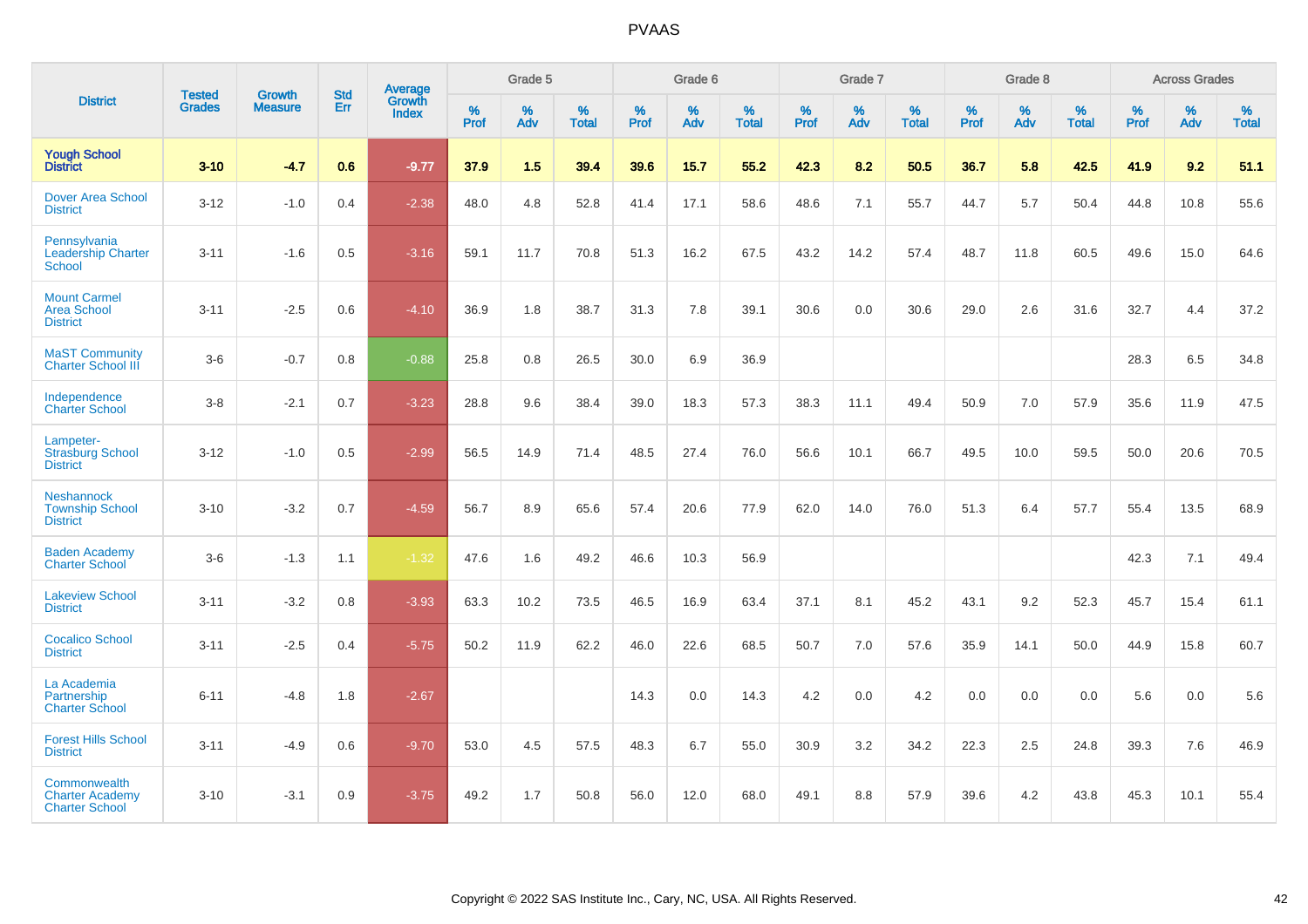|                                                                |                                |                                 | <b>Std</b> | <b>Average</b>         |           | Grade 5  |                   |           | Grade 6  |                   |           | Grade 7  |                   |           | Grade 8  |                   |           | <b>Across Grades</b> |                   |
|----------------------------------------------------------------|--------------------------------|---------------------------------|------------|------------------------|-----------|----------|-------------------|-----------|----------|-------------------|-----------|----------|-------------------|-----------|----------|-------------------|-----------|----------------------|-------------------|
| <b>District</b>                                                | <b>Tested</b><br><b>Grades</b> | <b>Growth</b><br><b>Measure</b> | Err        | Growth<br><b>Index</b> | %<br>Prof | %<br>Adv | %<br><b>Total</b> | %<br>Prof | %<br>Adv | %<br><b>Total</b> | %<br>Prof | %<br>Adv | %<br><b>Total</b> | %<br>Prof | %<br>Adv | %<br><b>Total</b> | %<br>Prof | %<br>Adv             | %<br><b>Total</b> |
| <b>Yough School</b><br><b>District</b>                         | $3 - 10$                       | $-4.7$                          | 0.6        | $-9.77$                | 37.9      | 1.5      | 39.4              | 39.6      | 15.7     | 55.2              | 42.3      | 8.2      | 50.5              | 36.7      | 5.8      | 42.5              | 41.9      | 9.2                  | 51.1              |
| <b>Dallas School</b><br><b>District</b>                        | $3 - 11$                       | $-5.2$                          | 0.5        | $-9.60$                | 58.5      | 8.8      | 67.3              | 50.7      | 12.7     | 63.4              | 49.2      | 3.2      | 52.4              | 48.7      | 14.3     | 63.0              | 50.5      | 13.7                 | 64.2              |
| <b>New Day Charter</b><br>School                               | $7 - 11$                       | $-1.7$                          | 3.2        | $-0.53$                |           |          |                   |           |          |                   |           |          |                   | 11.1      | 0.0      | 11.1              | 11.1      | 0.0                  | 11.1              |
| <b>Woodland Hills</b><br><b>School District</b>                | $3 - 12$                       | $-3.0$                          | 0.5        | $-6.16$                | 34.1      | 0.6      | 34.7              | 13.8      | 3.4      | 17.2              | 32.5      | 2.6      | 35.0              | 24.8      | 2.0      | 26.7              | 26.7      | 3.7                  | 30.4              |
| <b>Brentwood</b><br><b>Borough School</b><br><b>District</b>   | $3 - 11$                       | $-2.1$                          | 0.7        | $-2.85$                | 53.5      | 7.0      | 60.5              | 36.1      | 12.0     | 48.2              | 33.3      | 4.6      | 37.9              | 48.0      | 6.8      | 54.8              | 40.9      | 9.4                  | 50.3              |
| <b>Achievement</b><br><b>House Charter</b><br>School           | $7 - 11$                       | $-3.1$                          | 1.6        | $-1.91$                |           |          |                   |           |          |                   | 52.0      | 0.0      | 52.0              | 48.8      | 7.0      | 55.8              | 50.0      | 4.4                  | 54.4              |
| <b>Southeastern</b><br><b>Greene School</b><br><b>District</b> | $3 - 10$                       | $-4.6$                          | 1.0        | $-4.40$                | 44.8      | 17.2     | 62.1              | 42.4      | 12.1     | 54.6              | 36.7      | 6.1      | 42.9              | 48.8      | 2.3      | 51.2              | 41.1      | 14.3                 | 55.4              |
| <b>Wilson School</b><br><b>District</b>                        | $3 - 12$                       | $-3.7$                          | 0.5        | $-7.41$                | 49.3      | 4.2      | 53.5              | 52.1      | 11.6     | 63.7              | 47.6      | 8.4      | 56.0              | 47.8      | 11.1     | 58.9              | 47.0      | 13.2                 | 60.1              |
| <b>Whitehall-Coplay</b><br><b>School District</b>              | $3 - 11$                       | $-1.0$                          | 0.4        | $-2.56$                | 47.1      | 4.6      | 51.7              | 43.0      | 11.2     | 54.1              | 41.3      | 7.8      | 49.1              | 38.2      | 7.1      | 45.4              | 42.6      | 8.9                  | 51.5              |
| <b>Central Cambria</b><br><b>School District</b>               | $3 - 11$                       | $-3.0$                          | 0.6        | $-5.07$                | 59.8      | 11.1     | 70.9              | 33.6      | 13.3     | 46.9              | 48.2      | 4.4      | 52.6              | 38.9      | 4.8      | 43.6              | 44.9      | 10.7                 | 55.6              |
| Octorara Area<br><b>School District</b>                        | $3 - 11$                       | $-3.9$                          | 0.6        | $-6.74$                | 44.6      | 9.1      | 53.6              | 53.3      | 8.3      | 61.7              | 28.9      | 5.2      | 34.1              | 40.5      | 6.0      | 46.6              | 42.6      | 9.0                  | 51.6              |
| Agora Cyber<br><b>Charter School</b>                           | $3 - 11$                       | $-2.5$                          | 0.6        | $-4.31$                | 31.7      | 1.0      | 32.7              | 30.1      | 7.0      | 37.1              | 29.0      | 2.8      | 31.7              | 28.3      | 2.0      | 30.3              | 30.7      | 4.8                  | 35.5              |
| <b>Northwest Area</b><br><b>School District</b>                | $3 - 10$                       | $-2.3$                          | 0.9        | $-2.59$                | 38.6      | 0.0      | 38.6              | 26.7      | 8.3      | 35.0              | 28.0      | 0.0      | 28.0              | 37.0      | 3.7      | 40.7              | 32.5      | 3.1                  | 35.6              |
| <b>Tunkhannock Area</b><br><b>School District</b>              | $3 - 11$                       | $-3.4$                          | 0.5        | $-6.81$                | 29.2      | 2.9      | 32.1              | 35.9      | 12.5     | 48.4              | 33.3      | 3.1      | 36.4              | 40.1      | 8.2      | 48.3              | 36.3      | 6.8                  | 43.0              |
| <b>Bensalem</b><br><b>Township School</b><br><b>District</b>   | $3 - 11$                       | $-1.5$                          | 0.3        | $-4.35$                | 24.4      | 3.4      | 27.7              | 32.6      | 7.6      | 40.2              | 29.8      | 4.8      | 34.6              | 31.8      | 6.9      | 38.7              | 28.8      | 6.0                  | 34.8              |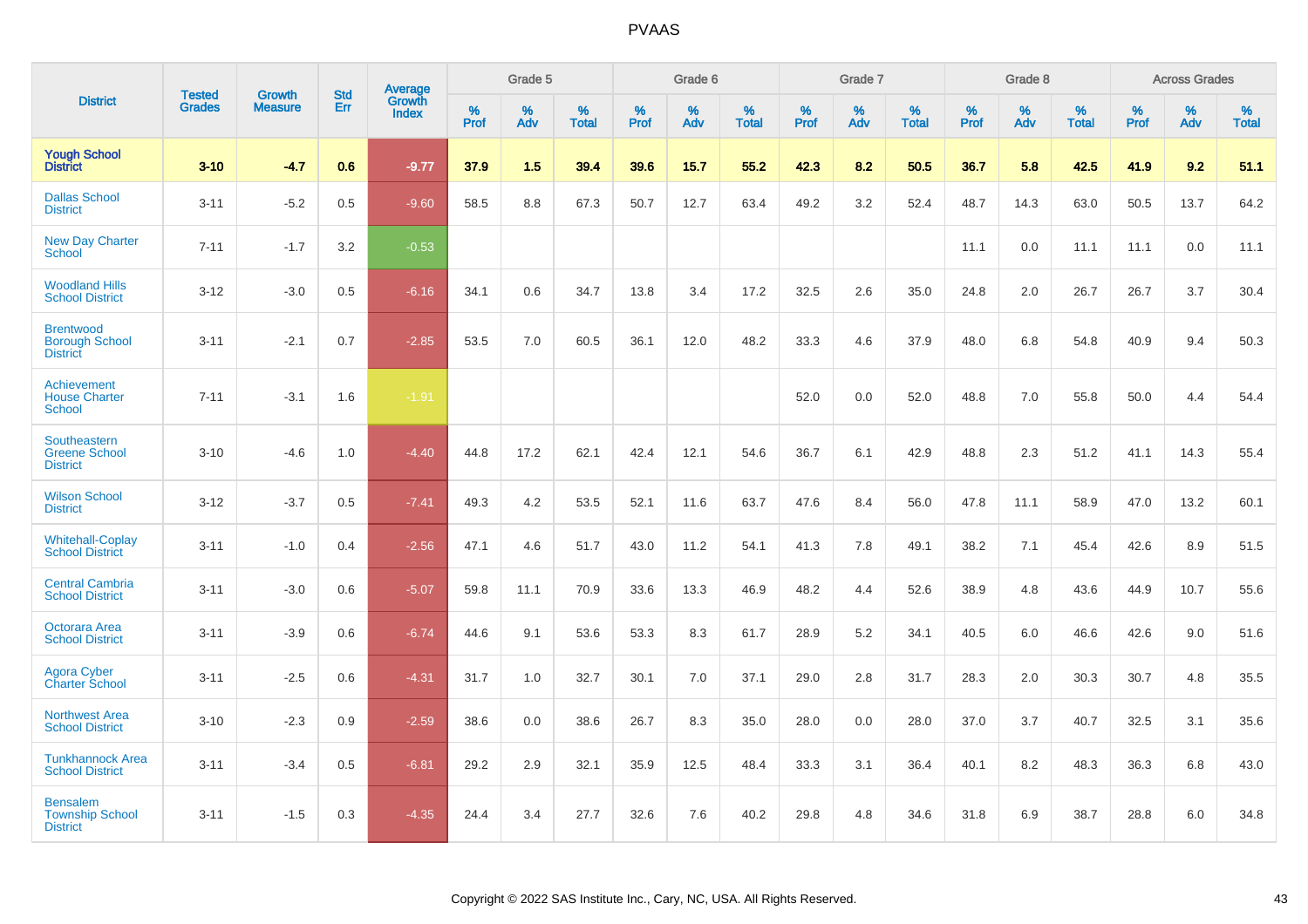|                                                                                 | <b>Tested</b> | <b>Growth</b>  | <b>Std</b> |                                          |           | Grade 5  |                   |           | Grade 6  |                   |           | Grade 7  |                   |           | Grade 8  |                   |           | <b>Across Grades</b> |                   |
|---------------------------------------------------------------------------------|---------------|----------------|------------|------------------------------------------|-----------|----------|-------------------|-----------|----------|-------------------|-----------|----------|-------------------|-----------|----------|-------------------|-----------|----------------------|-------------------|
| <b>District</b>                                                                 | <b>Grades</b> | <b>Measure</b> | Err        | <b>Average</b><br>Growth<br><b>Index</b> | %<br>Prof | %<br>Adv | %<br><b>Total</b> | %<br>Prof | %<br>Adv | %<br><b>Total</b> | %<br>Prof | %<br>Adv | %<br><b>Total</b> | %<br>Prof | %<br>Adv | %<br><b>Total</b> | %<br>Prof | %<br>Adv             | %<br><b>Total</b> |
| <b>Yough School</b><br><b>District</b>                                          | $3 - 10$      | $-4.7$         | 0.6        | $-9.77$                                  | 37.9      | 1.5      | 39.4              | 39.6      | 15.7     | 55.2              | 42.3      | 8.2      | 50.5              | 36.7      | 5.8      | 42.5              | 41.9      | 9.2                  | 51.1              |
| <b>Universal Bluford</b><br><b>Charter School</b>                               | $3-6$         | $-2.8$         | 1.2        | $-2.37$                                  | 19.0      | 0.0      | 19.0              | 23.3      | 0.0      | 23.3              |           |          |                   |           |          |                   | 22.3      | 1.8                  | 24.1              |
| Northampton Area<br><b>School District</b>                                      | $3 - 11$      | $-4.3$         | 0.7        | $-6.25$                                  | 39.1      | 8.6      | 47.7              | 34.2      | 19.3     | 53.5              | 27.4      | 6.8      | 34.2              | 40.0      | 5.0      | 45.0              | 42.3      | 12.8                 | 55.1              |
| <b>Brookville Area</b><br><b>School District</b>                                | $3 - 11$      | $-3.3$         | 0.6        | $-5.82$                                  | 41.6      | 5.9      | 47.5              | 37.1      | 12.4     | 49.4              | 34.4      | 0.8      | 35.2              | 45.0      | 7.3      | 52.3              | 40.4      | 8.7                  | 49.1              |
| <b>Propel Charter</b><br>School-Pitcairn                                        | $3-8$         | $-5.3$         | 1.2        | $-4.63$                                  | 12.1      | 0.0      | 12.1              | 29.6      | 11.1     | 40.7              | 18.2      | 0.0      | 18.2              | 16.7      | 0.0      | 16.7              | 17.3      | 2.5                  | 19.8              |
| Lackawanna Trail<br><b>School District</b>                                      | $3 - 10$      | $-3.9$         | 0.8        | $-5.05$                                  | 50.9      | 3.6      | 54.6              | 38.8      | 14.9     | 53.7              | 45.1      | 5.6      | 50.7              | 31.2      | 3.9      | 35.1              | 43.8      | 10.0                 | 53.8              |
| Salisbury-Elk Lick<br><b>School District</b>                                    | $3 - 11$      | $-3.9$         | 1.3        | $-2.93$                                  | 50.0      | 8.3      | 58.3              | 50.0      | 0.0      | 50.0              | 30.0      | 0.0      | 30.0              | 28.6      | 4.8      | 33.3              | 42.2      | 3.3                  | 45.4              |
| <b>Perkiomen Valley</b><br><b>School District</b>                               | $3 - 11$      | $-3.7$         | 0.3        | $-11.07$                                 | 53.1      | 15.9     | 69.0              | 52.5      | 21.5     | 74.0              | 51.0      | 12.6     | 63.6              | 48.7      | 12.2     | 60.9              | 51.1      | 18.7                 | 69.8              |
| <b>Yough School</b><br><b>District</b>                                          | $3 - 10$      | $-4.7$         | 0.6        | $-9.77$                                  | 37.9      | 1.5      | 39.4              | 39.6      | 15.7     | 55.2              | 42.3      | 8.2      | 50.5              | 36.7      | 5.8      | 42.5              | 41.9      | 9.2                  | 51.1              |
| <b>Mastery Charter</b><br>School - Smedley<br>Campus                            | $3-6$         | $-4.0$         | 1.3        | $-3.20$                                  | 19.2      | 1.9      | 21.2              | 31.0      | 1.7      | 32.8              |           |          |                   |           |          |                   | 21.4      | 2.2                  | 23.6              |
| <b>Executive</b><br><b>Education</b><br><b>Academy Charter</b><br><b>School</b> | $3 - 10$      | $-5.5$         | 1.6        | $-3.40$                                  | 10.0      | 0.0      | 10.0              | 12.5      | 6.2      | 18.8              |           |          |                   | 38.1      | 0.0      | 38.1              | 31.4      | 2.9                  | 34.3              |
| <b>East Allegheny</b><br><b>School District</b>                                 | $3 - 11$      | $-3.0$         | 0.7        | $-4.43$                                  | 41.6      | 3.4      | 44.9              | 25.9      | 7.1      | 32.9              | 30.8      | 2.6      | 33.3              | 22.3      | 3.9      | 26.2              | 26.8      | 4.0                  | 30.9              |
| <b>First Philadelphia</b><br>Preparatory<br><b>Charter School</b>               | $3-8$         | $-3.5$         | 0.7        | $-5.28$                                  | 13.7      | 1.0      | 14.7              | 22.8      | 1.1      | 23.9              | 7.6       | 0.0      | 7.6               | 18.9      | 4.0      | 23.0              | 16.4      | 1.6                  | 17.9              |
| <b>East Stroudsburg</b><br><b>Area School</b><br><b>District</b>                | $3 - 11$      | $-4.1$         | 0.5        | $-9.10$                                  | 43.7      | 1.9      | 45.6              | 40.8      | 9.4      | 50.3              | 41.9      | 3.5      | 45.4              | 32.3      | 5.1      | 37.3              | 36.5      | 7.4                  | 43.9              |
| <b>Garnet Valley</b><br><b>School District</b>                                  | $3 - 10$      | $-3.6$         | 0.4        | $-9.46$                                  | 53.3      | 14.4     | 67.6              | 51.3      | 23.0     | 74.4              | 53.8      | 10.5     | 64.3              | 53.4      | 12.2     | 65.6              | 51.6      | 17.8                 | 69.4              |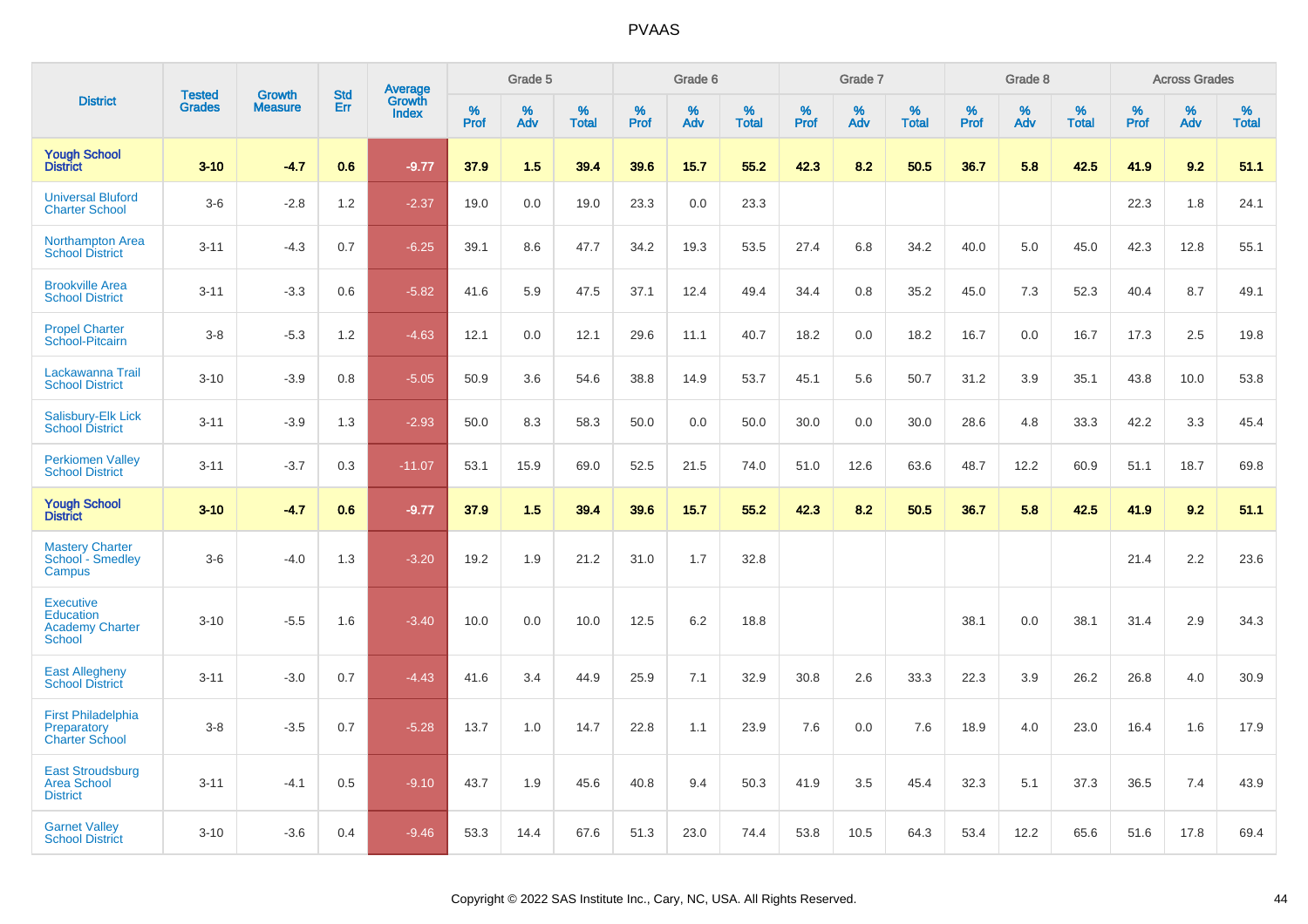|                                                                        | <b>Tested</b> | <b>Growth</b>  | <b>Std</b> | Average                |              | Grade 5     |                      |                     | Grade 6     |                      |              | Grade 7     |                      |              | Grade 8     |                   |                     | <b>Across Grades</b> |                      |
|------------------------------------------------------------------------|---------------|----------------|------------|------------------------|--------------|-------------|----------------------|---------------------|-------------|----------------------|--------------|-------------|----------------------|--------------|-------------|-------------------|---------------------|----------------------|----------------------|
| <b>District</b>                                                        | <b>Grades</b> | <b>Measure</b> | Err        | Growth<br><b>Index</b> | $\%$<br>Prof | $\%$<br>Adv | $\%$<br><b>Total</b> | $\%$<br><b>Prof</b> | $\%$<br>Adv | $\%$<br><b>Total</b> | $\%$<br>Prof | $\%$<br>Adv | $\%$<br><b>Total</b> | $\%$<br>Prof | $\%$<br>Adv | %<br><b>Total</b> | $\%$<br><b>Prof</b> | $\%$<br>Adv          | $\%$<br><b>Total</b> |
| <b>Yough School</b><br><b>District</b>                                 | $3 - 10$      | $-4.7$         | 0.6        | $-9.77$                | 37.9         | 1.5         | 39.4                 | 39.6                | 15.7        | 55.2                 | 42.3         | 8.2         | 50.5                 | 36.7         | 5.8         | 42.5              | 41.9                | 9.2                  | 51.1                 |
| <b>Parkland School</b><br><b>District</b>                              | $3 - 11$      | $-2.9$         | 0.3        | $-10.53$               | 55.6         | 16.6        | 72.1                 | 42.4                | 30.0        | 72.4                 | 50.3         | 17.5        | 67.8                 | 46.6         | 14.9        | 61.4              | 47.1                | 23.4                 | 70.5                 |
| <b>Penn Hills School</b><br><b>District</b>                            | $3 - 11$      | $-4.6$         | 0.5        | $-9.21$                | 22.2         | 0.0         | 22.2                 | 17.0                | 6.1         | 23.1                 | 13.6         | 1.6         | 15.2                 | 20.7         | 4.3         | 25.0              | 20.9                | 2.9                  | 23.8                 |
| Cheltenham<br><b>School District</b>                                   | $3 - 11$      | $-2.6$         | 0.6        | $-4.40$                | 43.9         | 13.0        | 56.9                 | 49.5                | 17.8        | 67.3                 | 48.3         | 9.4         | 57.7                 | 35.2         | 7.7         | 42.9              | 44.0                | 14.8                 | 58.8                 |
| <b>Collegium Charter</b><br>School                                     | $3 - 10$      | $-4.5$         | 0.5        | $-9.56$                | 32.0         | 1.0         | 33.0                 | 26.2                | 4.2         | 30.4                 | 26.3         | 1.1         | 27.4                 | 25.0         | 3.4         | 28.4              | 31.5                | 3.2                  | 34.7                 |
| <b>Wyoming Area</b><br><b>School District</b>                          | $3 - 10$      | $-4.1$         | 0.6        | $-6.56$                | 58.6         | 6.0         | 64.7                 | 38.8                | 2.9         | 41.8                 | 49.5         | 3.2         | 52.7                 | 35.8         | 9.4         | 45.3              | 43.5                | 7.5                  | 51.1                 |
| Northwestern<br><b>School District</b>                                 | $3 - 11$      | $-4.4$         | 0.6        | $-6.84$                | 50.0         | 2.1         | 52.1                 | 41.4                | 16.1        | 57.5                 | 42.4         | 1.9         | 44.3                 | 36.4         | 6.4         | 42.7              | 40.4                | 8.1                  | 48.5                 |
| <b>Chartiers Valley</b><br><b>School District</b>                      | $3 - 11$      | $-3.4$         | 0.4        | $-8.00$                | 51.3         | 6.5         | 57.8                 | 45.9                | 15.3        | 61.2                 | 46.3         | 8.7         | 55.0                 | 42.9         | 7.6         | 50.5              | 47.3                | 10.0                 | 57.4                 |
| <b>Great Valley</b><br><b>School District</b>                          | $3 - 11$      | $-2.0$         | 0.4        | $-5.13$                | 57.8         | 13.0        | 70.8                 | 43.6                | 32.2        | 75.8                 | 53.2         | 16.6        | 69.8                 | 56.6         | 18.4        | 75.0              | 50.6                | 21.7                 | 72.3                 |
| <b>Ringgold School</b><br><b>District</b>                              | $3 - 11$      | $-6.9$         | 0.5        | $-14.33$               | 22.7         | 1.2         | 23.9                 | 29.5                | 0.6         | 30.1                 | 21.8         | 3.5         | 25.3                 | 31.7         | 4.3         | 36.0              | 32.2                | 4.3                  | 36.4                 |
| South Allegheny<br><b>School District</b>                              | $3 - 11$      | $-5.4$         | 0.9        | $-5.76$                | 43.1         | 0.0         | 43.1                 | 32.6                | 6.1         | 38.8                 | 31.6         | 5.3         | 36.8                 | 41.5         | 12.2        | 53.7              | 39.4                | 6.6                  | 46.0                 |
| <b>New Brighton Area</b><br><b>School District</b>                     | $3 - 11$      | $-4.3$         | 0.6        | $-6.67$                | 37.1         | 4.5         | 41.6                 | 37.0                | 7.0         | 44.0                 | 33.7         | 5.0         | 38.6                 | 27.6         | 3.8         | 31.4              | 32.4                | 4.8                  | 37.2                 |
| <b>Pottstown School</b><br><b>District</b>                             | $3 - 12$      | $-5.4$         | 0.5        | $-10.46$               | 22.5         | 1.2         | 23.7                 | 20.1                | 2.1         | 22.2                 | 16.9         | 0.6         | 17.5                 | 16.5         | 1.6         | 18.1              | 21.9                | 2.2                  | 24.0                 |
| <b>Jim Thorpe Area</b><br><b>School District</b>                       | $3 - 11$      | $-3.4$         | 0.6        | $-5.71$                | 45.4         | 2.0         | 47.5                 | 30.8                | 9.4         | 40.2                 | 37.9         | 6.4         | 44.3                 | 37.6         | 5.6         | 43.2              | 38.6                | 8.0                  | 46.6                 |
| <b>Lincoln Park</b><br><b>Performing Arts</b><br><b>Charter School</b> | $7 - 11$      | $-3.9$         | 1.1        | $-3.56$                |              |             |                      |                     |             |                      | 66.1         | 5.4         | 71.4                 | 59.8         | 17.2        | 77.0              | 62.2                | 12.6                 | 74.8                 |
| <b>Propel Charter</b><br>School-Mckeesport                             | $3 - 8$       | $-7.2$         | 1.0        | $-7.15$                | 36.1         | 0.0         | 36.1                 | 32.4                | 0.0         | 32.4                 | 34.2         | 2.6         | 36.8                 | 29.7         | 2.7         | 32.4              | 32.1                | 1.4                  | 33.5                 |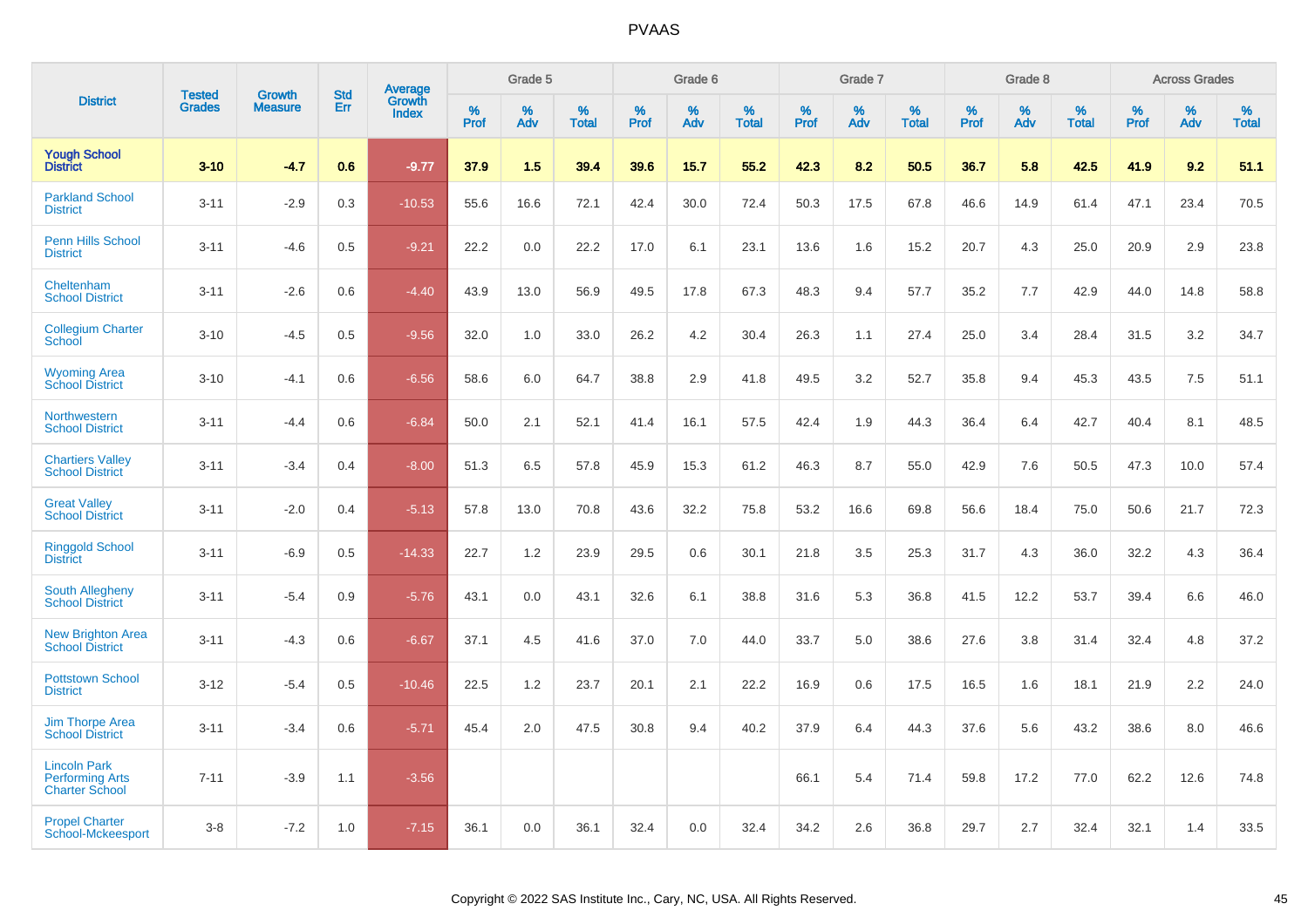|                                                                               | <b>Tested</b> | <b>Growth</b>  | <b>Std</b> | Average                |              | Grade 5  |                   |           | Grade 6  |                   |           | Grade 7  |                   |           | Grade 8  |                   |           | <b>Across Grades</b> |                   |
|-------------------------------------------------------------------------------|---------------|----------------|------------|------------------------|--------------|----------|-------------------|-----------|----------|-------------------|-----------|----------|-------------------|-----------|----------|-------------------|-----------|----------------------|-------------------|
| <b>District</b>                                                               | <b>Grades</b> | <b>Measure</b> | Err        | Growth<br><b>Index</b> | $\%$<br>Prof | %<br>Adv | %<br><b>Total</b> | %<br>Prof | %<br>Adv | %<br><b>Total</b> | %<br>Prof | %<br>Adv | %<br><b>Total</b> | %<br>Prof | %<br>Adv | %<br><b>Total</b> | %<br>Prof | %<br>Adv             | %<br><b>Total</b> |
| <b>Yough School</b><br><b>District</b>                                        | $3 - 10$      | $-4.7$         | 0.6        | $-9.77$                | 37.9         | 1.5      | 39.4              | 39.6      | 15.7     | 55.2              | 42.3      | 8.2      | 50.5              | 36.7      | 5.8      | 42.5              | 41.9      | 9.2                  | 51.1              |
| Montessori<br><b>Regional Charter</b><br>School                               | $3-6$         | $-3.8$         | 1.1        | $-3.39$                | 33.3         | $0.0\,$  | 33.3              | 37.3      | 8.5      | 45.8              |           |          |                   |           |          |                   | 32.2      | 4.5                  | 36.7              |
| <b>Neshaminy School</b><br><b>District</b>                                    | $3 - 11$      | $-2.8$         | 0.3        | $-9.73$                | 49.1         | 6.0      | 55.1              | 46.0      | 14.0     | 60.0              | 44.0      | 7.6      | 51.6              | 41.9      | 9.1      | 51.0              | 44.7      | 12.5                 | 57.2              |
| <b>Wilson Area</b><br><b>School District</b>                                  | $3 - 11$      | $-5.9$         | 0.5        | $-10.96$               | 53.6         | 11.6     | 65.2              | 40.2      | 18.0     | 58.2              | 29.2      | 6.8      | 36.0              | 38.6      | 8.3      | 47.0              | 41.0      | 12.4                 | 53.4              |
| <b>Marple Newtown</b><br><b>School District</b>                               | $3 - 11$      | $-4.5$         | 0.5        | $-9.87$                | 57.0         | 10.9     | 67.8              | 47.9      | 22.8     | 70.6              | 50.8      | 9.4      | 60.2              | 51.2      | 7.2      | 58.4              | 51.2      | 18.8                 | 69.9              |
| <b>Boyertown Area</b><br><b>School District</b>                               | $3 - 11$      | $-3.6$         | 0.4        | $-10.13$               | 45.9         | 6.0      | 51.9              | 38.5      | 13.6     | 52.1              | 46.4      | 12.8     | 59.3              | 42.2      | 8.4      | 50.6              | 42.6      | 10.7                 | 53.4              |
| <b>Maritime Academy</b><br><b>Charter School</b>                              | $3 - 10$      | $-6.3$         | 0.7        | $-9.48$                | 16.3         | 0.0      | 16.3              | 18.1      | 2.4      | 20.5              | 24.1      | 3.4      | 27.6              | 22.7      | 0.0      | 22.7              | 19.4      | 1.9                  | 21.3              |
| <b>Manheim</b><br><b>Township School</b><br><b>District</b>                   | $3 - 12$      | $-2.7$         | 0.3        | $-8.26$                | 48.2         | 17.7     | 65.9              | 40.2      | 34.8     | 75.0              | 50.6      | 15.3     | 65.8              | 42.1      | 17.4     | 59.5              | 45.0      | 24.3                 | 69.3              |
| <b>Erie City School</b><br><b>District</b>                                    | $3 - 12$      | $-2.9$         | 0.3        | $-10.54$               | 17.9         | 0.9      | 18.8              | 15.4      | 2.7      | 18.1              | 16.6      | 1.6      | 18.2              | 18.4      | 2.3      | 20.7              | 17.5      | 2.2                  | 19.8              |
| <b>Inquiry Charter</b><br>School                                              | $3-5$         | $-7.5$         | 2.2        | $-3.42$                | 30.3         | 0.0      | 30.3              |           |          |                   |           |          |                   |           |          |                   | 25.9      | 4.6                  | 30.6              |
| <b>Seneca Valley</b><br><b>School District</b>                                | $3 - 11$      | $-3.6$         | 0.3        | $-12.57$               | 52.6         | 9.8      | 62.4              | 44.4      | 27.6     | 72.0              | 53.0      | 9.8      | 62.9              | 51.1      | 14.5     | 65.6              | 47.2      | 20.2                 | 67.4              |
| <b>Bristol Township</b><br><b>School District</b>                             | $3 - 11$      | $-3.8$         | 0.4        | $-10.35$               | 23.8         | 0.9      | 24.7              | 30.0      | 5.5      | 35.5              | 30.2      | 2.2      | 32.4              | 24.1      | 2.8      | 26.9              | 26.9      | 2.9                  | 29.8              |
| <b>New Castle Area</b><br><b>School District</b>                              | $3 - 12$      | $-5.0$         | 0.4        | $-11.37$               | 19.4         | 0.5      | 19.9              | 18.2      | 4.2      | 22.4              | 18.3      | 0.0      | 18.3              | 20.9      | 0.9      | 21.9              | 17.6      | 1.9                  | 19.5              |
| <b>Urban Academy Of</b><br><b>Greater Pittsburgh</b><br><b>Charter School</b> | $3-5$         | $-8.2$         | 1.9        | $-4.39$                | 21.4         | 2.4      | 23.8              |           |          |                   |           |          |                   |           |          |                   | 20.6      | 1.6                  | 22.2              |
| <b>Pennridge School</b><br><b>District</b>                                    | $3 - 10$      | $-4.2$         | 0.3        | $-14.02$               | 58.0         | 5.4      | 63.4              | 42.6      | 18.6     | 61.3              | 49.7      | 8.2      | 57.8              | 46.2      | 10.0     | 56.1              | 49.6      | 11.6                 | 61.1              |